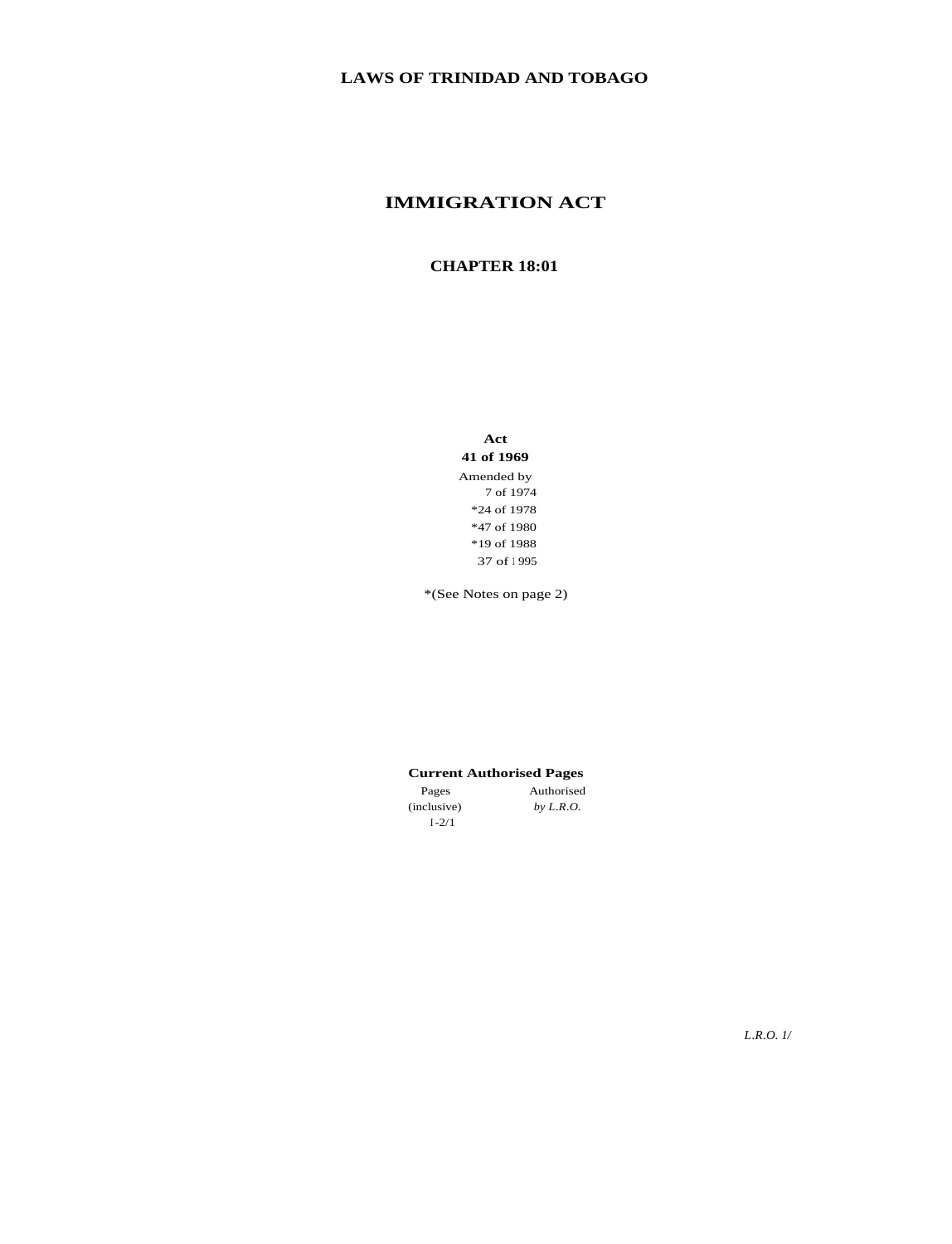| Chap. 18:01 | Immigration |
|-------------|-------------|
|             |             |

#### **Index of Subsidiary Legislation**

Immigration Regulations (G.N. 178/1974)

Page 47

#### **Note on Subsidiary Legislation**

The Classes of Undesirable Immigrants Order 1953 (G.N. 177/1953 as amended), the Immigration Detention Places Regulations (1950 Ed. Vol. Vill page 801) and the Notice fixing Overtime rates for Launch Crews (R.G. 13.1.1921, as amended) made under the Immigration (Restriction) Ordinance. Chapter 20 No.2 (1950 Ed.) (now repealed) continue in force by virtue of section 29(3) of the Interpretation Act (Ch. 3:01). but they have not been published as they are out of date and will soon be revoked or replaced.

Similarly, orders made under section 4 of the repealed Ordinance declaring specified persons to be undesirable immigrants have not been published since they are of a personal nature.

#### **Note on Act No.19 of 1988**

Section 38 of the Trinidad and Tobago Free Zones Act, 1988 (Act No. 19 of 1988) provides as follows:

Work permits. 38. (1) A person who is a foreign national or Commonwealth citizen employed by the Company or by an approved enterprise established in any free zone shall not, by virtue only of such employment, be exempt from the Immigration Act, but the Minister responsible for the administration of that Act shall, in considering applications by or on behalf of such a person. have regard to the need to facilitate the operations of the free zone.

(2) Where a person referred to in subsection (1) is employed by an approved enterprise. he and that enterprise shall be exempt from such provisions of the Immigration Act as authorise or require the payment or imposition of fees in relation to the grant of a work permit to him.

Chap. 18:01.

(3) The Aliens (Landholding) Act shall not apply with respect to an investment in an approved enterprise established in a free zone or the holding of an interest in land in a free zone. Chap. 58:02.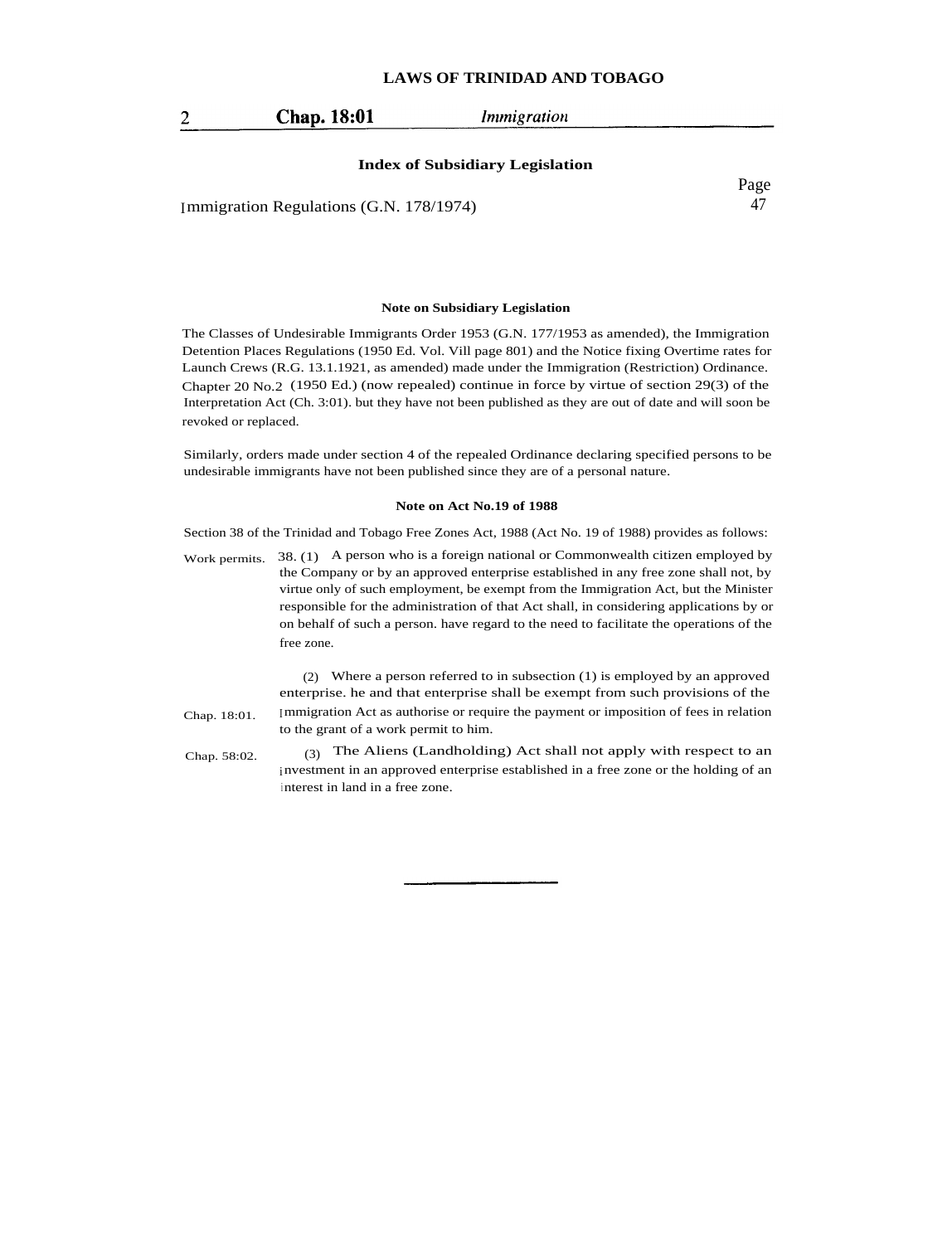$\mathfrak{Z}$ 

**Chap. 18:01** 

## **CHAPTER 18:01**

## **IMMIGRATION ACT**

## ARRANGEMENT OF SECTIONS

## **SECTION**

- 1. Short title. Preliminary.
- 2. Interpretation.

## **PART I**

## **ADMISSION OF PERSONS INTO TRINIDAD AND TOBAGO**

3. Immigrants.

## *ENTITLEMENT OF CITIZENS AND RESIDENTS TO COME INTO TRINIDAD AND TOBAGO*

- 4. Entitlement to admission to Trinidad and Tobago.
- 5. Persons who are residents of Trinidad and Tobago.
- 6. Persons who may be permitted to become residents.
- 7. Loss of resident status.

#### *PROHIBITED CLASSES*

8. Prohibited classes.

#### *PERMITTED ENTRANTS*

9. Permitted entrants.

## *ENTRY UNDER PERMIT*

- 10. Issue of permits.
- 11. Unlawful entrants and prohibited immigrants.

## **PART II**

## **ADMINISTRATION** *IMMIGRATION OFFICERS*

- 12. Immigration Officers.
- 13. Special Inquiry Officers. Powers of Inquiry.
- 14. Arrest and detention.
- 15. Arrest without warrant in certain cases.
- 16. Detention pending inquiry, examination, appeal or deportation.
- 17. Conditional release.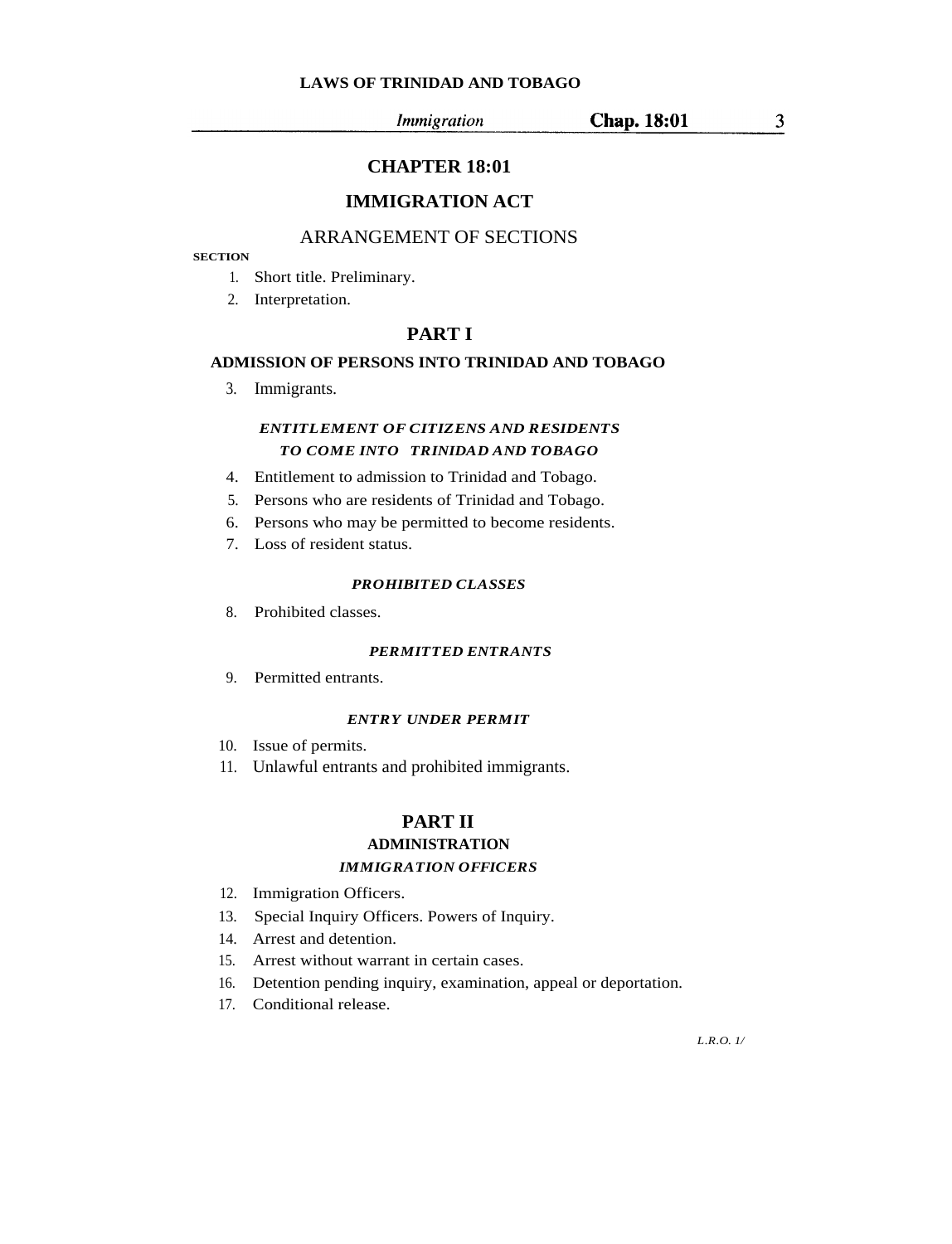## *EXAMINATION OF PERSONS SEEKING ADMISSION OR ENTRY*

#### **SECTION**

- 18. Examination by Immigration Officers.
- 19. Medical examination.
- 20. Where a person cannot be properly examined.

#### *INQUIRIES*

- 21. Rejection orders and reports on persons seeking admission.
- 22. Reports on persons in Trinidad and Tobago.
- 23. Powers of Special Inquiry Officer.
- 24. Nature of hearing. Decision.
- 25. Decision after inquiry.
- 26. Re-opening of inquiry.
- 27. Appeals.

# **DEPORTATION AND TRANSPORTATION PART III**

## *DEPORTATION*

- 28. Deportation: service of Order.
- 29. Execution of deportation. Return of deportee. Arrangements for deportees.
- 30. Jurisdiction of Court.
- 31. Right of appeal for citizens and residents.

#### *TRANSPORTATION*

- 32. Liability of transportation company.
- 33. Cost of detention of persons seeking admission to Trinidad and Tobago.
- 34. Duties of transportation companies to carry out deportation direction.
- 35. Transportation of deported person.
- 36. Duty to prevent passengers from leaving vehicles at unauthorised times or places.
- 37. Rights of immigration officers to inspect vessels, documents etc.
- 38. Clearance.
- 39. Medical treatment.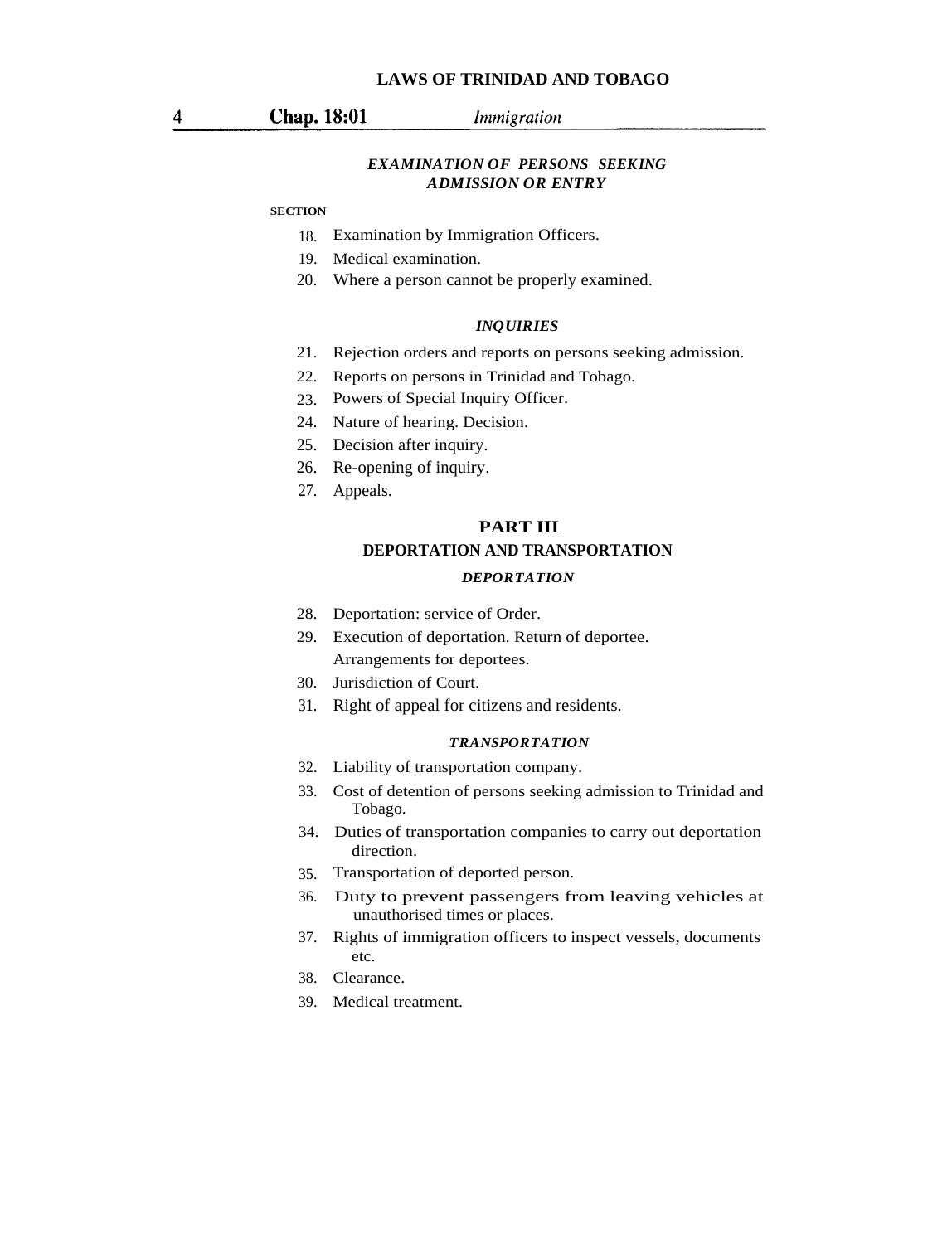5

## **PART IV**

## **OFFENCES AND PENALTIES**

## **SECTION**

- 40. Specific offences against this Act.
- 41. Offences respecting immigration officers and members of the Immigration Department.
- 42. Offences and penalties. Power of Chief Immigration Officer to impose fine. Mitigation of penalty.
- 43. Limitations.

## **PART V**

#### **MISCELLANEOUS**

44. Regulations.

#### *SECURITY AND LIENS*

- 45. General security by transportation companies.
- 46. Security respecting deserters.
- 47. Security that permitted entrants will leave.
- 48. Exercise of functions of Minister.
- 49. Evidence.

## *TRANSITORY PROVISION*

- 50. Applications by certain persons for resident status and for certificates under section 9.
- 51. Transitional.
- 52. Validation.

## **SCHEDULE.**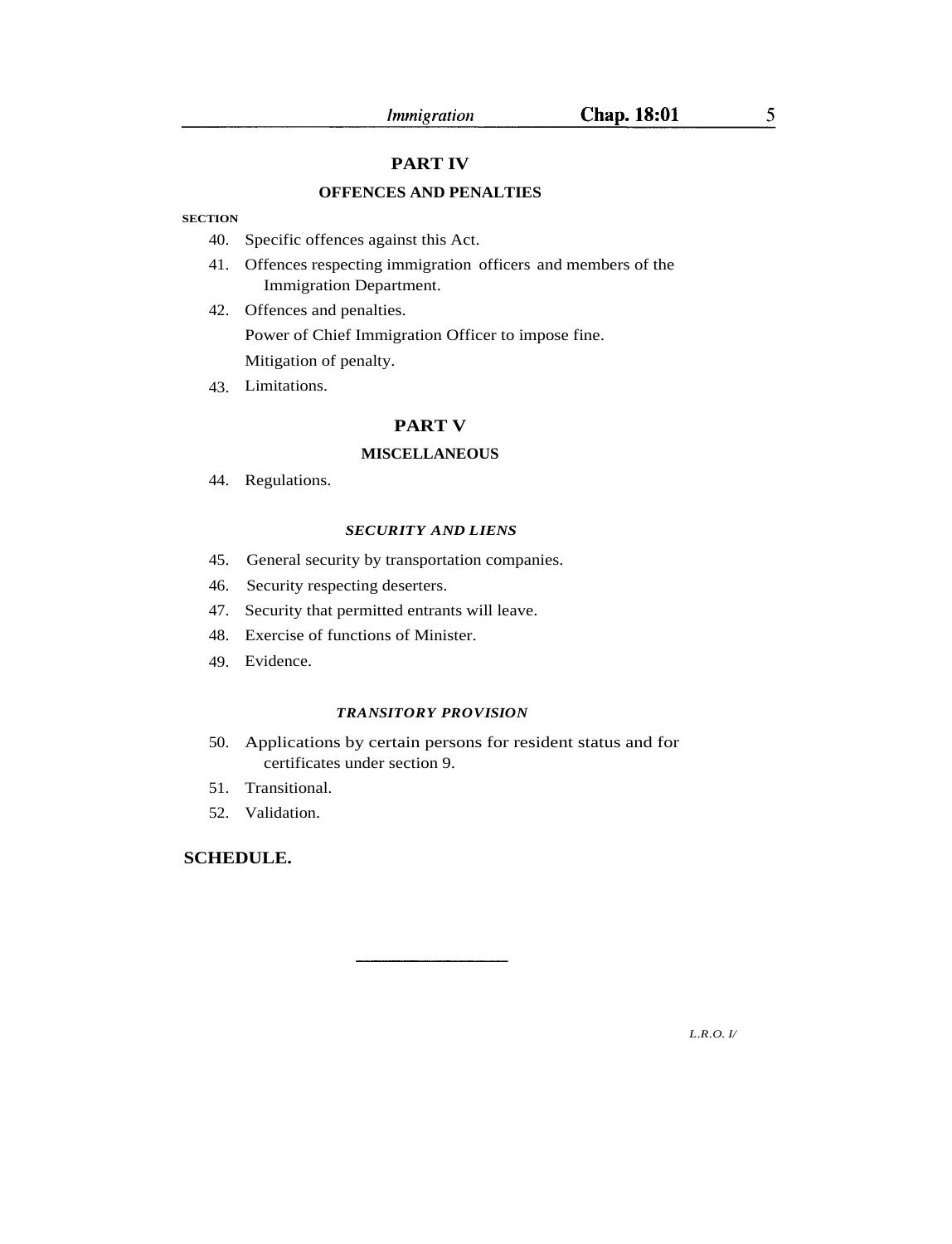| 0                             | <b>Chap.</b> 18:01<br><i>Immigration</i>                                                                                                                                                                                                                                                                                    |
|-------------------------------|-----------------------------------------------------------------------------------------------------------------------------------------------------------------------------------------------------------------------------------------------------------------------------------------------------------------------------|
|                               | <b>CHAPTER 18:01</b>                                                                                                                                                                                                                                                                                                        |
|                               | <b>IMMIGRATION ACT</b>                                                                                                                                                                                                                                                                                                      |
| 41 of 1969.                   | An Act respecting the admission of persons into Trinidad and<br>Tobago.                                                                                                                                                                                                                                                     |
| Commencement.<br>99/1976      | [I ST JULY 1976]                                                                                                                                                                                                                                                                                                            |
| Short title.                  | 1. This Act may be cited as the Immigration Act.                                                                                                                                                                                                                                                                            |
|                               | PRELIMINARY                                                                                                                                                                                                                                                                                                                 |
| Interpretation.               | 2. In this $Act -$                                                                                                                                                                                                                                                                                                          |
| (7 of 1974)<br>24 of 1978].   | "admission" means the coming into Trinidad and Tobago from<br>a port outside Trinidad and Tobago of citizens and residents<br>of Trinidad and Tobago and includes entry of permitted<br>entrants and other persons under this Act;                                                                                          |
|                               | "Chief Immigration Officer" means the person so appointed for<br>the purposes of this Act and includes a person to whom the<br>Chief Immigration Officer delegates any of his powers,<br>duties or functions;                                                                                                               |
| Ch. 1:50.                     | "citizen of Trinidad and Tobago" means a person who is a citizen<br>of Trinidad and Tobago by virtue of the Constitution or the<br>Citizenship of the Republic of Trinidad and Tobago Act;                                                                                                                                  |
|                               | "deportation" means the removal under this Act of a person from<br>any place in Trinidad and Tobago to the place whence he<br>came or to the country of his nationality or citizenship or to<br>the country of his birth or to such other country as may be<br>approved by the Minister under this Act, as the case may be; |
|                               | "deportation order" means an order requiring the person in respect<br>of whom it is made to leave and remain outside of Trinidad<br>and Tobago;                                                                                                                                                                             |
|                               | "entry" means the lawful coming into Trinidad and Tobago from<br>a port outside Trinidad and Tobago of permitted entrants and<br>other persons under this Act;                                                                                                                                                              |
| S.1. 1962 No.<br>1875 (U.K.). | "former Constitution" means the Trinidad and Tobago<br>Constitution set out in the Second Schedule to the Trinidad<br>and Tobago (Constitution) Order-in-Council, 1962;                                                                                                                                                     |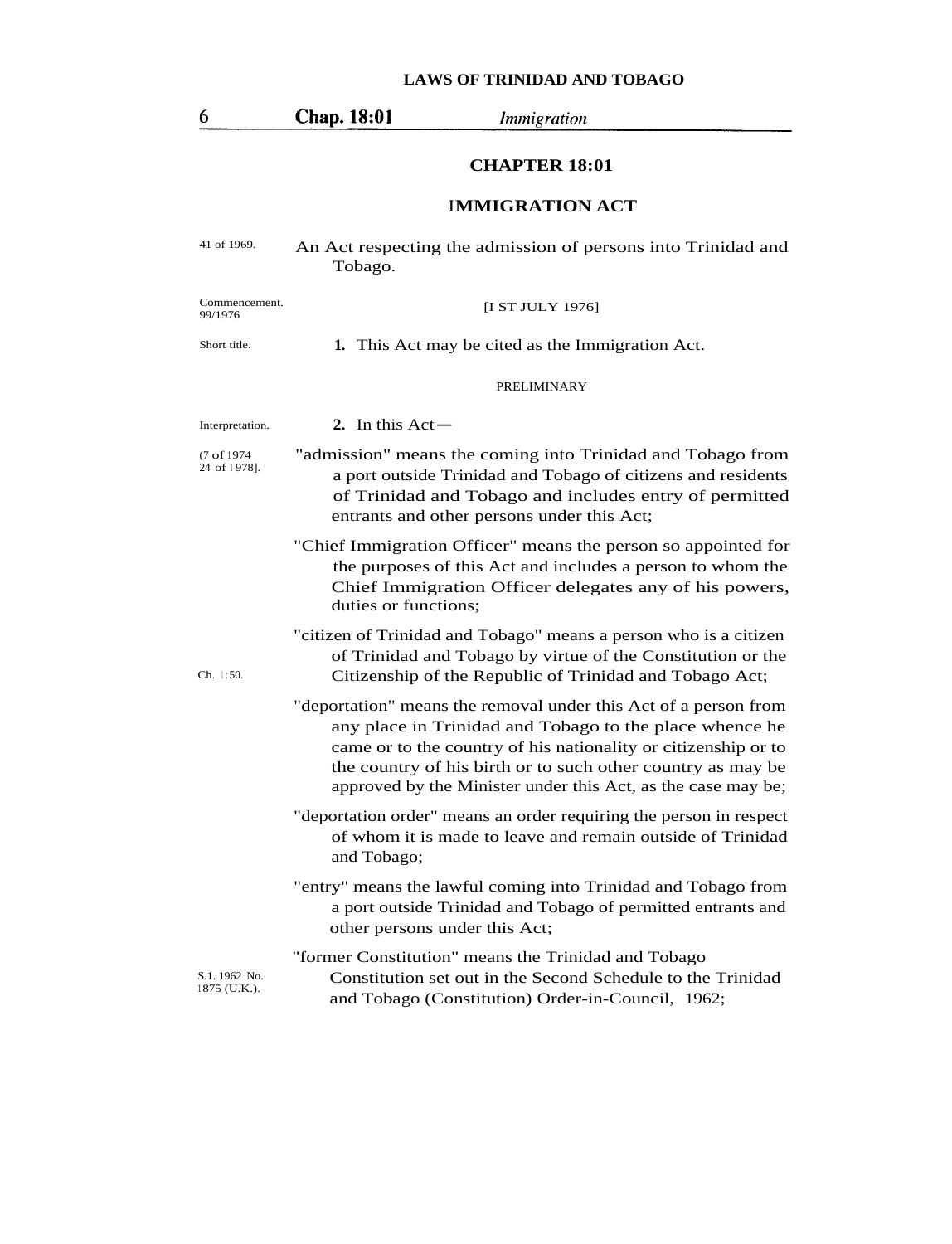|                                                                                                   | <i>Immigration</i>                                                                                                          | <b>Chap. 18:01</b> | 7                                |
|---------------------------------------------------------------------------------------------------|-----------------------------------------------------------------------------------------------------------------------------|--------------------|----------------------------------|
| "former Ordinance" means the Immigration (Restriction)<br>Ordinance (repealed by this Act);       |                                                                                                                             |                    | Ch. 20. No. 2.<br>$(1950)$ Ed.). |
| "immigrant" means a person who seeks admission into Trinidad<br>Trinidad and Tobago as such,      | and Tobago for permanent residence or who is within                                                                         |                    |                                  |
| "immigration station" means any place designated by the Minister<br>at ports of entry;            | for the examination, treatment or detention of persons for any<br>purpose under this Act, and includes immigration quarters |                    |                                  |
| "master" means the person in immediate charge or control of a<br>vessel;                          |                                                                                                                             |                    |                                  |
| "medical officer" means a person authorised or recognised by the                                  | Minister as a medical officer for the purposes of this Act;                                                                 |                    |                                  |
| "member of a crew" means any person, including a master, who is                                   | employed on board or belongs to the staff or crew of a vessel;                                                              |                    |                                  |
| "Minister" means the Minister responsible for immigration;                                        |                                                                                                                             |                    |                                  |
| "owner" includes the agent of the owner of a vessel or the<br>charterer or consignee of a vessel; |                                                                                                                             |                    |                                  |
| "permit" means a permit authorising any person to enter Trinidad                                  | and Tobago issued by the Minister under section 10;                                                                         |                    |                                  |
| "permitted entrant" means any person permitted to enter under<br>the provisions of section 9;     |                                                                                                                             |                    |                                  |
| "place of detention" means a Prison, a Police Station or any place<br>approved by the Minister;   |                                                                                                                             |                    |                                  |
| "port of entry" means any place in Trinidad and Tobago prescribed                                 | for the examination of persons under this Act;                                                                              |                    |                                  |
| "prohibited class" means any of the classes of persons designated<br>in section 8;                |                                                                                                                             |                    |                                  |
| "resident" means a person referred to in section $5(1)$ ;                                         |                                                                                                                             |                    |                                  |
| "ship" includes every boat and craft of any kind for travel or<br>transport other than by air;    |                                                                                                                             |                    |                                  |
| "Special Inquiry Officer" means a person described in section 13(1);                              |                                                                                                                             |                    |                                  |
| "transportation company" includes the agents of any such                                          | company carrying on business in Trinidad and Tobago;                                                                        |                    |                                  |
| "vessel" means any ship, aircraft or other means of travel by sea<br>or air.                      |                                                                                                                             |                    |                                  |
|                                                                                                   |                                                                                                                             |                    | L.R.0.1/                         |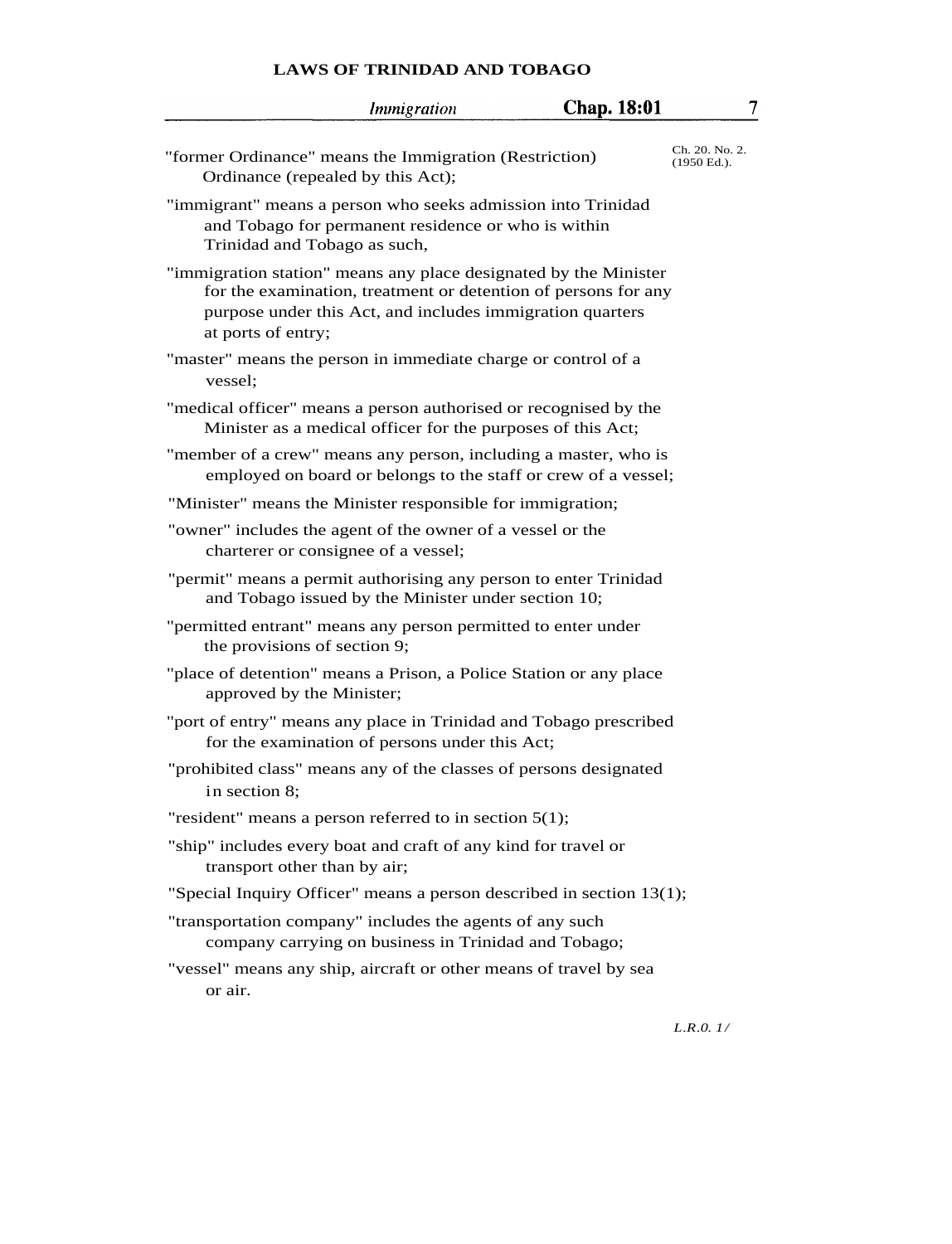## Chap. 18:01

*Immigration* 

## **PART I**

## **ADMISSION OF PERSONS INTO TRINIDAD AND TOBAGO**

**<sup>I</sup>**mmigrants. **3.** Except as permitted under this Act, no person may be admitted into Trinidad and Tobago as an immigrant or being within Trinidad and Tobago remain therein as an immigrant.

## *Entitlement of citizens and residents to come into Trinidad and Tobago*

Entitlement to admission to Trinidad and Tobago.

**4.** (1) A citizen of Trinidad and Tobago has the right to be admitted into Trinidad and Tobago.

(2) A resident who is not a citizen of Trinidad and Tobago, so long as he continues to be a resident, has the right to be admitted into Trinidad and Tobago.

Persons who are residents of Trinidad and Tobago. [ 7 of 1974 24 of 1978]**.**

**5.** (1) The following persons not being citizens of Trinidad and Tobago are residents of Trinidad and Tobago:

- *(a)* a person who was entitled under the former Constitution to be registered as a citizen;
- *(b)* a person to whom permission has been' granted by the Minister under section 6 to become a resident;
- *(c)* a person other than a person described in paragraph *(a)* or *(b)* who immediately before the commencement of this Act (that is, Ist July 1976) was deemed to be a person belonging to Trinidad and Tobago by virtue of section 2(2) of the former Ordinance;
- *(d)* a person who applies for and is granted permission to become a resident under section 50(1);
- *(e)* the child of a person who is a citizen of Trinidad and Tobago who by virtue of this section is a resident provided that such child is a minor or is dependent on and living with his parents;

8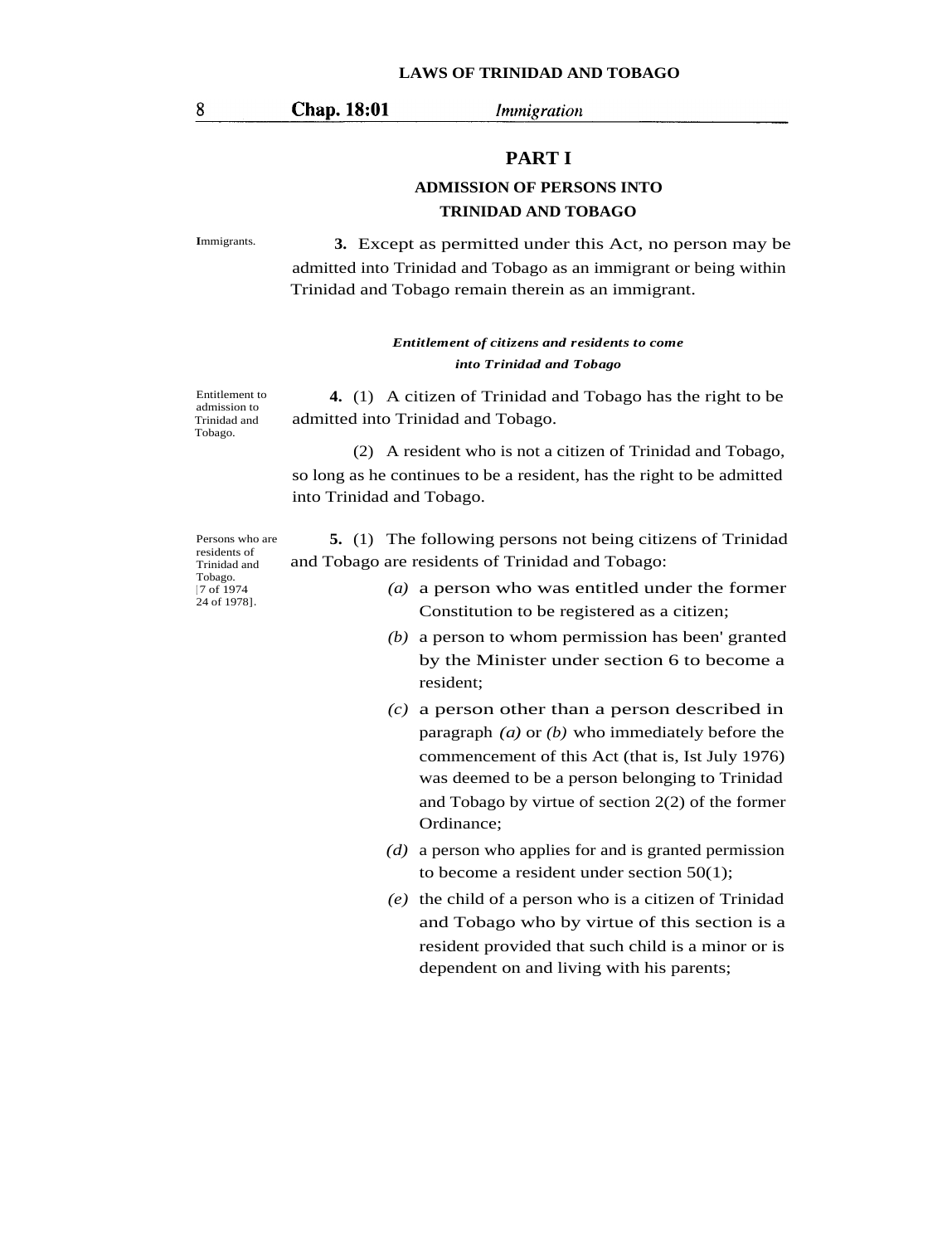*(f)* such other persons on whom the Minister may confer the status of a resident.

**Chap. 18:01** 

(2) For the purposes of subsection (1)*(b)* and *(d)*, no period shall be counted towards the acquisition of resident status during which a person-

- (a) is confined in or is an inmate of any prison or hospital for mental diseases;
- (b) remains in Trinidad and Tobago after the making of a deportation order against him and prior to the execution of such order or his voluntarily leaving Trinidad and Tobago, unless an appeal against such order is allowed; or
- (c) is in Trinidad and Tobago under a permit.

(3) For the purposes of subsection  $(1)_{(f)}$  the Minister may, in his discretion, confer the status of a resident on any person he considers fit.

**6.** (1) Subject to this Act and the regulations, persons who come within the following classes may on application in the prescribed form, be granted permission by the Minister if he thinks fit, to become residents, that is to say:

Persons who may he permitted to become residents. [7 of 1974 24 of 1978].

- *(a)* a permitted entrant who--
	- (i) by reason of his education, occupational qualifications, personal history, employment record, training, skills or other special qualifications has established or is likely to be able to establish himself successfully in Trinidad and Tobago in a profession, trade, self-operating business or agricultural enterprise and who has sufficient means of support to maintain himself and his immediate family in Trinidad and Tobago; and
	- (ii) has been continuously resident in Trinidad and Tobago for five years or such shorter period (not being less than twelve months) as the Minister may in the special circumstances of any particular case accept;
- *(b)* a person who is the parent or grandparent of either a citizen or resident of Trinidad and Tobago,

9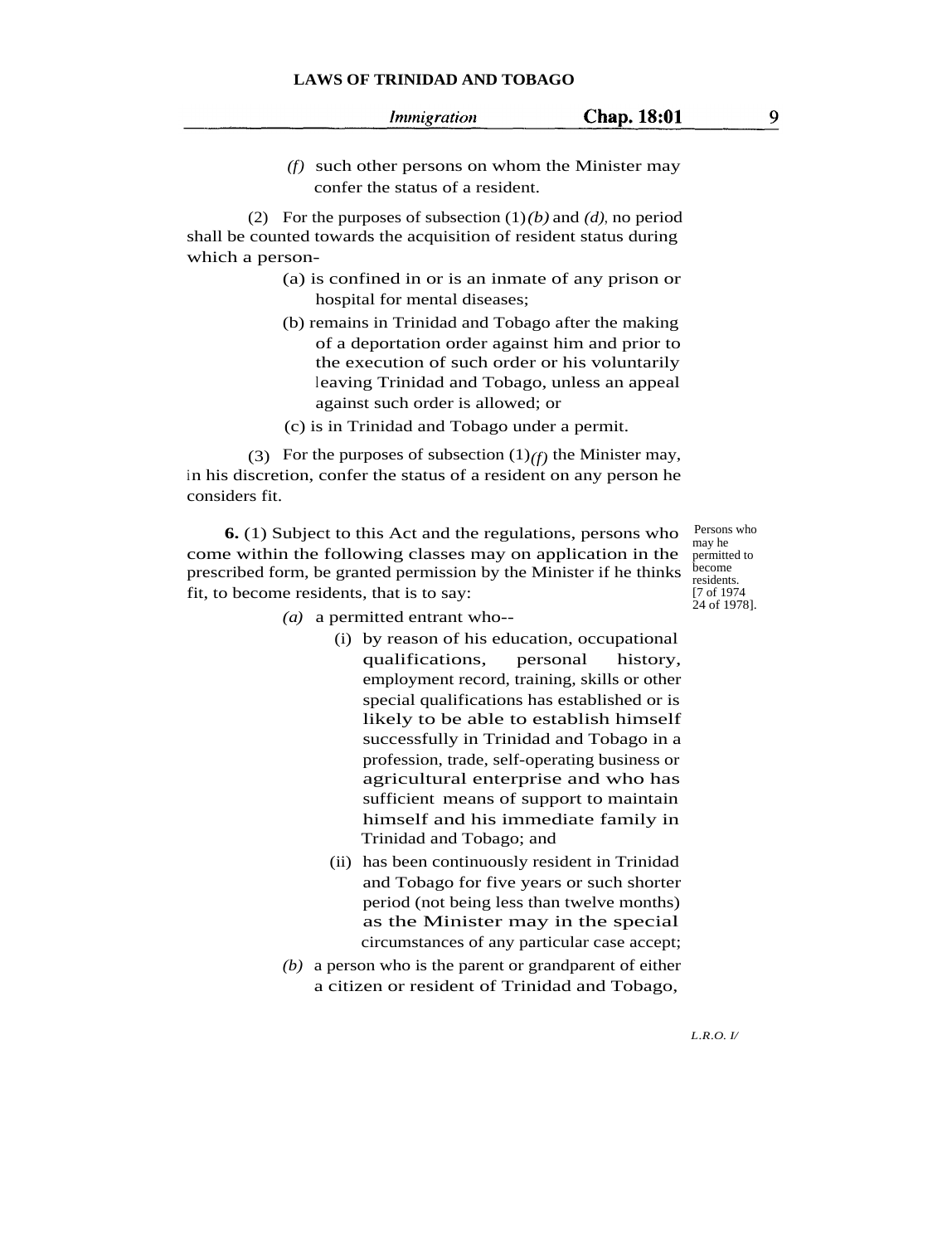| 10                                                          | Chap. 18:01 | <i>Immigration</i>                                                                                                                                                                                                                                                                                                                                                                                                                                                                                                                                                                                                                                                                                                                                                    |
|-------------------------------------------------------------|-------------|-----------------------------------------------------------------------------------------------------------------------------------------------------------------------------------------------------------------------------------------------------------------------------------------------------------------------------------------------------------------------------------------------------------------------------------------------------------------------------------------------------------------------------------------------------------------------------------------------------------------------------------------------------------------------------------------------------------------------------------------------------------------------|
|                                                             |             | residing in Trinidad and Tobago, if such citizen<br>or resident is willing and able to provide care and<br>maintenance for that person;<br>(c) the spouse of a citizen or resident of Trinidad and<br>Tobago; and<br>(d) a person who has ceased to be a citizen of Trinidad<br>and Tobago by reason of his voluntary acquisition<br>of citizenship of another country.                                                                                                                                                                                                                                                                                                                                                                                               |
|                                                             |             | (2) In determining the suitability of an applicant for the<br>grant of resident status under this section, the Minister shall be<br>satisfied, <i>inter alia</i> , that the applicant-<br>( <i>a</i> ) had entered the country legally;<br>$(b)$ is not in a prohibited class; and<br>$(c)$ is of good character as evidenced by a police<br>certificate of good character.                                                                                                                                                                                                                                                                                                                                                                                           |
| Loss of resident<br>status.<br>[24 of 1978]<br>47 of 1980]. | person-     | 7. (1) Subject to subsection (6), resident status is lost by a<br>$(a)$ who voluntarily resides outside Trinidad and<br>Tobago for a continuous period of one year, unless<br>he obtains from the Minister a certificate in the<br>prescribed form exempting him from the<br>provisions of this paragraph; or<br>$(b)$ who was entitled under the former Constitution<br>to be registered as a citizen of Trinidad and<br>Tobago, if he has resided outside Trinidad and<br>Tobago for a continuous period of two years<br>immediately preceding the commencement of this<br>Act, unless within a period of six months from<br>that date he obtains from the Minister a certificate<br>in the prescribed form exempting him from the<br>provisions of this paragraph. |
|                                                             |             | (2) Where the Minister is satisfied that a person has been-<br>$(a)$ engaged in activities detrimental to the security<br>of Trinidad and Tobago; or<br>$(b)$ an habitual criminal,                                                                                                                                                                                                                                                                                                                                                                                                                                                                                                                                                                                   |

that person shall be deemed to have lost the status of resident at the commencement of his engagement in such activities or at the time of his becoming an habitual criminal.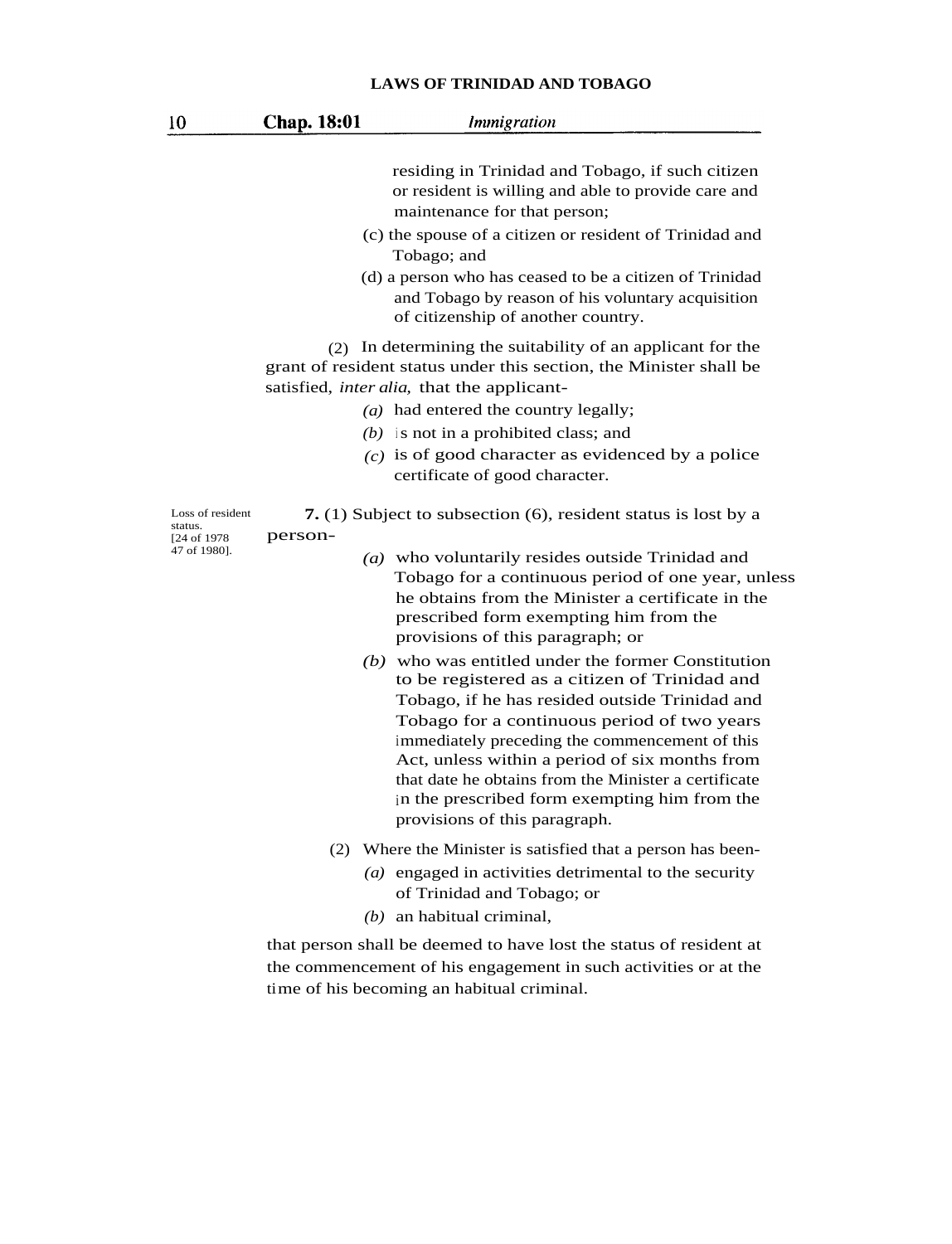(3) For the purposes of subsection (2)*(b)* an habitual criminal is a person who--

- *(a)* is not less than thirty years of age;
- *(b)* has been convicted of an indictable offence punishable with imprisonment for two years or more and has been convicted on at least three previous occasions since the age of seventeen years of offences similarly punishable; and
- *(c)* was on at least two of these occasions sentenced to imprisonment, or has at least on one occasion been sentenced to be detained at the Youth Training Centre or any other similar Institution.

(4) The Minister, where he has reasonable grounds for suspecting that a resident-

- *(a)* has given false or misleading information in his application for residence; or
- *(b)* is a person referred to in section  $8(1)(e)$ , *(f)*, *(k)*, *(l), (m), (o)* or *(q)*,

may issue a written declaration under his hand stating that the resident has lost his resident status from the date specified in the declaration, and the Minister may make a deportation order against that Derson.

(5) Any period during which a permitted entrant is in Trinidad and Tobago that is less than the period required for the acquisition of resident status under section  $6(1)$   $(a)$ (ii) that might otherwise be counted by a person towards the acquisition of such status in accordance with regulations made under this Act is lost upon the making of a deportation order against him, unless an appeal against such order is allowed.

(6) In no case shall residence out of Trinidad and Tobago for the purpose of serving in the public service or diplomatic or other service of Trinidad and Tobago, cause loss of resident status.

### *Prohibited Classes*

*classes.*

**8.** (1) Except as provided in subsection (2), entry into *Prohibited* Trinidad and Tobago of the persons described in this subsection, *[7 of 1974].* other than citizens and, subject to section  $7(2)$ , residents, is prohibited, namely  $-$ 

*(a)* persons who are idiots, imbeciles, feeble-minded persons, persons suffering from dementia and

*L. R. O. 1/*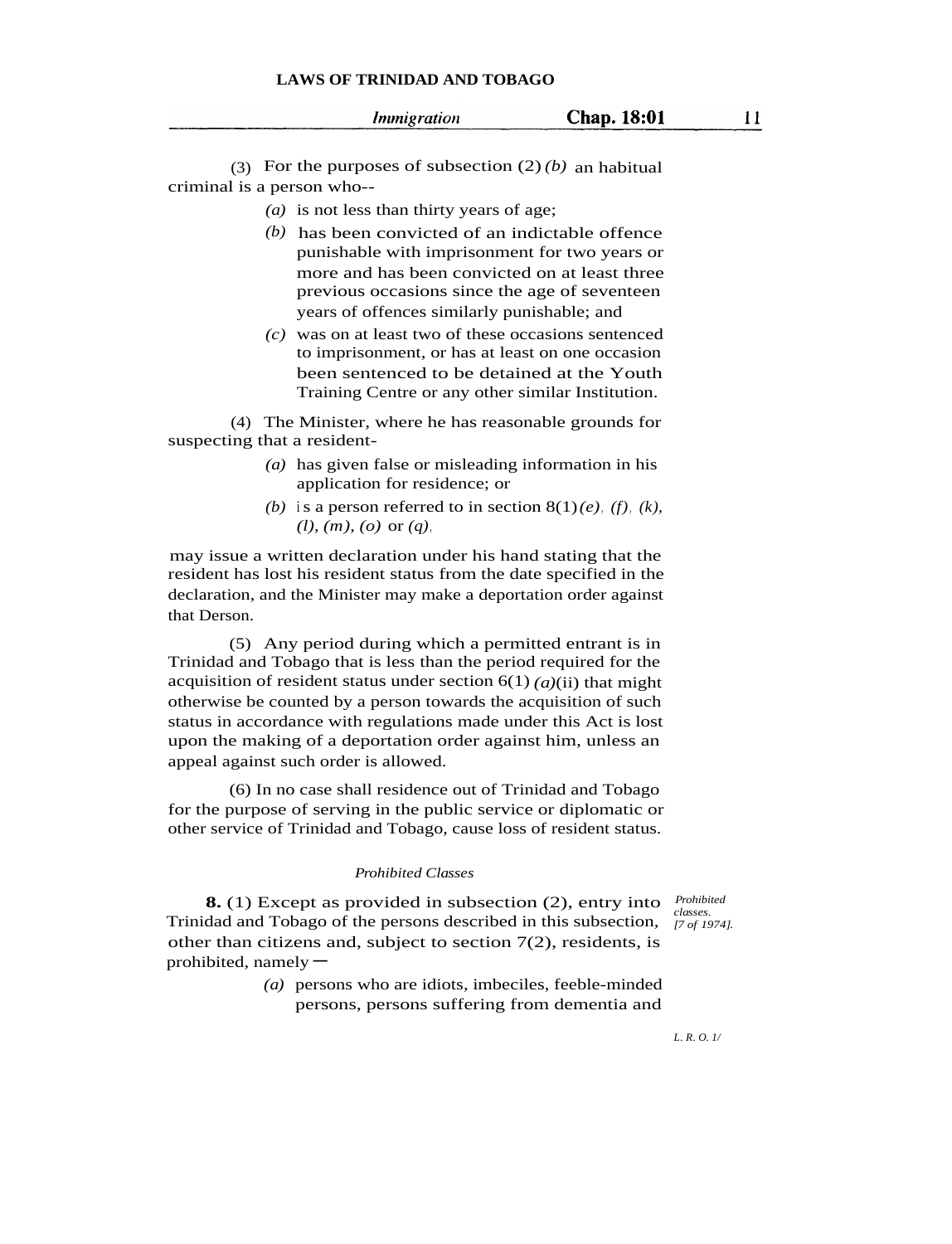| 12 | Chap. 18:01 | <i>Immigration</i>                                                                                                                                                                                                                                                                                           |
|----|-------------|--------------------------------------------------------------------------------------------------------------------------------------------------------------------------------------------------------------------------------------------------------------------------------------------------------------|
|    |             | insane persons, and who are likely to be a charge<br>on public funds;<br>$(b)$ persons afflicted with any infectious or dangerous<br>infectious disease;                                                                                                                                                     |
|    |             | $(c)$ persons who are dumb, blind or otherwise<br>physically defective, or physically handicapped,<br>which might endanger their ability to earn a<br>livelihood, or render them likely to become<br>charges on public funds;                                                                                |
|    |             | $(d)$ persons who have been convicted of or admit<br>having committed any crime, which if committed<br>in Trinidad and Tobago would be punishable with<br>imprisonment for one or more years;                                                                                                                |
|    |             | $(e)$ prostitutes, homosexuals or persons living on the<br>earnings of prostitutes or homosexuals, or persons<br>reasonably suspected as coming to Trinidad and<br>Tobago for these or any other immoral purposes;                                                                                           |
|    |             | (f) persons who are reasonably suspected of<br>attempting to bring into Trinidad and Tobago or<br>of procuring prostitutes or other persons for the<br>purpose of prostitution or homosexual or other<br>i mmoral purposes;                                                                                  |
|    |             | $(g)$ habitual beggars or vagrants;                                                                                                                                                                                                                                                                          |
|    | (h)         | persons who are likely to become charges on<br>public funds;                                                                                                                                                                                                                                                 |
|    |             | $(i)$ persons who are chronic alcoholics;                                                                                                                                                                                                                                                                    |
|    |             | $(i)$ persons who are addicted to the use of any drug;                                                                                                                                                                                                                                                       |
|    |             | (k) persons who are engaged or at any time have been<br>engaged or are suspected on reasonable grounds<br>of being likely to engage in any unlawful giving,<br>using, inducing other persons to use, distributing,<br>selling, offering or exposing for sale, buying,<br>trading or trafficking in any drug; |
|    |             | (1) persons who are or have been at any time before<br>or after the commencement of this Act advocates<br>of the overthrow by force or violence of the                                                                                                                                                       |
|    |             |                                                                                                                                                                                                                                                                                                              |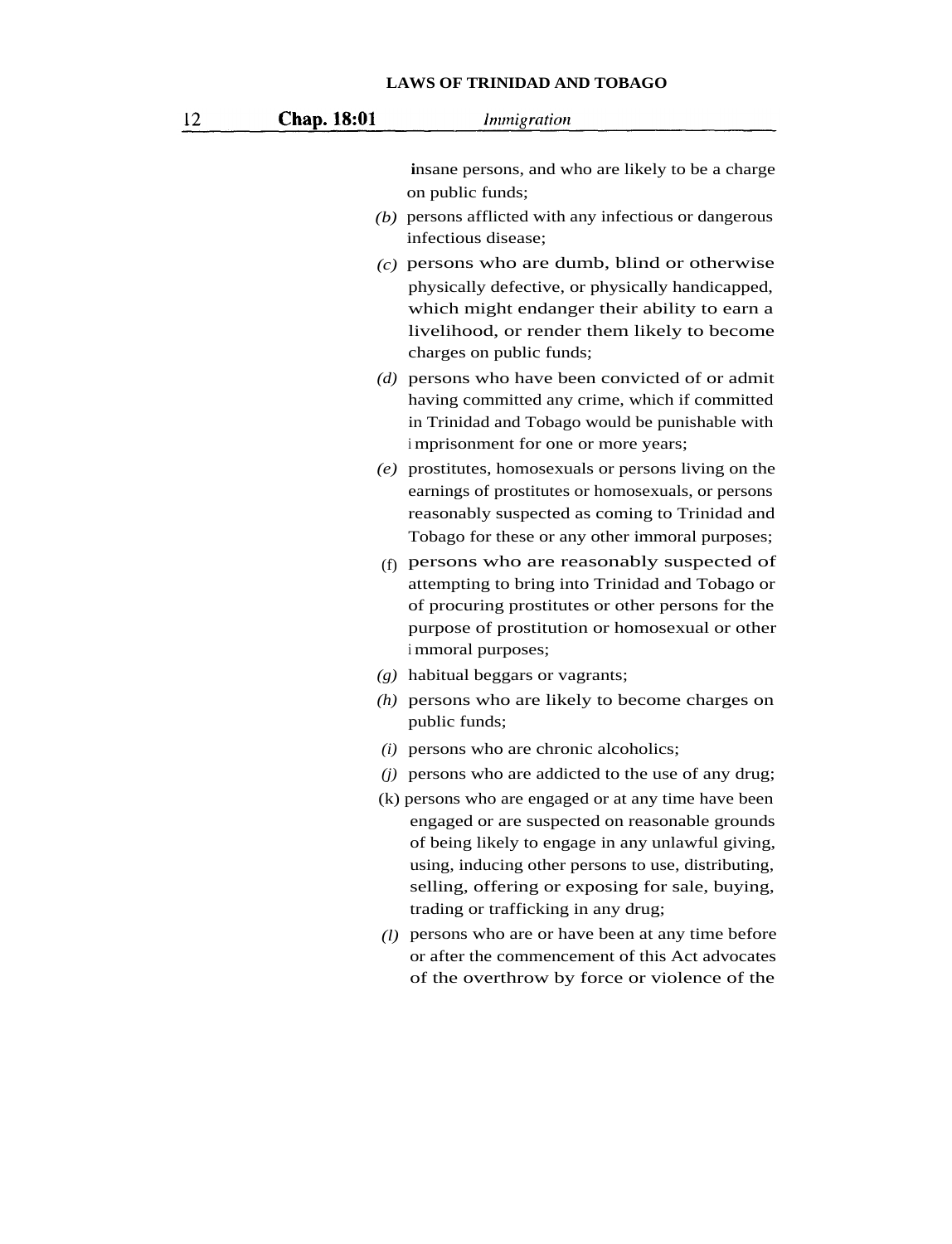|                           | established Government of Trinidad and Tobago                                                                                           |
|---------------------------|-----------------------------------------------------------------------------------------------------------------------------------------|
|                           | or any other country, or of all forms of law, or                                                                                        |
|                           | who advocate the abolition of organised                                                                                                 |
|                           | government, or who advocate the assassination                                                                                           |
|                           | of public officials or who advocate or teach the                                                                                        |
|                           | unlawful destruction of property or who are or                                                                                          |
|                           | have been members of or affiliated to any                                                                                               |
|                           | organisation which entertains and preaches any                                                                                          |
|                           | of the doctrines and practices specified in this                                                                                        |
|                           | paragraph;                                                                                                                              |
|                           | $(m)$ persons concerning whom there are reasonable                                                                                      |
|                           | grounds for believing they are likely to engage in                                                                                      |
|                           | espionage, sabotage or any other subversive                                                                                             |
|                           | activity of any kind directed against Trinidad and                                                                                      |
|                           | Tobago or detrimental to the security of Trinidad                                                                                       |
|                           | and Tobago;                                                                                                                             |
|                           | $(n)$ persons, not included in any other prohibited                                                                                     |
|                           | class, who are certified by a medical officer as                                                                                        |
|                           | being mentally or physically abnormal to such a                                                                                         |
|                           | degree as to impair seriously their ability to earn                                                                                     |
|                           | a living;                                                                                                                               |
|                           | $(o)$ persons who have been reasonably suspected of                                                                                     |
|                           | engaging in treasonable activities against Trinidad                                                                                     |
|                           | and Tobago or of assisting enemies in time of war;                                                                                      |
|                           | $(p)$ persons who cannot or do not fulfil or comply                                                                                     |
|                           | with any of the conditions or requirements of this                                                                                      |
|                           | Act or the regulations or any orders lawfully made                                                                                      |
|                           | or given under this Act or the regulations;                                                                                             |
|                           | $(q)$ any person who from information or advice which                                                                                   |
|                           | in the opinion of the Minister is reliable                                                                                              |
|                           | information or advice is likely to be an undesirable                                                                                    |
|                           | inhabitant of, or visitor to Trinidad and Tobago.                                                                                       |
|                           |                                                                                                                                         |
|                           | (2) The Minister may authorise in writing under his hand                                                                                |
|                           | or under the hand of a person designated by him, entry into Trinidad<br>and Tobago of persons passing through Trinidad and Tobago under |
|                           |                                                                                                                                         |
| guard to another country. |                                                                                                                                         |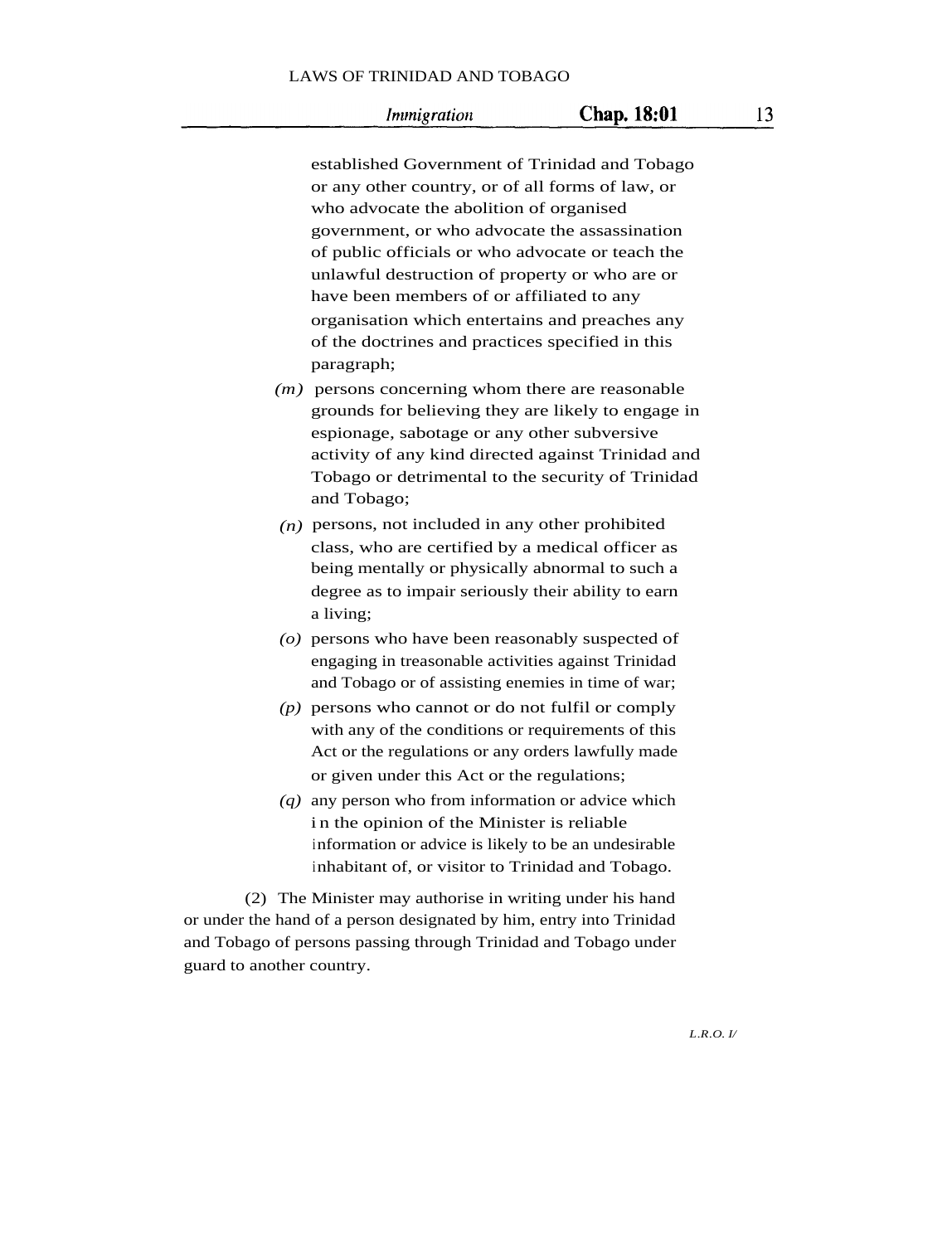| 14 | Chap. 18:01 | Immigration |  |
|----|-------------|-------------|--|
|----|-------------|-------------|--|

 $(3)$  In this section-

"drug" means any substance included in the Schedule to the

Narcotics Control Ordinance, or anything that contains any substance included in that Schedule, and includes any hallucinogenic drug or any drug producing hallucinations if misused;

"infectious diseases" and "dangerous infectious diseases" have the meanings respectively assigned to them by section 2 of the Public Health Ordinance.

Ch. 12 No. 4. ( 1950 Ed.).

27 of 1961.

#### *Permitted Entrants*

Permitted entrants. [24 of 1978 47 of 1980].

**9.** (1) An immigration officer may allow to enter Trinidad and Tobago on such conditions and for such periods as may be fit and proper in any particular case, the following persons or classes of persons, as the case may be:

- *(a)* persons who are diplomatic or consular officers or representatives or officials duly accredited, of any country, or of the United Nations or any of its agencies or of any inter-governmental organisation in which Trinidad and Tobago participates, coming to Trinidad and Tobago to carry out their official duties or passing through <sup>i</sup> ntransit, or members of the suites or families of such persons;
- *(b)* members of any naval, army or air forces who come to Trinidad and Tobago for training or otherwise in connection with the defence and security interests of Trinidad and Tobago, or under the provisions of any treaty or agreement between Trinidad and Tobago and another country and whose entry into Trinidad and Tobago is approved by the Minister, together with such members of their families or suites as may be approved;
- *(c)* tourists or visitors;
- *(d)* persons passing through Trinidad and Tobago to another country;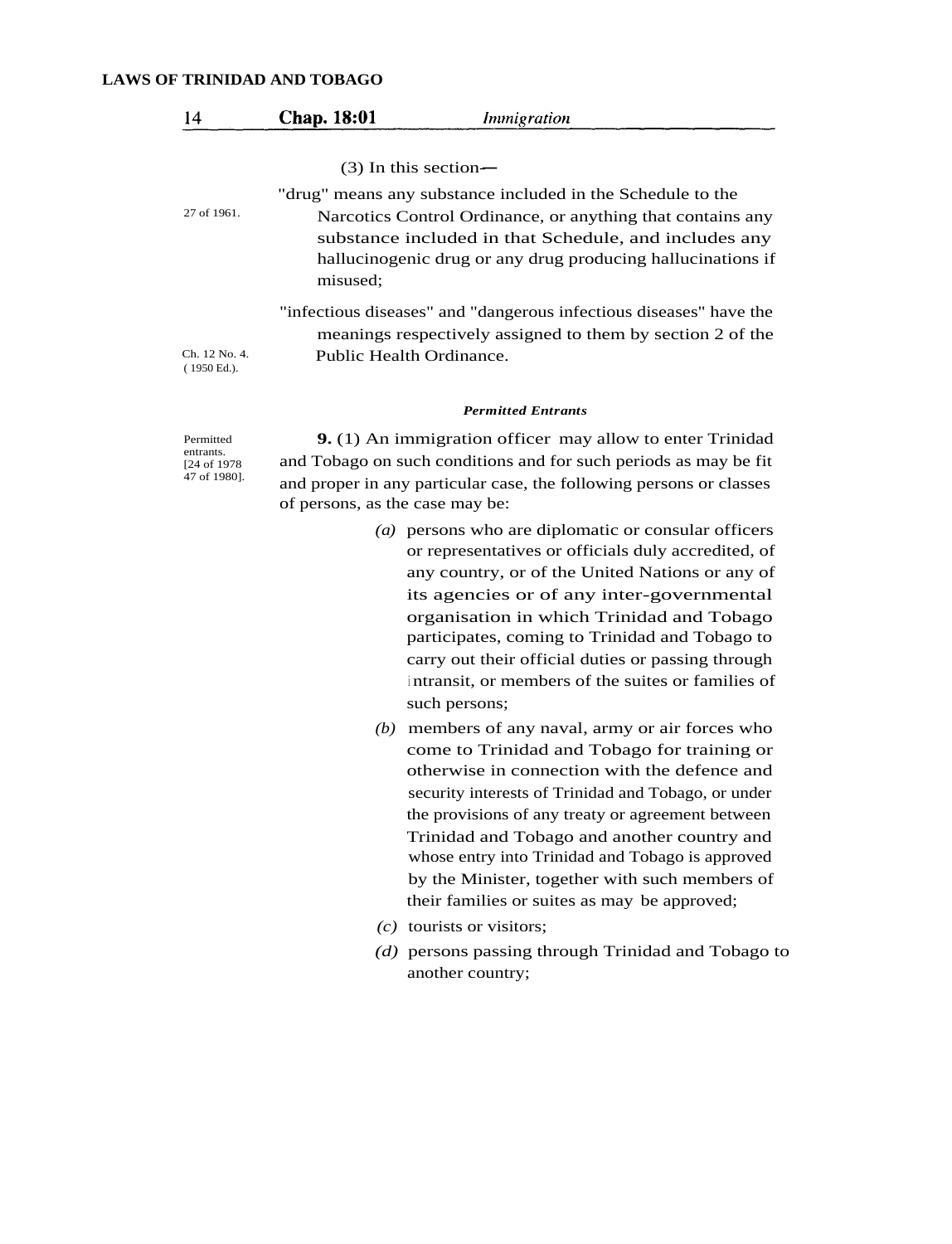*Immigration* 

- *(e)* clergymen, priests or members of a religious order entering Trinidad and Tobago or who, having entered, are in Trinidad and Tobago in connection with the carrying out of their religious duties in accordance with regulations made in that behalf;
	- *(f)* students entering Trinidad and Tobago for the purpose of attending, and who having entered Trinidad and Tobago are in actual attendance at, a university or college authorised by statute or charter to confer degrees;
- *(g)* persons who have been accepted as students by an educational or training establishment recognised by the Permanent Secretary to the Minister, or the Chief Immigration Officer, and who, after entering Trinidad and Tobago are in actual attendance at such educational or training establishment;
- *(h)* members of crews entering Trinidad and Tobago or who, having entered are in Trinidad and Tobago for shore leave or some other legitimate and temporary purpose; and
- *(i)* persons entering Trinidad and Tobago for the purpose of engaging in a legitimate profession, trade or occupation.

(2) Subject to this Act, an immigration officer shall issue to a person who has been allowed to enter Trinidad and Tobago under subsection (1) (other than a person mentioned in paragraph *(a)* or *(b)* thereof), a certificate which shall be expressed to be in force for a specified period and subject to such terms and conditions as may be mentioned therein.

(3) Every person who has a certificate under subsection (2) to enterTrinidad andTobago and who wishes to remain for a longer period than that previously granted or to have the conditions attaching to his entry varied, shall, notwithstanding that he is already in Trinidad and Tobago, submit to an examination under the provisions of this Act, and the immigration officer may extend or limit the period of his stay, vary the conditions attaching to his entry, or otherwise deal with him as if he were a person seeking entry into Trinidad and Tobago for the first time.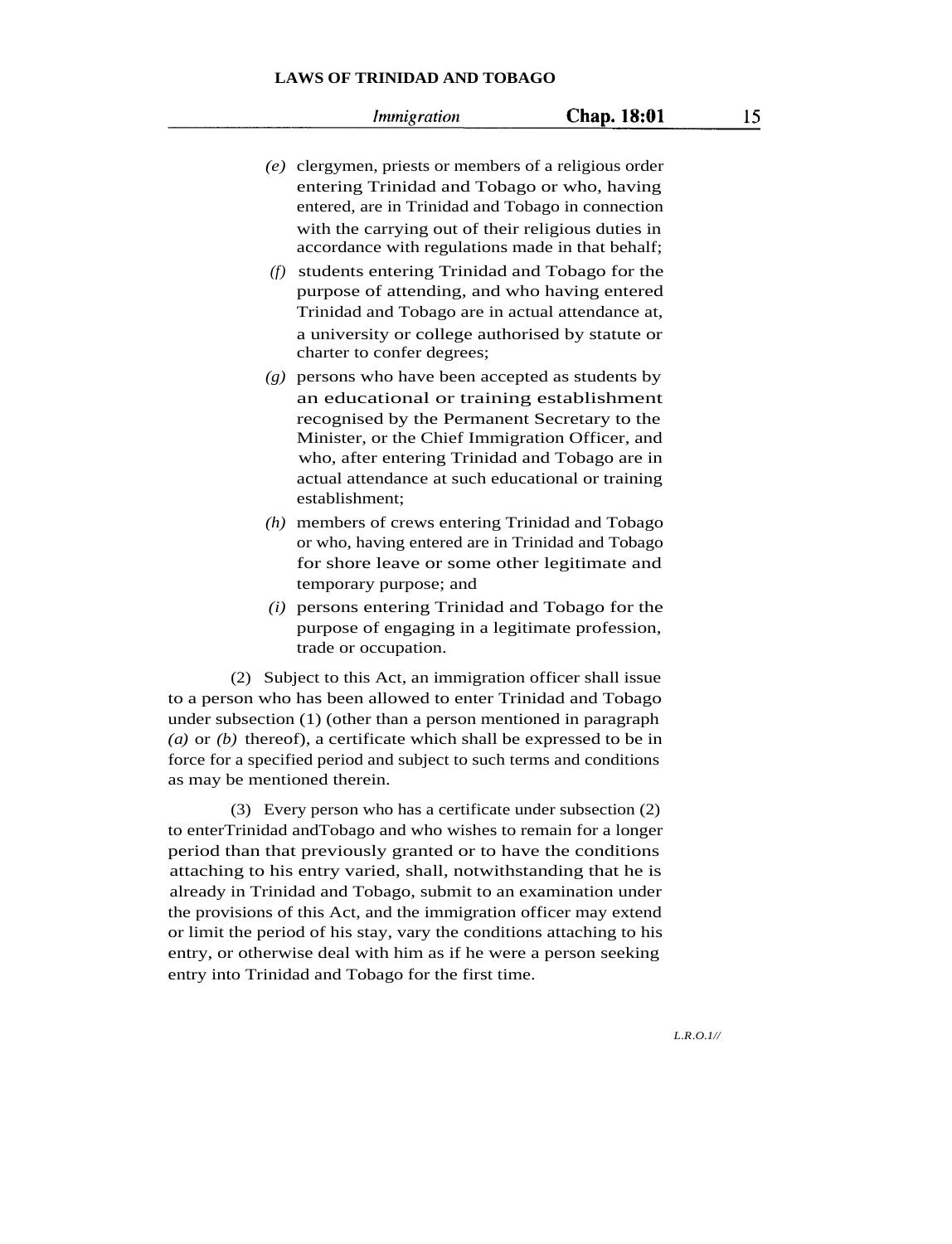|  |  |  |  |  |  | <b>LAWS OF TRINIDAD AND TOBAGO</b> |  |
|--|--|--|--|--|--|------------------------------------|--|
|--|--|--|--|--|--|------------------------------------|--|

| Chap. 18:01 | Immigration |
|-------------|-------------|
|             |             |

(4) Where a permitted entrant is in the opinion of the Minister a person described in section 8(1)*(k), (l), (m)* or *(n)*, or a person who-

- *(a)* practises, assists in the practice of or shares in the avails of prostitution or homosexualism;
- *(b)* has been convicted of an offence and sentenced to a term of imprisonment for one or more years;
- *(c)* has become an inmate of any prison or reformatory;
- *(d)* was a member of a prohibited class at the time of his admission to Trinidad and Tobago;
- *(e)* has, since his admission to Trinidad and Tobago, become a person who would, if he were applying for admission to Trinidad and Tobago, be refused admission by reason of his being a member of a prohibited class other than the prohibited classes described in section  $8(1)(a)$ , *(b)*, *(c)* and *(p)*;
- *(f)* was admitted or deemed to have been admitted to Trinidad and Tobago under subsection (1) and remains therein after the expiration of the certificate issued to him under subsection (2) or under section 50(2);
- *(g)* has escaped from lawful custody or detention under this Act;
- *(h)* came into Trinidad and Tobago or remains therein with a false or improperly issued passport, visa or other document pertaining to his admission or by reason of any false or misleading information, force, stealth or fraudulent or improper means, whether exercised by himself or by any other person;
- *(i)* returns to or remains in Trinidad and Tobago contrary to the provisions of this Act after a deportation order has been made against him or otherwise;

16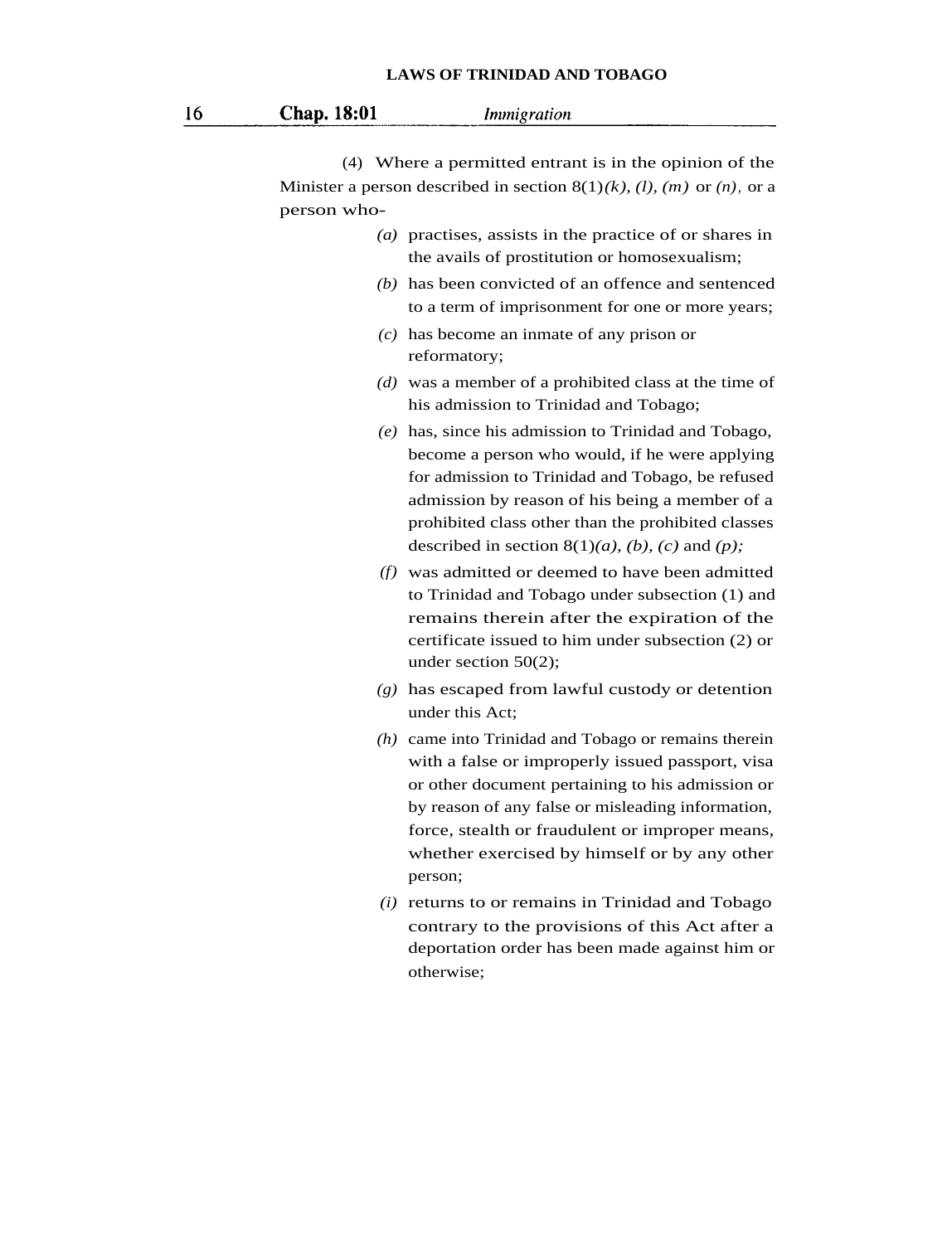17

- *(j)* came into Trinidad and Tobago as a member of a crew and, without the approval of an immigration officer or beyond the period approved by such officer, remains in Trinidad and Tobago after the departure of the vessel on which he came into Trinidad and Tobago;
- *(k)* has, since he came into Trinidad and Tobago broken any of the terms and conditions of the certificate issued to him under subsection (2),

the Minister may at any time declare that such person has ceased to be a permitted entrant and such person shall thereupon cease to be a permitted entrant.

(5) The Minister may make a deportation order against any person referred to in subsection (4) or section 50(5), subject (as regards a person referred to in section  $50(5)$ ) to the provisions of section 31(3), and such person shall have no right of appeal and shall be deported as soon as possible.

#### *Entry under Permit*

**10.** (1) The Minister may issue a written permit authorising  $\frac{I_{S}}{17.5640741}$ any person to enter Trinidad and Tobago or, being in Trinidad and <sup>[7 of 1974]</sup>. Tobago, to remain therein.

(2) A permit shall be expressed to be in force for a specified period not exceeding twelve months, and during the time that it is in force such permit stays the execution of any deportation order that may have been made against the person concerned.

(3) Subject to subsection (4) and without prejudice to the generality of his powers under this section, the Minister may issue a permit to the following persons to enter Trinidad and Tobago or being in Trinidad and Tobago to remain therein, that is to say:

- *(a)* persons such as are described in section 8(1)*(a)*
	- or *(b)* if satisfied that such persons are-
		- (i) unlikely to become charges on public funds; or
		- (ii) members of a family in Trinidad and Tobago and the family of such persons have given satisfactory security against their becoming charges on public funds,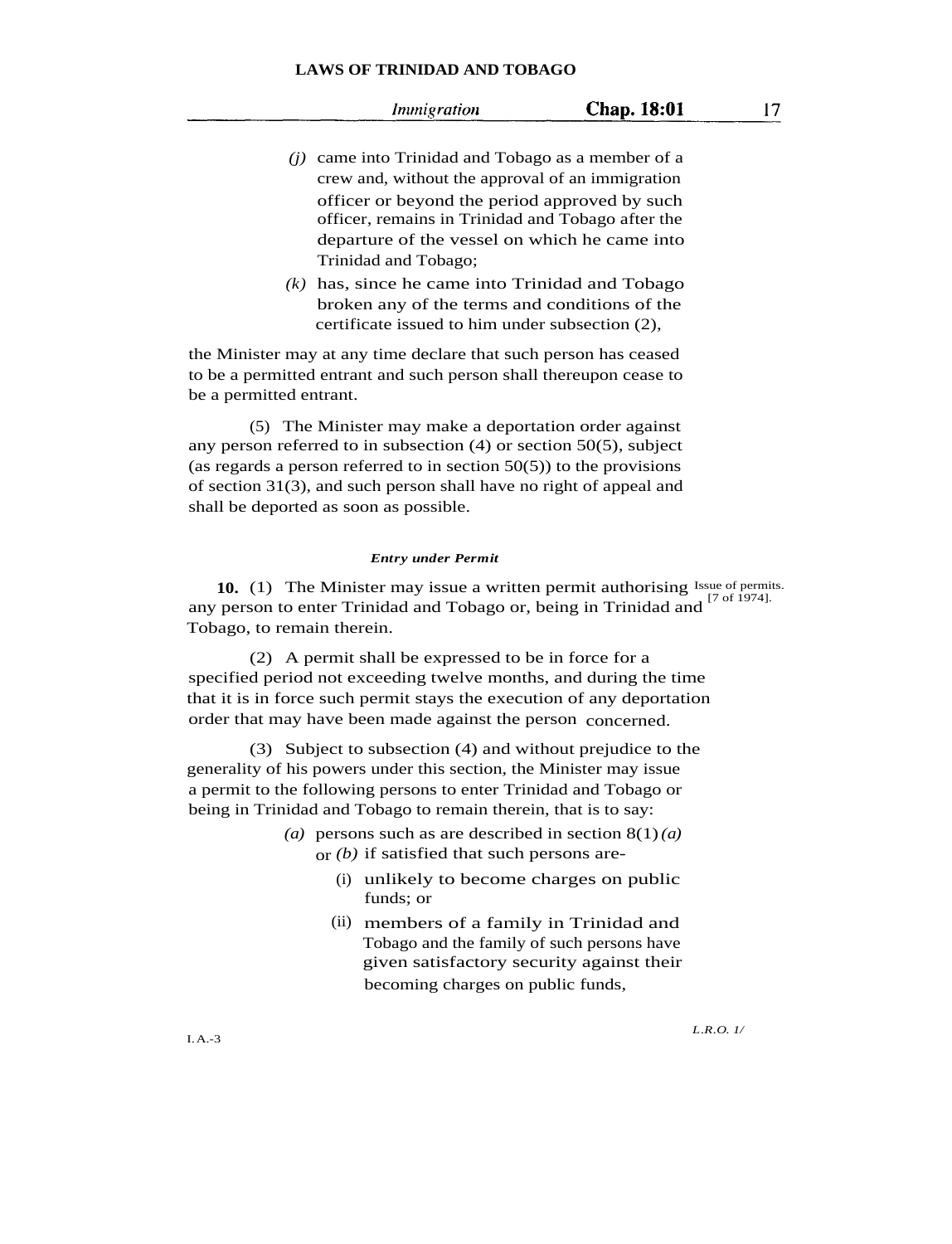and that, except in the case of persons described in section  $8(1)(a)$  in respect of whom as is mentioned in paragraph (ii) satisfactory security is given, the Minister responsible for Health has agreed to their treatment and care at any health resort, hospital, sanatorium, asylum or other place or institution in Trinidad and Tobago;

(b) persons such as are described in section  $8(1)(i)$  if satisfied that such persons have ceased to be members of or associated with such organisations, groups or bodies and that the entry of such persons would not be detrimental to the security of Trinidad and Tobago.

**(4)** The Minister may attach to the entry or remaining in Trinidad and Tobago of such persons such terms and conditions as he may think fit, and if any person to whom a permit has been granted under subsection (3), contravenes any such term or condition, the Minister may cancel such permit.

(5) The Minister may, at anytime in writing, extend, vary or cancel a permit.

(6) The Minister may, upon the cancellation or expiration of a permit, make a deportation order respecting the'person concerned and such person shall have no right of appeal from the deportation order and shall be deported as soon as practicable.

Unlawful entrants and prohibited immigrants.

**11.** Nothing in this Part shall be construed as conferring any right to be or to remain in Trinidad and Tobago on any person<br>who-

- *(a)* either before or after the commencement of this Act has come into Trinidad and Tobago otherwise than in accordance with the former Ordinance or this Act, as the case may be; or
- *(b)* is at the commencement of this Act a prohibited <sup>i</sup> mmigrant within the meaning of the former Ordinance,

and the Minister may make a deportation order against such person and such person shall have no right of appeal therefrom and shall be deported as soon as possible.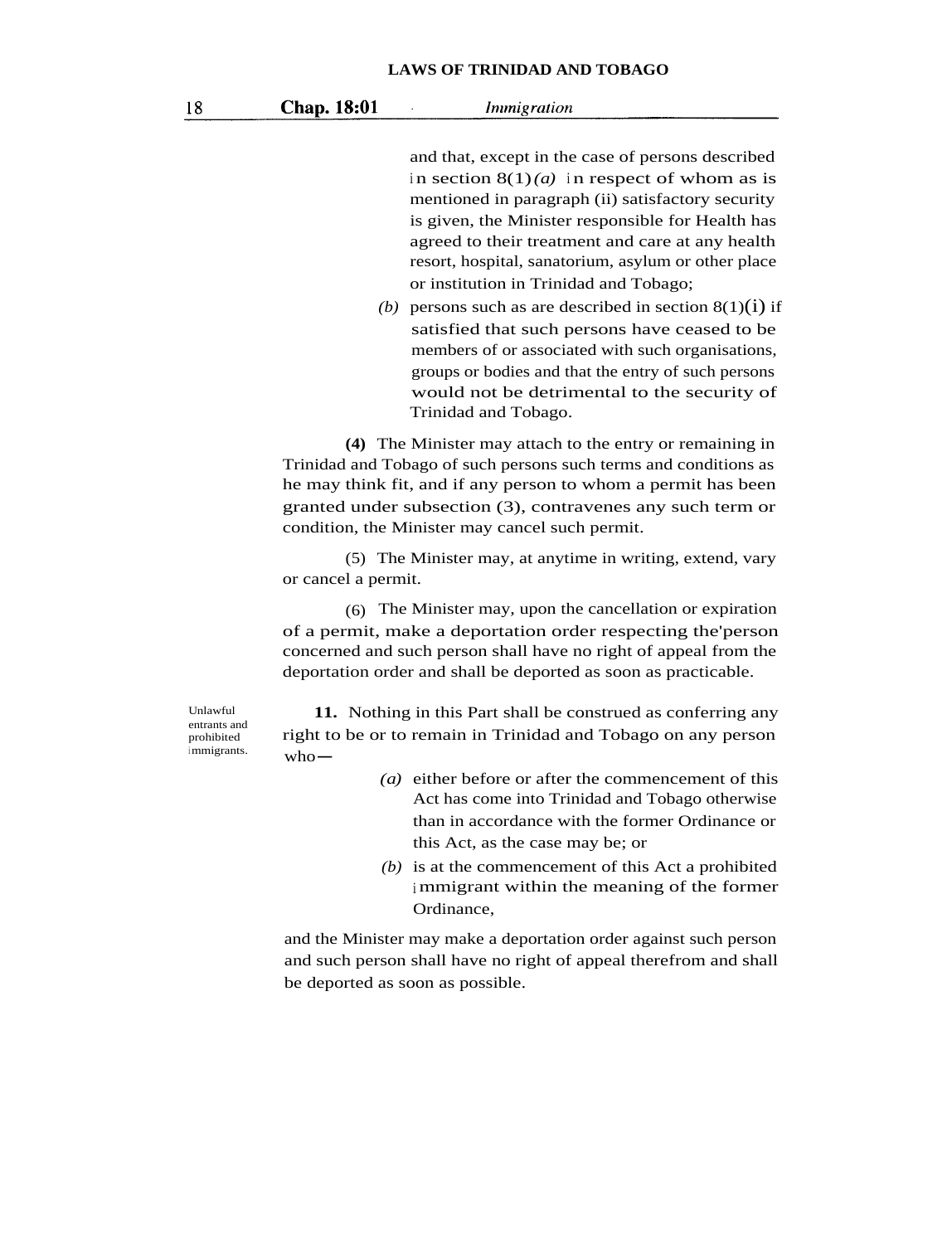Immigration

## **PART II**

### **ADMINISTRATION**

#### *Immigration Officers*

**12.** (1) For the purposes of this Act an immigration officer is Immigration a person appointed as such in manner authorised by law.

Officers. [24 of 1978].

**(2)** Every immigration officer has the authority and powers of a constable to enforce any provision of this Act, the regulations or any order lawfully made under this Act or the regulations relating to the arrest, detention or deportation of any person.

(3) For the purposes of subsection (2), every immigration officer may, in cases of emergency, employ such temporary assistants as he considers necessary to enable him to carry out his duties under this Act and the regulations and such temporary assistants shall, during their employment, have the authority and powers referred to in subsection (2), but no such employment shall continue for a period exceeding forty-eight hours unless approved by the Minister.

(4) Every immigration officer has authority to administer oaths and take evidence under oath or by affirmation in any matter arising under this Act.

(5) An immigration officer shall not disclose directly or indirectly, to any person except-

- *(a)* the Minister or a person authorised by him to be privy to the information; or
- *(b)* a member of the Immigration Department, any information obtained by virtue of any provision of this Act.

(6) For the purpose of exercising his powers and carrying out his duties under this Act, an immigration officer may-

- *(a)* without a search warrant, enter upon and search any vessel in Trinidad and Tobago;
- *(b)* question, within the scope of his functions under this Act, any person who desires to enter or leave Trinidad and Tobago or who he believes is in Trinidad and Tobago otherwise than in accordance with the provisions of this Act.

*LR O.* 1/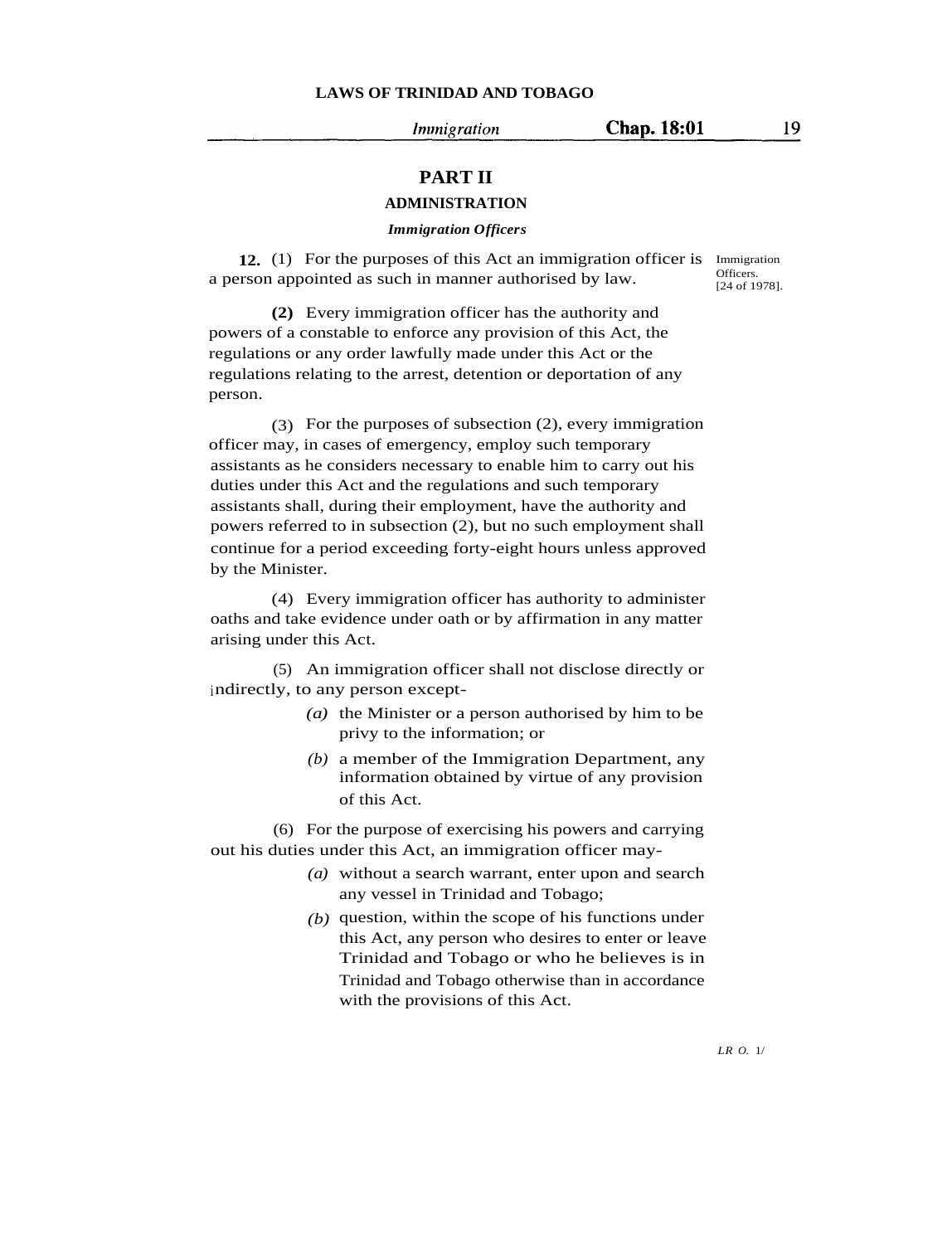| 20                                            | Chap. 18:01<br>Inunigration                                                                                                                                                                                                                                                                                                                                                                                                                                                                                                                                                                                                  |
|-----------------------------------------------|------------------------------------------------------------------------------------------------------------------------------------------------------------------------------------------------------------------------------------------------------------------------------------------------------------------------------------------------------------------------------------------------------------------------------------------------------------------------------------------------------------------------------------------------------------------------------------------------------------------------------|
| Special Inquiry<br>Officers.<br>[24 of 1978]. | 13. (1) Immigration officers in charge of a port of entry are<br>Special Inquiry Officers and the Minister may nominate such other<br>i mmigration officers as he considers necessary to act as Special<br>Inquiry Officers.                                                                                                                                                                                                                                                                                                                                                                                                 |
| Powers of<br>inquiry.<br>Schedule.            | A Special Inquiry Officer has authority to inquire into<br>(2)<br>and determine whether any person shall be admitted into Trinidad<br>and Tobago or allowed to remain in Trinidad and Tobago or shall<br>be deported and for the purpose of the exercise of such authority<br>has all the powers and may do any of the things mentioned in the<br>Schedule.                                                                                                                                                                                                                                                                  |
|                                               | (3) Any person aggrieved by the decision of a Special<br>Inquiry Officer may within twenty-four hours appeal to the Minister<br>on the prescribed form and subject to sections 30 and 31 the decision<br>of the Minister shall be final and conclusive and shall not be<br>questioned in any Court of law.                                                                                                                                                                                                                                                                                                                   |
| Arrest and<br>detention.<br>[24 of 1978].     | 14. (1) The Minister may issue a warrant for the arrest of any<br>person in respect of whom an examination or inquiry is to be held<br>or a deportation order has been made under this Act, and may order<br>the release of any such person.                                                                                                                                                                                                                                                                                                                                                                                 |
|                                               | (2) The Minister, the Chief Immigration Officer or a<br>Special Inquiry Officer, may make an order for the detention of or<br>direct the detention of any such person.                                                                                                                                                                                                                                                                                                                                                                                                                                                       |
|                                               | (3) Where the person concerned is an inmate of a<br>reformatory or prison, the Minister may, instead of issuing a warrant<br>or order under subsection $(1)$ or $(2)$ , issue an order to the<br>Commissioner of Prisons or other person in charge thereof<br>commanding him, at the expiration of the sentence or term of<br>i mprisonment awarded to such person or at the expiration of his<br>sentence or term of imprisonment as reduced by the operation of<br>law, to detain such person and deliver him to an immigration officer<br>to take into custody and cause him to be detained as the warrant<br>may direct. |
|                                               | (4) A warrant or order made or a direction given under<br>this section is, notwithstanding any other law, sufficient authority<br>to the person to whom it is addressed or who may, under this Act,<br>receive and execute it, to arrest and take into custody or cause the<br>detention of the person concerned, as the case may be.                                                                                                                                                                                                                                                                                        |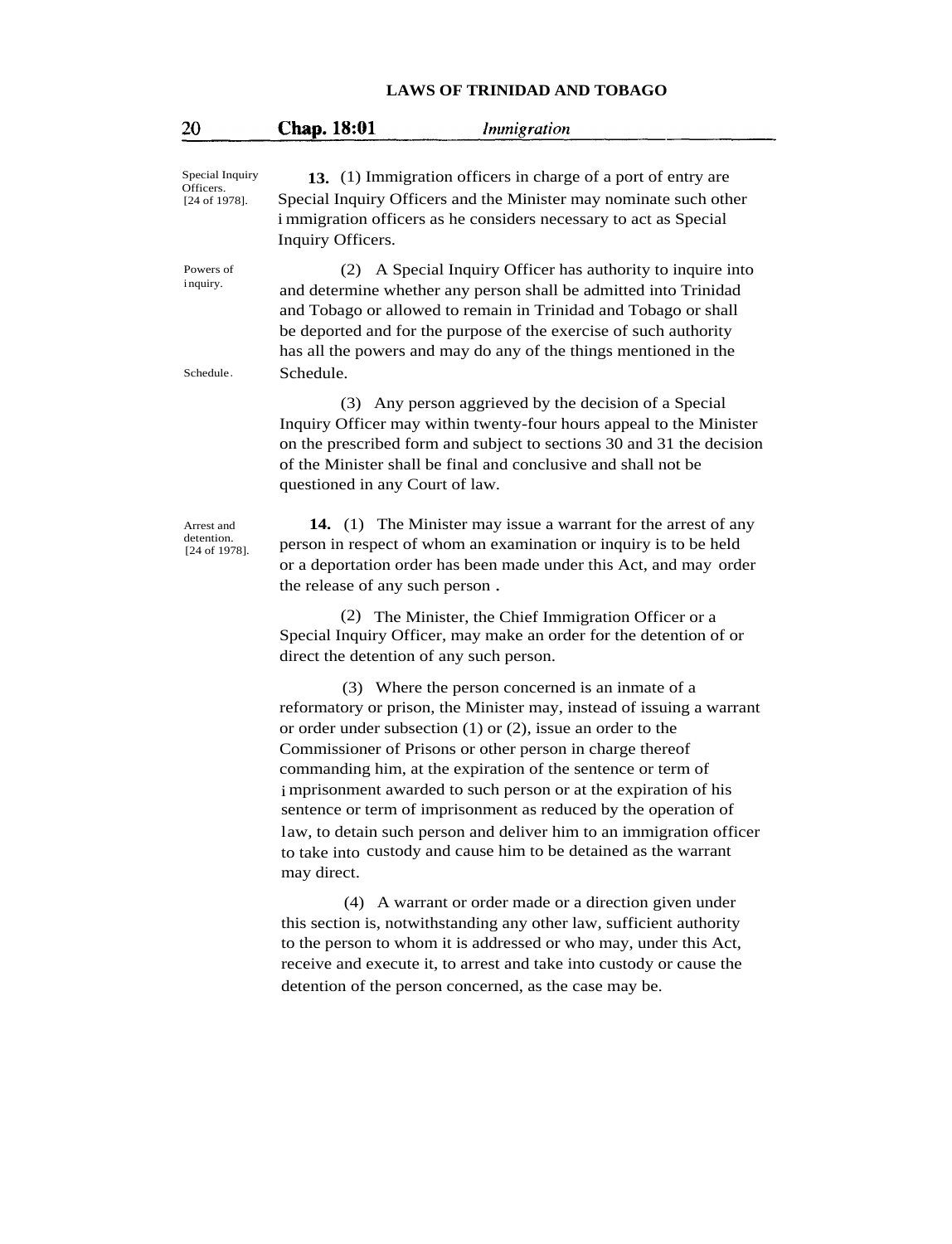*Immigration* 

**15.** Every police officer and every immigration officer may, without the issue of a warrant, order or direction for arrest or detention, arrest and detain for an inquiry or for deportation, any person who upon reasonable grounds is suspected of being a person referred to in section  $9(4)$  or section  $22(1)(i)$ , and the Chief Immigration Officer may order the release of any such person.

16. Any person in respect of whom an inquiry is to be held, or Detention an examination under section 18 has been deferred under section 20, or a deportation or rejection order has been made may be detained pending inquiry, examination, appeal or deportation at an immigration station or other place satisfactory to the Minister.

**17.** (1) Subject to any order or direction to the contrary by the Minister, a person taken into custody or detained may be granted conditional release or an order of supervision in the prescribed form under such conditions, respecting the time and place at which he will report for examination, inquiry, deportation or rejection on payment of a security deposit or other conditions, as may be satisfactory, to the Chief Immigration Officer.

(2) Where a person fails to comply with any of the conditions under which he is released from custody or detention he may without warrant be retaken into custody forthwith and any security deposit made as a condition of his release shall be forfeited and shall form part of the general revenue.

#### *Examination of persons seeking admission or entry*

18. (1) Every person seeking admission shall first appear Examination by before an immigration officer at a port of entry or at such other place as may be designated by an immigration officer in charge of the port of entry for examination as to whether he is or is not admissible.

(2) Every person shall answer truthfully all questions put to him by an immigration officer at an examination and his failure to do so shall be forthwith reported by the immigration officer to a Special Inquiry Officer and shall be sufficient ground for deportation where so ordered by the Special Inquiry Officer.

pending inquiry,

examination, appealor deportation [24 of 1978].

Conditional release. [7 of 1974 24 of 1978].

Immigration Officers. [24 of 1978].

Arrest without warrant in certain cases. [24 of 1978].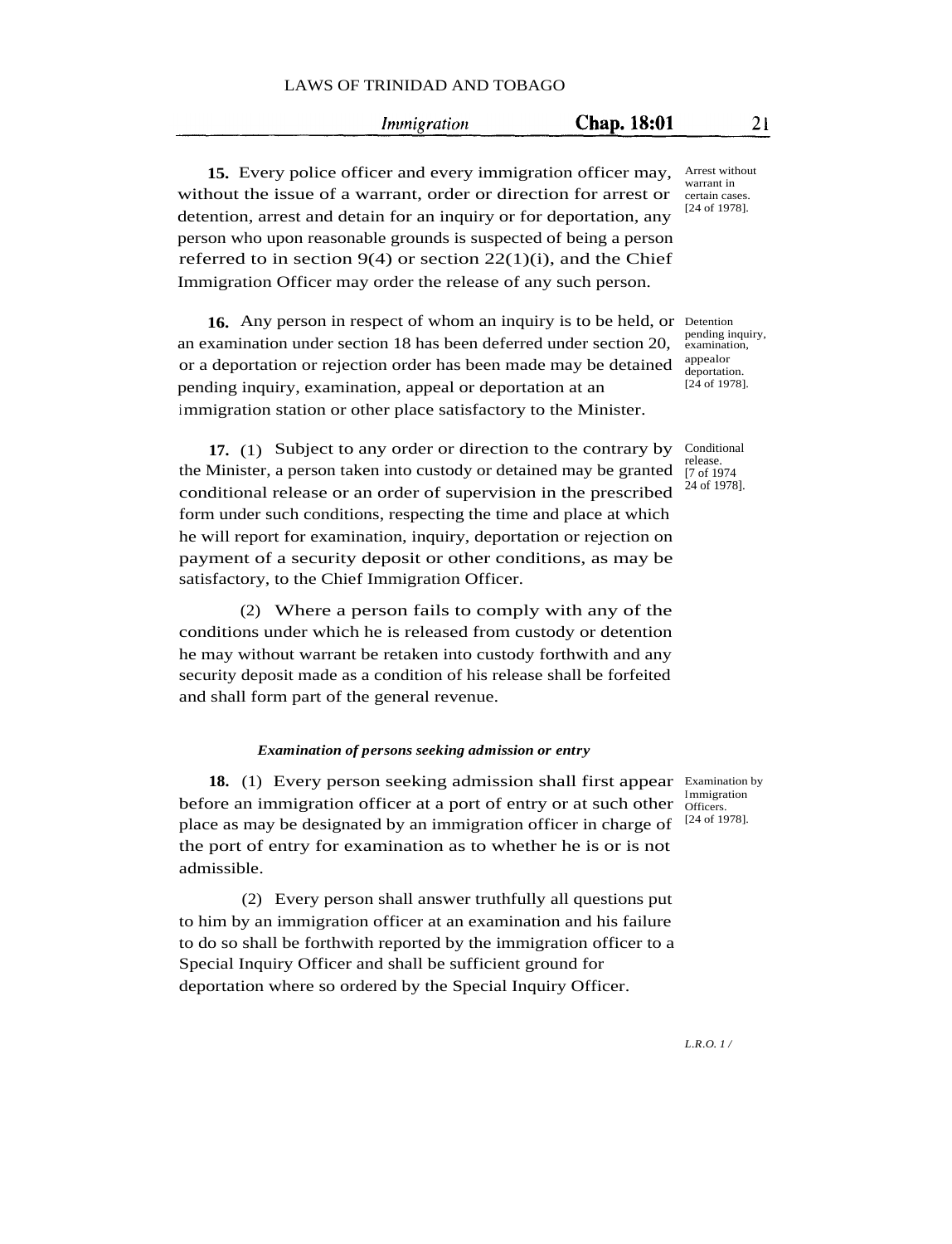| 22 | <b>Chap.</b> 18:01 | Immigration |  |
|----|--------------------|-------------|--|
|----|--------------------|-------------|--|

(3) Unless the examining immigration officer is of the opinion that it would or may be contrary to a provision of this Act or the regulations to admit a person examined by him, he shall, after such examination, immediately grant admission to such person.

**19.** Where so required by the regulations, a person seeking admission to Trinidad and Tobago or a person referred to in section 8 shall undergo a mental or physical examination or both by a medical officer.

Where a person cannot be properly examined. [24 of 1978].

Medical examination.

> **20.** (1) Where, in the opinion of the examining immigration officer, a person appearing before him for examination cannot be properly examined by reason of the effects of alcohol, drugs or illness, the immigration officer may cause an examination of such person to be deferred until such time as he may be properly examined or may make an order for his rejection.

> (2) A rejection order in the prescribed form or copy thereof shall be served upon the person against whom it is made and upon the owner or master of the vessel by which such person was brought to Trinidad and Tobago.

> (3) A rejection order shall cease to be in force or to have effect when the person against whom it was made again appears before an immigration officer and can, in the opinion of such officer, be properly examined by him.

#### *Inquiries*

**21.** (1) Where an immigration officer, after examination of a person seeking to enter into Trinidad and Tobago, is of opinion that it would or may be contrary to a provision of this Act or the regulations to grant admission to such person into Trinidad and<br>Tobago, he may either-

- *(a)* make an order for the rejection of such person; or
- *(b)* cause such person to be detained pending the submission of a report to a Special Inquiry Officer.

(2) A person in respect of whom an order for rejection has been made under subsection (1)*(a)* who is aggrieved by the making of such order may forthwith give notice of appeal to the immigration officer.

Rejection orders and reports on persons seeking admission. [7 of 1974].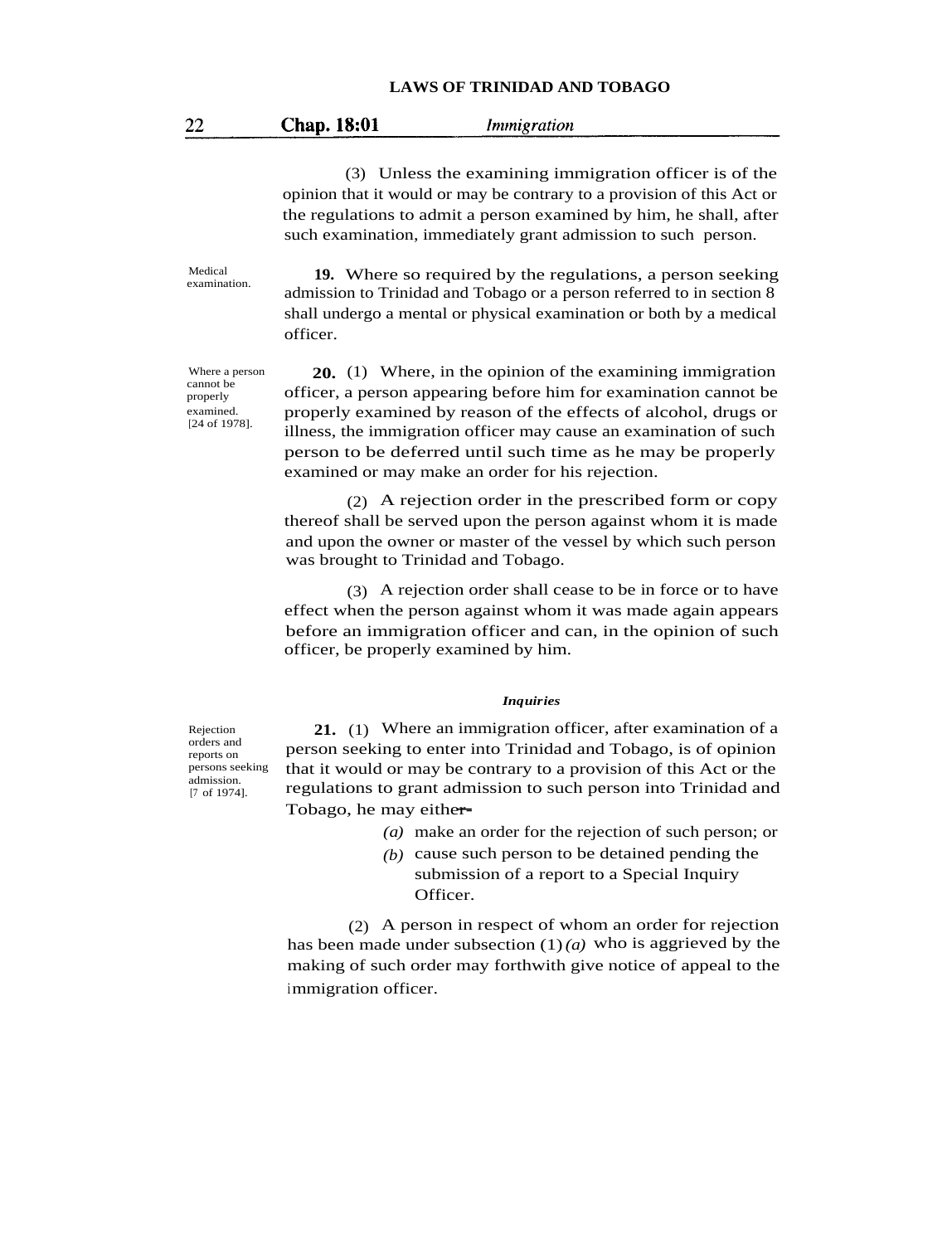| Immigration | Chap. 18:01 | 23. |
|-------------|-------------|-----|
|             |             |     |

(3) Where a notice of appeal has been given under subsection (2), the immigration officer shall forthwith make arrangements for the appeal to be heard and determined by a Special Inquiry Officer.

(4) Where a notice of appeal has been given under subsection (2), the immigration officer may either-

- *(a)* cause such person to be detained pending the hearing and the determination of such appeal; or
- *(b)* release such person on such terms and conditions as he thinks fit having regard to all the circumstances of the case.

(5) The provisions of section 20(2) and (3) shall apply for the purposes of an order for rejection made against a person under subsection (1)*(a)*.

22. (1) Where he has knowledge thereof, any public officer Reports on shall send a written report to the Minister in respect of paragraphs *(a)* to *(c)* and to the Chief Immigration Officer in respect of paragraphs *(d)* to *(i)*, with full particulars concerning-

- *(a)* any person, other than a citizen of Trinidad and Tobago, who engages in, advocates or is a member of, or associated with any organisation, group or body of any kind that engages in or advocates subversion by force or other means of democratic government, institutions or processes;
- *(b)* any person, other than a citizen of Trinidad and Tobago, who, if in Trinidad and Tobago has, by a Court of competent jurisdiction, been convicted of any offence involving disaffection or disloyalty to the State;
- *(c)* any person, other than a citizen of Trinidad and Tobago, who, if out of Trinidad and Tobago, engages in espionage, sabotage or any activity detrimental to the security of Trinidad and Tobago;
- *(d)* any person, other than a citizen of Trinidad and Tobago, who is convicted of an offence for the violation of section 4 of the Narcotic Control 27 of 1961. Ordinance;

persons in Trinidad and Tobago. [7 of 1974 24 of 1978].

*L.R.O. 1/*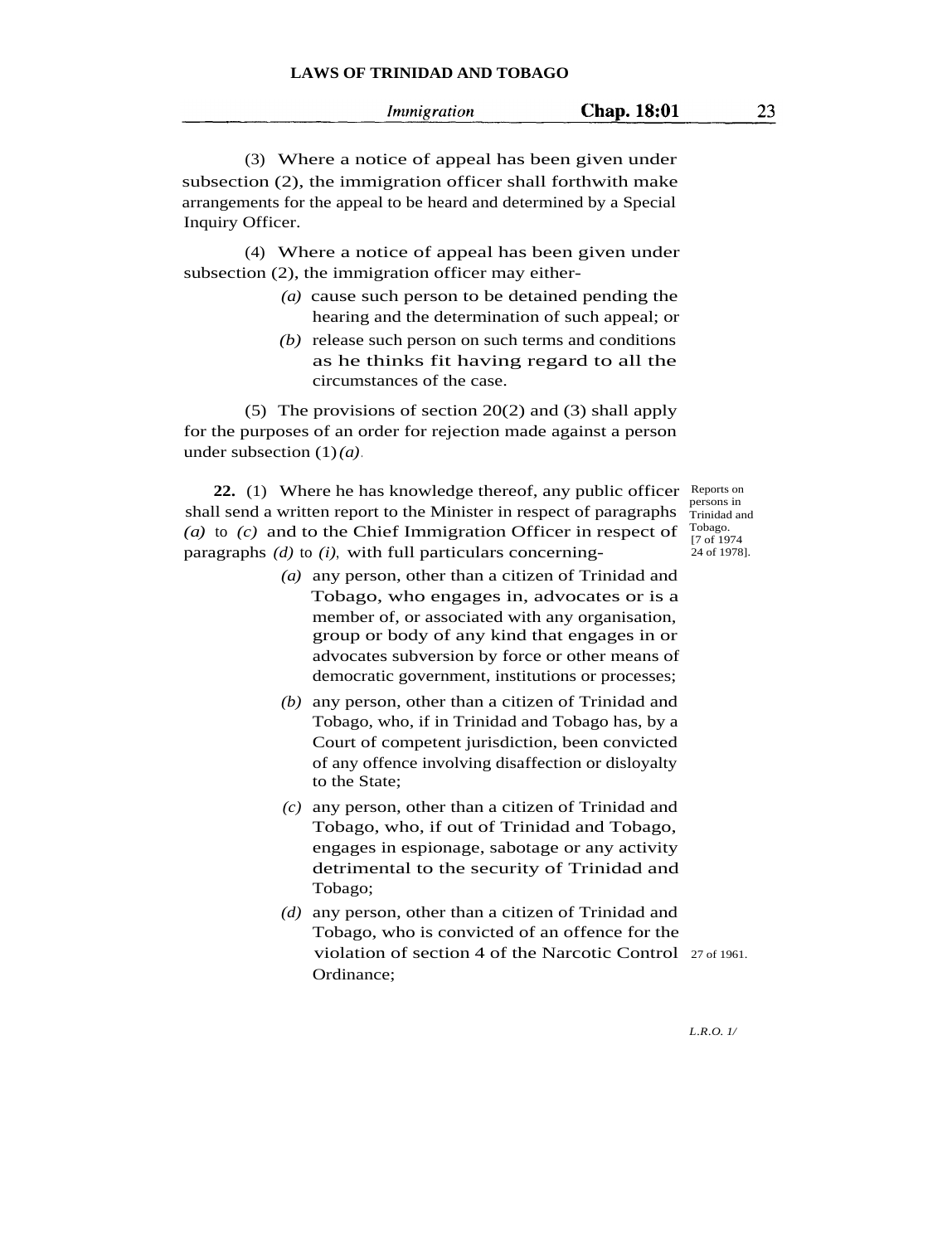| 24                                       | <b>Chap. 18:01</b>                                                                                                                                                                                                         | Immigration                                                                                                                                                                                                                                                                                      |  |
|------------------------------------------|----------------------------------------------------------------------------------------------------------------------------------------------------------------------------------------------------------------------------|--------------------------------------------------------------------------------------------------------------------------------------------------------------------------------------------------------------------------------------------------------------------------------------------------|--|
|                                          |                                                                                                                                                                                                                            | $(e)$ any person who being a resident is alleged to have<br>lost that status by reason of section $7(2)(b)$ or (4);                                                                                                                                                                              |  |
|                                          |                                                                                                                                                                                                                            | $(f)$ any person, who, being a permitted entrant, has<br>been declared by the Minister to have ceased to<br>be such a permitted entrant under section $9(4)$ ;                                                                                                                                   |  |
|                                          | (g)                                                                                                                                                                                                                        | any person other than a citizen or resident of<br>Trinidad and Tobago who has become a charge<br>on public funds;                                                                                                                                                                                |  |
|                                          |                                                                                                                                                                                                                            | $(h)$ any person, other than a citizen of Trinidad and<br>Tobago, who counsels, aids, or abets others to<br>remain in the country illegally;                                                                                                                                                     |  |
|                                          |                                                                                                                                                                                                                            | $(i)$ any person other than a citizen of Trinidad and<br>Tobago who either before or after the<br>commencement of this Act came into Trinidad<br>and Tobago at any place other than a port of entry<br>or has eluded examination or inquiry under this<br>Act.                                   |  |
|                                          | is subject to deportation.                                                                                                                                                                                                 | (2) Every person who is found upon an inquiry duly held<br>by a Special Inquiry Officer to be a person described in subsection (1)                                                                                                                                                               |  |
| Powers of<br>Special Inquiry<br>Officer. | 23. (1) Where a Special Inquiry Officer receives a report<br>under section 18 he may admit such person into Trinidad and<br>Tobago or may cause such person to be detained for immediate<br>inquiry under this Act.        |                                                                                                                                                                                                                                                                                                  |  |
|                                          | (2)                                                                                                                                                                                                                        | Subject to any order or direction by the Minister, the<br>Chief Immigration Officer shall, upon receiving a written report<br>under section 22 and where he considers that an inquiry is<br>warranted, cause an inquiry to be held concerning the person<br>respecting whom the report was made. |  |
|                                          | (3) Where a Special Inquiry Officer receives a report<br>under section 21 with respect to a person seeking admission into<br>Trinidad and Tobago who has been detained he shall hold an inquiry<br>concerning such person. |                                                                                                                                                                                                                                                                                                  |  |
| Nature of<br>hearing.<br>[47 of 1980].   |                                                                                                                                                                                                                            | 24. (1) An inquiry by a Special Inquiry Officer shall be<br>separate and apart from the public and in the presence of the person<br>concerned wherever practicable, but the person concerned shall,<br>on request, be entitled to a public hearing.                                              |  |
|                                          |                                                                                                                                                                                                                            |                                                                                                                                                                                                                                                                                                  |  |
|                                          |                                                                                                                                                                                                                            |                                                                                                                                                                                                                                                                                                  |  |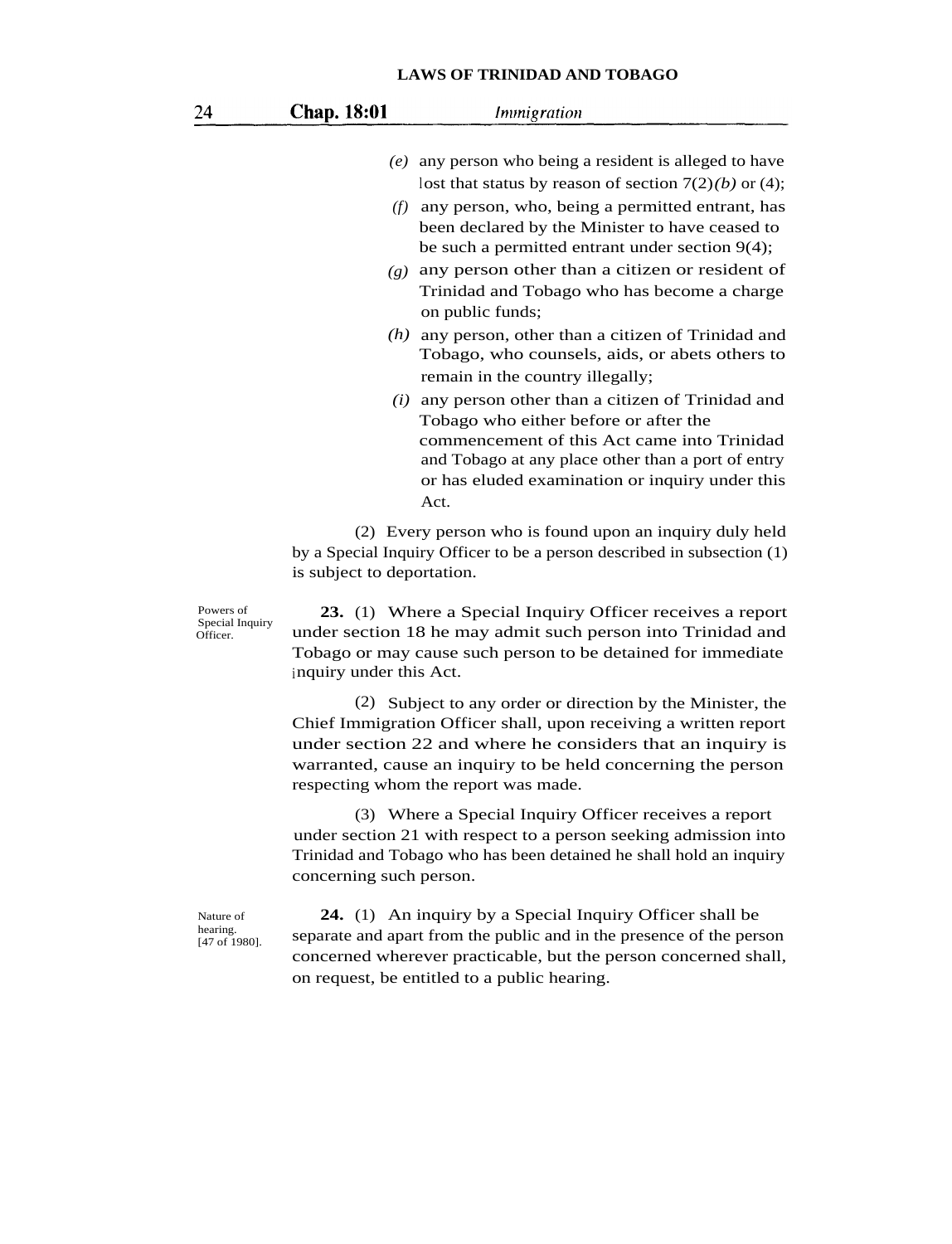|  | Immigration |
|--|-------------|

25

(2) The person concerned shall be entitled to conduct his case in person or by counsel or solicitor, or may be assisted in conducting his case at the hearing by any other person with leave of the Special Inquiry Officer (which leave shall not be unreasonably withheld).

(3) The Special Inquiry Officer may, at the hearing, receive and base his decision upon evidence considered credible or trustworthy by him in the circumstances of each case.

(4) Where an inquiry relates to a person seeking admission to Trinidad and Tobago, the burden of proving that he is not prohibited from admission to Trinidad and Tobago rests upon him.

(5) If the respondent in a deportation matter admits the Decision. factual allegations in the order to show cause and notice of hearing Form 26. and is willing to leave Trinidad and Tobago voluntarily and at no expense to the Government of Trinidad and Tobago, he may make verbal application for voluntary departure before the Special Inquiry Officer and if the Special Inquiry Officer is satisfied that the case is genuine he may, instead of making a deportation order against such person issue the prescribed form for his voluntary Form 46. departure.

**25.** (1) At the conclusion of the hearing of an inquiry, the Decision after Special Inquiry Officer shall give his decision in writing as soon as possible and shall give it in the presence of the person concerned wherever practicable.

(2) Where the Special Inquiry Officer decides that the person concerned is a person to whom section 4 relates, he shall, upon giving his decision, admit or let such person come into Trinidad and Tobago or remain therein, as the case may be.

person concerned is a person who-- (3) Where the Special Inquiry Officer decides that the

- (a) in the case of a permitted entrant, is not a member of a prohibited class;
- (b) in the case of a person other than a citizen of Trinidad and Tobago, or a resident who is in Trinidad and Tobago, is not proven to be a person described in section 8(1)*(d), (e), (f), (j), (k), (1), (m)* or *(o)*; or

<sup>i</sup> nquiry.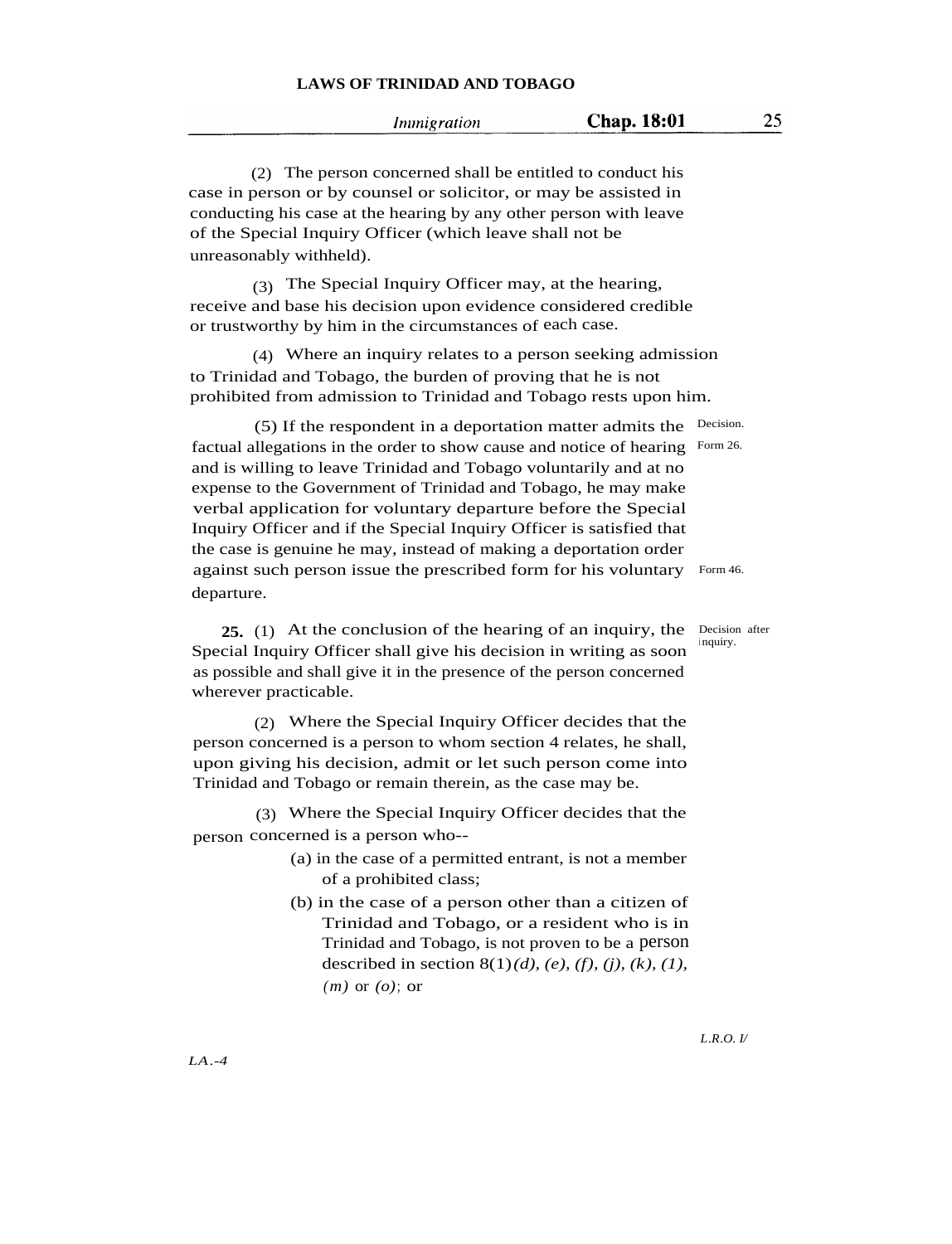*(c)*in the case of a resident who is in Trinidad and Tobago is not proven to have lost that status by reason of section 7(1),

he shall, upon giving his decision, subject, in the case of the admission of a person mentioned in paragraph (a), to the provisions of this Act and any directions to the contrary given him by the Minister, admit or let such person come into Trinidad and Tobago or remain therein, as the case may be.

(4) In the case of a person other than a person referred to in subsection (2), the Special Inquiry Officer shall, upon giving an adverse decision make an order for the deportation of such person.

**26.** An inquiry maybe re-opened for the hearing and receiving of additional evidence or testimony by order of the Minister or at the instance of the Special Inquiry Officer who presided at such inquiry, or by any other Special Inquiry Officer acting upon the directive of the Chief Immigration Officer; and the Special Inquiry Officer concerned may confirm, amend or reverse the decision previously given.

Appeals.  $\int$  7 of 1974].

Re-opening of inquiry. [24 of 1978].

> **27.** (1) No appeal may be taken from a deportation order in respect of any person who is ordered deported as a member of a prohibited class described in section 8(1)*(a)*, *(b)* or *(c)* where the decision is based upon a certificate of the examining medical officer, or as a person described in section 8(1)*(j)* and *(k)*.

> (2) Except in the case of a deportation order against persons referred to in section 50(5), an appeal may be taken by the person concerned from a deportation order if the appellant within twenty-four hours serves a notice of appeal in the prescribed form upon an immigration officer or upon the person who served the deportation order.

> (3) All appeals from deportation orders maybe reviewed and decided upon by the Minister, and subject to sections 30 and 31, the decision of the Minister shall be final and conclusive and shall not be questioned in any Court of law.

- (4) The Minister may-
	- *(a)* consider all matters pertaining to a case under appeal;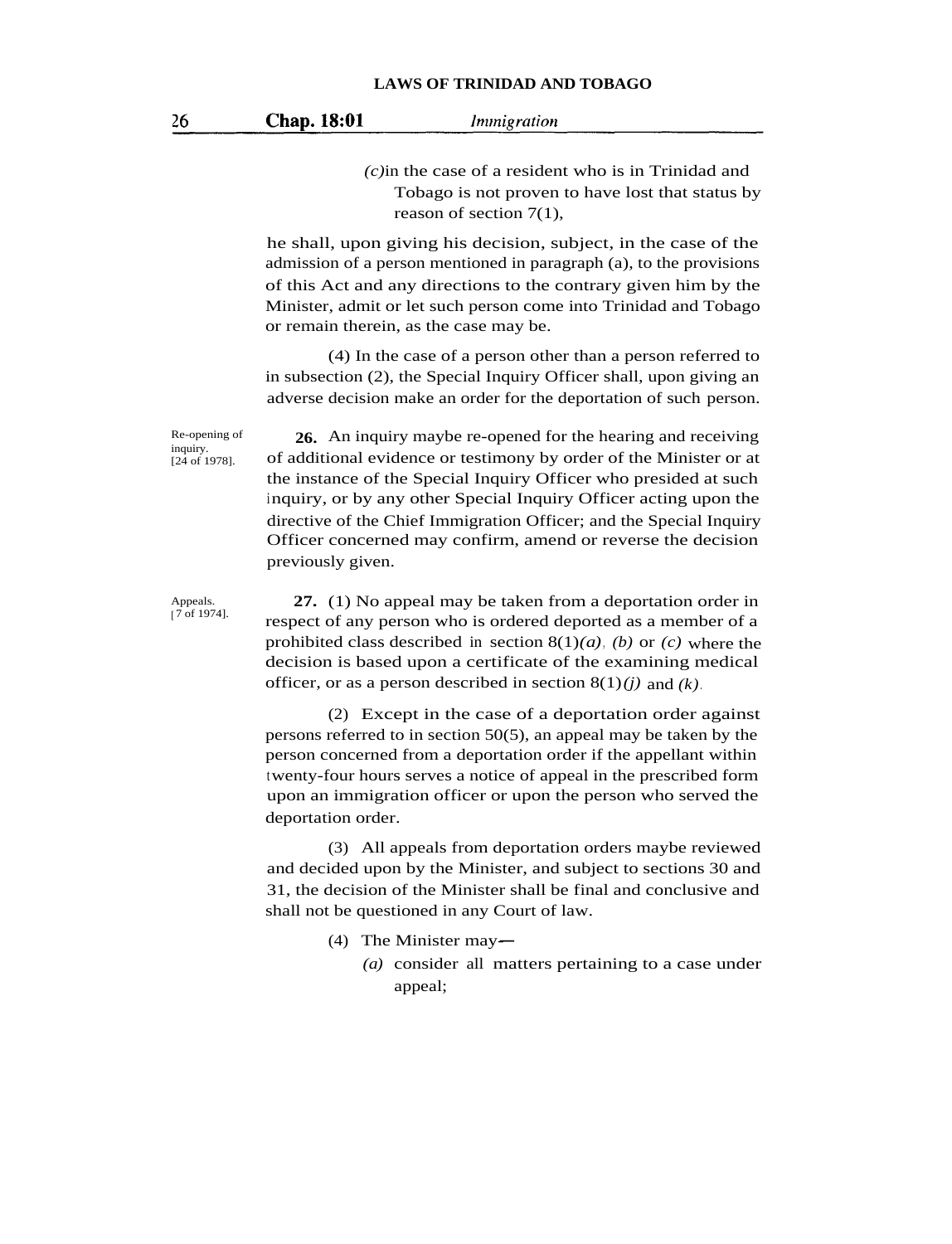- *(b)* allow or dismiss any appeal; or
- *(c)* quash a decision of a Special Inquiry Officer that has the effect of bringing a person into a prohibited class and substitute the opinion of the Minister for such decision.

(5) The Minister may in any case where he thinks fit appoint an Advisory Committee consisting of such persons as he considers fit for the purpose of advising him as to the performance of his functions and the exercise of his powers under this section.

(6) The Minister may in any case where he considers it fit to do so, cancel any deportation order whether made by him or not.

## **PART III**

### **DEPORTATION AND TRANSPORTATION**

#### *Deportation*

28. A deportation order or copy thereof shall be served upon Deportation: the person against whom it is made and upon such other persons, and in such manner as may be prescribed.

29. (1) Unless otherwise provided in this Act, a deportation Execution of order shall be executed as soon as practicable.

**(2)** A deportation order does not become invalid on the ground of any lapse of time between its making and execution, and remains valid after execution unless cancelled by the Minister.

(3) An appeal against a deportation order shall stay the execution of the order pending the decision thereon.

(4) A person who has committed an offence against this Act or the regulations may, notwithstanding the fact that a deportation order has been made against him, be prosecuted and required to undergo any punishment that may be imposed upon him in respect of such offence before he is deported.

(5) A deportation order that has been made against a person who was at the time of its issue an inmate of any prison or becomes an inmate of such an institution before the order can be executed, shall not be executed until such person has completed

service of order.

27

deportation. [24 of 1978].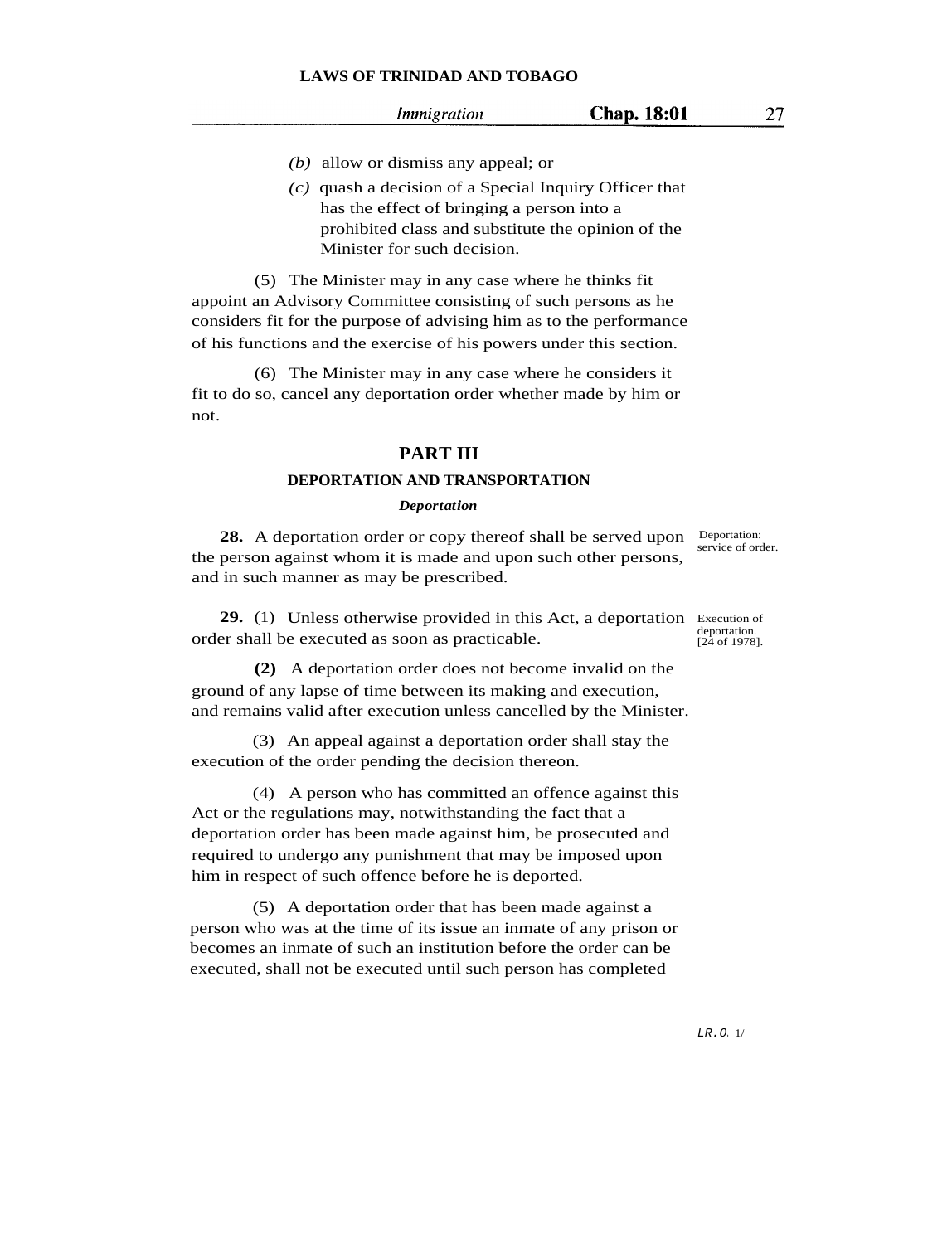| 28 | Chap. 18:01 | Immigration |
|----|-------------|-------------|
|    |             |             |

the sentence or term of imprisonment awarded or at the expiration of his sentence or term of imprisonment as reduced or remitted by lawful authority.

- (6) *(a)* A person in respect of whom a deportation order is made shall leave Trinidad and Tobago in accordance with the terms of the order, and shall thereafter so long as the order is in force remain out of Trinidad and Tobago.
	- *(b)* Any person who contravenes the foregoing provisions of this subsection is guilty of an offence.
	- *(c)* Any person who returns to Trinidad and Tobago in contravention of a deportation order may again be deported under the original order.

(7) Subject to subsection (9), a person against whom a deportation order has been issued shall be deported to the place whence he came to Trinidad and Tobago or to the country of which he is a national or citizen or to the country of his birth or to such country as may be approved by the Minister under this Act.

Return of deportee.

Arrangements for deportees.

**(8)** Any person who, having been removed or otherwise lawfully sent out of Trinidad and Tobago, enters or resides in Trinidad and Tobago without the permission in writing of the Minister is liable on summary conviction to a fine of one thousand five hundred dollars and to imprisonment for six months and, in addition to any penalty for such offence, is liable to be removed or again removed, as the case may be, from Trinidad and Tobago.

(9) Unless otherwise directed by the Minister or an immigration officer in charge, a person against whom a deportation order has been made may be requested or allowed to leave Trinidad and Tobago voluntarily, provided he complies with the conditions governing voluntary departure.

(10) Where any person is ordered to be removed from Trinidad and Tobago under the provisions of this Act, the Minister or Chief Immigration Officer may order such person to be detained in custody for such period as may be necessary for the purpose of making arrangements for his removal, so however that any person detained under this subsection who appeals under the provisions of section 21 or section 27 against the order of removal may, in the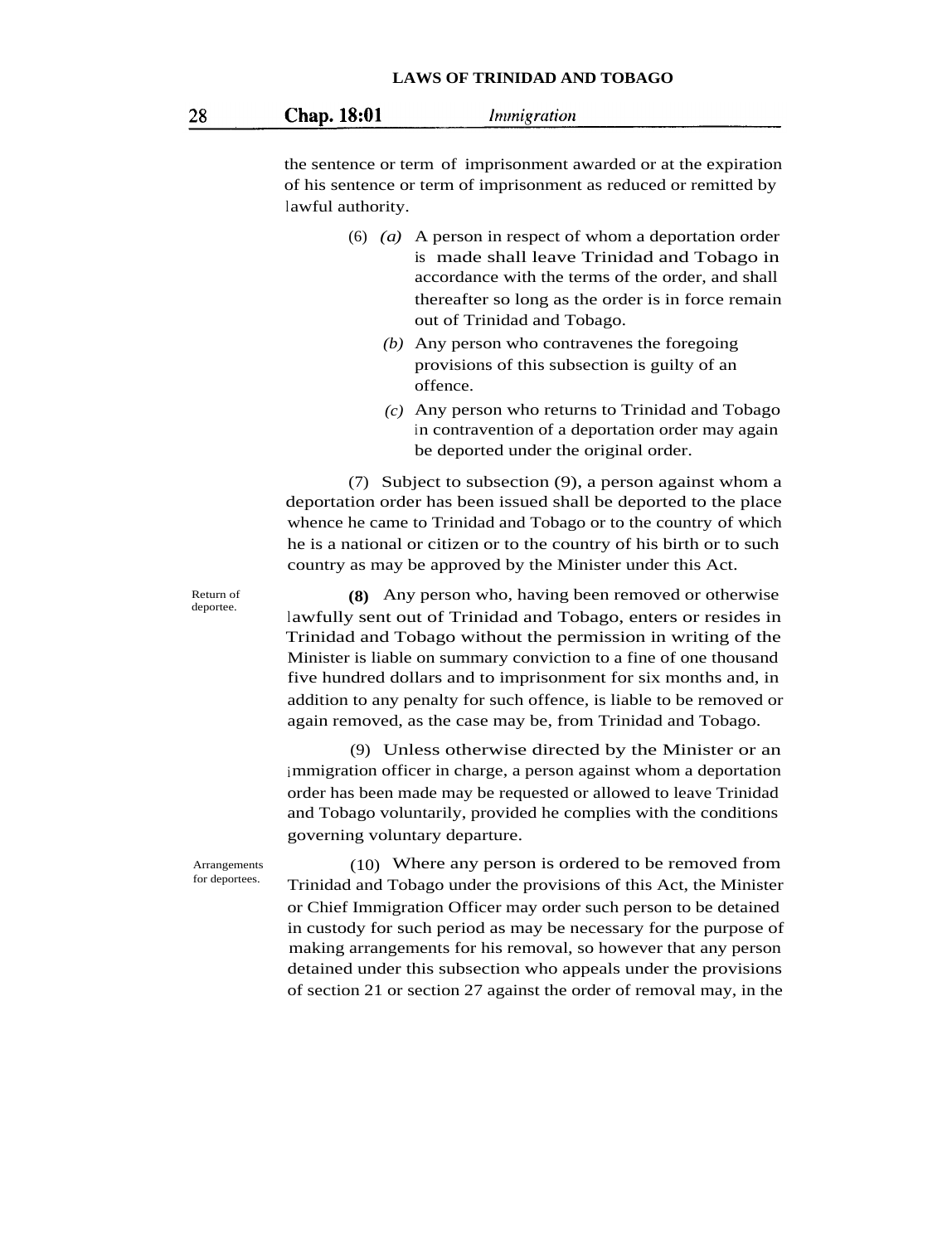29

discretion of the Minister or Chief Immigration Officer, be released pending the determination of his appeal, on such conditions as to furnishing security or otherwise as the Minister or Chief Immigration Officer considers fit.

(11) Subject to the determination of any appeal under section 27, a person who is ordered to be removed from Trinidad and Tobago may be placed aboard a suitable vessel by a police officer or immigration officer, and may be lawfully detained on board such vessel, so long as the vessel is within the territorial li mits of Trinidad and Tobago.

(12) Any person who is detained in custody in pursuance of an order made by the Minister or Chief Immigration Officer under subsection (10) may be so detained in any prison, police station or immigration depot, or in any other place appointed for the purpose by the Minister or Chief Immigration Officer.

**30.** Subject to section 31(3) no Court has jurisdiction to review, Jurisdiction of quash, reverse, restrain or otherwise interfere with any proceeding,  $\frac{\text{coul.}}{24 \text{ of } 1978}$ . decision or order of the Minister, the Chief Immigration Officer, a Special Inquiry Officer or an immigration officer had, made or given under the authority of and in accordance with this Act relating to the detention or deportation of any person, upon any ground whatsoever, unless such person is a citizen of Trinidad and Tobago or is a resident.

31. (1) Subject to the provisions of subsection (2), an appeal shall lie to a judge of the High Court and thence to the Court of Appeal against any rejection order or deportation order of the Minister, a Special Inquiry Officer, or an immigration officer, with respect to a person who claims to be a citizen or resident of Trinidad and Tobago or any declaration as to loss of resident status under section 7(4).

**(2)** Notwithstanding the provisions of subsection (1), there shall be no appeal by a person referred to in section  $8(1)$ *(l), (m)*, *(o),* or *(q)* against a declaration of the Minister under section 7(4).

(3) A person to whom section 50(5) applies may appeal to a judge of the High Court, whose decision thereon shall be final, on the ground that there is a reasonable excuse for his failure to

Court.

Right of appeal for citizens and residents. (7 of 1974 24 of 1978].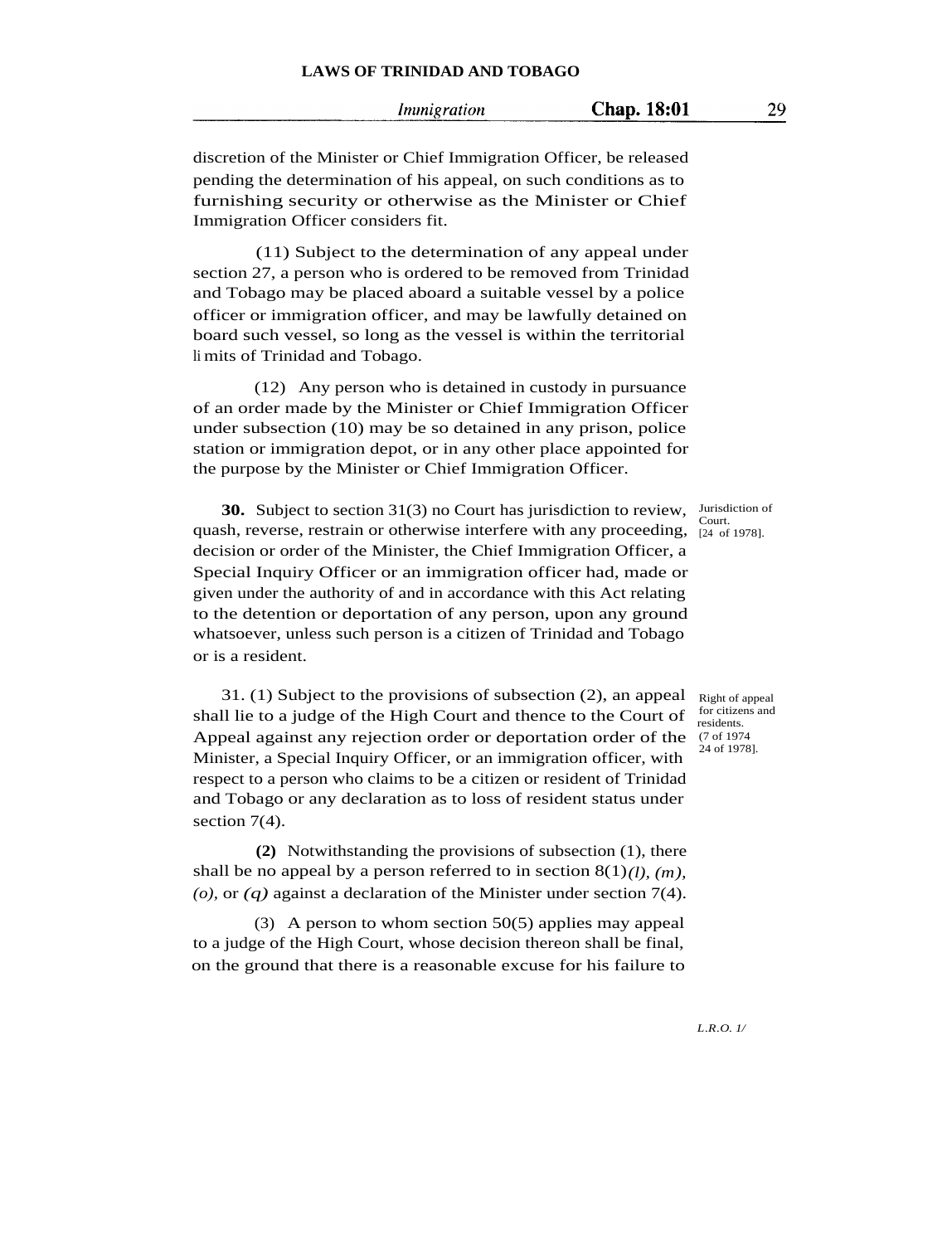#### 30 **Chap. 18:01** Immigration

apply for permission to become a resident in accordance with section 50(l) or, where his application is refused because the Minister considers that such person was not ordinarily resident in Trinidad and Tobago for a period of five years from the commencement of this Act, he may appeal on the ground that he was so ordinarily resident.

 $Ch 4: 01$ 

(4) Rules of Court may be made by the Rules Committee under section 77 of the Supreme Court of Judicature Act for regulating and prescribing the procedure on appeal from the decision of the person making the rejection order or deportation order or any other matter in respect of which an appeal may lie under this section to a judge of the High Court and therefrom to the Court of Appeal.

#### *Transportation*

Liability of transportation company.

**32.** (1) Where a deportation order or rejection order is made against a person, the transportation company that brought him to Trinidad and Tobago shall, when he is deported, pay the costs of deportation or rejection from the port of entry from which he will leave Trinidad and Tobago and shall at its expense convey him or cause him to be conveyed to the place whence he came to Trinidad and Tobago or to the country of which he is a national or citizen or to the country of his birth as directed in the deportation order, rejection order or other order or direction made by the Minister, Chief Immigration Officer, a Special Inquiry Officer or an immigration officer or at the request of the transportation company and, subject to the approval of the Minister, to a country that is acceptable to such person and that is willing to receive him.

(2) Where a person against whom a deportation order has been made is being detained in any place in Trinidad and Tobago, other than the port of entry from which he will leave Trinidad and Tobago, the transportation company that brought him to such place shall, when he is deported, at its expense, convey him or cause him to be conveyed to that port of entry in accordance with the direction or order made in that behalf by the Minister, Chief Immigration Officer, a Special Inquiry Officer or an immigration officer.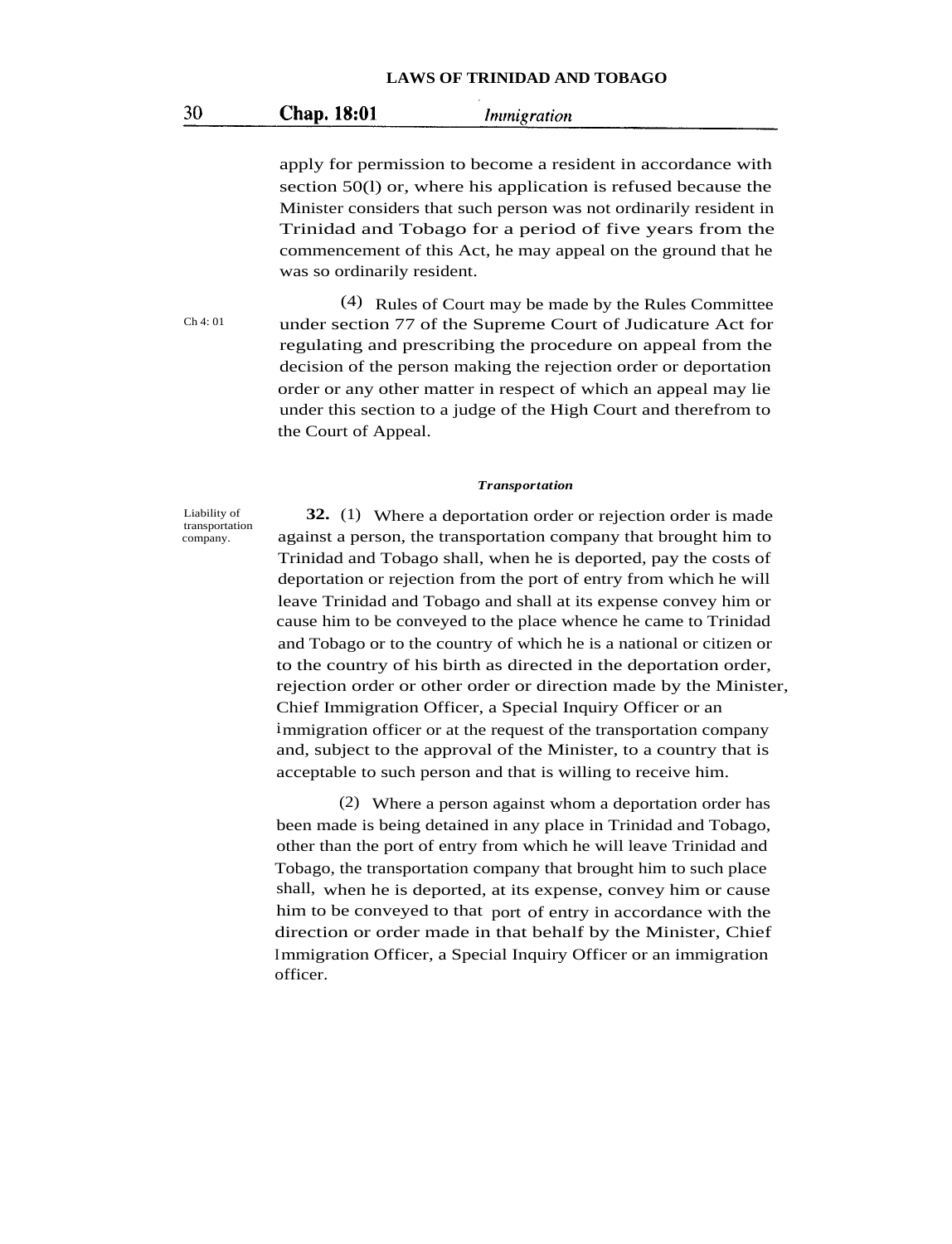|  | Immigration |
|--|-------------|
|  |             |

Chap. 18:01

(3) Notwithstanding anything in this section, where an inquiry is ordered more than five years after the date on which the person concerned was admitted to Trinidad and Tobago or where deportation is ordered due to causes that arose subsequent to admission, the deportation costs shall not be paid by the transportation company concerned.

(4) The Minister may direct that the costs of transportation from Trinidad and Tobago be paid out of moneys appropriated by Parliament in the case of a person-

- *(a)* whose transportation costs are not, under this Act, payable by a transportation company;
- *(b)* who should, in the opinion of the Minister, be assisted in leaving Trinidad and Tobago;
- *(c)* who is, in the opinion of the Minister, unable to defray, without hardship, his own costs of transportation.

**33.** (1) The transportation company that brought to Trinidad and Tobago a person seeking admission thereto shall pay all costs of his detention.

(2) A transportation company is not required to pay the detention costs of any person who is detained after he has been admitted to Trinidad and Tobago, except in the case of a person described in section 9(4)*(j)*.

**34.** Every transportation company which by this Act is directed to pay deportation or rejection costs or to carry any person who is ordered, deported or rejected shall at their expense---

- *(a)* detain and guard safely the person concerned until he can be placed on board the vessel on which he is to be carried;
- *(b)* accept on board such vessel, guard safely and transport such person in accordance with the deportation or rejection order or other order of direction or any regulation issued or made in that behalf; and
- *(c)* treat in a humane manner and feed such person.

Cost of detention of persons seeking admission to Trinidad and Tobago.

Duties of transportation companies to carry out deportation direction. [ 47 of 1980].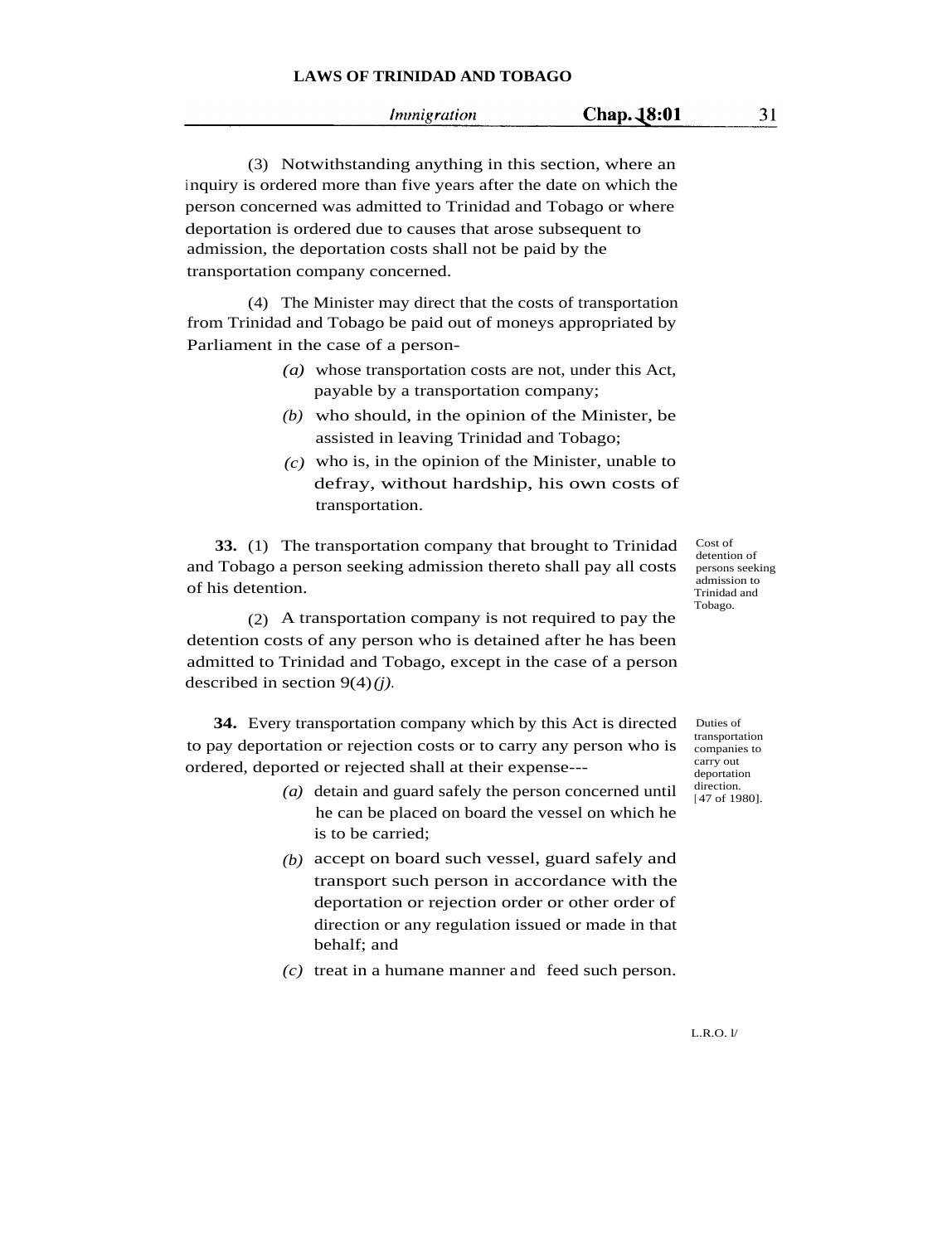#### **Chap. 18:01** *Immigration*

Transportation of deported person.

**35.** Where pursuant to section 32, a transportation company is obligated to pay the costs of deportation of a person who is to be deported, it shall be notified thereof and given an opportunity of conveying him or causing him to be conveyed on one of its own vessels or otherwise, but, where the transportation company, after being notified, is not prompt in furnishing transportation or if it is expedient that the deportee leave the country immediately, the Minister may direct that such person be deported by other transportation at the expense of the Government and the obligated transportation company shall, on demand, reimburse the Government for the transportation expenses and any costs of the detention or safeguarding of the deported person incurred while en route or otherwise.

Duty to prevent passengers from leaving vehicles at unauthorised times or places. [24 of 1978].

**36.** (1) A transportation company bringing persons to Trinidad and Tobago shall not, upon the arrival of its vessels in Trinidad and Tobago, allow  $-$ 

- *(a)* any person to leave the vessel at a place other than a designated port of entry;
- *(b)* any person to leave the vessel until permission has been granted by an immigration officer in charge of the port of entry or by an immigration officer authorised by him.

(2) Any master of a vessel who knowingly suffers any person who arrives in such vessel to land therefrom contrary to the provisions of this Act shall be guilty of an offence.

(3) A person who knowingly and wilfully lands or suffers himself to be landed, or a person who knowingly lands or procures to be landed or who aids or assists in landing another person, contrary to the provisions of this Act is guilty of an offence.

Rights of <sup>i</sup> mmigration officers to inspect vessels. documents, etc.

**37.** (1) Immigration officers may inspect any vessel bringing or taking persons to or from Trinidad and Tobago, examine the persons and their baggage carried by it, examine any records or documents relating to such persons and take copies of extracts therefrom and may hold and detain such vessel until such inspection and examination are completed.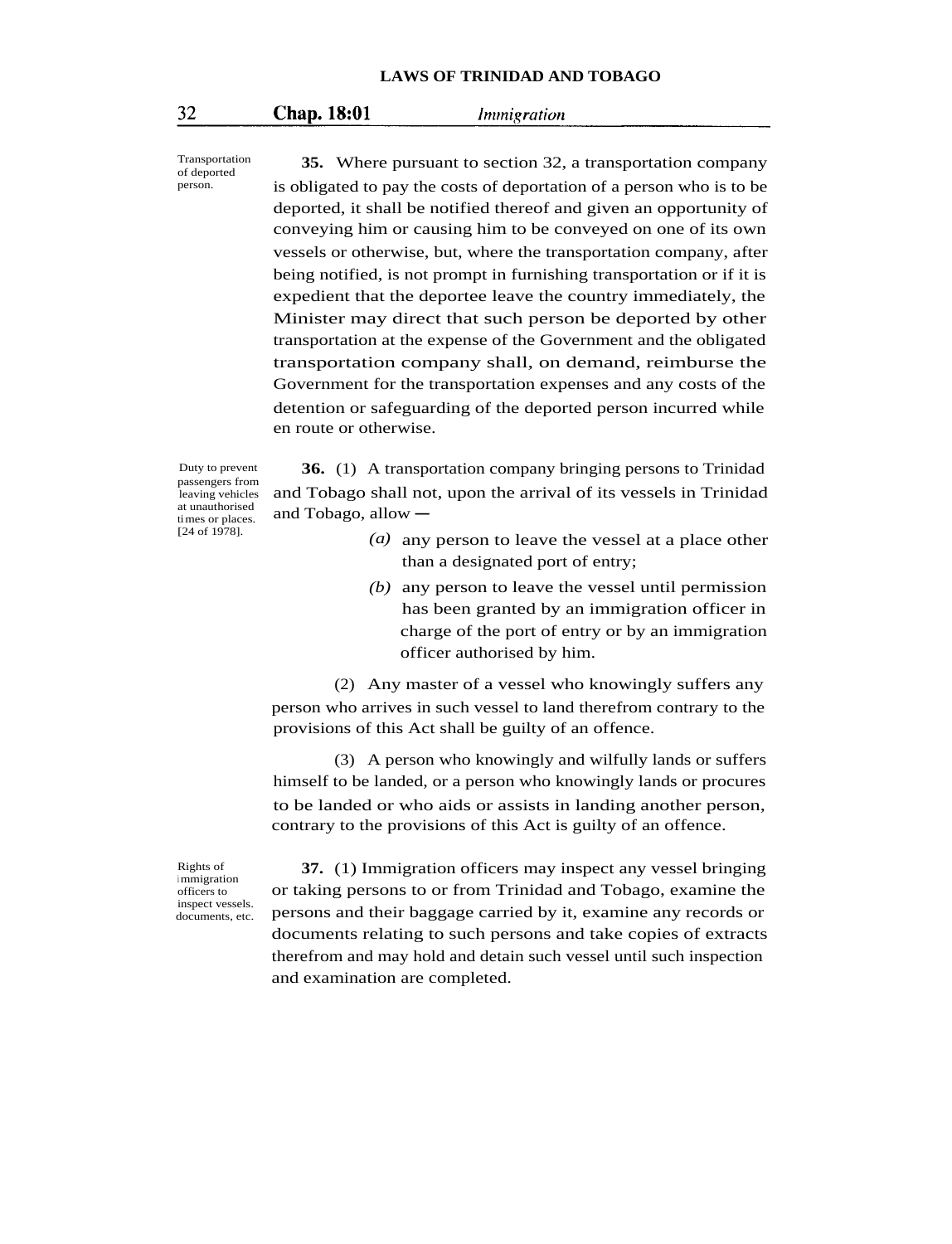#### *Immigration*

(2) The master of any vessel leaving the country must report to an immigration officer at a place designated by him <sup>i</sup> mmediately prior to departure to enable the immigration officer to examine the crew and passengers.

(3) All passengers and crew seeking to leave Trinidad and Tobago may be required to report to an immigration officer at a place to be determined by him, and to complete an international E/D card in such form as may be prescri bed and submit their travel document and other papers for examination.

**38.** No vessel bringing persons to Trinidad and Tobago shall be granted clearance if the transportation company operating it or the owner or master thereof has, in the opinion of an immigration officer in charge, committed an offence under this Act, but clearance may be granted in the discretion of the immigration officer in charge, if a sum of money or other- security is deposited with him at least equal to the maximum fine that may be imposed for such offence.

**39.** (1) Where a medical officer is of opinion that a person Medical seeking admission to Trinidad and Tobago is or may be, either pending his admission or pending his deportation where admission has not been granted, suffering from sickness or mental or physical disability or has been in contact with a contagious or infectious disease, such person may, where it is so directed by the Minister, Chief Immigration Officer, an immigration officer in charge of a port of entry or a medical officer, be afforded medical treatment or held for observation or diagnosis, on board the vessel by which he was brought to Trinidad and Tobago or at an immigration station or may be removed to a suitable hospital or other place for treatment, observation or diagnosis as so directed and the cost of treatment, medical attention and maintenance shall be paid by the transportation company that brought such person to Trinidad and Tobago.

**(2)** The Minister, Chief Immigration Officer or an immigration officer in charge of a port of entry may, where he considers it advisable for the proper care of such person, direct

Clearance.

treatment.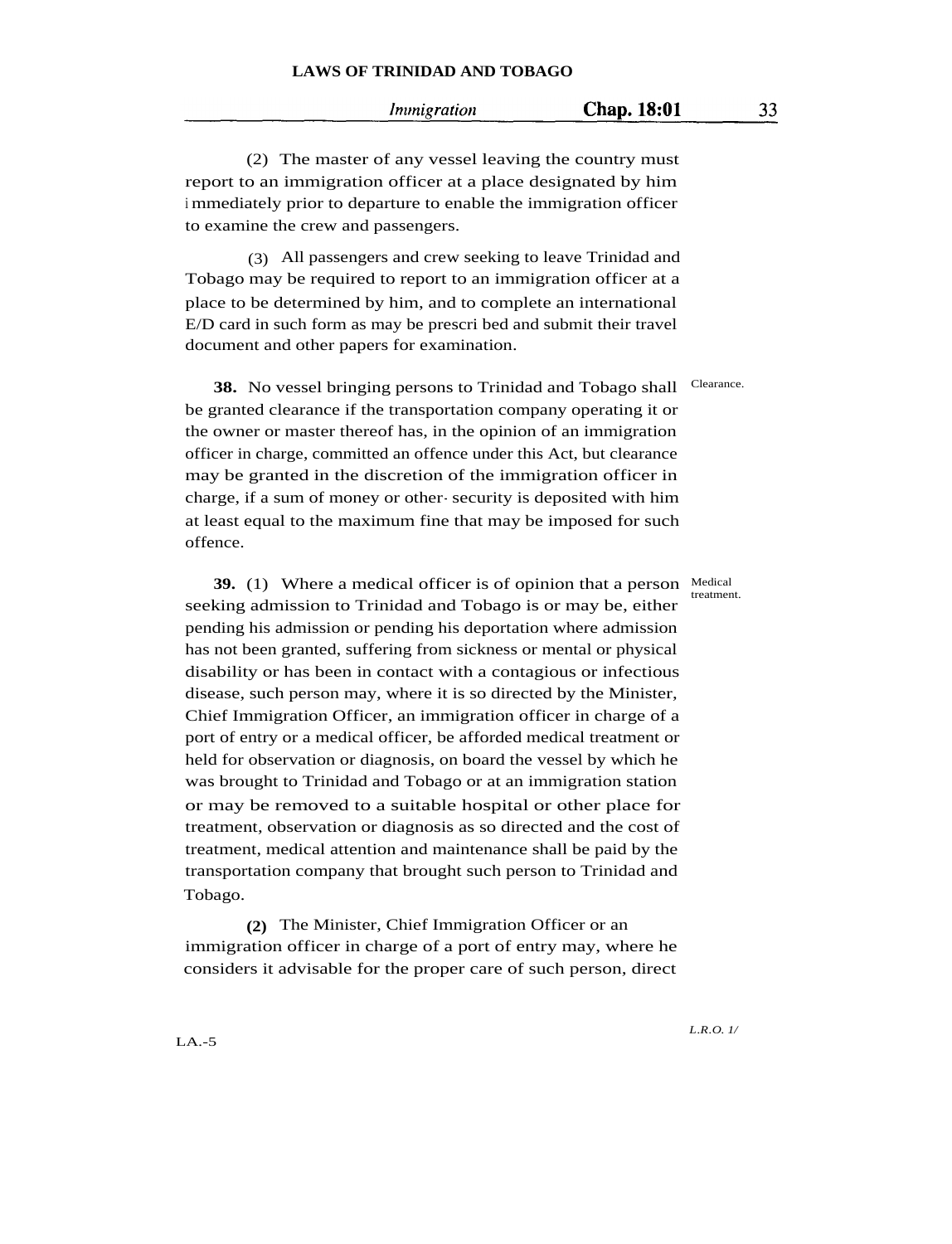#### Chap. 18:01 *Immigration*

that a member of his family or other suitable attendant be kept with him during his period of medical attention and treatment, including, in the case of deportation, his journey to the port of entry from which he will leave Trinidad and Tobago, and to his port of destination if this is necessary and the costs thereof shall be paid by the transportation company that brought him to Trinidad and Tobago.

## **PART IV**

#### **OFFENCES AND PENALTIES**

Specific **40.** Any person whooffences against this Act. [24 of 1978 37 of 1 995].

- *(a)* comes into Trinidad and Tobago at anyplace other than a port of entry and fails to report to an <sup>i</sup> mmigration officer for examination;
- *(b)* comes into, remains in or attempts to leave Trinidad and Tobago by means of--
	- (i) a passport that has been tampered with, or a false or improperly issued passport, visa, medical certificate or other document; or
	- (ii) any other false, misleading or fraudulent method, knowing it to be false, misleading, fraudulent or otherwise improper;
- *(c)* escapes or attempts to escape from lawful custody or detention under this Act;
- *(d)* eludes examination or inquiry under this Act or, having received a summons issued by a Special Inquiry Officer, fails without valid excuse to attend an inquiry or, where required by such summons, to produce any document, book or paper that he has in his possession or under his control relating to the subject matter of the inquiry;
- *(e)* refuses to be sworn, or to affirm or declare, as the case may be, or to answer a question put to him or does not truthfully answer all questions put to him at an examination or inquiry under this Act;

34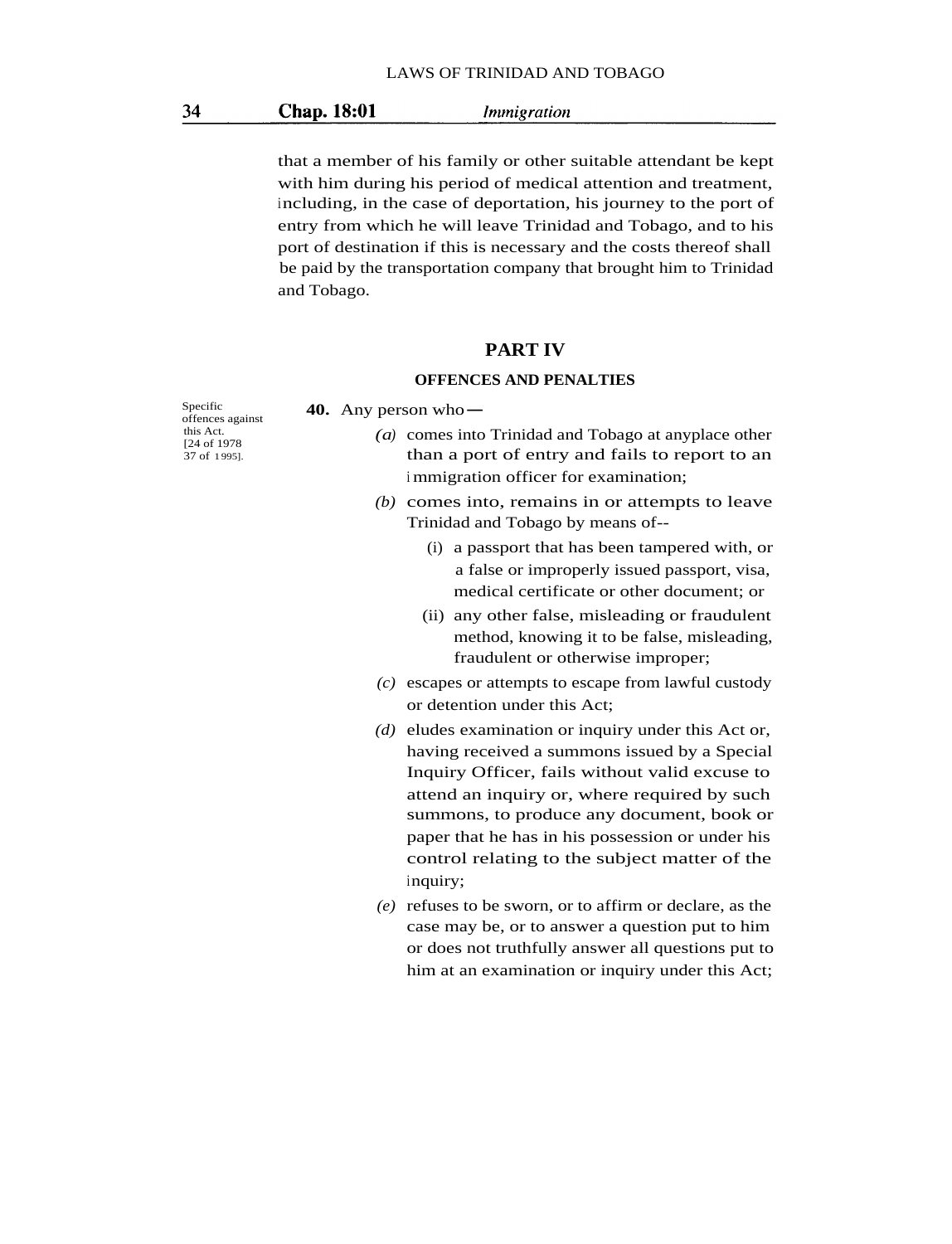Immigration

- *(f)* knowingly and wilfully makes any false or misleading statement-
	- (i) in a declaration required to be made by an applicant for the issue of a passport or other travel document; or
	- (ii) at an examination or inquiry under this Act or in connection with the admission or application for admission of any person to Trinidad and Tobago.
- *(g)* makes a false promise of employment or any false representation by reason of which a person is induced to seek admission to Trinidad and Tobago or is assisted in any attempt to seek admission unlawfully to Trinidad and Tobago or by reason of which his admission is procured;
- *(h)* makes any charge to or receives any fee, recompense or reward from any person to secure or assist in securing the admission to Trinidad and Tobago of any person;
- *(i)* induces, aids or abets or attempts to induce, aid or abet any person to violate a provision of this Act or the regulations or to commit any offence under this Act or the regulations; or
- *(j)* comes into, remains in or attempts to leave Trinidad and Tobago by means of a passport or has in his possession a passport that-
	- (i) has been tampered with;
	- (ii) is fraudulent; or
	- (iii) has been fraudulently or improperly issued, whether or not it has been issued to him,

is liable on summary conviction for a first offence to a fine of fifty thousand dollars and to imprisonment for three years, and on any subsequent conviction to a fine of one hundred thousand dollars and to imprisonment for five years.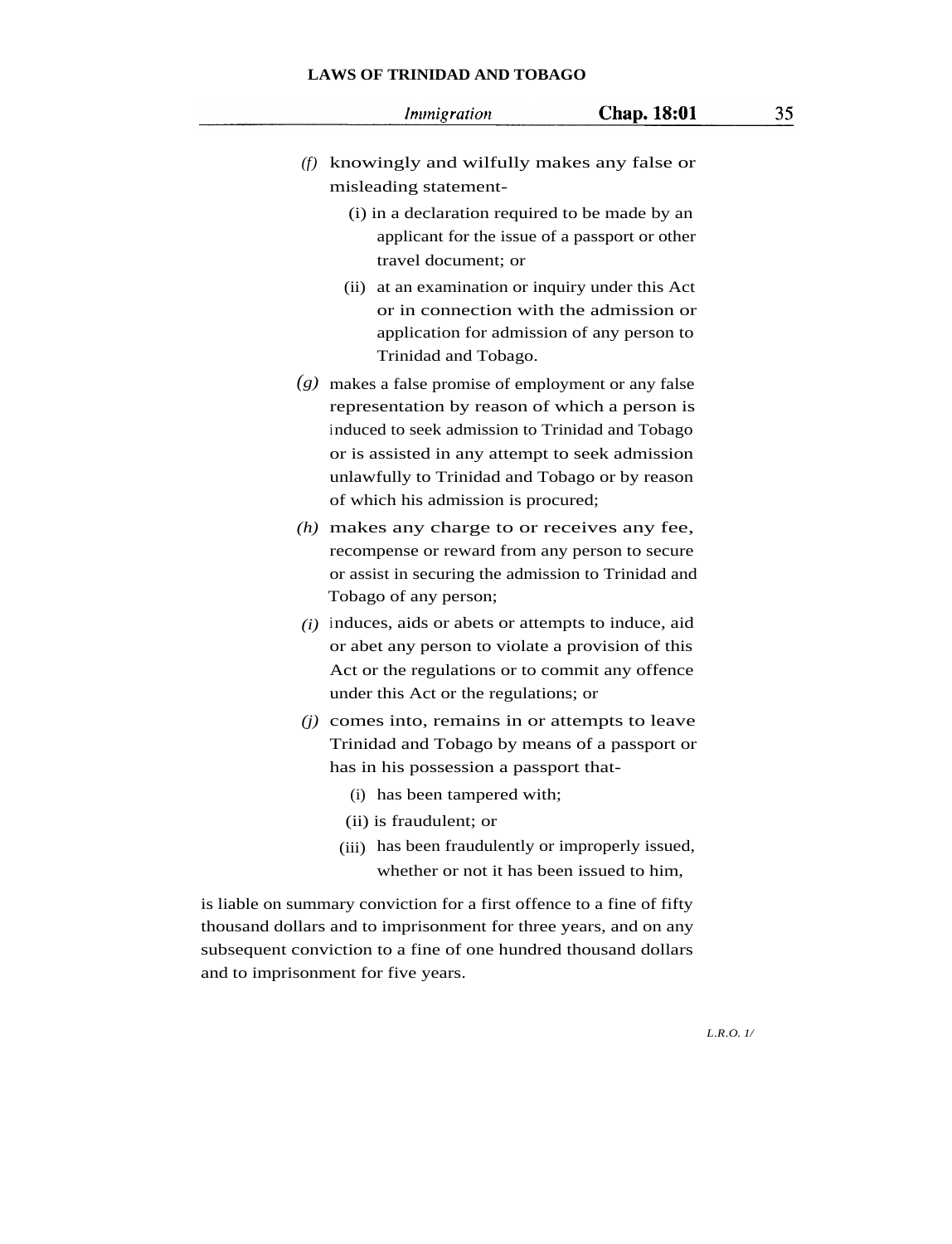| 36                                                                                                                               | Chap. 18:01 | Immigration                                                                                                                                                                                                                                                                                                                                                                                                                                                                      |
|----------------------------------------------------------------------------------------------------------------------------------|-------------|----------------------------------------------------------------------------------------------------------------------------------------------------------------------------------------------------------------------------------------------------------------------------------------------------------------------------------------------------------------------------------------------------------------------------------------------------------------------------------|
| Offences                                                                                                                         |             | 41. (1) Every person who-                                                                                                                                                                                                                                                                                                                                                                                                                                                        |
| respecting<br><i>i</i> mmigration<br>officers and<br>members of the<br>Immigration<br>Department.<br>[7 of 1974]<br>24 of 1978]. |             | (a) being an immigration officer or any other<br>employee of the Immigration Department makes<br>or issues any false document, certificate,<br>declaration, statement or return touching upon any<br>matter connected with his office or duty or<br>accepts, agrees to accept or induces or assists<br>another person to accept any bribe or other<br>remuneration or benefit with respect to any matter<br>connected with his office or duty or otherwise<br>forsakes his duty; |
|                                                                                                                                  |             | $(b)$ being an immigration officer or any other<br>employee of the Immigration Department,<br>violates a provision of this Act or the regulations<br>or commits any offence under this Act or the<br>regulations or induces, aids or abets or attempts<br>to induce, aid or abet any other person to do so;                                                                                                                                                                      |
|                                                                                                                                  |             | $(c)$ gives, offers or promises to give any bribe,<br>recompense or consideration of any kind to or<br>makes any agreement or arrangement with an<br>immigration officer to induce him in any way to<br>forsake his duty or to conceal or connive at any<br>act or thing by which this Act or the regulations<br>may be violated or an offence committed<br>thereunder;                                                                                                          |
|                                                                                                                                  |             | (d) personates or holds himself out to be an<br>immigration officer or takes or uses any name,<br>title, uniform or description or otherwise acts in<br>any manner that may lead any person wrongly to<br>infer that he is an immigration officer; or                                                                                                                                                                                                                            |
|                                                                                                                                  |             | $(e)$ obstructs or impedes an immigration officer in<br>the performance of his duties under this Act or<br>the regulations,                                                                                                                                                                                                                                                                                                                                                      |
|                                                                                                                                  | is liable—  | (i) on summary conviction for a first offence<br>to a fine of one thousand dollars and to<br>imprisonment for twelve months, and on<br>any subsequent summary conviction to a<br>fine of two thousand dollars and to<br>imprisonment for eighteen months; and                                                                                                                                                                                                                    |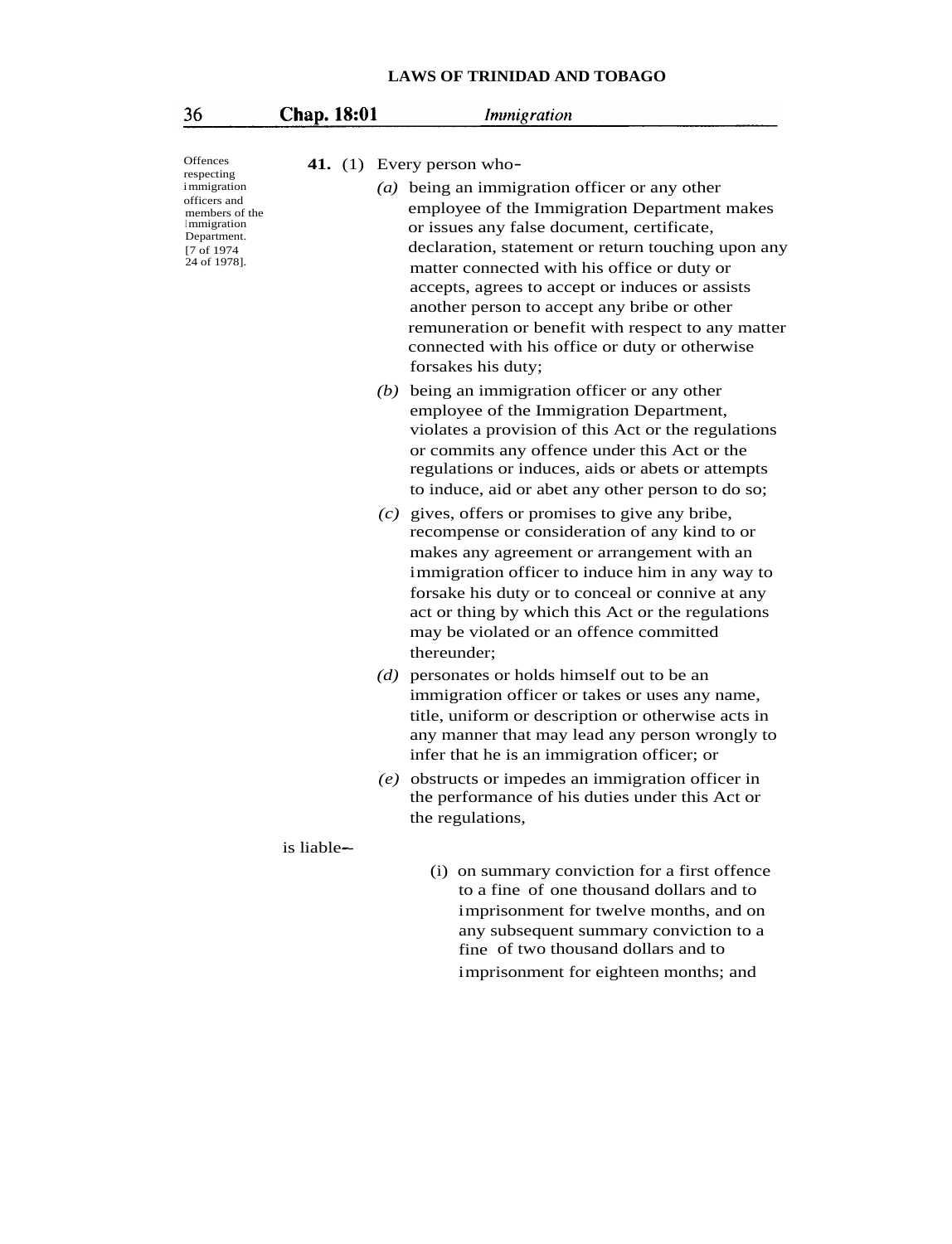#### Immigration

(ii) on conviction on indictment for a first offence, to a fine of two thousand dollars and to imprisonment for eighteen months, and on any subsequent conviction on indictment to a fine of four thousand dollars and to imprisonment for two years.

(2) No proceedings by way of indictment for an offence under this section shall be commenced without the fiat of the Director of Public Prosecutions.

**42.** (1) Any person who contravenes any of the provisions of this Act or the regulations is guilty of an offence and, where the provisions by or under which the offence is created provides no penalty, is liable on summary conviction for a first offence to a fine of one thousand dollars and to imprisonment for twelve months and on any subsequent summary conviction to a fine of two thousand dollars and to imprisonment for eighteen months.

(2) Notwithstanding the provisions of subsection (1), where a person is charged with committing a breach of the regulations, the Chief Immigration Officer may impose a fine not exceeding the amount stipulated in subsection (1) for the breach but; in respect of the master or representative of a vessel, the power to impose such fine is exercisable only at the election of such master or representative.

(3) Notwithstanding anything contained in the regulations, the Chief Immigration Officer may, subject to the approval of the Minister, which approval may be signified by general directions to the Chief Immigration Officer, mitigate or remit any penalty at any time prior to the commencement of proceedings in any Court against any person for an offence under this Act or the regulations.

(4) The power of the Chief Immigration Officer under subsection (3) to mitigate or remit any penalty shall not be exercised unless the person charged with committing a breach of the Act or the regulations, admits the breach in writing in the prescribed form.

Offences and penalties. [7 of 1974 24 of 1978].

Power of Chief <sup>I</sup> mmigration Officer to impose fine.

Mitigation of penalty.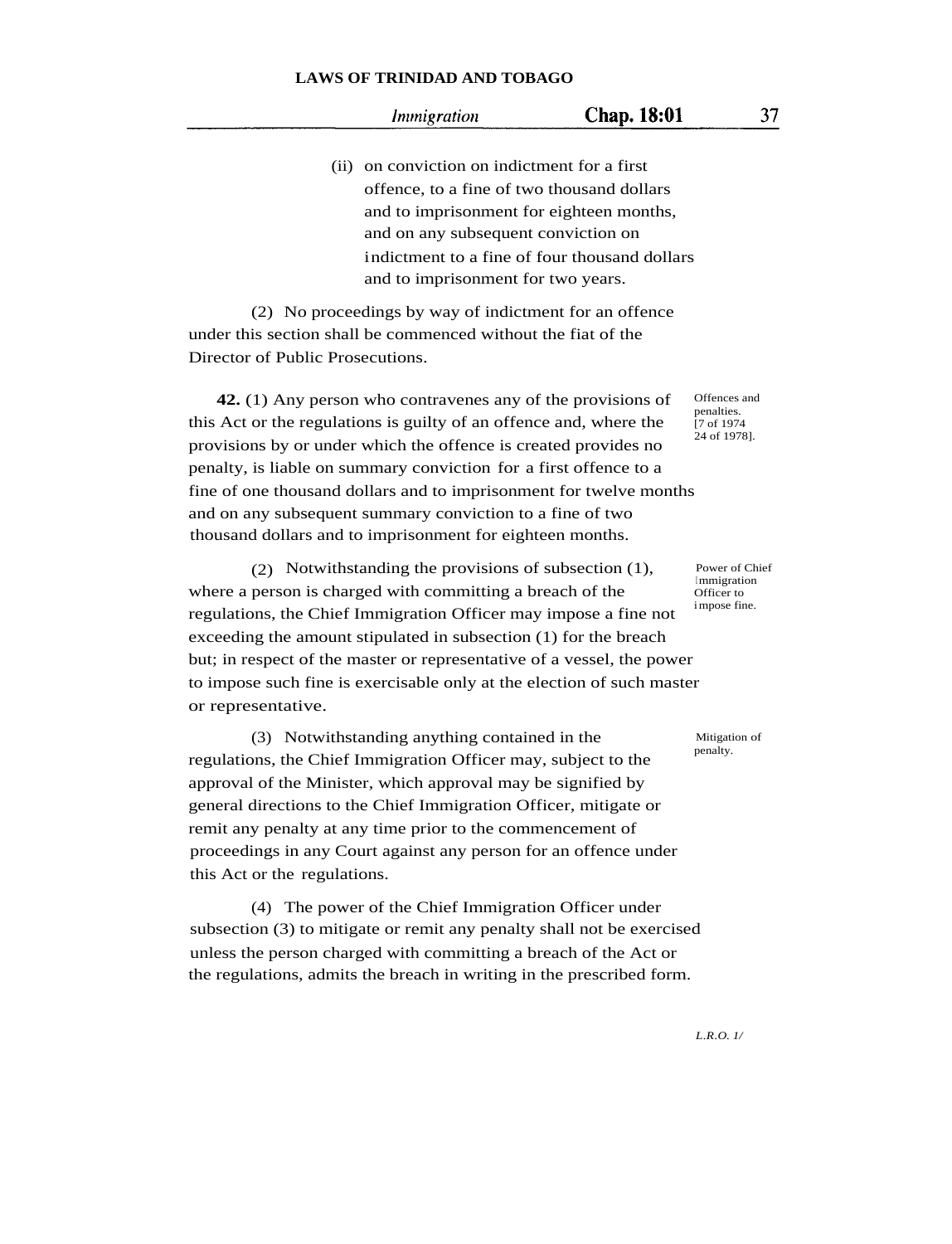#### Chap. 18:01

Immigration

Regulations. [ 7 of 1974 24 of 1978].

Limitations. **43.** Proceeding in respect of an offence under this Act or the regulations that is punishable on summary conviction may be <sup>i</sup> nstituted at any time within three years after the offence was committed but not thereafter.

### **PART V**

#### **MISCELLANEOUS**

**44.** (1) The Minister may make Regulations for carrying into effect the purposes and provisions of this Act and, in particular, may make Regulations respecting-

- *(a)* the conditions applicable to the grant of permission to acquire the status of a resident and the manner of making application therefor;
- *(b)* the registration of persons who acquire resident status by virtue of section 5 and the registration and recording on travel documents of the status of a person who is a resident by virtue of section 5(l)*(b), (d), (e)* or *(f)*;
- *(c)* the registration and recording of persons who are not citizens or residents of Trinidad and Tobago;
- *(d)* the forms of warrants, permits, certificates or other documents prescribed by this Act or the Regulations or issued or used for the purposes of this Act;
- *(e)* medical and other examinations or tests and the prohibiting or limiting of admission of persons who are unable to pass them;
- *(f)* the terms, conditions and requirements with respect to the possession of means of support or of passports, visas or other documents pertaining to admission;
- *(g)* the prohibiting or limiting of admission of persons who are nationals or citizens of a country that refuses to re-admit any of its nationals or citizens who are ordered deported;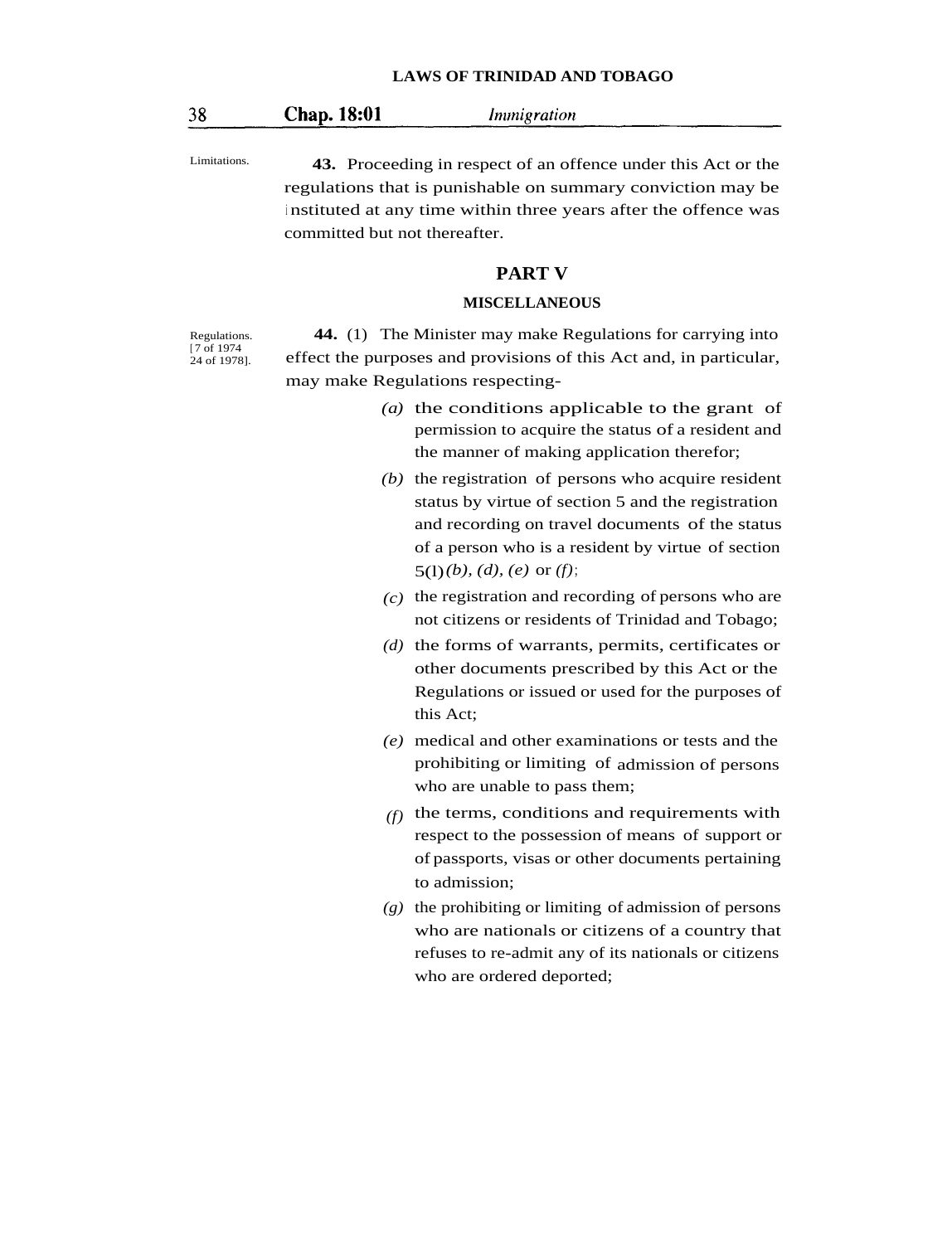- *(h)* the prohibiting or limiting of admission of persons by reason of unsuitability having regard to the economic, social, industrial, educational, labour, health or other conditions or requirements existing, temporarily or otherwise, in Trinidad and Tobago;
- *(i)* the procedure to be followed upon examination, inquiries and appeals to the Minister under this Act and the duties and obligations of immigration officers and the methods and procedure for carrying out such duties and obligations, whether in Trinidad and Tobago or elsewhere;
- *(j)* prescribing such forms and notices as he considers necessary for the carrying out of this Act;
- *(k)* designating ports of entry and facilities for detention for the purposes of this Act;
- *(l)* the provision, equipping and maintenance of building accommodation or other facilities for the proper detention and examination of persons brought to Trinidad and Tobago, or to be deported from Trinidad and Tobago, on the vessels of transportation companies and also respecting the requirement that such transportation companies pay the costs incurred in detaining persons at detention stations provided by Government;
- *(m)* manifests, bills of health or other records or documents concerning the persons carried by vessels to or from Trinidad and Tobago;
- *(n)* the obligations and duties of transportation companies and members of a crew to safeguard persons on board vessels, to report escape from custody of persons in their custody and to take such other precautions or steps as may be required to prevent such persons from unlawfully coming to Trinidad and Tobago or, in the case of persons in their custody who are ordered deported or rejected, from failing to leave Trinidad and Tobago;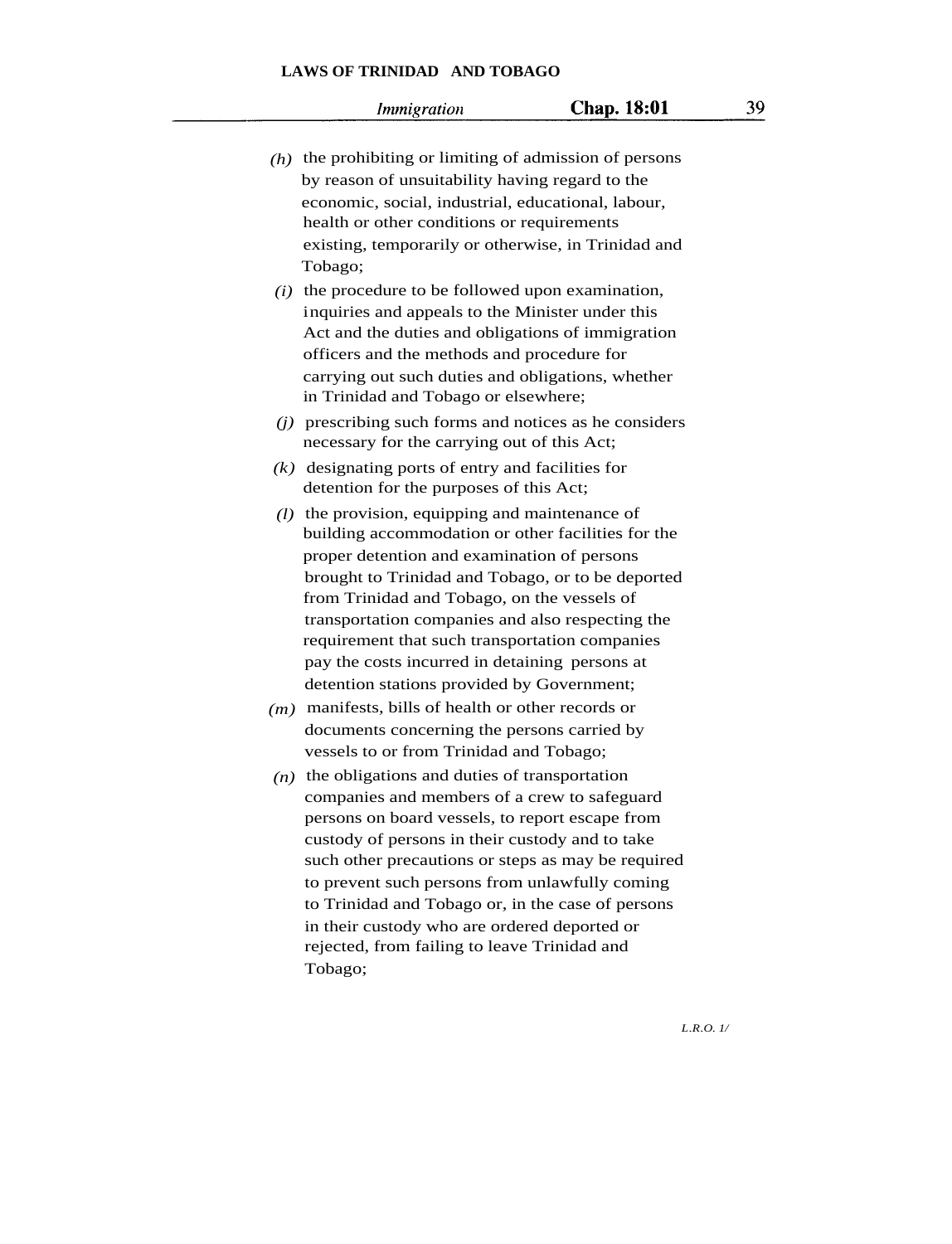| 40 | Chap. 18:01 | Immigration                                                                                                                                                                                                                                                                                                                                                                                                                                          |
|----|-------------|------------------------------------------------------------------------------------------------------------------------------------------------------------------------------------------------------------------------------------------------------------------------------------------------------------------------------------------------------------------------------------------------------------------------------------------------------|
|    |             | $(o)$ the obligations and duties of transportation<br>companies to ensure that persons who are carried<br>by them and who are seeking admission into<br>Trinidad and Tobago are-<br>(i) outside the prohibited classes; and<br>(ii) in possession of the proper medical and<br>travel documents;                                                                                                                                                     |
|    |             | $(p)$ arrangements for the procurement of suitable<br>uniforms and insignia to be worn by immigration<br>officers;                                                                                                                                                                                                                                                                                                                                   |
|    |             | $(q)$ the reporting, detention, custody and return of<br>stowaways or other persons who have secreted<br>themselves in or upon a vessel coming to Trinidad<br>and Tobago;                                                                                                                                                                                                                                                                            |
|    |             | $(r)$ lists or other information concerning the members<br>of a crew, their discharge, transfer or desertion<br>and the obligations and duties of transportation<br>companies respecting the physical and mental<br>fitness of members of a crew and the custody and<br>return of deserters or any other members of a crew<br>who are discharged from or leave the vessel and<br>come into or remain in Trinidad and Tobago<br>contrary to this Act; |
|    |             | $(s)$ the boarding of vessels carrying persons seeking<br>admission into Trinidad and Tobago after such<br>vessels have entered the territorial limits of<br>Trinidad and Tobago and before such persons<br>have left the vessels, and also respecting the<br>granting of clearance to such vessels before<br>departure;                                                                                                                             |
|    |             | $(t)$ such fees as are required by the Regulations to be<br>paid;                                                                                                                                                                                                                                                                                                                                                                                    |
|    |             | $(u)$ prescribing such matters as are by this Act<br>required to be prescribed.                                                                                                                                                                                                                                                                                                                                                                      |
|    | (2)         | Regulations made under subsection (1) shall be subject<br>to negative resolution of Parliament.                                                                                                                                                                                                                                                                                                                                                      |
|    |             |                                                                                                                                                                                                                                                                                                                                                                                                                                                      |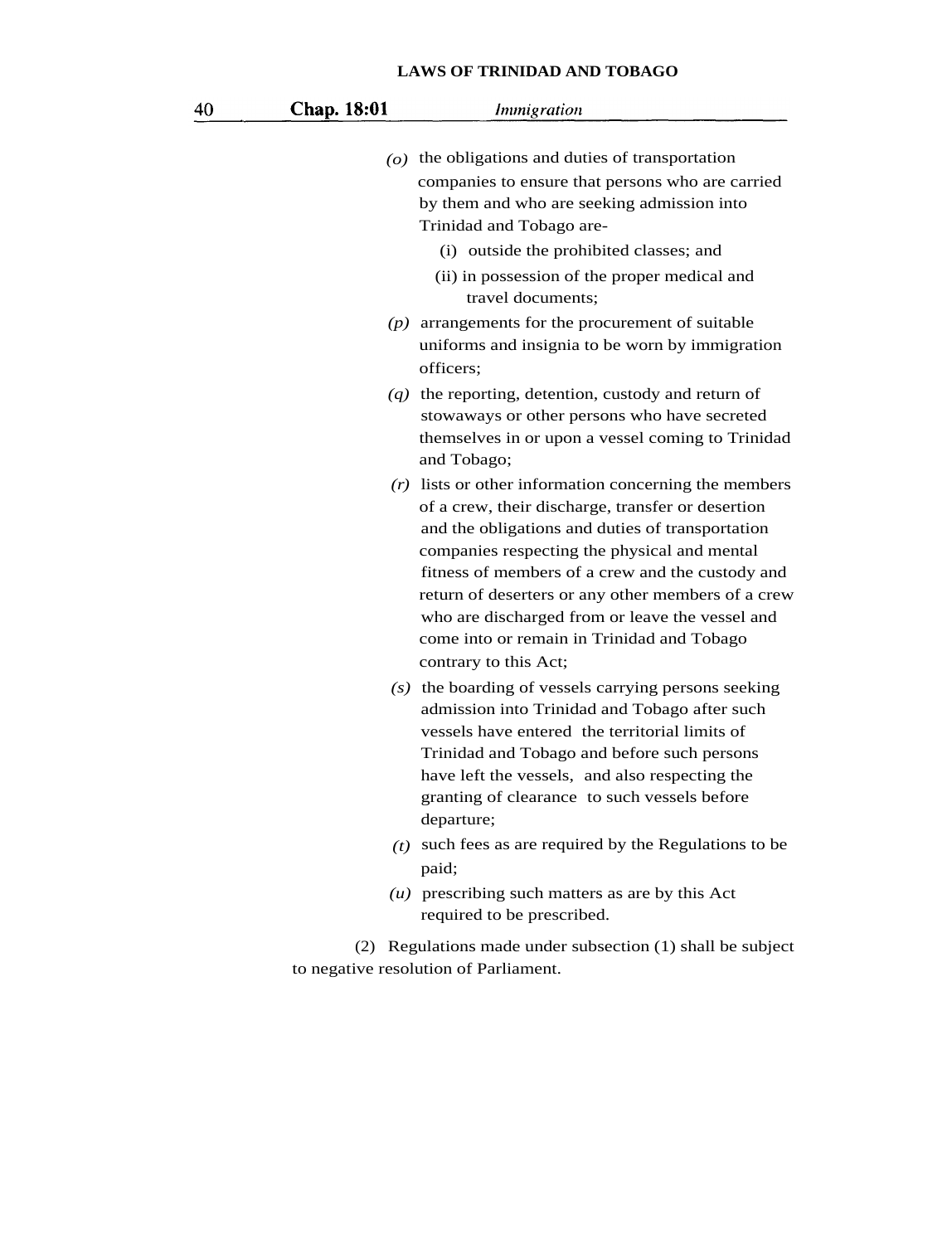#### *Immigration*

Chap. 18:01

#### *SECURITY AND LIENS*

**45.** (1) The Minister may at any time require any transportation company that transports or carries, directly or indirectly, persons seeking admission into Trinidad and Tobago to deposit with the Chief Immigration Officer such sum of money or other security as the Minister considers necessary as a guarantee that such transportation company will comply with this Act.

(2) Where a transportation company fails to comply with a provision of this Act or the regulations, the Minister may order that the whole or any part of the security money deposited by it be forfeited and thereupon such money or part shall be forfeited or may order that proceedings be taken to enforce payment of the whole or part of such other security as may be deposited.

(3) Any security or part thereof deposited under this section may be returned or cancelled, as the case may be, upon order made by the Minister declaring that such security or part is no longer required.

**46.** (1) Where a member of the crew of a vessel deserts his Security vessel while in Trinidad and Tobago, or is, for any reason, to be deserters. left in Trinidad and Tobago after the departure of his vessel, the <sup>i</sup> mmigration officer in charge of the port of entry at which the vessel may be, may require the transportation company operating it or the owner or master thereof to deposit with him such sum of money as he considers necessary as security for the return of such member to the vessel or his deportation or other departure from Trinidad and Tobago.

(2) Where, within three years after the date of the deposit, such member of the crew returns to his vessel, voluntarily leaves Trinidad and Tobago or is deported, the money deposited shall be returned, less any expenses for detention, maintenance, treatment or transportation or otherwise incurred by the Government in respect of him.

(3) Where a member of the crew does not return to his vessel or does not voluntarily leave Trinidad and Tobago or is not deported within three years after the date of the deposit, the Minister

General security by transportation companies.

respecting

*L.R.O. I/*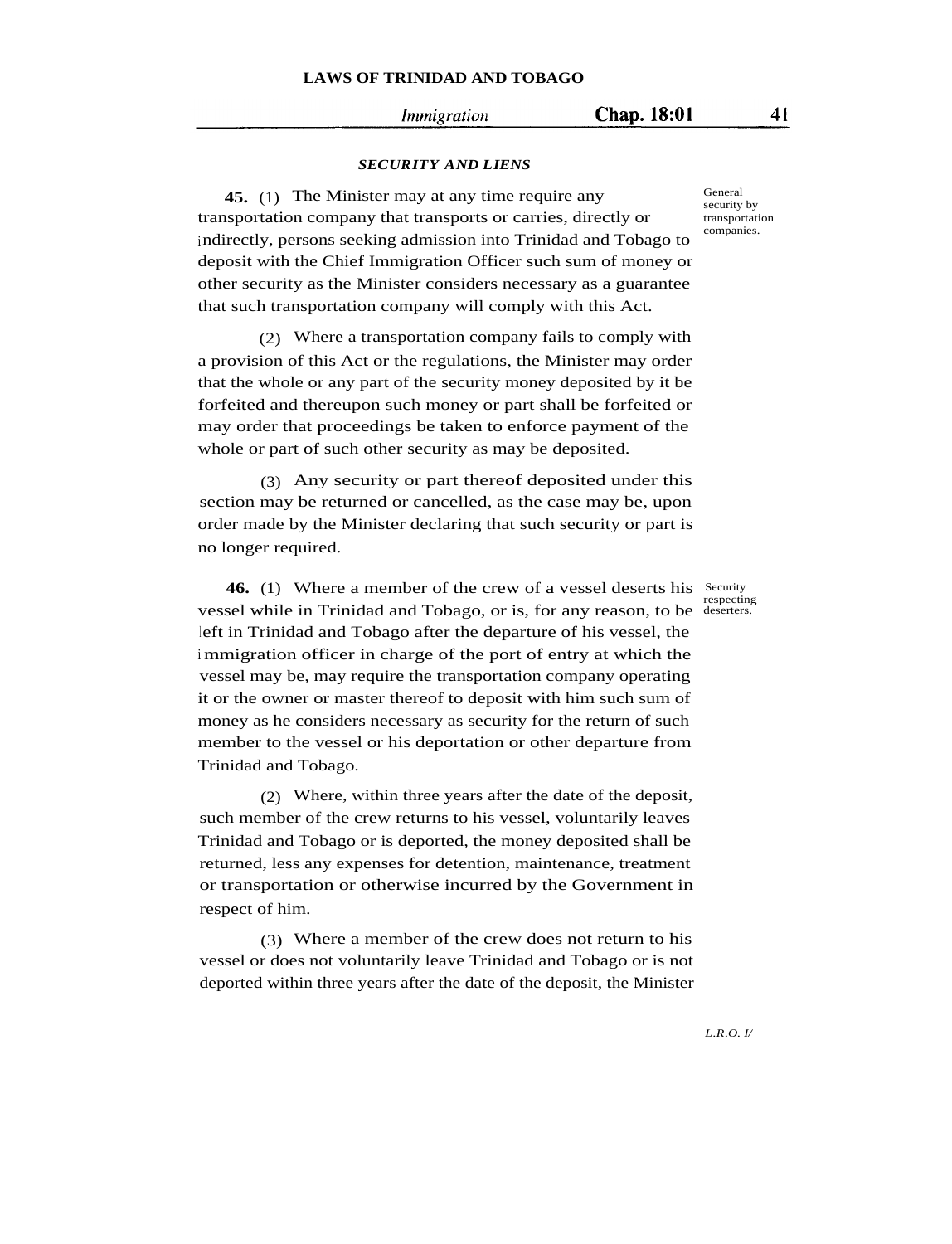#### Chap. 18:01 Immigration

may order that the money deposited be forfeited and thereupon it shall be forfeited or may order that it be returned subject to any further security he may prescribe against the expenses that may be incurred by the Government, should such member of the crew be <sup>l</sup> ater found in Trinidad and Tobago.

(4) If conclusive proof is established that the deserter has left the country clandestinely, the deposit made on his behalf may be refunded to the transportation company.

Security that permitted entrants will leave. [7 of 1974].

**47.** (1) The immigration officer in charge at a port of entry may require any permitted entrant or group or organisation of permitted entrants arriving at such port to deposit with him such sum of money as he considers necessary as a guarantee or, if he thinks fit, to enter into a bond in the prescribed form that such permitted entrant or group or organisation of permitted entrants will leave Trinidad and Tobago within the time permitted by him as a condition for entry.

(2) Where the permitted entrant or group or organisation of permitted entrants fails to leave Trinidad and Tobago within the time prescribed, the immigration officer in charge may order that the sum of money so deposited be forfeited and thereupon it shall be forfeited and where the person or persons concerned leave Trinidad and Tobago within the prescribed time, the money deposited shall be returned, less any expenses for detention, maintenance, treatment or transportation or otherwise incurred by the Government in respect of such person or persons or any of them.

**48.** The Minister may authorise his Permanent Secretary or the Chief Immigration Officer to perform and exercise any of the functions that may be required to be performed or exercised by the Minister under this Act, and any such function performed or exercised by the Permanent Secretary or the Chief Immigration Officer under the authority of the Minister, shall be deemed to have been performed or exercised by the Minister.

Exercise of functions of Minister. [7 of 1974].

Evidence. **49.** (1) If upon any proceeding under this Act a question arises whether any person is an immigration officer, his own evidence thereof shall be *prima facie* evidence thereof and every such officer shall be deemed a competent witness upon the trial of any matter arising under this Act.

42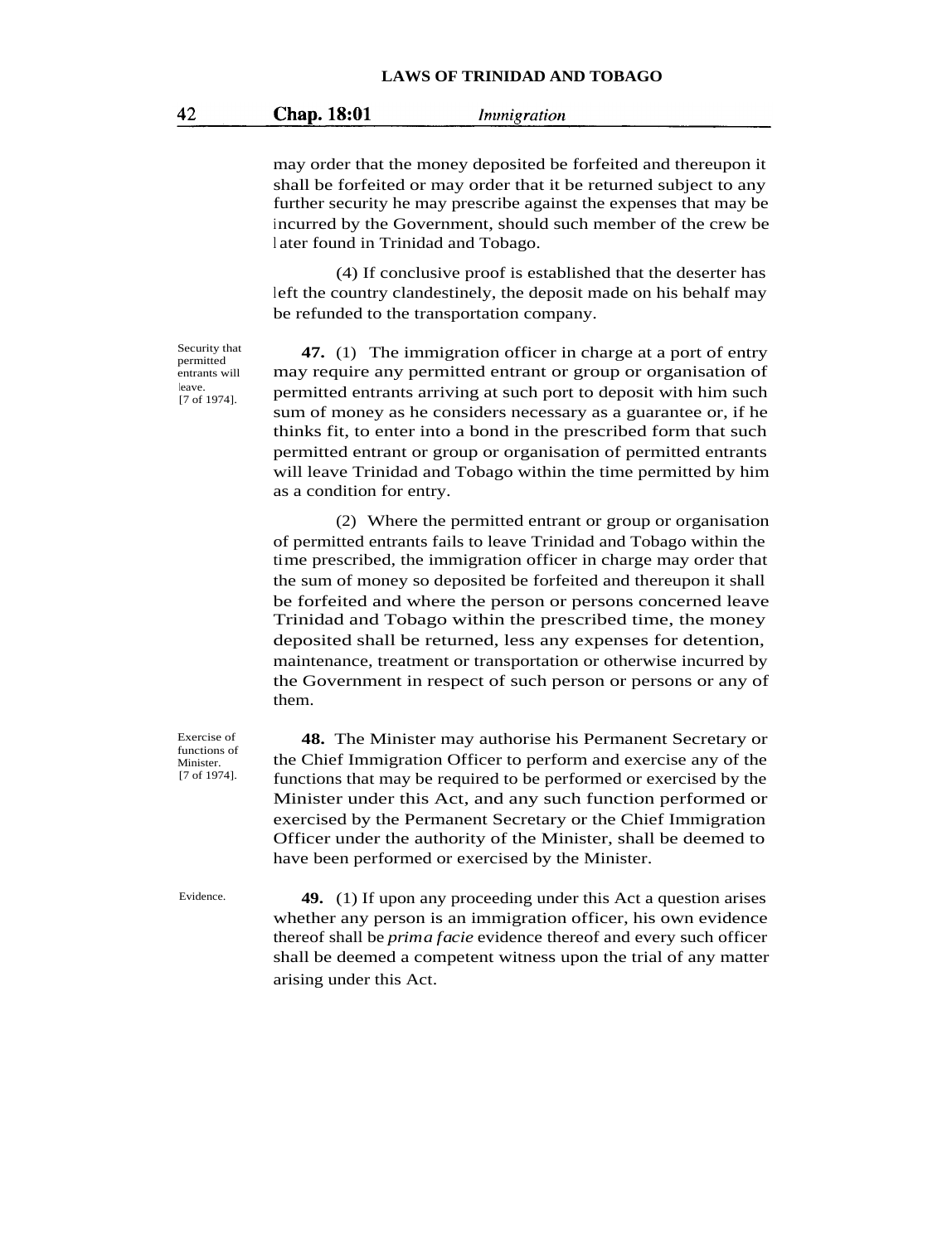Immigration

(2) The contents of all registers, permits, certificates and other documents shall be admissible in evidence in all Courts upon matters coming before the Courts under this Act, and the production of the register or a copy of the relevant portion thereof certified by an officer designated by the Minister for that purpose shall be *prima facie* proof of the facts recorded therein.

#### *Transitory Provision*

50. (1) Notwithstanding anything in Part I to the contrary, a Applications by person who, upon the commencement of this Act was ordinarily resident in Trinidad and Tobago for a period of five years is entitled to apply to the Minister for permission to become a resident, and the Minister may, if he thinks fit, grant such permission. An application under this subsection shall be made within one year of the commencement of this Act and no later, unless the Minister prescribes some further period, not exceeding three years, within which such application might be made.

**(2)** Every person other than a person referred to in subsection (1) who has a permit under the former Ordinance to enter Trinidad and Tobago and who wishes to remain for a longer period than that previously granted or to have conditions attaching to his entry varied, shall, within the period of six months or less as is provided in subsection (3), report in person to an immigration officer and shall, notwithstanding that he is already in Trinidad and Tobago, submit to an examination under the provisions of this Act and the regulations, and an immigration officer may issue him a certificate in accordance with section 9(2), as if he had entered Trinidad and Tobago under section 9(1).

(3) A person who immediately before the commencement of this Act has resided in Trinidad and Tobago for a period of less than five years shall, if he does not already hold a permit that is in force by virtue of having been granted under the former Ordinance specifying some lesser period than six months, be deemed to hold a certificate under section 9(2) authorising him to remain in Trinidad and Tobago for a period of six months from the commencement of this Act but no longer, and the provisions of subsection (2) shall apply to such person.

certain persons for resident status and for certificates under section 9. [ 24 of 1978].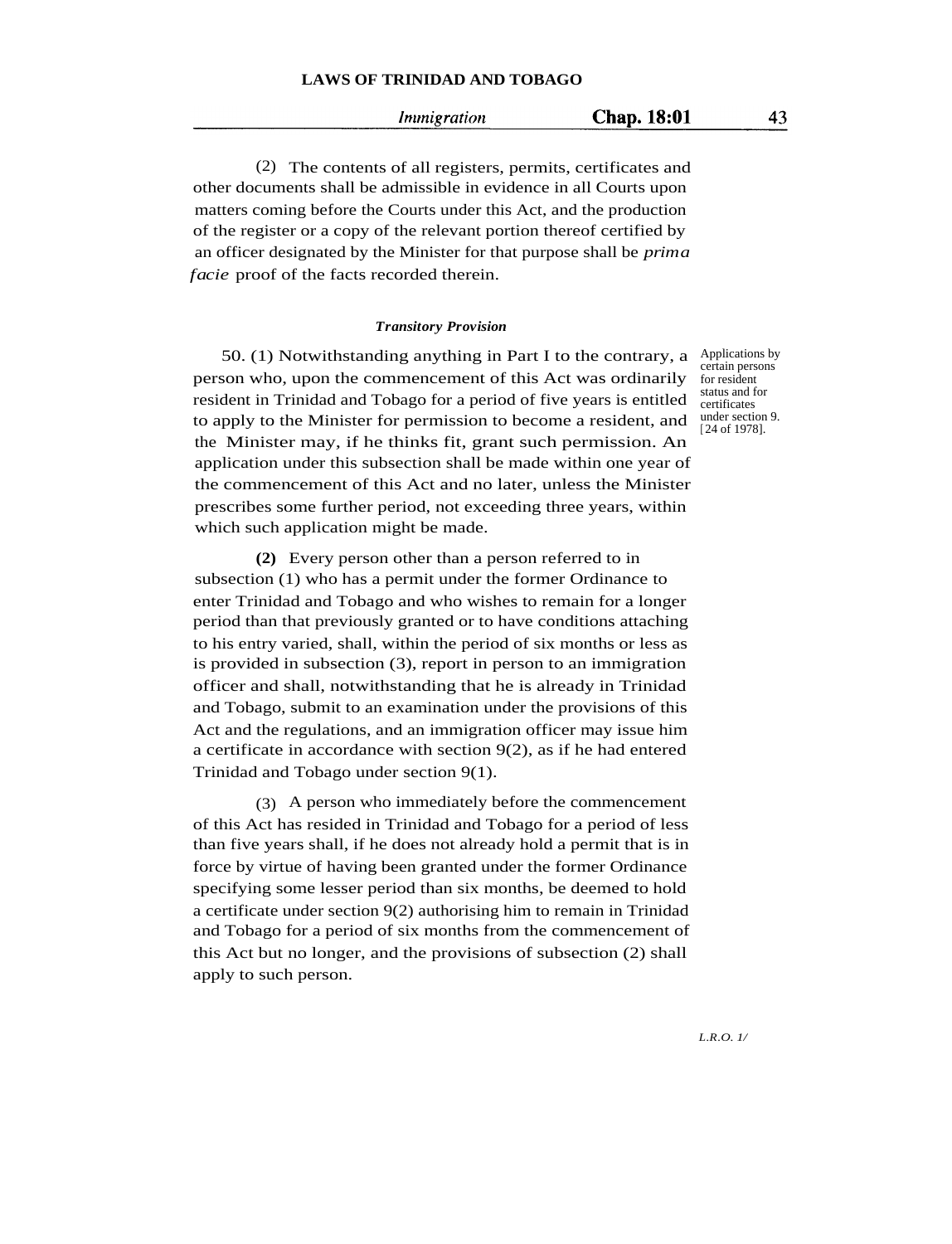| <b>Chap.</b> 18:01 | Immigration                                                                                                                                                                                                                         |
|--------------------|-------------------------------------------------------------------------------------------------------------------------------------------------------------------------------------------------------------------------------------|
| (4)                | Subsection (3) shall not apply to a person who-<br>(a) has unlawfully entered Trinidad and Tobago;<br>$(b)$ is at the date of the commencement of this Act a<br>prohibited immigrant within the meaning of the<br>former Ordinance. |
| (5)                | Subject to section $31(3)$ where an application-<br>$(a)$ is not made within the period of one year referred<br>to in subsection $(1)$ or such further period as i s<br>prescribed thereunder; or<br>$(b)$ is refused.              |
|                    |                                                                                                                                                                                                                                     |

a person shall be deemed to be a permitted entrant for the purposes of this Act, save that such person is liable to be deported, if he fails to obtain from an immigration officer a certificate in accordance with section 9(2), as if he had entered Trinidad and Tobago under section 9(1).

(6) A person who fails to comply with subsections (2) and (3) shall for all the purposes of this Act be deemed not to be a permitted entrant and shall, subject to section 27(2) and to any provisions of this Act with respect to prosecution for offences against this Act, be deported.

(7) Where the Minister refuses an application made by a person under subsection (1), on the ground that he does not consider that such person was ordinarily resident in Trinidad and Tobago for the period required by the said subsection (1), but in no other case, he shall so certify upon giving notice of such refusal .

Transitional. **51.** (1) Every deportation order, permit, warrant, order, direction in writing or other document that was issued, made or granted under the laws respecting immigration before the commencement of this Act and that was valid immediately prior to such commencement, shall be given effect as if issued, made or granted under this Act.

> (2) Unless the Minister directs that they be continued and completed under the provisions of the law respecting immigration that were in force before the commencement of this Act, all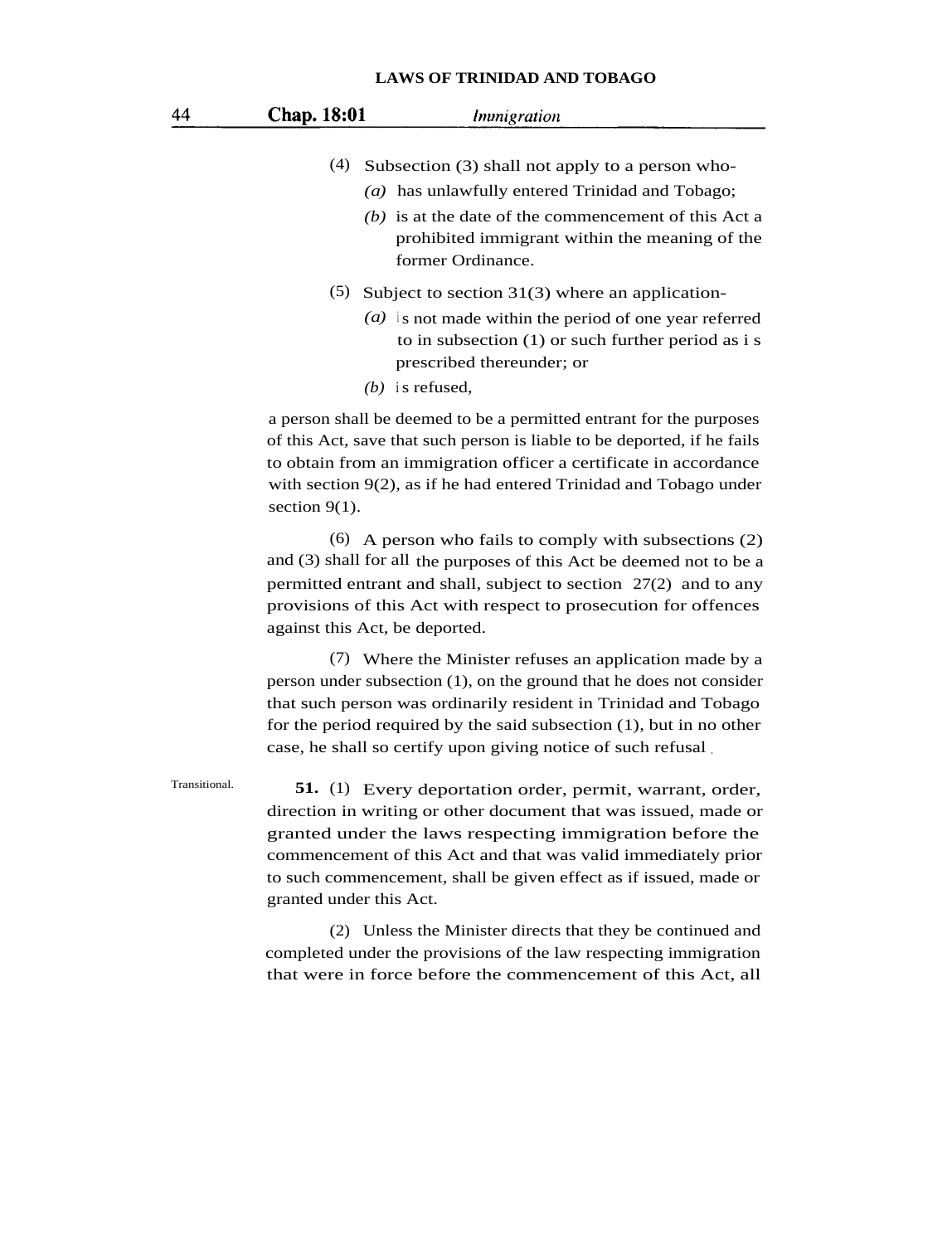*Inunigration* 

examinations, investigations, inquiries, appeals and other matters relating to landing, entry or deportation of any person that were commenced pursuant to such laws and are not completed at the date of the commencement of this Act shall be completed pursuant to the provisions of this Act so far as such provisions may be adapted.

(3) The Chief Immigration Officer and every immigration officer appointed in accordance with the immigration laws in force immediately prior to the commencement of this Act, continue to hold the posts to which they were appointed under such laws and are hereby vested with all the powers, functions and responsibilities that are vested in immigration officers by this Act.

**52.** Where, prior to the commencement of this Act the Minister, the Chief Immigration Officer or a person acting on their behalf purported to grant resident status otherwise than in accordance with the provisions of the former Ordinance, such purported grant shall, save where it would have been unlawful had this Act then been in force, be deemed to have been lawfully and validly made, and no legal proceedings or other action of any kind shall be

#### Validation. [24 of 1978].

#### **SCHEDULE**

entertained in respect of or in consequence of such purported grant.

#### **POWERS OF SPECIAL INQUIRY OFFICERS**

1. Special Inquiry Officers have the power of summoning before them any witnesses, examining such witnesses and requiring them to give evidence on oath, or on solemn affirmation if they are persons entitled to affirm in any Court of law orally or in writing, and requiring them to produce such documents and things as such officers consider requisite to the full investigation of the matters into which they are appointed to examine, and to punish persons guilty of contempt.

Section 13(2).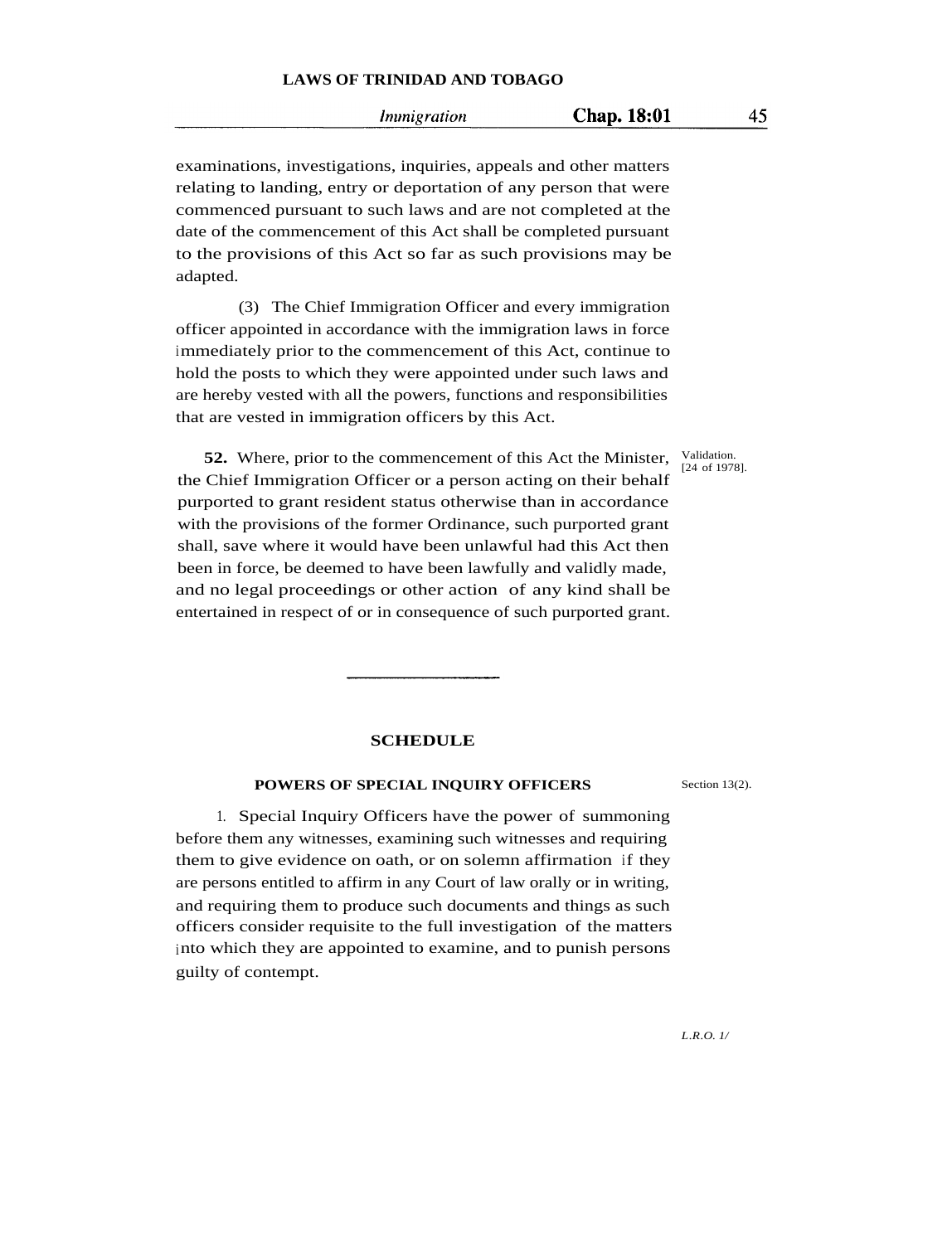| 46        | Chap. 18:01 | <i>Immigration</i>                                                                                                                                                                                                                                                                                                                                                                                                                                                                                                                                            |
|-----------|-------------|---------------------------------------------------------------------------------------------------------------------------------------------------------------------------------------------------------------------------------------------------------------------------------------------------------------------------------------------------------------------------------------------------------------------------------------------------------------------------------------------------------------------------------------------------------------|
| Ch. 4:20. |             | 2. Special Inquiry Officers have the same power to enforce<br>the attendance of witnesses and to compel them to give evidence<br>as is vested in a Magistrate or Justice by the Summary Courts Act.                                                                                                                                                                                                                                                                                                                                                           |
|           | $inquiry$ — | 3. A Special Inquiry Officer may, for the purposes of an                                                                                                                                                                                                                                                                                                                                                                                                                                                                                                      |
| Form 45.  |             | (a) issue a summons set out as Form No. 45 in the<br>First Schedule to the Immigration Regulations to<br>any person requiring him to appear at the time<br>and place mentioned therein, to testify to all<br>matters within his knowledge relating to the<br>subject matter of the inquiry, and to bring with<br>him and produce any document, book or paper<br>that he has in his possession or under his control<br>relating to the subject matter of the inquiry;<br>$(b)$ administer oaths and examine any person upon<br>oath, affirmation or otherwise; |
|           |             | $(c)$ issue commissions or requests to persons to take<br>evidence in Trinidad and Tobago and such persons<br>when so authorised by the Minister, have the same<br>powers as Special Inquiry Officers to take<br>evidence, issue summonses, enforce the<br>attendance of witnesses, compel them to give<br>evidence and otherwise conduct the inquiry;                                                                                                                                                                                                        |
|           |             | $(d)$ engage the services of such counsel, interpreters,<br>technicians, or other experts, clerks,<br>stenographers or other persons as he considers<br>necessary for a full and proper inquiry; and<br>$(e)$ do all other things necessary to provide a full and                                                                                                                                                                                                                                                                                             |
|           |             | proper inquiry.                                                                                                                                                                                                                                                                                                                                                                                                                                                                                                                                               |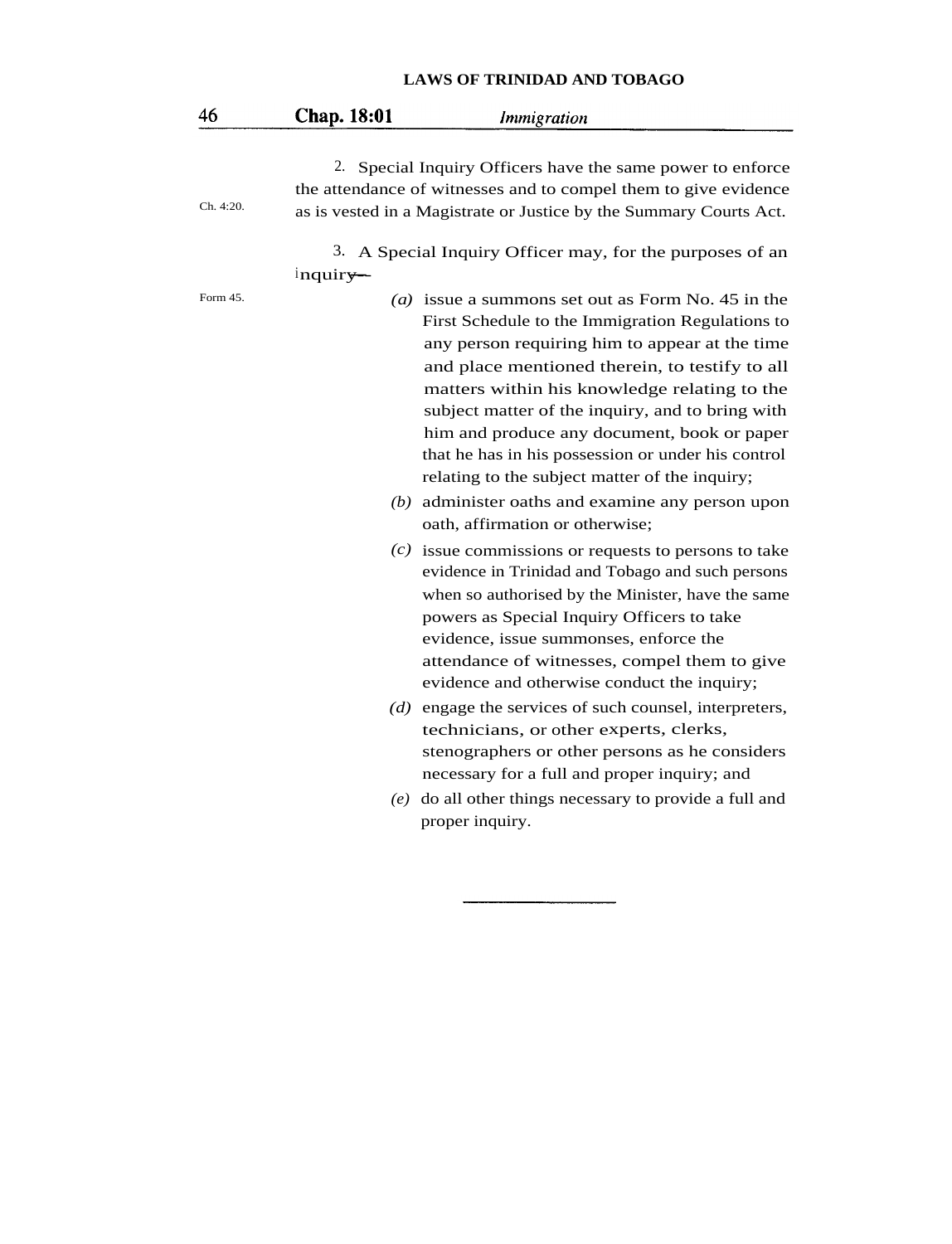### **SUBSIDIARY LEGISLATION**

### **IMMIGRATION REGULATIONS**

### ARRANGEMENT OF REGULATIONS

### **REGULATION**

- 1. Citation.
- 2. Interpretation.

### **EXAMINATION OF ENTRANTS AND ENTRY RECORDS**

- 3. Examination of persons at a port of entry.
- 4. Entry records.

### **AUTHORITY TO GO ON BOARD VESSELS**

5. Authority to go on board vessels.

### **MEDICAL AND OTHER EXAMINATION OR TESTS AND THE PROHIBITING OR LIMITING OF ADMISSION OF PERSONS WHO ARE UNABLE TO PASS THEM**

- 6. Examination by medical officer at port of entry.
- 7. Power of immigration officer to require medical examination.
- 8. Examination and report.

# **THE TERMS, CONDITIONS AND REQUIREMENTS WITH RESPECT TO THE POSSESSION OF MEANS OF SUPPORT OR OF PASSPORTS, VISAS OR OTHER DOCUMENTS PERTAINING TO ADMISSION**

- 9. Furnishing of security.
- 10. Work permit. Exemption.
- 11. Travelling Salesmen-licences
- 12. Liability of employer for employee.
- 13. Passports and other travel documents. Visas.
- 13A. International machine readable passports.
	- 14. Evidential.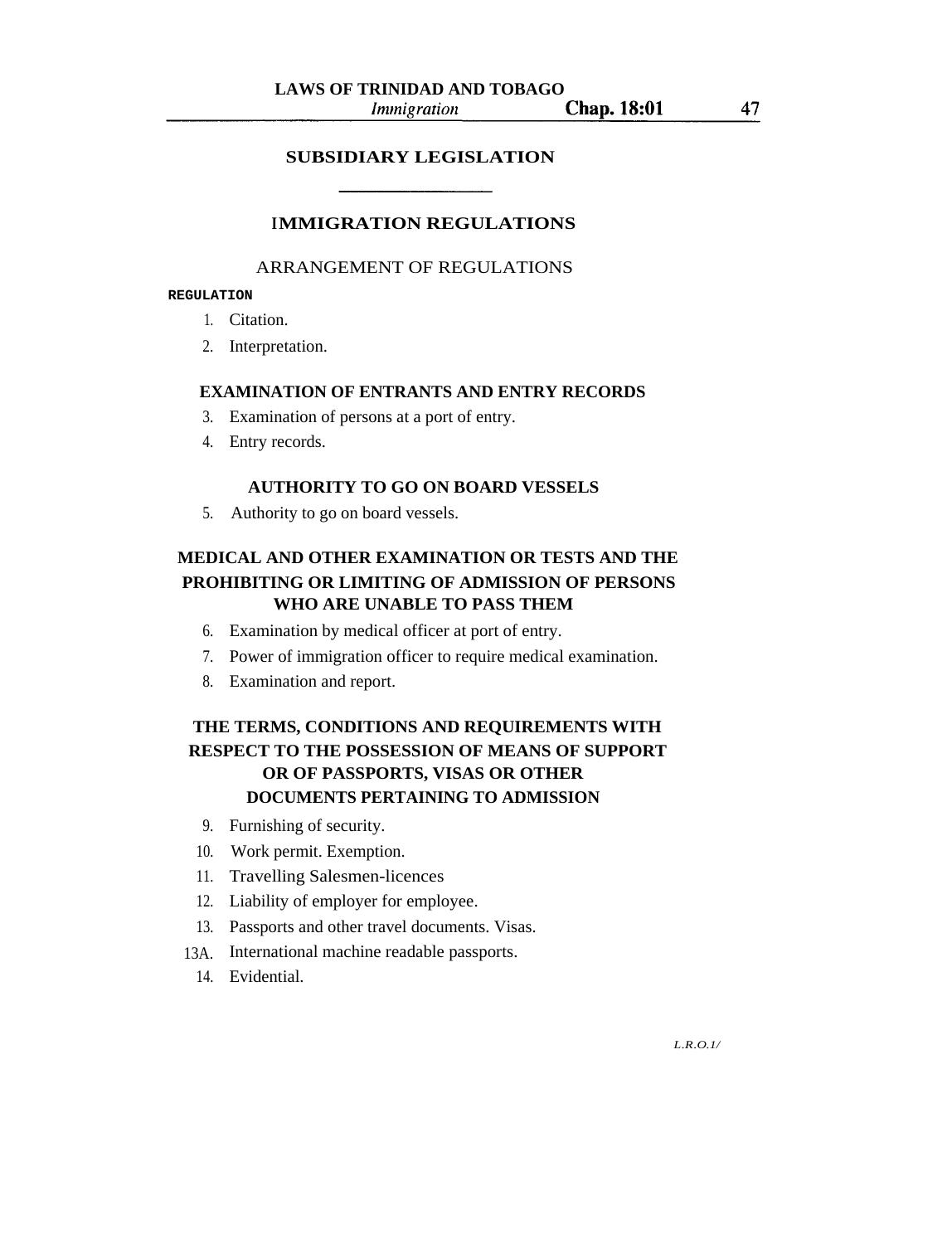*Immigration* 

[Subsidiary] **Immigration Regulations** 

### **DESIGNATION OF PORTS OF ENTRY AND FACILITIES FOR DETENTION FOR THE PURPOSES OF THIS ACT**

#### **REGULATION**

Chap. 18:01

- 15. Ports of entry.
- 16. Arrangements for detainees.

#### **CONDITIONS APPLICABLE TO THE GRANT OF PERMISSION TO ACQUIRE RESIDENT STATUS AND THE MANNER OF MAKING APPLICATION THEREFOR**

- 17. Form of application for status of resident.
- 18. Refusal of application. Time within which to re-apply.

#### **REGISTRATION OF PERSONS WHO ACQUIRE THE** STATUS **OF A RESIDENT BY VIRTUE OF SECTION 5 OF THE ACT AND THE REGISTRATION AND RECORDING ON TRAVEL DOCUMENTS OF THE STATUS OF A PERSON RESIDENT BY VIRTUE OF SECTION 5(1)**

- 19. Register of residents.
- 20. Removal from register of names of persons losing status of residents.
- 21. Application of persons to become residents under section 50 of the Act.
- 22. Form of application for resident status under section ,6(1) of the Act.
- 23. Certificate of status of resident.
- 24. Record on passport.

#### **THE PROCEDURE TO BE FOLLOWED UPON INQUIRIES BY SPECIAL INQUIRY OFFICERS AND APPEALS TO THE MINISTER UNDER THE ACT AND THE DUTIES AND OBLIGATIONS OF IMMIGRATION OFFICERS AND THE METHODS AND PROCEDURE FOR CARRYING OUT SUCH DUTIES AND OBLIGATIONS**

25. Inquiries. Direction.

Notice re: special inquiry.

- 26. Determination of inquiry and procedure on appeal. Disposition of appeal.
- 27. Re-opening of hearing and additional evidence.
- 28. Execution of order.

Terms of stay of execution.

Quashing of deportation order after stay of execution.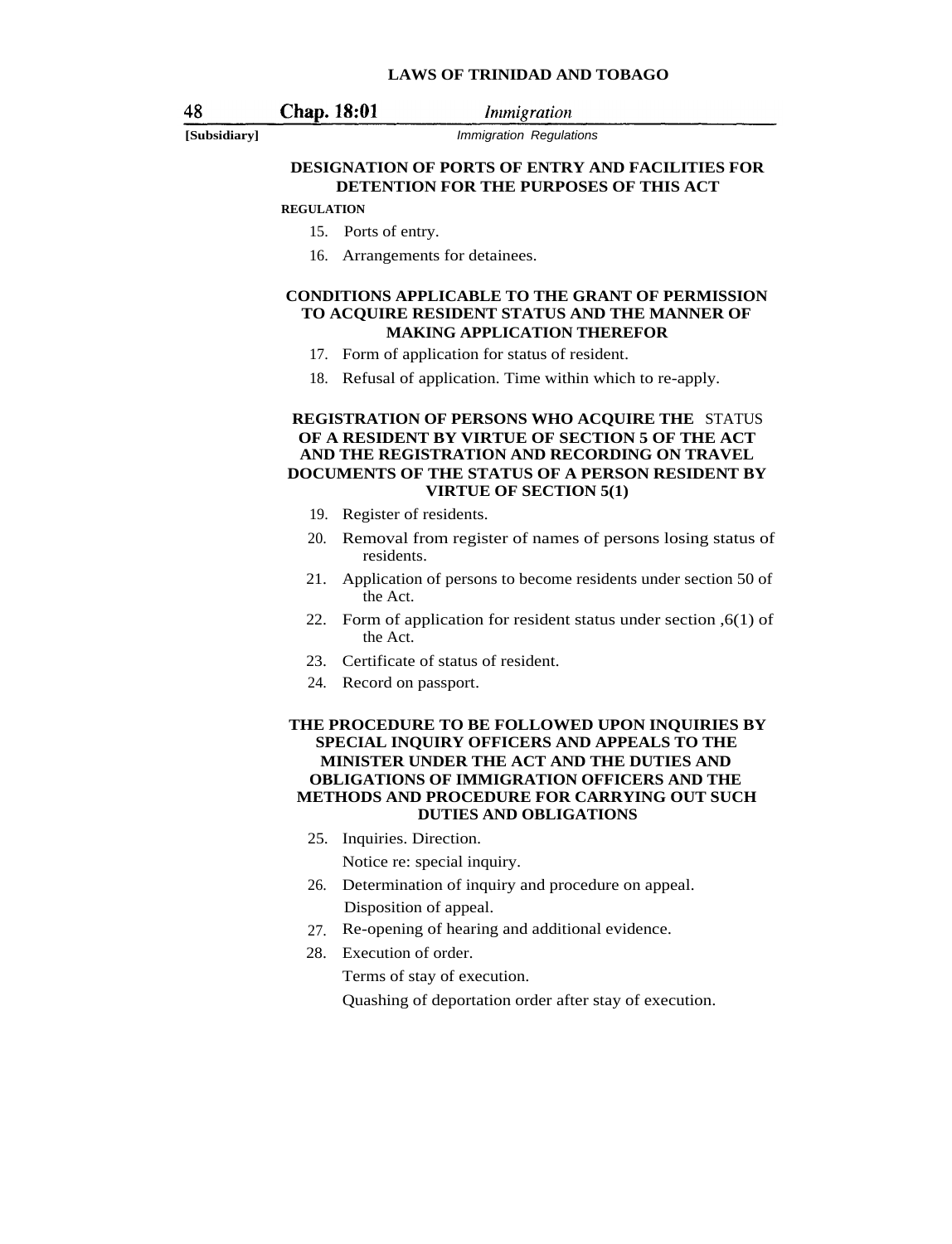| Immigration                    | <b>Chap. 18:01</b> | 49           |
|--------------------------------|--------------------|--------------|
| <i>Immigration Regulations</i> |                    | [Subsidiary] |

49

### **REGULATION**

29. Order of release.

Cancellation of order, etc. Debt to State.

Delivery of deposit.

### **NOTICE AND HEARING**

- 30. Notice of appeal and procedure on appeal.
- 31. Where appeal dismissed. Where appeal allowed.

### **MANIFESTS, BILLS OF HEALTH, OR OTHER RECORDS OR DOCUMENTS CONCERNING PERSONS CARRIED BY VESSELS TO OR FROM TRINIDAD AND TOBAGO**

- 32. Contents of manifest, Bills of Health, etc.
- 33. Clearance certificate and manifest.
- 34. Notice of intention of ship to call.

Vessel to proceed to designated anchorage or place ordered by the immigration officer.

35. Responsibility of transportation company. Deportees to be received on board vessels. Master to produce deportee if requested.

### **THE REPORTING, DETENTION, CUSTODY AND RETURN OF STOWAWAYS OR OTHER PERSONS WHO HAVE SECRETED THEMSELVES IN OR UPON** A VESSEL **COMING TO TRINIDAD AND TOBAGO**

- 36. Stowaways.
- 37. Production of identification cards and mustering the crew. Master to report absence.

### **MEMBERS OF A CREW, LIST AND CONTROL**

38. Manifest of seamen, etc., to be delivered by master of ship to immigration officer in charge.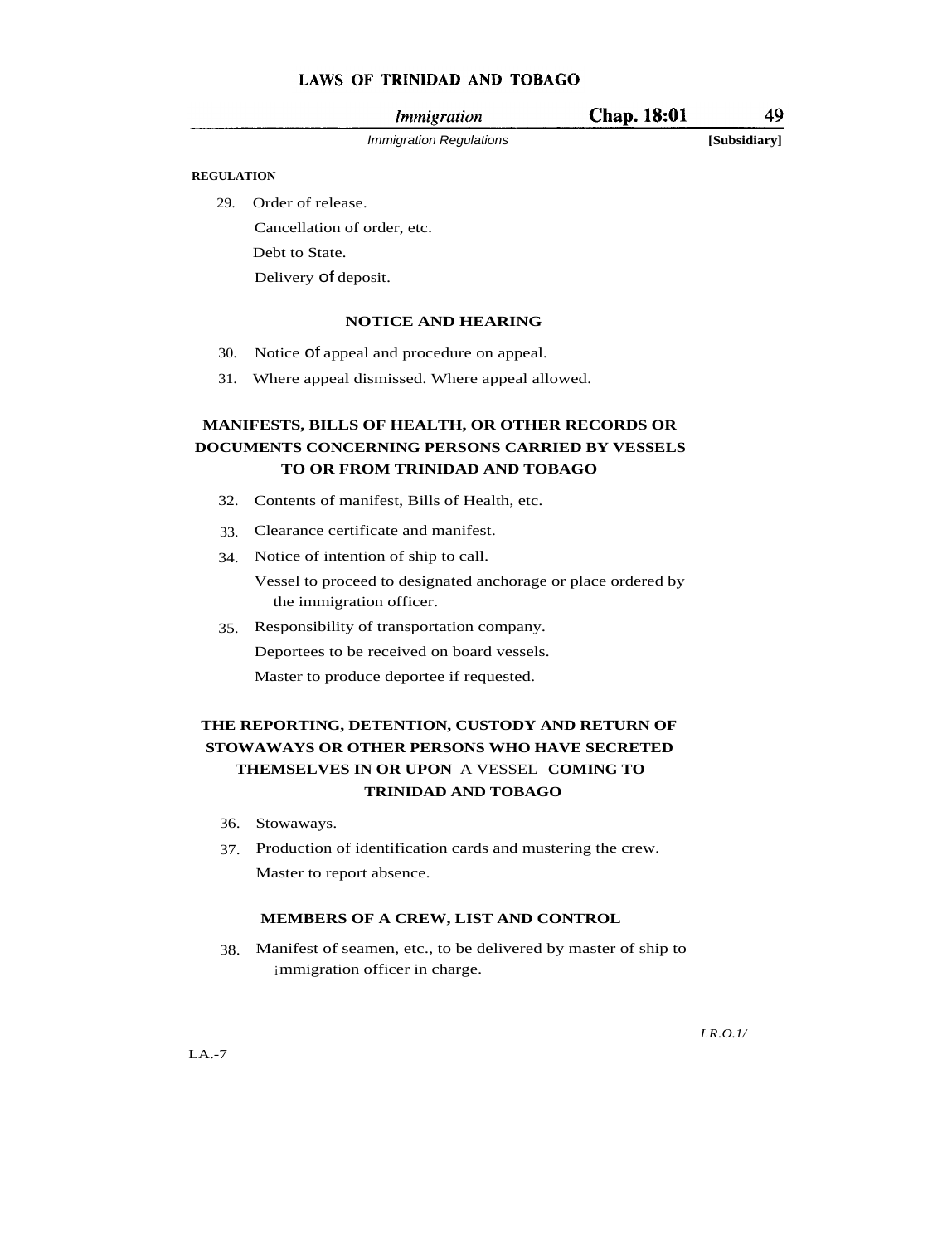**Chap. 18:01** 

*Immigration* 

50

**[Subsidiary]** *Inunigration Regulations*

### **FORMS, NOTICES, ETC.**

#### **REGULATION**

- 39. Deportation orders. form and method of execution. Notice of deportation.
- 40. Application under section 7(1). Certificate under section 7(1).

Declaration under section 9(4).

- 41. Form of certificate to be issued to permitted entrant.
- 42. Form of notice of appeal to Minister.
- 43. Form of warrant of arrest.
- 44. Order for detention and release.
- 45. Order of the Minister to Commissioner of Prisons, etc.
- 46. Form of permit to be issued by the Minister under section 10(1) of the Act.
- 47. Form of rejection order under section 20(1) or 21(1)(a) of the Act.

#### **MISCELLANEOUS**

- 48. Hearing before a Special Inquiry Officer.
- 49. Decision of Special Inquiry Officer.
- 50. Uniforms.
- 51. Fees for visiting and clearing of ships by immigration officers.
- 52. Change of ownership, etc., of ships.
- 53. Fees in respect of the issue of miscellaneous permits and certificates.
- 53A. Fees in respect of the issue of passports and other travel documents.
	- 54. Immigration examination signal.
	- 55. Ships to stop for immigration officer. Procedure of arrival in Trinidad and Tobago.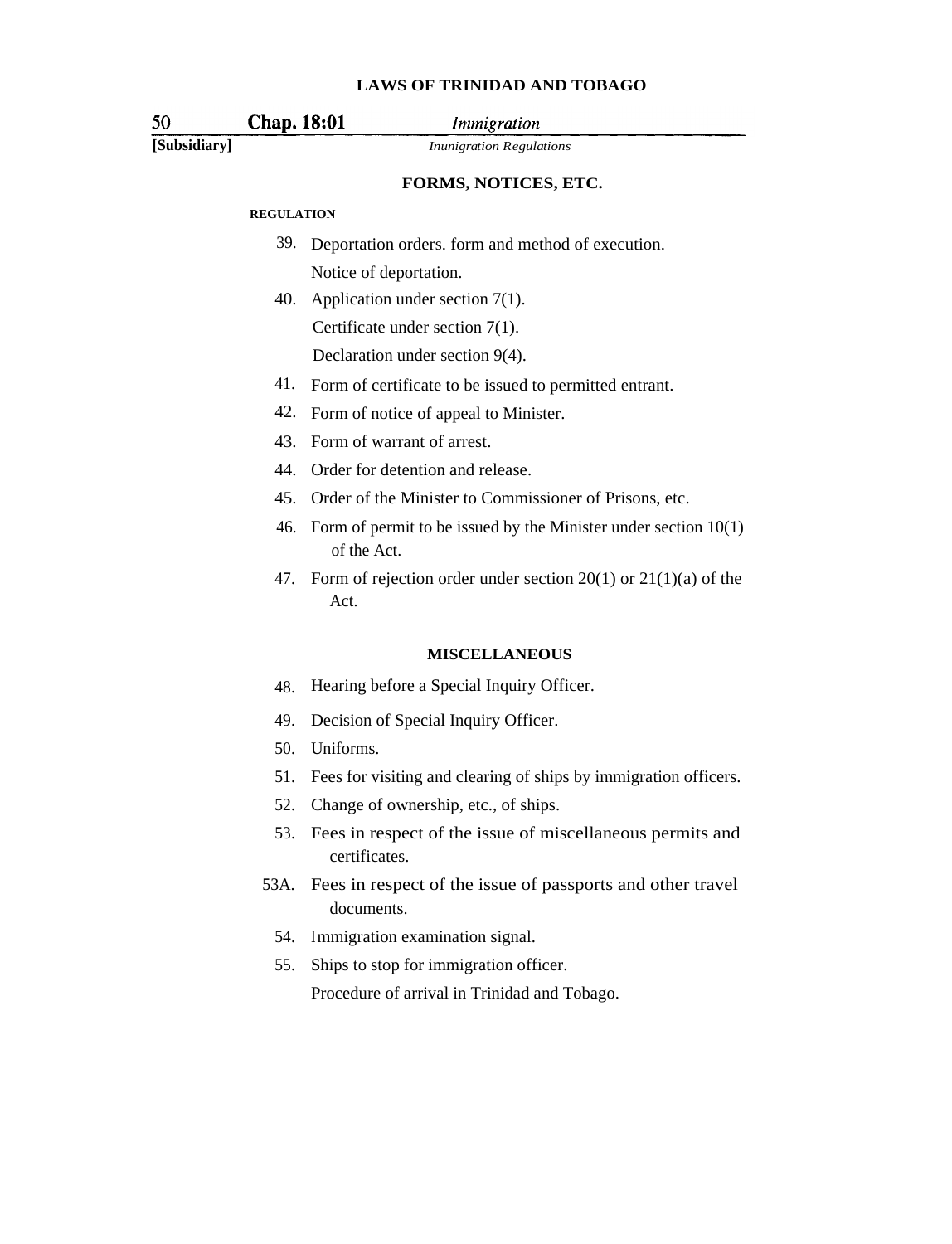**Chap. 18:01** *Immigration* 

51

*Immigration Regulations*

## **PROCEDURE WITH RESPECT TO PERSONS WHO ARE NOT [Subsidiary)CITIZENS OF TRINIDAD AND TOBAGO OR RESIDENTS**

### **REGULATION**

- 56. Registration requirements. General. Exemption.
- 57. Duties of keepers of premises. Inspection of records.
- 58. Admission of breaches of Act.
- 59. Warrants, Permits, Certificates or other documents to be prescribed by the Act or these Regulations.

**FIRST SCHEDULE.**

**SECOND SCHEDULE. THIRD SCHEDULE. FOURTH SCHEDULE. FIFTH SCHEDULE. SIXTH SCHEDULE. SEVENTH SCHEDULE. EIGHTH SCHEDULE.**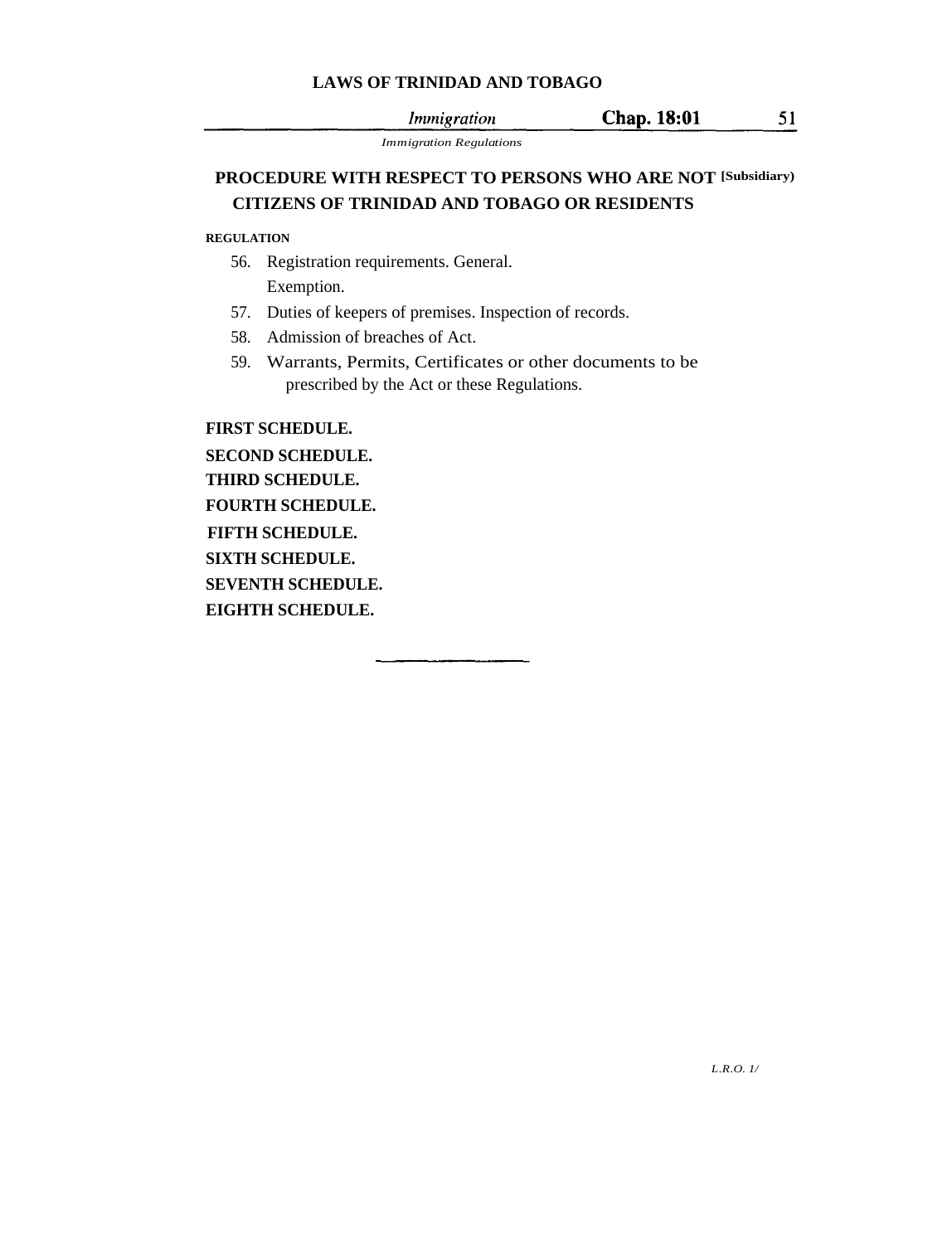# 52 Chap. 18:01 *Immigration* **[Subsidiary]** Immigration Regulations \* 178/1974.<br>[112/1978]. [112/1978]. **IMMIGRATION REGULATIONS** *made under section 44* Citation. **1.** These Regulations may be cited as the Immigration Regulations. Interpretation. **2.** In these Regulations- [112/1978]. "Form" means Form in the First Schedule; "immigration officer in charge" means the senior immigration officer assigned for duty by the Chief Immigration Officer at a port of entry; "passport" means a valid and unexpired formal document or certificate lawfully issued by a State identifying the holder as a citizen or a national thereof; "Permanent Secretary" means the Permanent Secretary to the Minister; "port of entry" means any of the places designated as ports of entry by regulation 15; "work permit" means a permit referred to in regulation 10(1). EXAMINATION OF ENTRANTS AND ENTRY RECORDS **3.** (1) The examination of persons in accordance with Examination of persons at a port section 18 of the Act shall be conducted by an immigration officer . of entry. on the vessel by which such persons arrived, or at such other place convenient for the purpose as the immigration officer may direct. (2) Every person referred to in subregulation (1) before being permitted to enter or remain in Trinidad and Tobago, shall, if so required to do by an immigration officer, complete a Form 1. declaration in the form set out as Form 1, and the immigration officer may require every such person to declare thereto before himself, and shall satisfy himself where he has any doubt, that the **\***These Regulations have been amended by: 47 of <sup>1</sup> 980; 4/1985: 23/1985: 17 of <sup>1</sup> 985: 18 of <sup>1</sup> 988; <sup>1</sup> <sup>I</sup> of <sup>1</sup> 988 ; <sup>6</sup> of <sup>1</sup> 989:9 of <sup>1</sup> 990: 56/1993; 6 of <sup>1</sup> 993; 70/1993: 3 of <sup>1</sup> 994: 117/1994; 132/1996; 35 and 89/1997: 81/1995; 219/1999.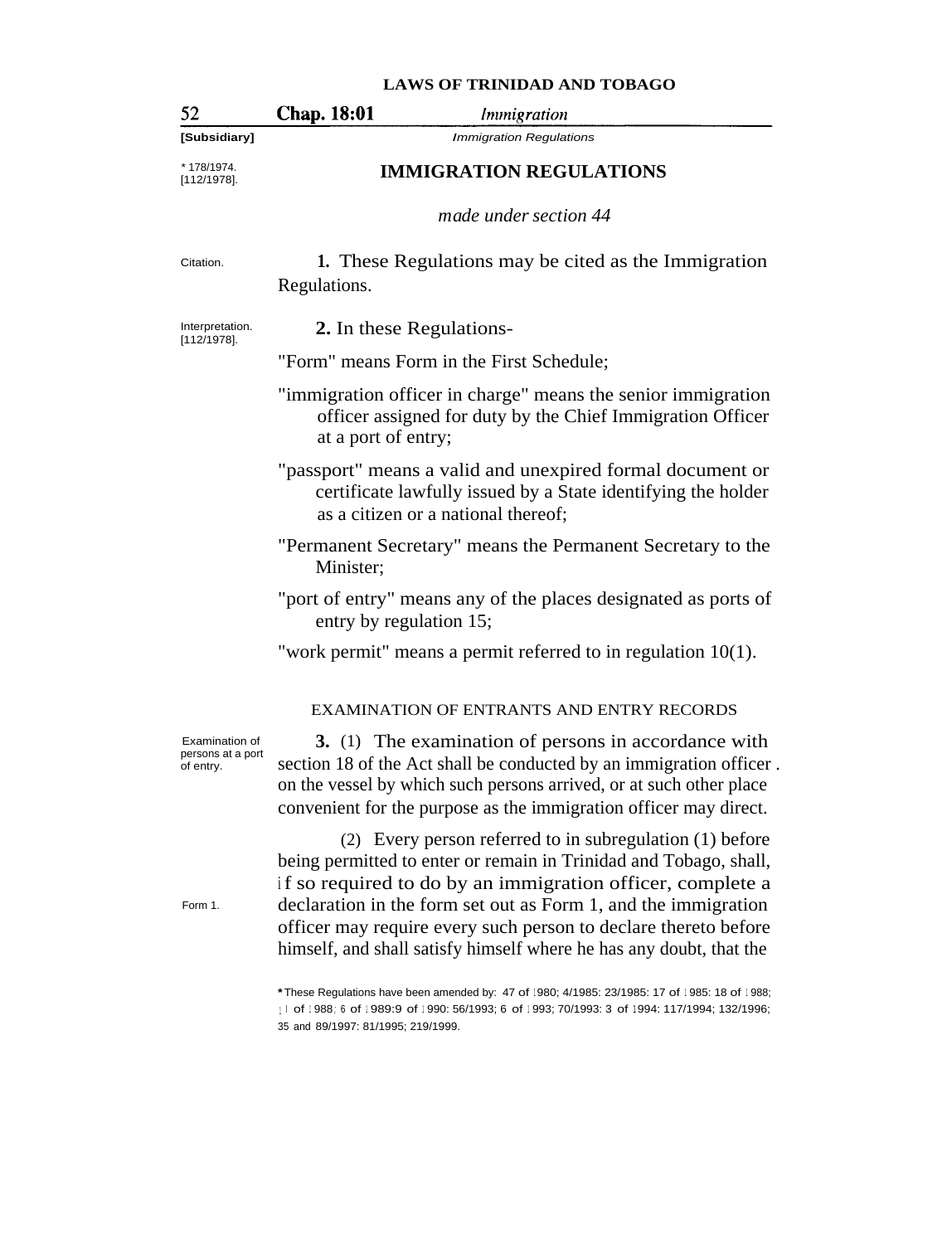|              | Chap. 18:01 | <i>Immigration</i>             |
|--------------|-------------|--------------------------------|
| [Subsidiary] |             | <i>Immigration Regulations</i> |

signatory thereto is sufficiently educated to understand such declaration; or, if such person is unable to fill in such form, shall question him, through an interpreter if necessary, and shall himself fill in or cause to be filled in the form of declaration, and shall thereupon require such person to sign or, in the case of a person who for any reason is unable to sign to make his mark on such declaration, which shall be witnessed by an independent person.

(3) The immigration officer may determine the sequence in which he will examine persons wishing to enter Trinidad and Tobago. All such persons shall comply generally with any directions given by the immigration officer for the observance of such sequence.

4. (1) The admission of every person into Trinidad and Entry records. Tobago shall be recorded by the immigration officer who has conducted the examination on a card completed in accordance with regulation 3(2) and, unless such record has been made, a person may be treated as not having been admitted in accordance with these Regulations. [112/1978]**.**

(2) The passport held by a person admitted to Trinidad and Tobago shall be stamped to show that he has been admitted, and in the case of a permitted entrant other than a person referred to in section  $9(1)(a)$  or *(b)* of the Act, the period of time allotted to such entrant to remain in Trinidad and Tobago.

(3) The Minister may exempt any person or any class of persons from any or all of the requirements of this Regulation and may prescribe such further or other requirements or documents in their stead as he may consider appropriate.

### **AUTHORITY TO GO ON BOARD VESSELS**

on board vessels.

**5.** (1) No agent or person acting on behalf of the Authority to go transportation company or other person except authorised by law shall go on board any vessel after such vessel has arrived in Trinidad and Tobago or go on board any ship in the territorial waters of Trinidad and Tobago, unless all passengers and crew thereon have been examined or have left such vessel, whichever is the earlier,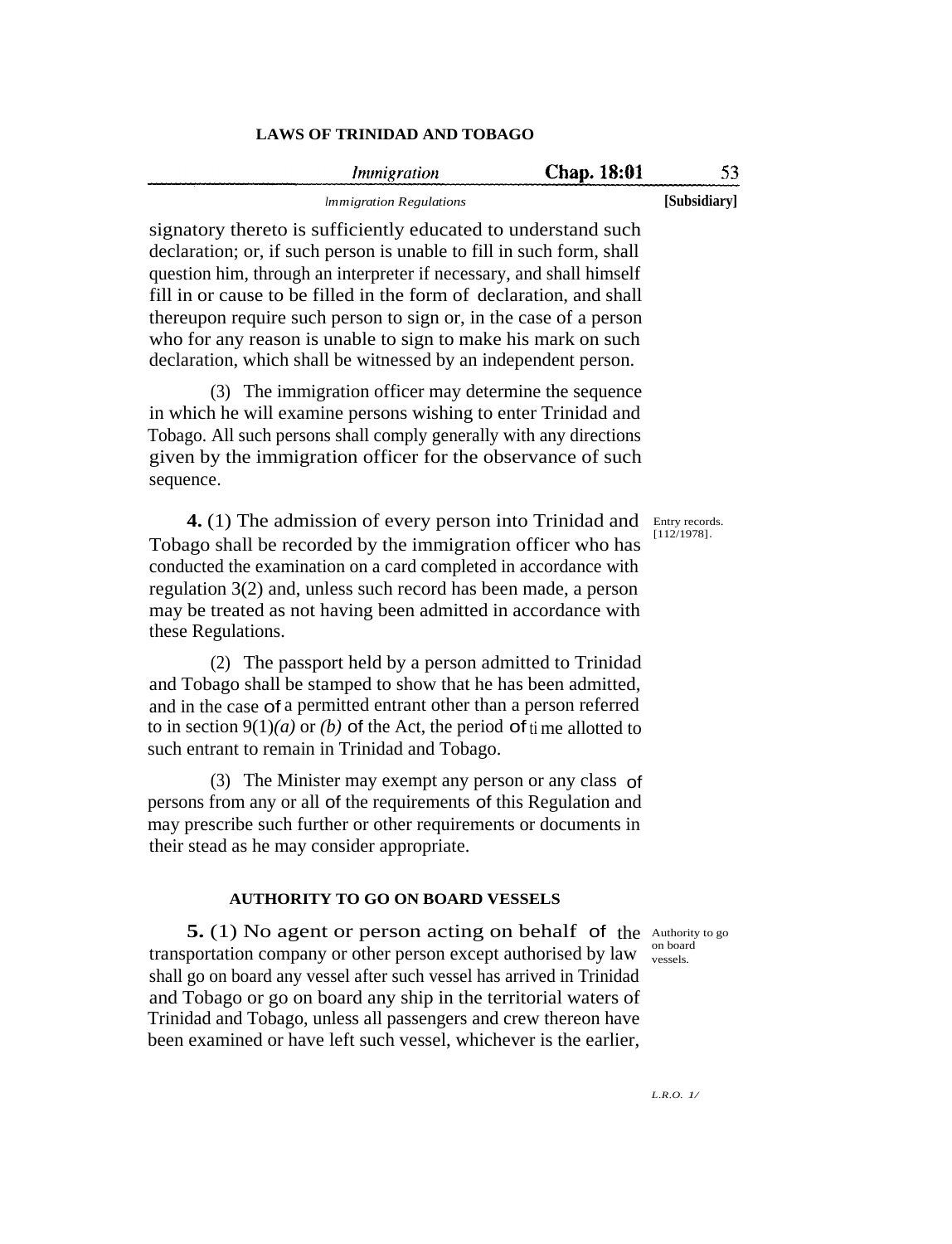| n |  |
|---|--|
|   |  |

Immigration

Chap. 18:01

**[Subsidiary]** *Immigration Regulations*

or shall go into the controlled area of any immigration station unless he is authorised in writing or orally to do so by the Chief Immigration Officer or by the immigration officer in charge.

(2) The Minister may exempt any persons or any class of persons from any or all the requirements of this regulation.

### **MEDICAL AND OTHER EXAMINATION OR TESTS AND THE PROHIBITING OR LIMITING OF ADMISSION OF PERSONS WHO ARE UNABLE TO PASS THEM**

Examination by medical officer at port of entry.

6. (1) The medical officer shall, when necessary and required, be present at the examination of persons entering or seeking to enter or found in Trinidad and Tobago, and shall indicate to the immigration officer in charge, any person who ought, in the opinion of the medical officer, to be medically examined.

(2) The immigration officer in charge may require such medical officer to make a medical examination of any such person, and of any other person entering or found in Trinidad and Tobago, and such person shall submit to a medical examination.

Power of <sup>i</sup> mmigration officer to require medical examination.

7. Where it appears to an immigration officer that a person seeking to enter Trinidad and Tobago, falls within one of the categories described in section  $8(1)(a)$ , *(b)*, *(c)* or *(f)* of the Act, he shall cause such person to be examined by the medical officer.

8. The medical examination of any person entering or seeking to enter or found in Trinidad and Tobago, shall take place at such place as may be convenient and as soon as possible after the arrival of such person or after the person is found, and a report as to the result of such examination shall be rendered to the immigration officer in charge, and shall accompany that officer's record of proceedings furnished to the Chief Immigration Officer, if any such person is found to be within any of the categories specified in regulation 7.

### **THE TERMS, CONDITIONS AND REQUIREMENTS WITH RESPECT TO THE POSSESSION OF MEANS OF SUPPORT OR OF PASSPORTS, VISAS OR OTHER DOCUMENTS PERTAINING TO ADMISSION**

9. (1) An immigration officer may, on granting admission to Trinidad and Tobago of a person, who falls within one of the

Examination

and report.

Furnishing of security. [112/1978 6 of 1989 56/1993 70/1993 <sup>1</sup> <sup>1</sup> 7/1994].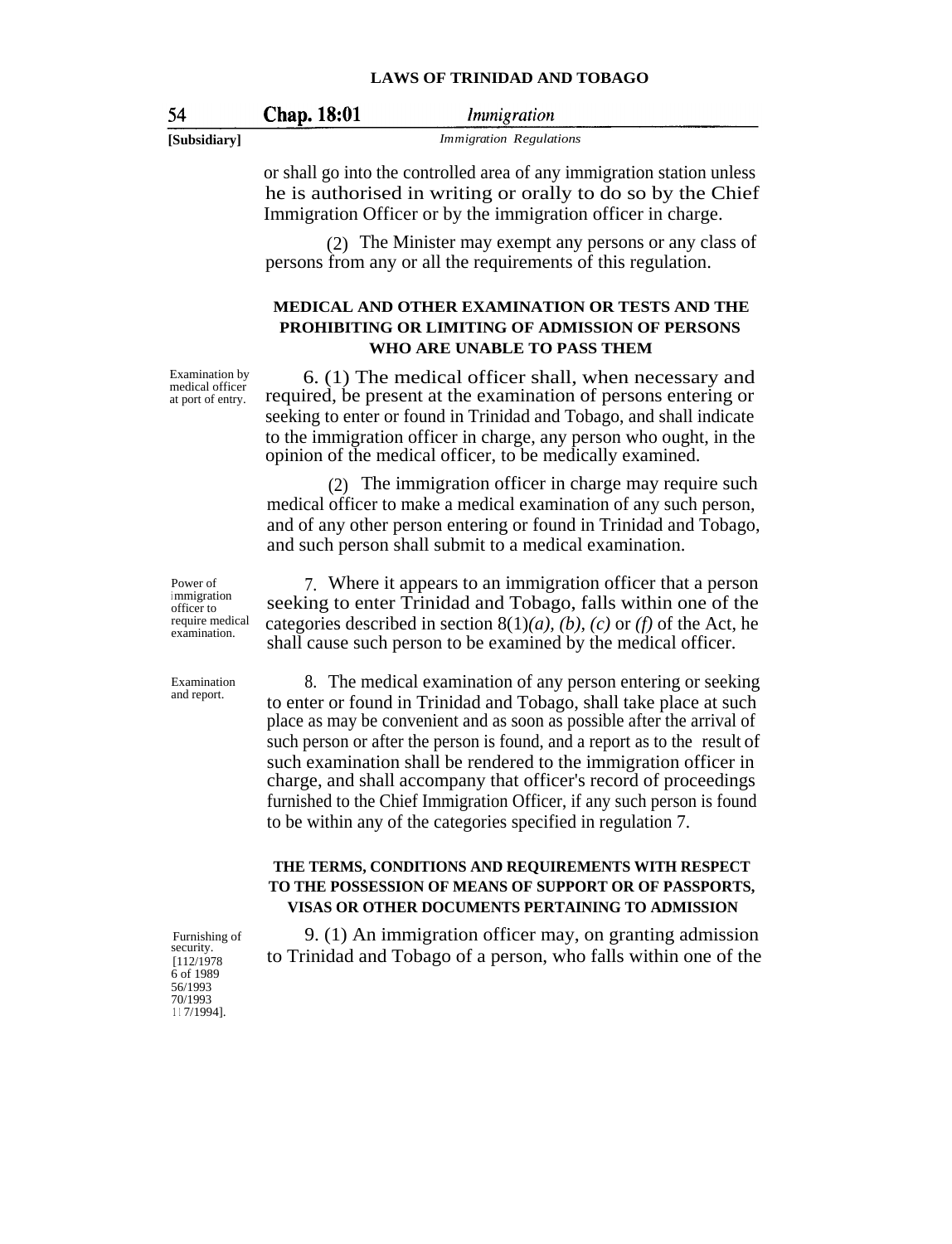|  | LAWS OF TRINIDAD AND TOBAGO |  |  |
|--|-----------------------------|--|--|
|--|-----------------------------|--|--|

| <i>Immigration</i>             | <b>Chap.</b> 18:01 |              |
|--------------------------------|--------------------|--------------|
| <b>Immigration Regulations</b> |                    | [Subsidiary] |

categories described in section  $9(1)(c)$  to (i) of the Act, require that such person furnish security either in the form of a deposit made with the Comptroller of Accounts or by execution of a bond in the form set out as Form 2 with one or more sureties, in the **Form 2.**discretion of the Chief Immigration Officer, and the amount thereof shall be a sum sufficient to cover the cost of the repatriation and other incidental expenses of such person.

(2) Where the security required by subregulation (1) is furnished by way of a deposit, the amount of such deposit shall be refunded-

- *(a)* when the conditions on which the certificate was granted are duly observed, and where, before the expiration or cancellation by the Chief Immigration Officer of the certificate, the person to whom the certificate relates satisfies the Immigration Officer that adequate arrangements have been made for his departure from Trinidad and Tobago; or
- *(b)* where the Minister so directs.

(3) A person who seeks to enter Trinidad and Tobago for a temporary purpose shall, if required by an immigration officer, produce evidence to his satisfaction-

- *(a)* of being in permanent employment elsewhere and of his intention to return to such employment;
- *(b)* of possession of a return ticket by sea or air, or the possession of a sum of money sufficient to enable him to maintain himself and his dependants, if any, during the period of his visit and to provide for his return fare or of its immediate availability;
- (c) that he is returnable to his country of origin or to some other country, at the expiration of his visit to Trinidad and Tobago.
- (4) (a) Application may be made by or on behalf of a person seeking to enter Trinidad and Tobago as a permitted entrant under section 9 of the Act, to the Chief Immigration Officer, for a Certificate of Facilitation of Entry and every such application shall be in the form set out as Form 51. Form 51.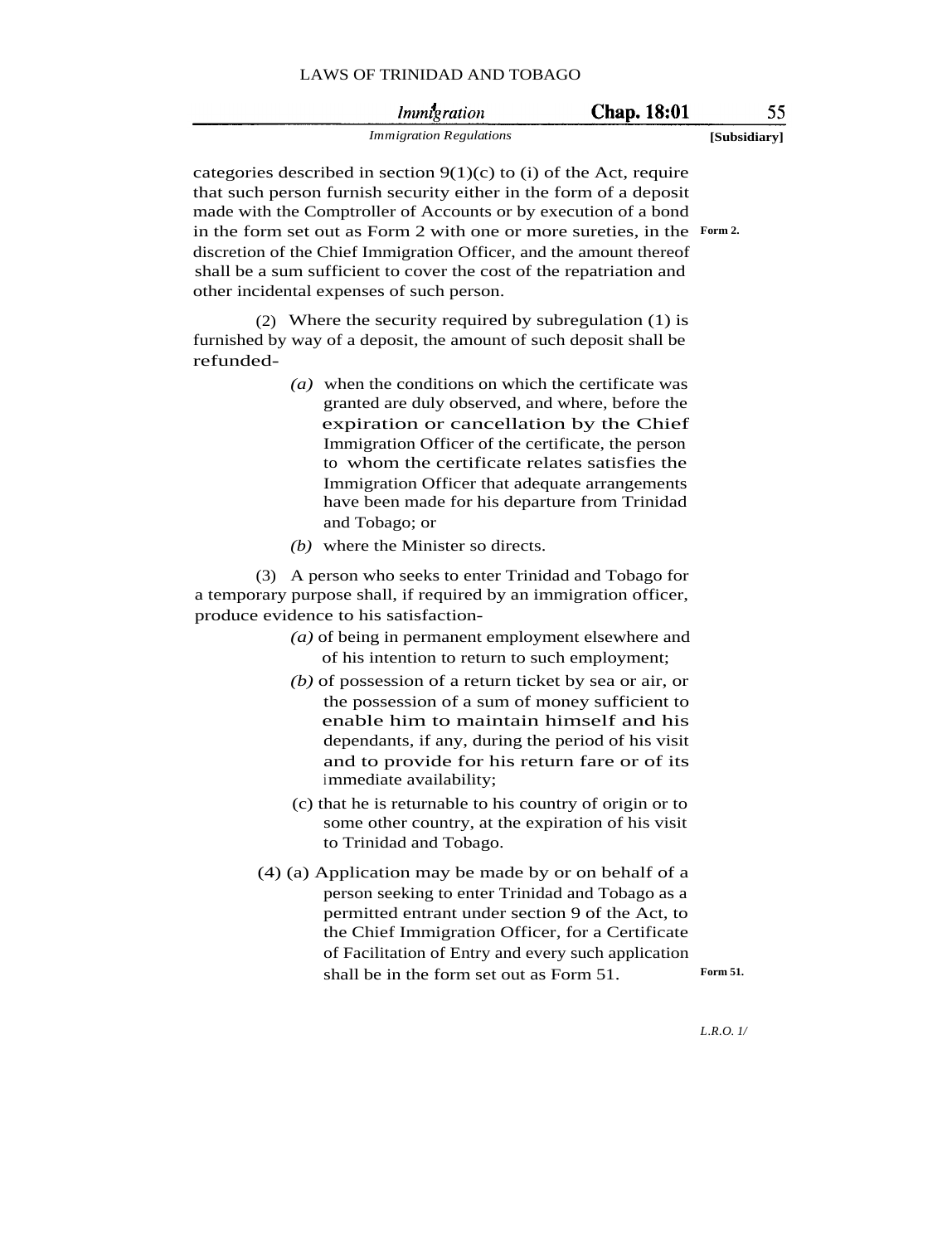| 56           | <b>Chap. 18:01</b>       | <i>Immigration</i>                                                                                                                                                                                                                                                                                                                                                                                                                                                                                                                                                                    |
|--------------|--------------------------|---------------------------------------------------------------------------------------------------------------------------------------------------------------------------------------------------------------------------------------------------------------------------------------------------------------------------------------------------------------------------------------------------------------------------------------------------------------------------------------------------------------------------------------------------------------------------------------|
| [Subsidiary] |                          | <b>Immigration Regulations</b>                                                                                                                                                                                                                                                                                                                                                                                                                                                                                                                                                        |
| Form 52.     |                          | (b) A Certificate of Facilitation of Entry shall be in<br>the form set out as Form 52.                                                                                                                                                                                                                                                                                                                                                                                                                                                                                                |
|              | permit must be produced. | (5) Where a person seeking to enter Trinidad and Tobago<br>falls within one of the categories described in section $9(1)(f)$ , (g),<br>$(h)$ or $(i)$ of the Act, the immigration officer may accept as sufficient<br>evidence for the purpose of entry the fact that such person, not<br>being a person suffering from infirmity of mind or body or ill-<br>health, is in possession of means of support, save that in the case<br>of a person falling within the category described in section $9(1)(i)$ ,<br>and subject to the provisions of regulation $10(1)(c)$ , a valid work |
| Form 43.     |                          | $(6)$ ( <i>a</i> ) Where a person seeking to enter Trinidad and<br>Tobago falls within the category described in<br>section $9(1)(g)$ of the Act, the immigration officer<br>shall not allow such person to enter Trinidad and<br>Tobago for the purpose of entering any educational<br>or training establishment in Trinidad and Tobago<br>unless that person is in possession of a valid<br>student's permit in the form set out as Form 43.<br>The holder of a student's permit shall comply with<br>the terms and conditions specified in such permit.                            |
| Form 34.     | (b)                      | A person seeking to enter and remain in Trinidad<br>and Tobago for the purpose of receiving education<br>or training at an educational or training<br>establishment by which he has been accepted as<br>a student, may make application for a student's<br>permit in duplicate to the Chief Immigration<br>Officer in the form set out as Form 34.                                                                                                                                                                                                                                    |
|              | (c)                      | The Chief Immigration Officer may, upon being<br>satisfied as to the <i>bona fides</i> of the educational or<br>training establishment, issue a student's permit if--<br>(i) the person seeking to enter and remain in<br>Trinidad and Tobago has been accepted as<br>a student by such establishment;<br>(ii) there is adequate accommodation for the                                                                                                                                                                                                                                |
|              |                          | student at such establishment;<br>(iii) no local student has been displaced; and                                                                                                                                                                                                                                                                                                                                                                                                                                                                                                      |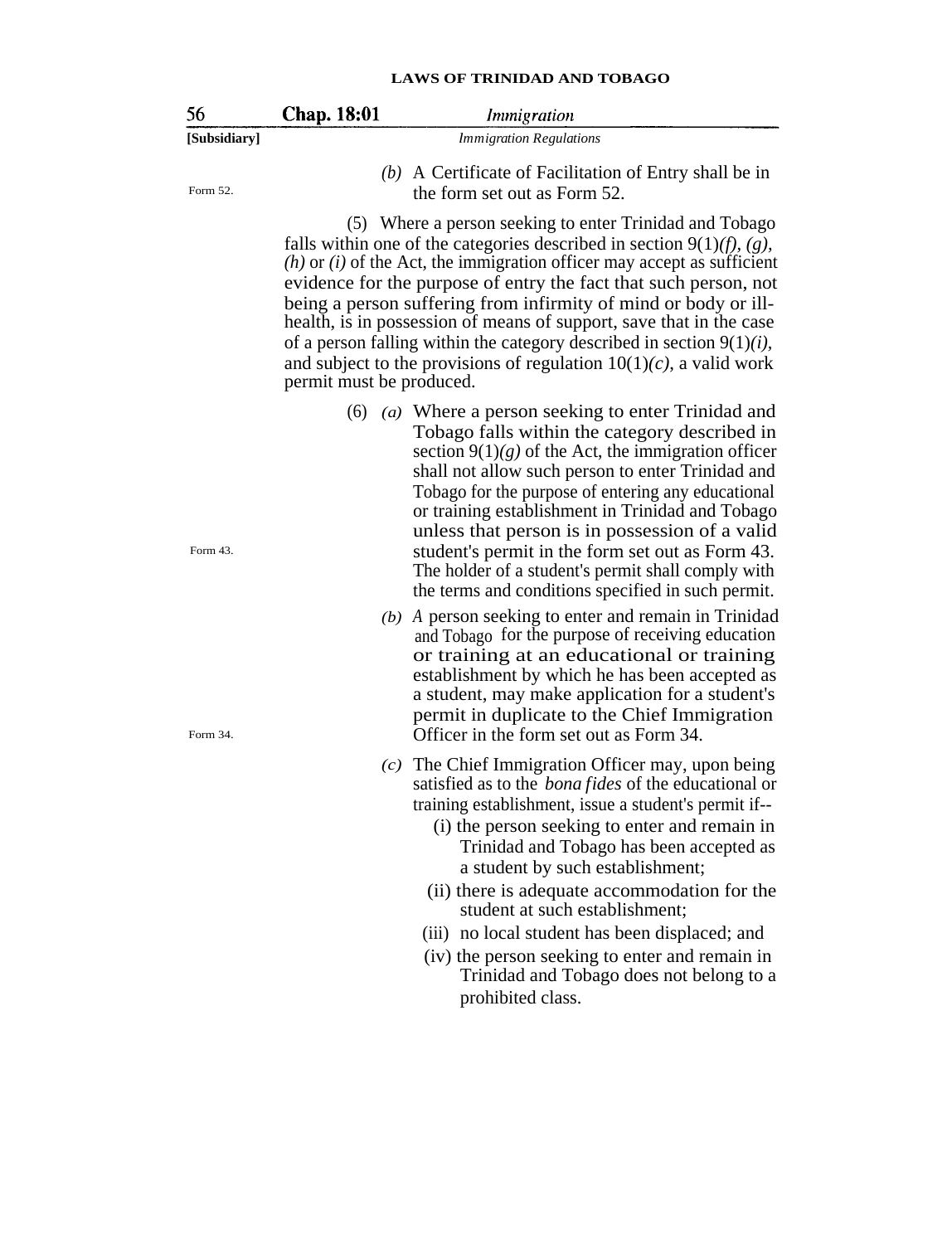*Invingration* 

57

Chap. 18:01

*Immigration Regulations* **[Subsidiary]**

- *(d)* The Chief Immigration Officer may cancel a student's permit if the person to whom such permit is issued fails within a reasonable time to enter the educational or training establishment designated in any such permit issued by the Chief Immigration Officer, or having entered such
- educational or training establishment fails to remain or ceases to be retained as a student therein or fails to comply with any condition endorsed on the permit. *(e)* No person shall admit to any educational or
- training establishment in Trinidad and Tobago any person who is not a citizen of Trinidad and Tobago or a resident, unless that person is in possession of a valid student's permit issued by the Chief Immigration Officer. A person who admits any such student into an educational or training establishment without there being in force a valid student's permit in relation to that admittance in contravention of the provisions of this regulation is guilty of an offence.
- *(f)* A person to whom a student's permit is issued shall keep it in his possession or in the possession of his parent or guardian, and the person in possession of the permit shall produce it to an immigration officer or a public officer on demand or at such place as the immigration officer or the public officer may designate.
- *(g)* A person having in his possession a student's permit appearing to have been issued under this regulation shall answer all questions put to him by an immigration officer, or a public officer for the purposes of the Act.
- *(h)* Any person is guilty of an offence who-
	- (i) Without reasonable excuse fails or refuses to produce a student's permit as required by this regulation; or
	- (ii) refuses to answer any questions put to him.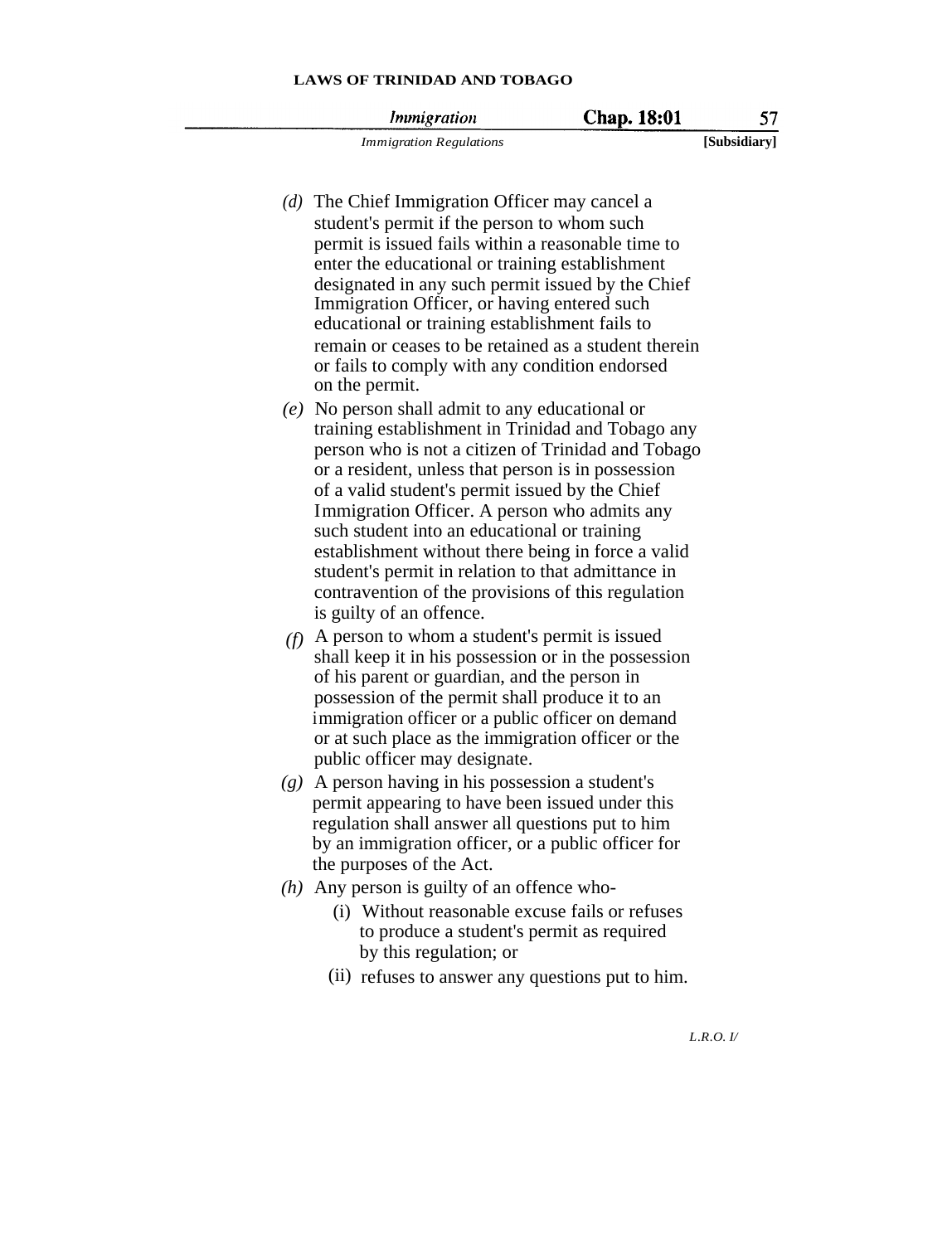| 58           | Chap. 18:01              | Immigration                                                                                                                                                                                                                                                                                                                                                                                                                                                                                                                                                                                                                                                                                                             |
|--------------|--------------------------|-------------------------------------------------------------------------------------------------------------------------------------------------------------------------------------------------------------------------------------------------------------------------------------------------------------------------------------------------------------------------------------------------------------------------------------------------------------------------------------------------------------------------------------------------------------------------------------------------------------------------------------------------------------------------------------------------------------------------|
| [Subsidiary] |                          | <b>Immigration Regulation</b>                                                                                                                                                                                                                                                                                                                                                                                                                                                                                                                                                                                                                                                                                           |
| Form 50.     | (7)<br>$\left( a\right)$ | Subject to this regulation, where a person seeking<br>to enter Trinidad and Tobago falls within a category<br>described in section $9(1)(e)$ of the Act, the<br>immigration officer shall not allow such person to<br>enter Trinidad and Tobago for the purpose of<br>carrying out his religious duties unless he is in<br>possession of a valid Overseas Missionaries' permit                                                                                                                                                                                                                                                                                                                                          |
| Form 37.     | (b)                      | in the form set out as Form 50. The holder of an<br>Overseas Missionaries' permit shall comply with<br>the terms and conditions specified in such permit.<br>Application for a person seeking to enter and<br>remain in Trinidad and Tobago for the purpose<br>of preaching or teaching in a religious institution<br>or establishment shall be made in triplicate to the<br>Minister for an Overseas Missionaries' permit in<br>the form set out as Form 37 by a religious<br>institution or establishment.                                                                                                                                                                                                            |
|              |                          | $(c)$ The Minister may issue an Overseas<br>Missionaries' permit if he is satisfied that-<br>(i) the person seeking to enter and remain in<br>Trinidad and Tobago has been accepted as<br>a religious worker by a religious institution<br>or establishment recognised as such by the<br>Government of Trinidad and Tobago;<br>(ii) the person seeking to enter Trinidad and<br>Tobago for the purpose of speaking at any<br>religious gathering proves to the<br>satisfaction of the Minister that there is in<br>existence a specific written invitation from<br>a religious institution or establishment<br>recognised as such by the Government of<br>Trinidad and Tobago or other recognised<br>body or authority. |
|              |                          | (d) The Minister may cancel an Overseas<br>Missionaries' permit if the person to whom such<br>permit is issued fails within a reasonable time to<br>commence his work in the religious institution<br>or establishment designated in any such permit<br>or having entered such religious institution or                                                                                                                                                                                                                                                                                                                                                                                                                 |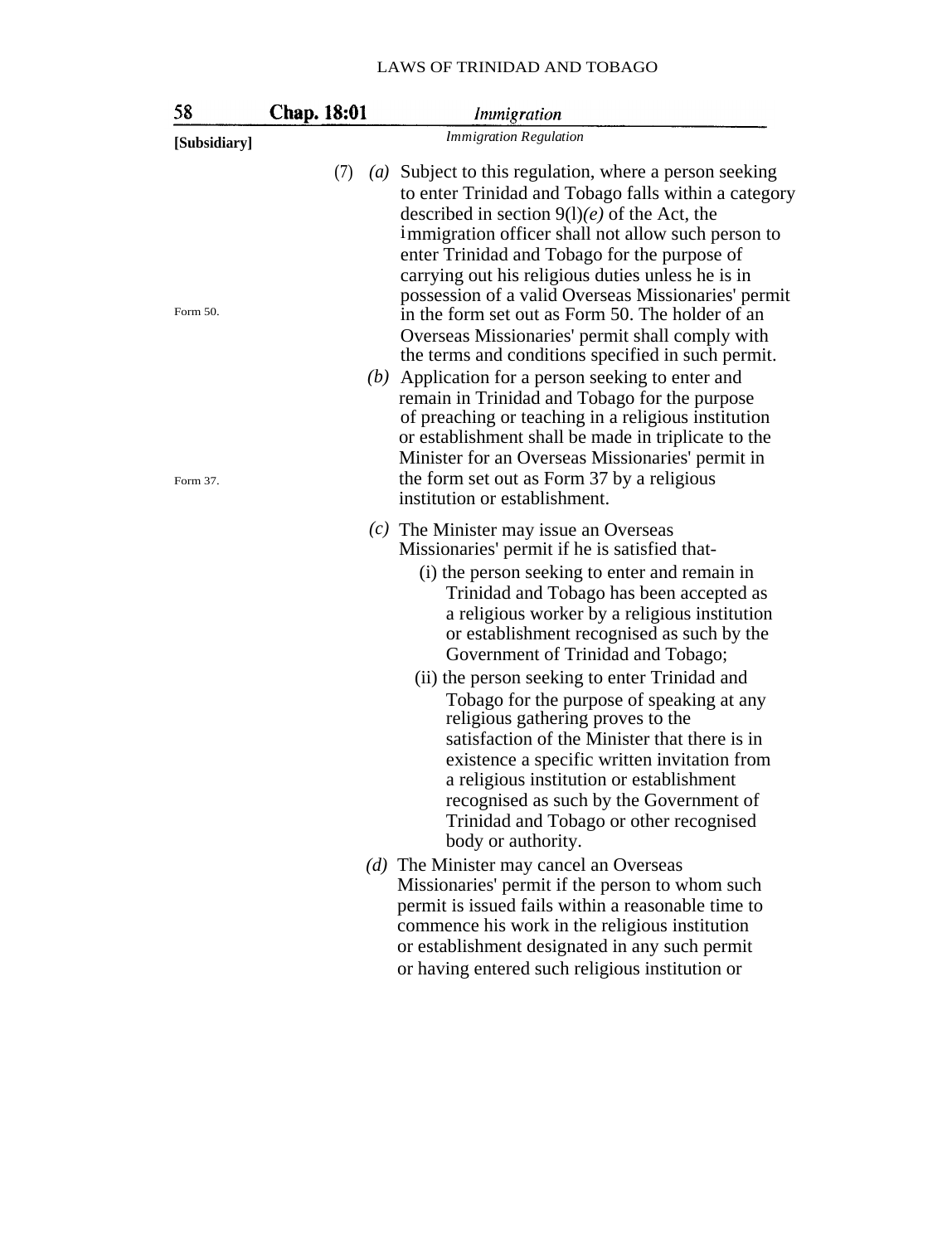| <b>Chap. 18:01</b> |  |
|--------------------|--|
|                    |  |

*Immigration Immigration Regulations* **[Subsidiary]**

59

establishment fails to remain or ceases to be retained as a worker or fails to comply with any condition or conditions endorsed in the permit.

- *(e)* A person to whom an Overseas Missionaries' permit is issued shall keep it in his possession, and the person in possession of the permit shall produce it to any immigration officer or public officer on demand or at such place as such <sup>i</sup> mmigration officer or public officer may designate.
- *(f)* A person having in his possession an Overseas Missionaries' permit appearing to have been <sup>i</sup> ssued under this regulation shall answer all questions put to him by an immigration officer, or a public officer.
- *(g)* the fees set out in the Eighth Schedule shall be payable to the Comptroller of Accounts in respect of an Overseas Missionaries' permit granted to any person applying under paragraph 7(b);
- *(h)* This regulation shall not apply to persons entering Trinidad and Tobago for the purpose of carrying out religious duties for a period not exceeding thirty days;
- *(i)* A person is guilty of an offence who-
	- (i) without reasonable excuse fails or refuses to produce an Overseas Missionaries' permit as required by this regulation; or
	- (ii) refuses to answer any questions put to him.

**10.** (1) Subject to subregulation (14) and to regulation 11, no person other than-

Work permit. 132/1996].<br>[56/1993, -<br>70/1993

- *(a)* a citizen of Trinidad and Tobago;
- *(b)* a resident of Trinidad and Tobago; or
- *(c)* a person entering Trinidad and Tobago to engage in gainful occupation for a period not exceeding thirty days in every twelve consecutive months,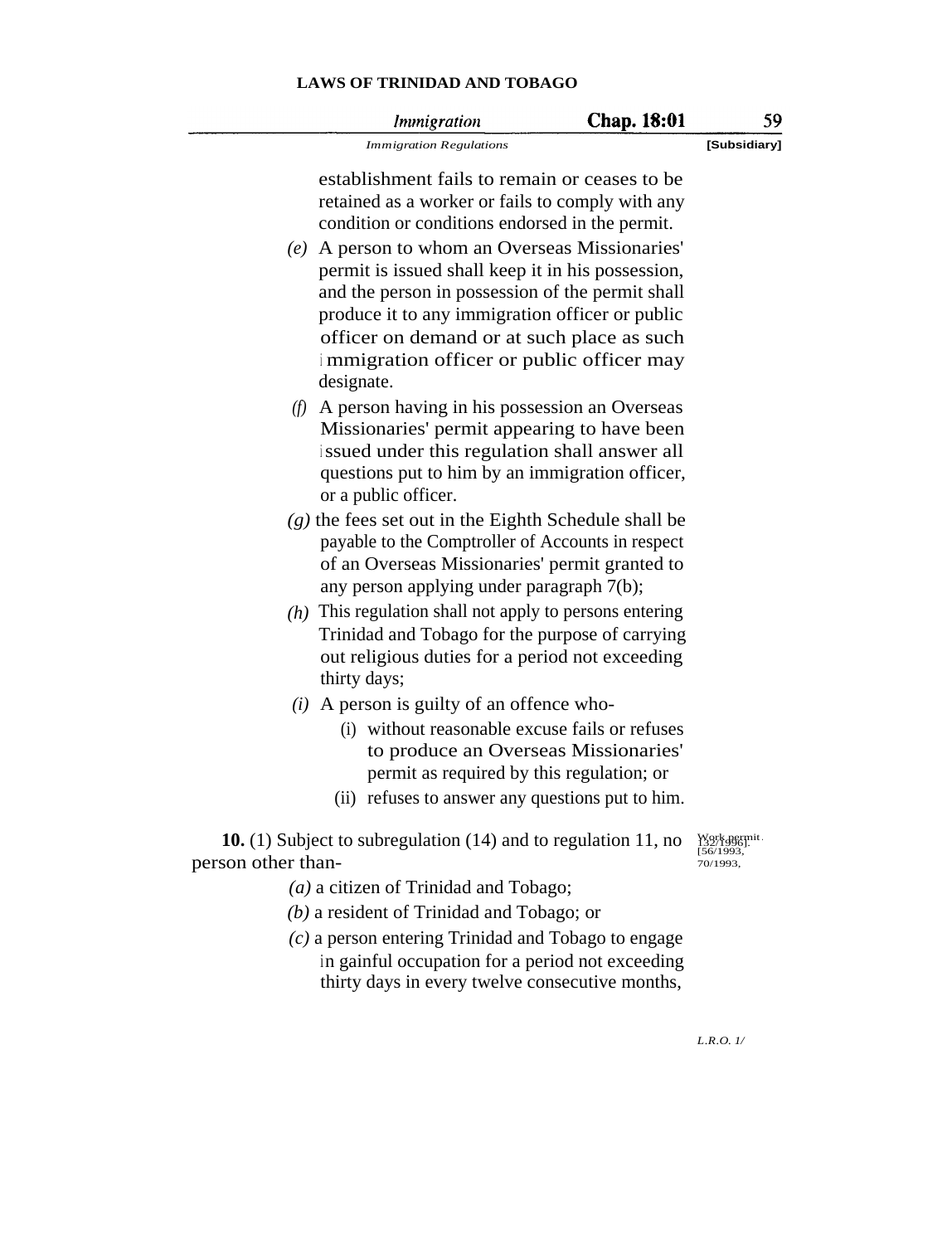| 60           | Chap. 18:01<br><i>Immigration</i>                                                                                                                                                                                                                                                                                                                                                                                                                                                                                                                                                                                                                           |
|--------------|-------------------------------------------------------------------------------------------------------------------------------------------------------------------------------------------------------------------------------------------------------------------------------------------------------------------------------------------------------------------------------------------------------------------------------------------------------------------------------------------------------------------------------------------------------------------------------------------------------------------------------------------------------------|
| [Subsidiary] | <b>Immigration Regulations</b>                                                                                                                                                                                                                                                                                                                                                                                                                                                                                                                                                                                                                              |
| Form 36.     | shall engage in any profession, trade or occupation whether for<br>gain or not in Trinidad and Tobago or be employed in Trinidad<br>and Tobago unless there is in force in relation to him a valid work<br>permit in the form set out as Form 36 and every person so engaged<br>or so employed shall be employed in accordance with the terms<br>and conditions specified in the permit.                                                                                                                                                                                                                                                                    |
|              | (2) No person other than those described in paragraphs<br>$(a)$ , $(b)$ and $(c)$ of subregulation (1) shall be employed by any<br>person in Trinidad and Tobago, unless there is in force a valid<br>work permit in relation to that employment, and any person who<br>engages in any occupation or employment in Trinidad and Tobago<br>in contravention of the provisions of these Regulations, or any<br>person who has in his employment in Trinidad and Tobago any<br>person other than those described in paragraphs $(a)$ , $(b)$ and $(c)$ of<br>subregulation (1) without a valid work permit issued by the<br>Minister, is guilty of an offence. |
| Form 3.      | (3) Where an employer desires to employ a person who<br>falls outside of paragraphs $(a)$ , $(b)$ and $(c)$ of subregulation (1), he<br>shall apply in twelve copies to the Permanent Secretary in the form<br>set out as Form 3.                                                                                                                                                                                                                                                                                                                                                                                                                           |
|              | (4) On receipt of the application referred to in<br>subregulation (3) the Minister may if he considers it fit, direct that<br>a work permit be issued to the applicant in respect of the person<br>on whose behalf he had made the application.                                                                                                                                                                                                                                                                                                                                                                                                             |
|              | (5) Where the Minister directs that a work permit be<br>issued under subregulation (4), a copy thereof shall be transmitted<br>to the Chief Immigration Officer for the purpose of his records.                                                                                                                                                                                                                                                                                                                                                                                                                                                             |
|              | (6) Where an employer has been granted a work permit<br>he may be required to furnish security to the Chief Immigration<br>Officer in an amount to cover all the expenses of the repatriation<br>of the employee, and any dependants he may bring with him.                                                                                                                                                                                                                                                                                                                                                                                                 |
|              | (7) Every work permit shall be kept by the person in<br>respect of whom it is issued, and such person shall produce the<br>work permit to an immigration officer or a public officer on demand<br>or within three days of such demand at such place as the<br>immigration officer or public officer may direct.                                                                                                                                                                                                                                                                                                                                             |
|              |                                                                                                                                                                                                                                                                                                                                                                                                                                                                                                                                                                                                                                                             |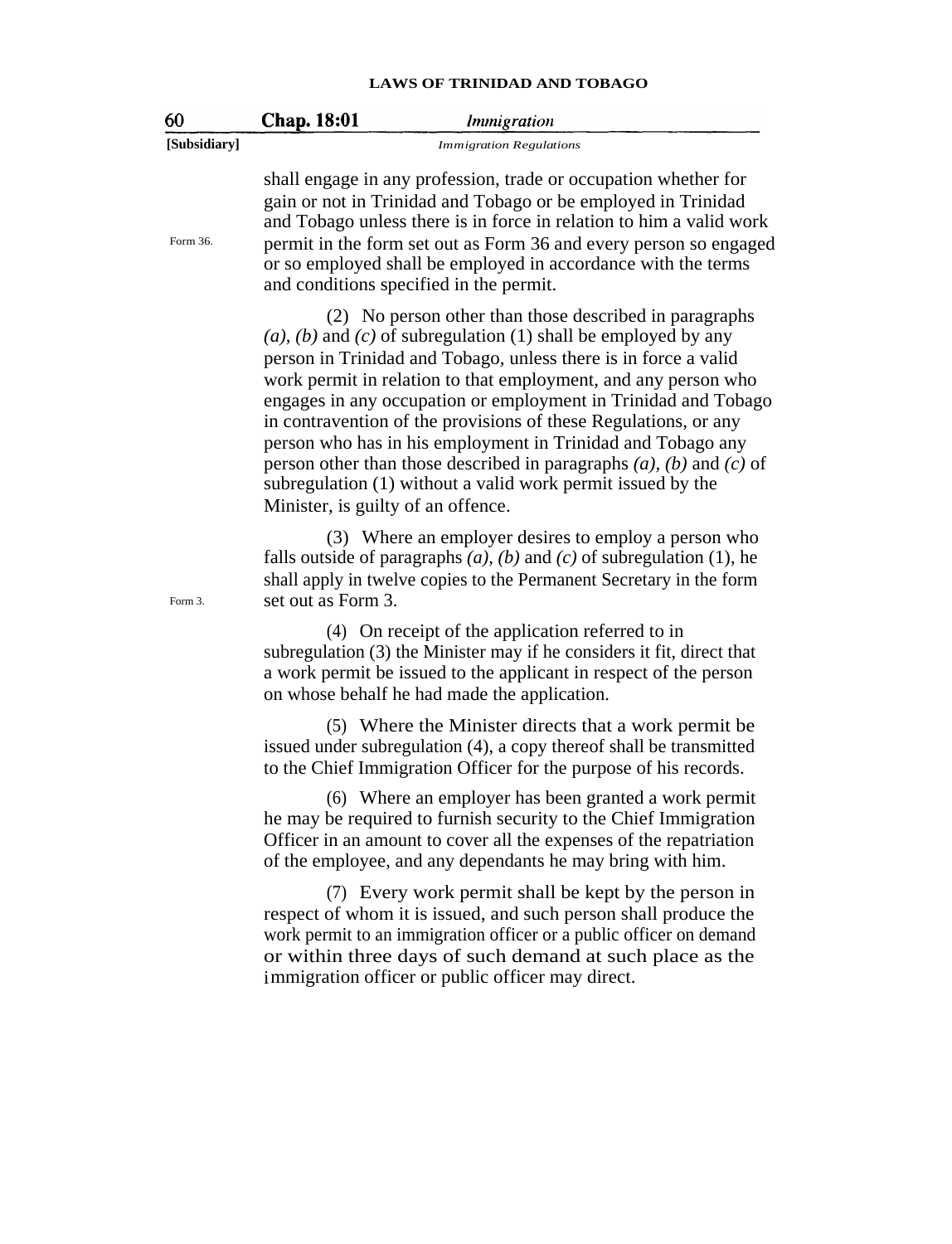| Immigration                    | <b>Chap. 18:01</b> |              |
|--------------------------------|--------------------|--------------|
| <i>Immigration Regulations</i> |                    | [Subsidiary] |

(8) A person having in his possession a work permit appearing to have been issued under these Regulations shall answer any questions put to him by an immigration officer or a public officer relating to the possession of such permit.

- (9) A person is guilty of an offence who-
	- (a) without reasonable excuse fails or refuses to produce a work permit as required in subregulation (7); or
	- (b) fails without reasonable excuse to answer any questions put to him in connection with the possession thereof.

(10) The Minister may, in any case where he is satisfied that the terms and conditions of a work permit have not been complied with or that the person in respect of whom such work permit has been issued has become a person described in section  $8(1)(q)$  of the Act, vary or cancel such work permit; and on any such variation or cancellation, the Permanent Secretary shall transmit to the holder of such work permit a notice in the form set out as Form 39. Form 39.

(11) Where an employment is terminated, or upon the expiration of the work permit, an employer shall immediately inform the Permanent Secretary of the termination of the employment.

- (12) The employer shall-
	- *(a)* not less than seven days before the arrival or expected arrival in Trinidad and Tobago of any person in respect of whom a work permit applies, notify the Chief Immigration Officer in writing of the expected arrival of such person;
	- *(b)* not less than fourteen days before the date of expiration of the work permit or on termination of the contract of employment, of any person, whichever is the earlier, notify the Chief Immigration Officer of the arrangements made for the repatriation of such person;
	- *(c)* where an employee fails to leave Trinidad and Tobago in accordance with the arrangements made for his repatriation, notify the Chief Immigration Officer of the fact within seven days of such failure to leave Trinidad and Tobago.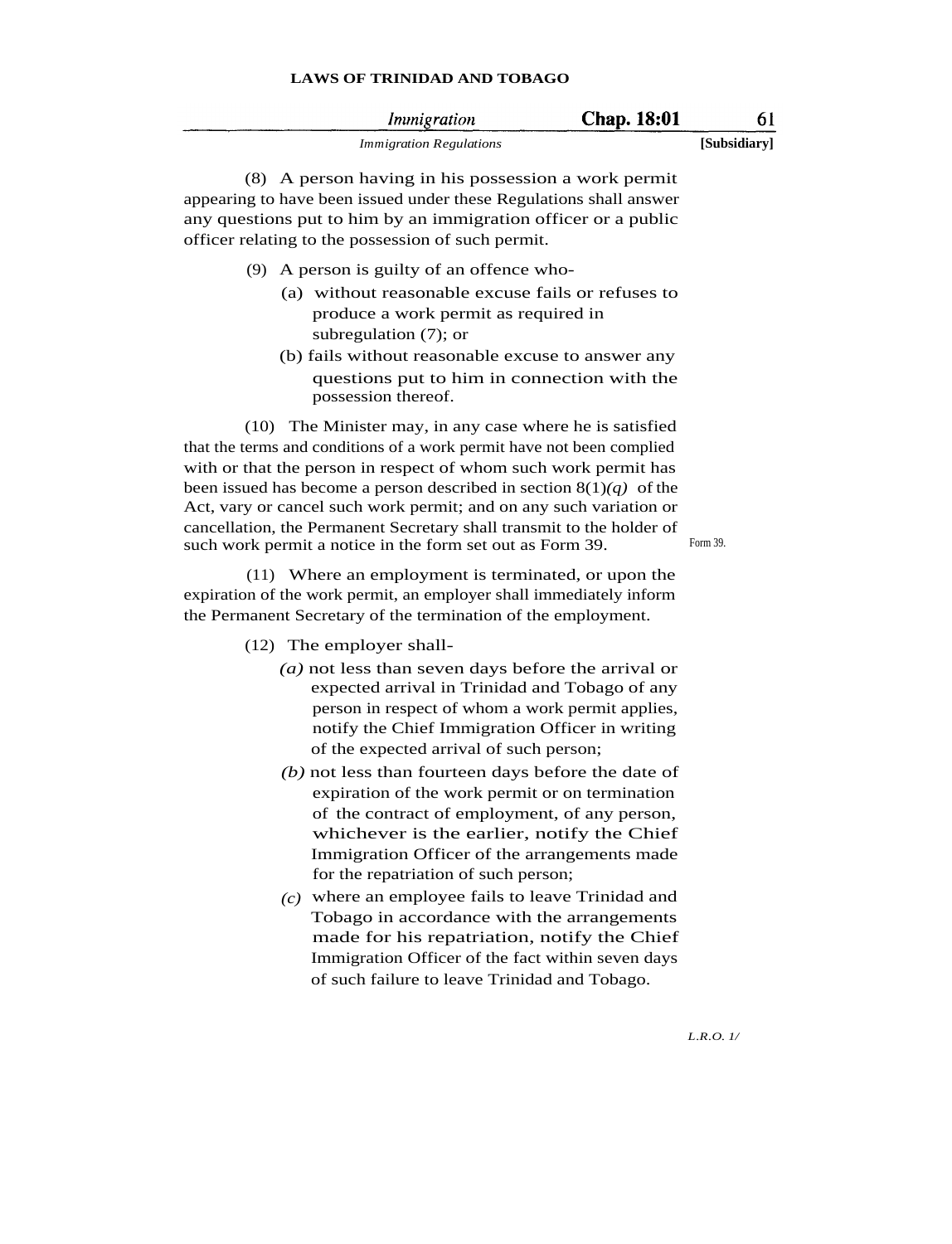| 62                                                     | Chap. 18:01<br>Immigration                                                                                                                                                                                                                                                                                                                                           |
|--------------------------------------------------------|----------------------------------------------------------------------------------------------------------------------------------------------------------------------------------------------------------------------------------------------------------------------------------------------------------------------------------------------------------------------|
| [Subsidiary]                                           | <b>Immigration Regulations</b>                                                                                                                                                                                                                                                                                                                                       |
|                                                        | (13) For the purposes of this regulation and of regulation 11,<br>in the case of a self-employed person or a person whose employer<br>is not carrying on business in Trinidad and Tobago, the application<br>for a work permit may be made on his behalf by counsel or solicitor<br>practising in Trinidad and Tobago.                                               |
| Exemption.                                             | (14) The Minister may by Order exempt from the<br>provisions of this regulation, with or without conditions, persons<br>engaging in any category of profession, trade or occupation.                                                                                                                                                                                 |
| Travelling<br>Salesmen-<br>licences.<br>$[112/1978]$ . | 11. (1) Without prejudice to any other provision of these<br>Regulations, the provisions of this regulation shall have effect in<br>relation to the engagement by travelling salesmen in legitimate<br>trade or occupation.                                                                                                                                          |
| <b>Form 48.</b>                                        | (2) A travelling salesman shall not enter Trinidad and<br>Tobago unless he is in possession of a work permit issued under<br>regulation 10, and a licence in the form set out as Form 48.                                                                                                                                                                            |
| <b>Fifth Schedule.</b>                                 | (3) The fees set out in the Fifth Schedule shall be payable<br>to the Comptroller of Accounts in respect of a licence granted to<br>any travelling salesman allowed to enter Trinidad and Tobago to<br>engage in legitimate trade or occupation under section $9(1)(i)$ of<br>the Act.                                                                               |
|                                                        | $(4)$ A person who-                                                                                                                                                                                                                                                                                                                                                  |
|                                                        | (a) buys from, or agrees or attempts to buy from a<br>travelling salesman any goods or services in<br>respect of which the travelling salesman takes or<br>receives or solicits orders in Trinidad and Tobago;<br>(b) places or agrees or attempts to place any order<br>with a travelling salesman in respect of any such<br>goods and services as mentioned above, |
|                                                        | without proof of the existence of a valid licence under this<br>regulation, is guilty of an offence, save that it shall be a defence to<br>any proceedings against any person in respect of an offence against<br>this regulation to prove that the default occurred without his<br>connivance and was not facilitated by any neglect on his part.                   |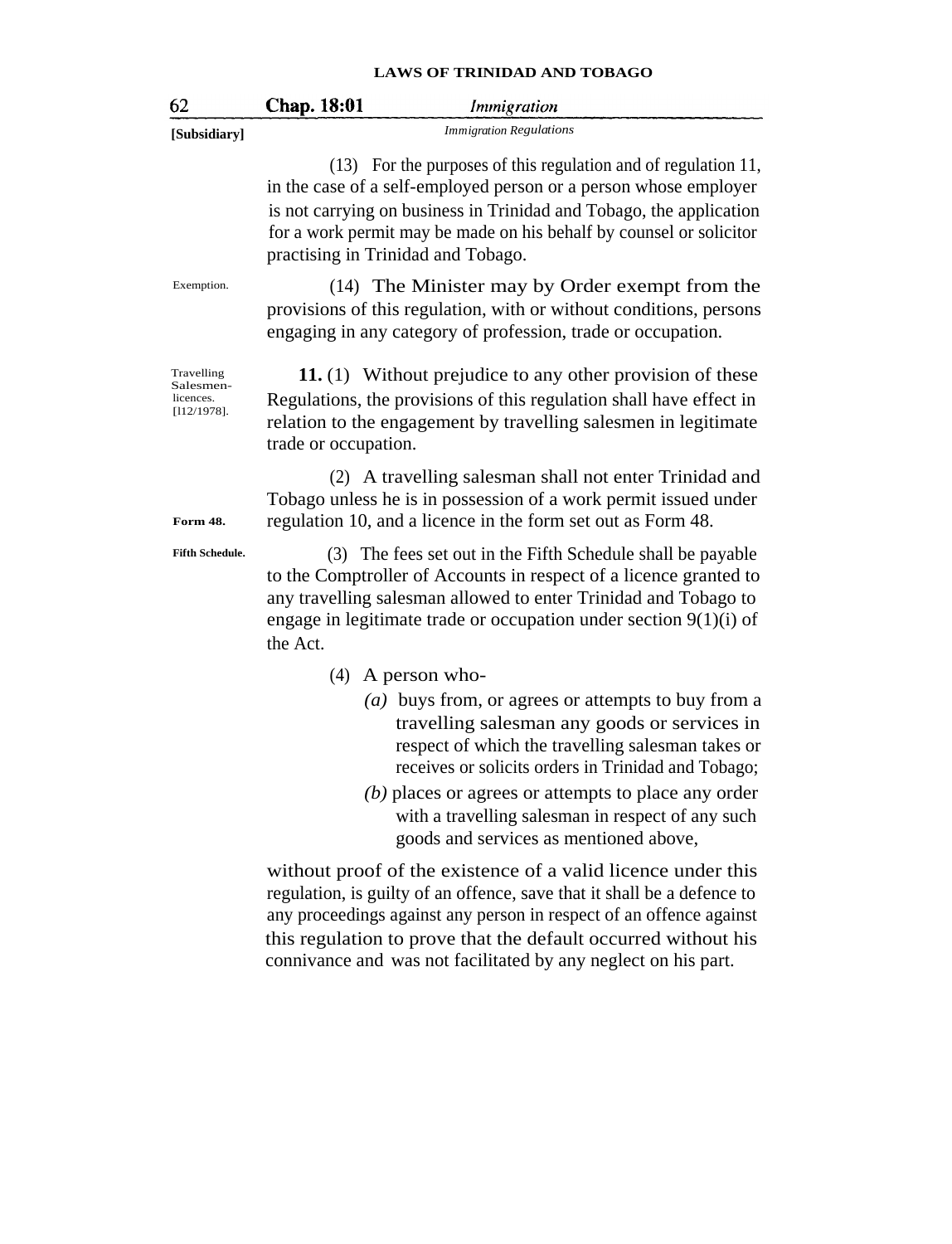| Immigration              | Chap. 18:01 | 63           |
|--------------------------|-------------|--------------|
| Imm igration Regulations |             | [Subsidiary) |

**(5)** In this regulation "travelling salesman" means a person other than a citizen of Trinidad and Tobago or a resident, entering the country for the purpose of taking or receiving or soliciting orders for goods or services for any business undertaking not carrying on business in Trinidad and Tobago.

(6) The Minister may by Order, conditionally or otherwise, exempt any travelling salesman from the provisions of this regulation.

**12.** (1) Where any person who is not a citizen of Trinidad Liability of and Tobago or a resident, enters Trinidad and Tobago and at the time of his entry is under a work permit to serve an employer (such person being in this regulation referred to as the "employee" and 70/1993]. the person or company whom he has contracted to serve under the work permit being in this regulation referred to as the "employer"), then-

- *(a)* where during the currency of a work permit or on the normal expiry of any such work permit or its earlier determination by the employer, the employee becomes liable to be treated as a member of the prohibited class under section 8(1)(b) of the Act the employer shall be liable to pay to the Government all expenses incurred by the Government in connection with the maintenance and transport of the employee and his dependants from Trinidad andTobago (in this regulation referred to as the expenses of the deportation of the employee);
- *(b)* where the employee determines the contract and thereafter becomes liable to be treated as a member of the prohibited class, the following provisions shall have effect:
	- (i) subject to the provisions of subparagraph (ii) the employer shall, during the period from the time of such determination to the time when such contract is normally due to expire or [subject to the provisions of

employer for employee. [112/1978, 56/1993,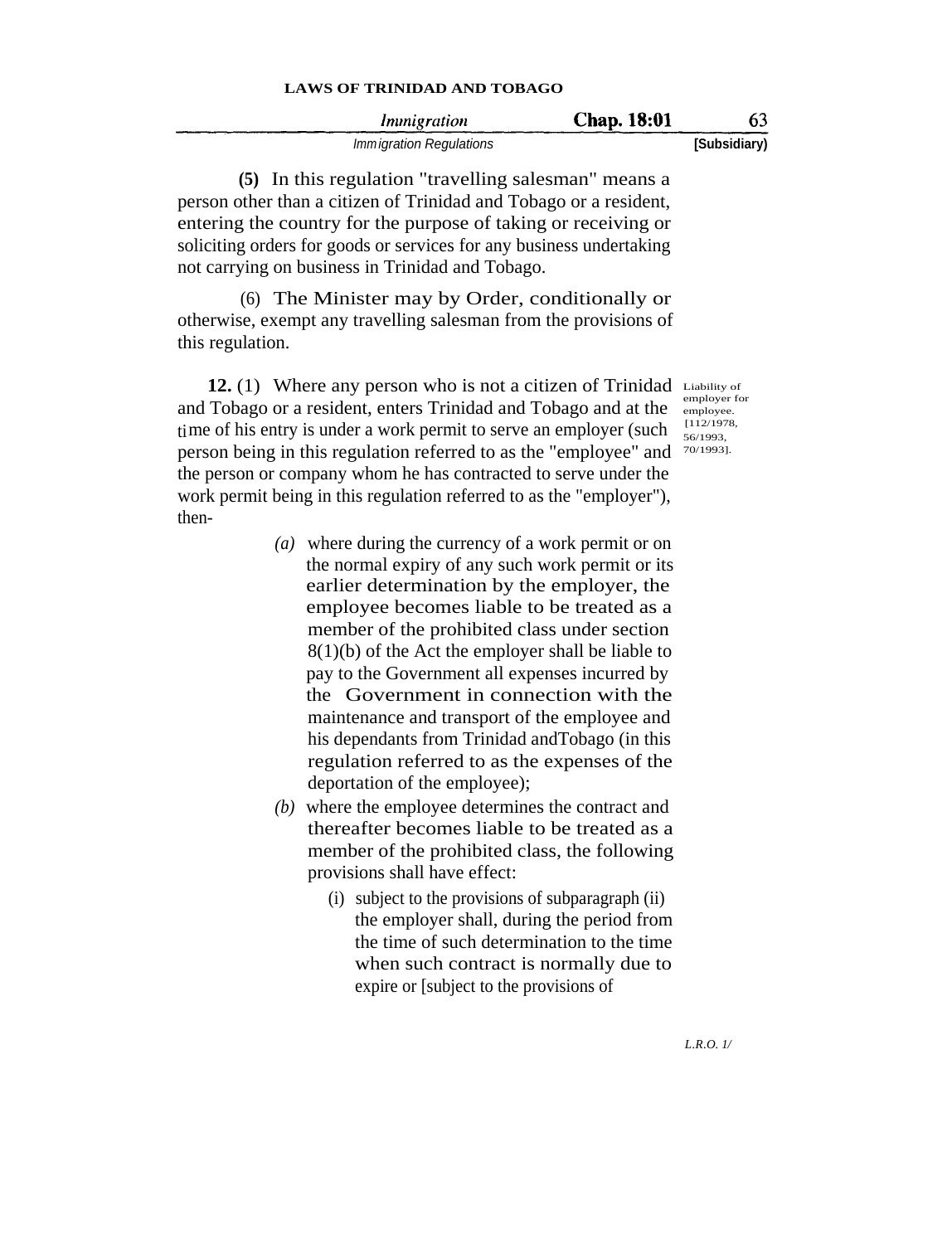| 64           | Chap. 18:01 | <i>Immigration</i>                                                                                                                                                                                                                                                                                                                                                                                                                                                                                                                                                                                                                                                                                                                                                                                                                                                                                                                                                                                                                                                                                                                                                                            |
|--------------|-------------|-----------------------------------------------------------------------------------------------------------------------------------------------------------------------------------------------------------------------------------------------------------------------------------------------------------------------------------------------------------------------------------------------------------------------------------------------------------------------------------------------------------------------------------------------------------------------------------------------------------------------------------------------------------------------------------------------------------------------------------------------------------------------------------------------------------------------------------------------------------------------------------------------------------------------------------------------------------------------------------------------------------------------------------------------------------------------------------------------------------------------------------------------------------------------------------------------|
| [Subsidiary] |             | <b>Immigration Regulations</b>                                                                                                                                                                                                                                                                                                                                                                                                                                                                                                                                                                                                                                                                                                                                                                                                                                                                                                                                                                                                                                                                                                                                                                |
|              |             | paragraph (c) during a period of two<br>months from the date on which he gives<br>notice in writing to the Chief Immigration<br>Officer of the determination of the contract<br>by the employee, whichever period first<br>expires, be liable to pay to the Government<br>the expenses of the deportation of the<br>employee, and his dependants, if any;<br>(ii) the liability of the employer shall cease and<br>determine if the employee gives new<br>security either-<br>(A) by a bond of a subsequent employer,<br>to the satisfaction of the Chief<br>Immigration Officer, but only if this<br>is done with the consent of the<br>employer, conditioned for the payment<br>of the expenses of the deportation of<br>the employee in any case in which the<br>employer would, but for the<br>determination of the contract have<br>been liable under this regulation; or<br>(B) by complying to the satisfaction of the<br>Chief Immigration Officer, with the<br>requirements of any provision of the<br>regulations made under the Act<br>relating to security to be furnished by<br>persons entering Trinidad and Tobago;<br>$(c)$ if, during the said period of two months from the |
|              |             | date on which the employer gives notice in<br>writing to the Chief Immigration Officer of the<br>determination of the contract by the employee or<br>where such determination takes place less than                                                                                                                                                                                                                                                                                                                                                                                                                                                                                                                                                                                                                                                                                                                                                                                                                                                                                                                                                                                           |
|              |             | two months before the contract is due to expire,<br>during the remaining period of the contract, the<br>employee has not given new security in the<br>manner provided by paragraph (b), then at any<br>ti me during the last seven days of the said period                                                                                                                                                                                                                                                                                                                                                                                                                                                                                                                                                                                                                                                                                                                                                                                                                                                                                                                                    |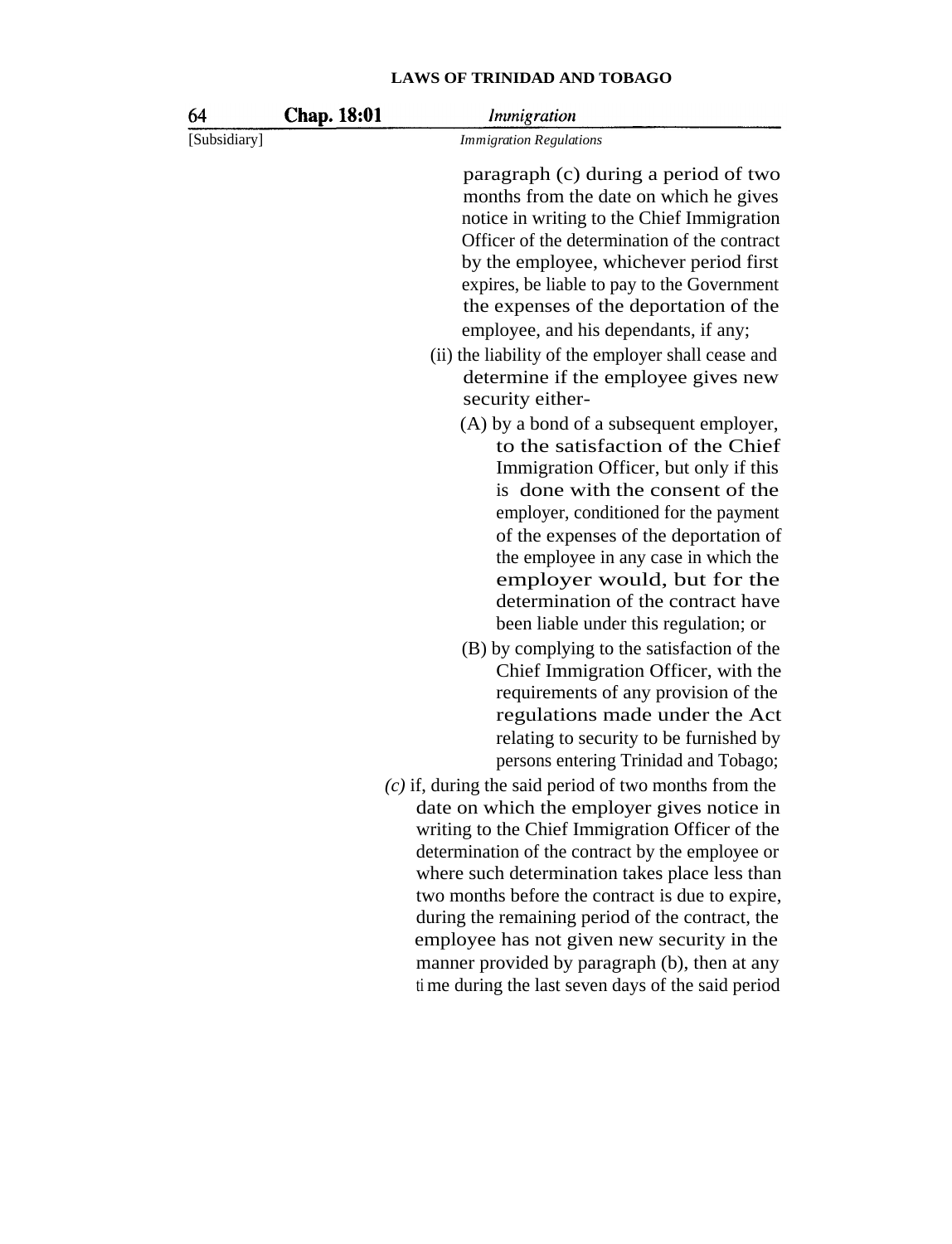#### **Chap. 18:01** 65 *Immigration*

*Immigration Regulations* **[Subsidiary]**

the Chief Immigration Officer may declare the employee to be a member of the prohibited class and the employee shall forthwith be deported from Trinidad and Tobago; and, if notice that the employee has been so declared a member of the prohibited class has been given by the Chief Immigration Officer to the employer within the period during which the employer is liable under paragraph (a), the employer shall pay to the Government all the expenses of the deportation of the employee;

*(d)* where a subsequent employer has entered into a bond as provided in paragraph (b), he shall be deemed to have assumed all the rights and liabilities of the employer under this regulation, and any reference in this regulation to the employer shall be deemed to apply to such subsequent employer.

(2) The expenses of the deportation of the employee shall be recoverable as a civil debt at the suit of the Chief Immigration Officer.

(3) For the purposes of this regulation and regulation 11 "company" means a body corporate and an unincorporated association including a partnership and a firm.

(4) In respect of persons falling into the category described in regulation  $10(1)(c)$ , the provisions of this regulation shall apply.

**13**. (1) Subject to subregulation (2), every person seeking to enter Trinidad and Tobago shall be in possession of a passport issued by the country of which such person is a subject or citizen.

Passports and other travel documents. visas. [112/1978 <sup>1</sup> 8/1988].

(2) A person under the age of sixteen years who is included in the passport of some other person may be exempted from the requirements of subregulation (1).

(3) A person who is on a temporary visit shall be in possession of a passport or other travel document, the validity of which extends at least to the duration of his stay in Trinidad and Tobago.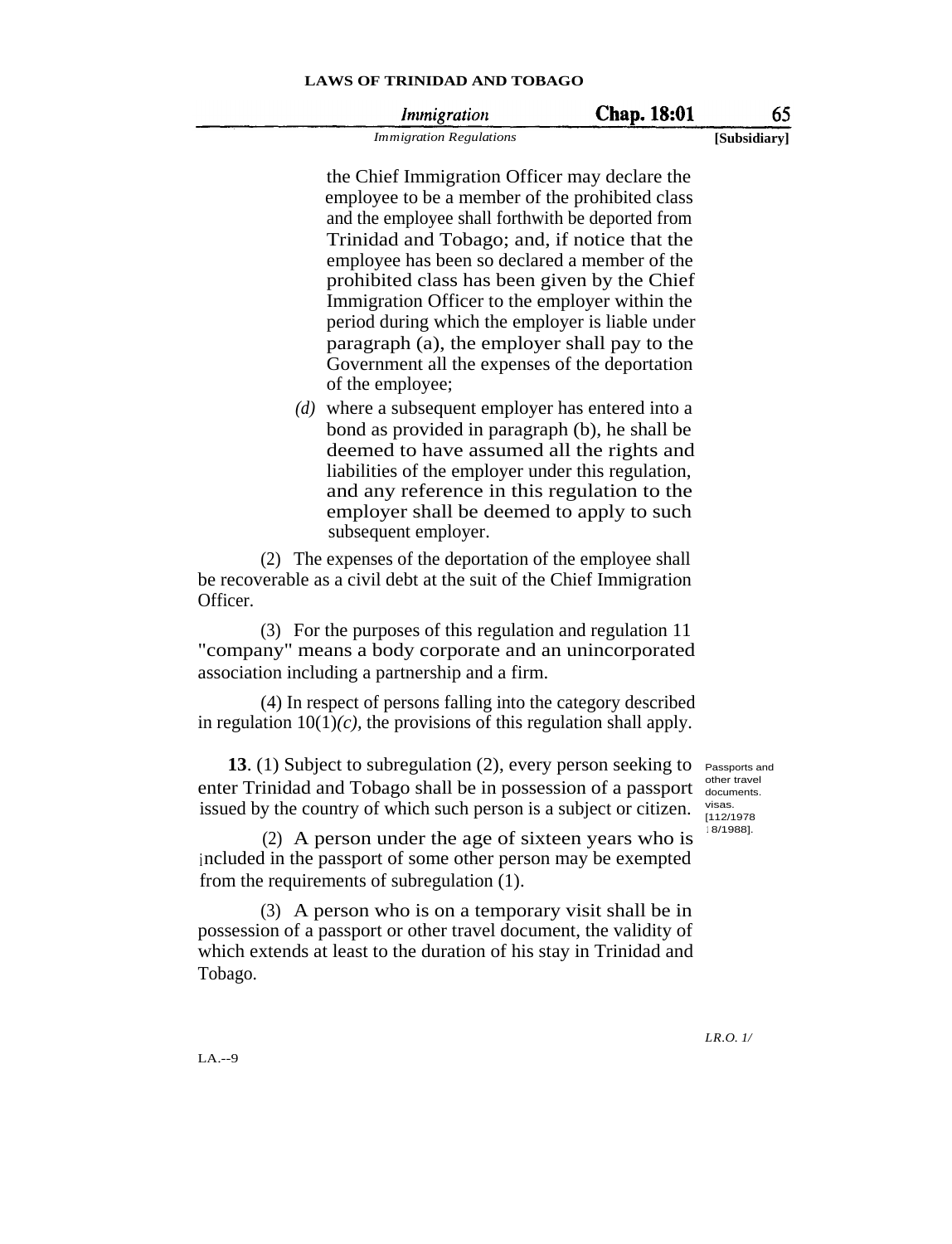| 66           | Chap. 18:01 | Immigration                    |
|--------------|-------------|--------------------------------|
| [Subsidiary] |             | <b>Immigration Regulations</b> |

(4) A document other than a passport may be accepted in lieu of a passport if it establishes to the satisfaction of the Immigration Officer, the identity and nationality of the bearer, and that he can return to the country which he has left to seek to enter Trinidad and Tobago, or that he can gain admission to some other country.

(5) Subject to subregulation (8), the passport or other travel document of every person who seeks to enter Trinidad and Tobago shall carry where required, the visa of a diplomatic or consular officer of Trinidad and Tobago or, where Trinidad and Tobago is not so represented, of a diplomatic or consular officer of the country that acts on behalf of Trinidad and Tobago in the country of issue.

(6) The visa shall show the reasons for which the holder of the passport or other travel document seeks to enter.

(7) The certificate constituting the visa shall make reference to a number that has been recorded in a register kept for the purpose of recording the grant or issue of visas.

- (8) Subregulation (5) shall not apply to-
	- (a) citizens of Commonwealth countries;
	- (b) nationals of countries with which Trinidad and Tobago has concluded Visa Abolition Agreements;
	- (c) passengers intransit by sea or air in the course of a continuous and unbroken journey who are listed to depart by the same ship or aircraft in which they arrived;
	- (d) persons who are intransit by sea or air and are in possession of valid entry visas to countries of destination and transit visas as required by countries en route to such destination and who hold confirmed bookings to leave Trinidad and Tobago within seven days of their arrival therein.

66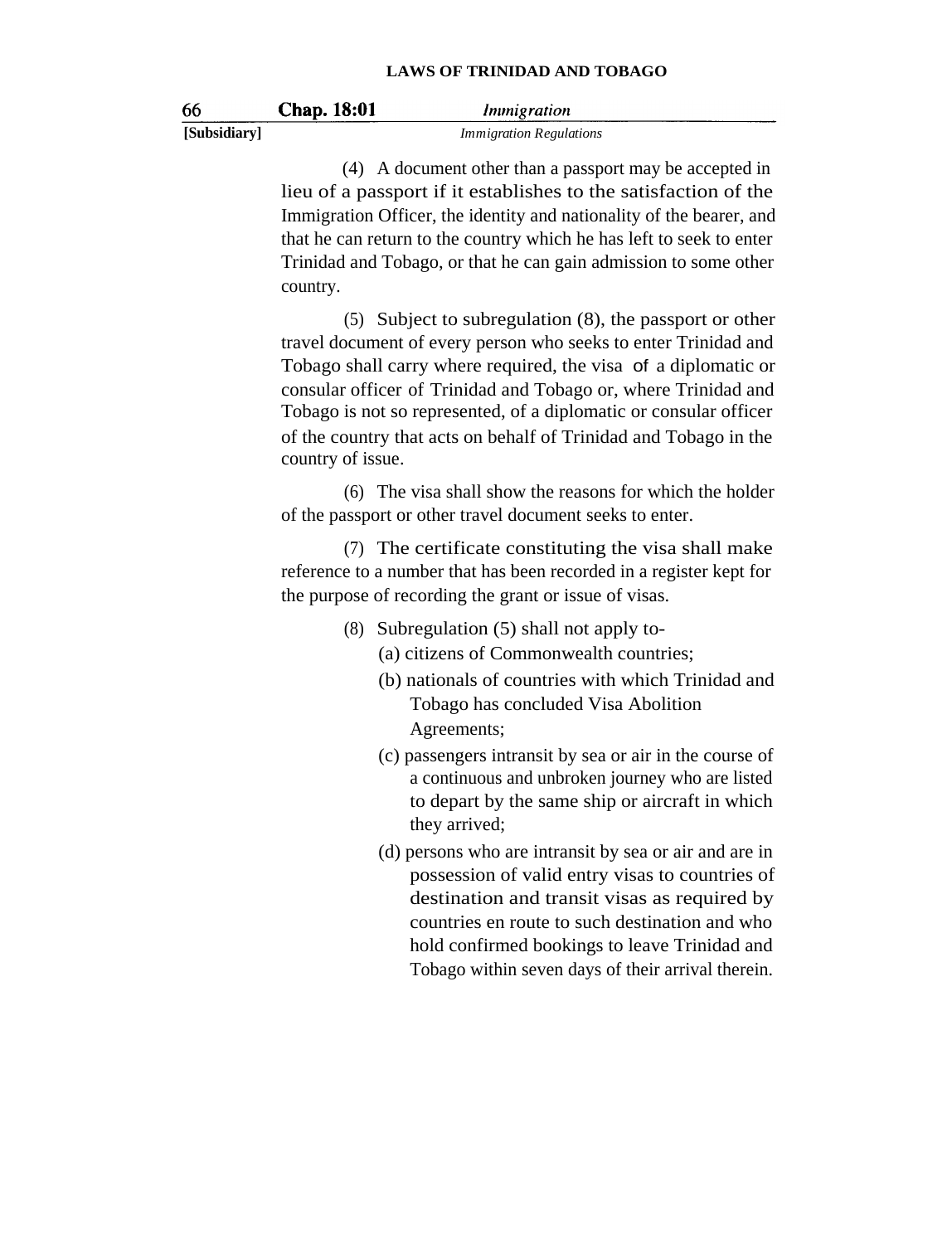|      | <i>Immigration</i>                                                                                                                                                                                                                                                                                                                                                                                                                                                                      | <b>Chap. 18:01</b> | 67           |
|------|-----------------------------------------------------------------------------------------------------------------------------------------------------------------------------------------------------------------------------------------------------------------------------------------------------------------------------------------------------------------------------------------------------------------------------------------------------------------------------------------|--------------------|--------------|
|      | Imm igration Regulations                                                                                                                                                                                                                                                                                                                                                                                                                                                                |                    | [Subsidiary) |
|      | (9) Notwithstanding the provisions of subregulations (5)<br>and $(8)$ , but subject to subregulation $(11)$ , the Chief Immigration<br>Officer or the immigration officer in charge at the port of entry may                                                                                                                                                                                                                                                                            |                    |              |
|      | $(a)$ on the application, in the form set out as Form 31                                                                                                                                                                                                                                                                                                                                                                                                                                |                    | Form 3 I.    |
|      | of a person described in subregulation $8(d)$ issue<br>an intransit pass in the form set out as Form 38<br>permitting such person to remain in Trinidad and<br>Tobago for a period not exceeding fourteen days;                                                                                                                                                                                                                                                                         |                    | Form 38.     |
|      | $(b)$ where the Chief Immigration Officer is satisfied<br>that the holder of an intransit pass issued under<br>these Regulations has failed to comply with the<br>provisions of the Act and these Regulations or<br>any conditions imposed in respect of the issue of<br>such pass, he may forthwith cancel such pass and<br>the cancellation shall be without prejudice to the<br>taking of any proceedings against any person for<br>an offence against the Act or these Regulations; |                    |              |
|      | $(c)$ give notice of cancellation of an intransit pass to                                                                                                                                                                                                                                                                                                                                                                                                                               |                    |              |
|      | the holder of such pass in the form set out as<br>Form 47 and it shall be sufficient if such notice is<br>sent by registered post to the last known address<br>of the holder;                                                                                                                                                                                                                                                                                                           |                    | Form 47.     |
|      | (d) on the application in the form set out as Form $42$<br>of a person whose passport does not carry a visa<br>required by these Regulations, if he is satisfied<br>that there is good cause and reason for the failure<br>of such person to present the required visa owing<br>to unforeseen circumstances, grant such person a<br>visa waiver and may attach to the grant of such<br>waiver such terms and conditions as he may<br>consider necessary in the particular case.         |                    | Form 42.     |
| (10) | Subject to section $9(3)$ of the Act, a person who has<br>been admitted to Trinidad and Tobago pursuant to the grant of a<br>visa waiver under subregulation $(9)(d)$ shall not remain therein for<br>any period longer than that stipulated in the entry certificate issued<br>to him by the immigration officer and shall comply with any other<br>conditions imposed by the immigration officer.                                                                                     |                    |              |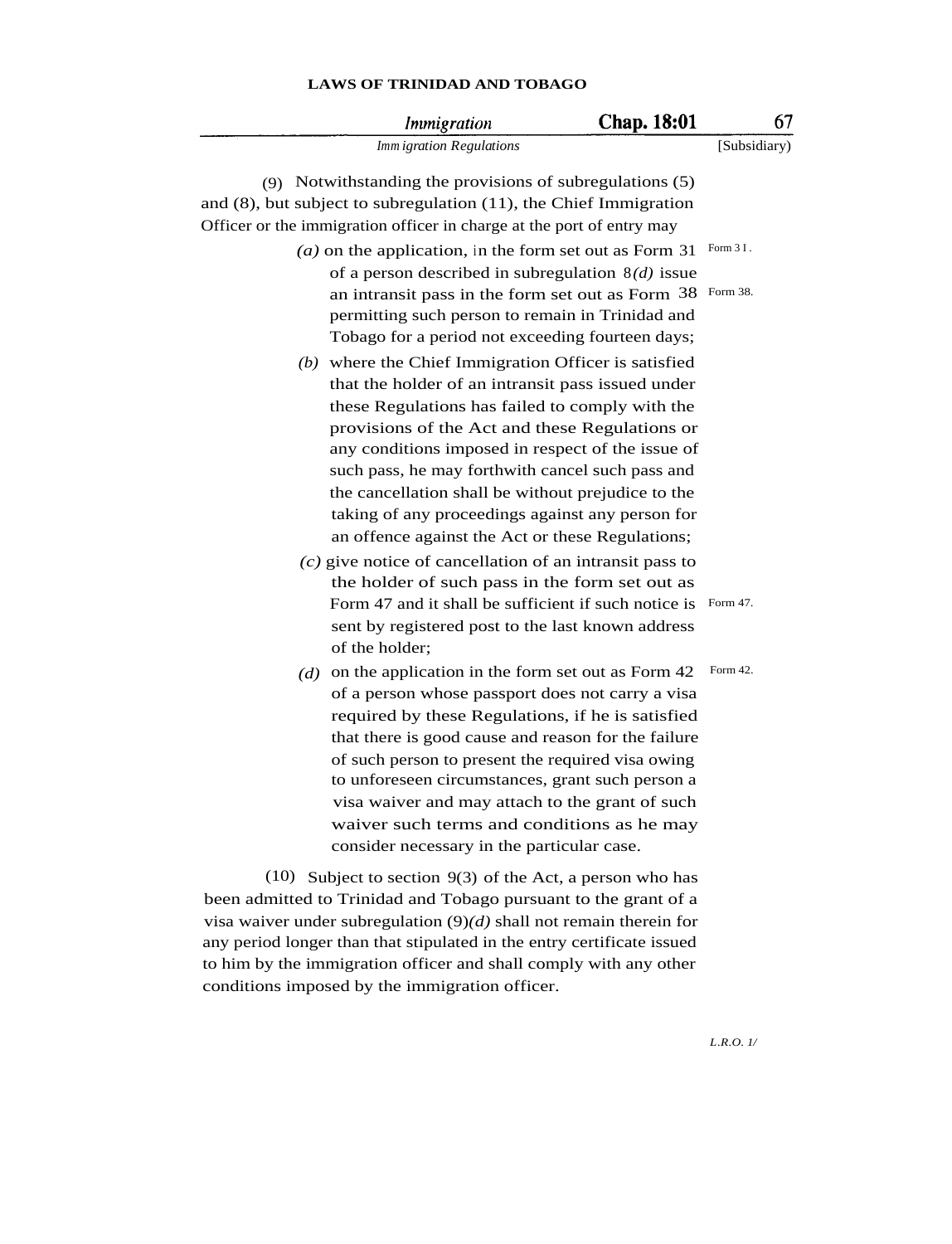| 68                                                                | <b>Chap. 18:01</b><br><i>Immigration</i>                                                                                                                                                                                                                                                                                                                                                                                                                      |
|-------------------------------------------------------------------|---------------------------------------------------------------------------------------------------------------------------------------------------------------------------------------------------------------------------------------------------------------------------------------------------------------------------------------------------------------------------------------------------------------------------------------------------------------|
| [Subsidiary]                                                      | <b>Immigration Regulations</b>                                                                                                                                                                                                                                                                                                                                                                                                                                |
| Second<br>Schedule.                                               | $(11)$ Nothing contained in subregulation $(8)$ or $(9)$ shall<br>apply or be deemed to apply to the nationals or citizens of the<br>countries set out in the Second Schedule and every such national<br>or citizen shall, notwithstanding anything in these Regulations<br>expressed or implied to the contrary, be in possession of a valid<br>and subsisting visa required by subregulation (5).                                                           |
|                                                                   | (12) No person shall be permitted to enter Trinidad and<br>Tobago for a period exceeding one year, who is not in possession<br>of a medical certificate set out as Form 40 showing that such person                                                                                                                                                                                                                                                           |
| Form 40.                                                          | has undergone a medical examination sufficient to establish that<br>such person does not fall within one of the classes described in<br>section 8(1)( <i>a</i> ), ( <i>b</i> ), ( <i>c</i> ), ( <i>i</i> ) or ( <i>j</i> ) of the Act, and if at the port of<br>entry the immigration officer should entertain any doubt as to the<br>physical or mental condition of such person, he may refer him for<br>further medical examination, by a medical officer. |
|                                                                   | (13) The Minister may exempt any person or class of<br>persons from any or all the requirements of this regulation and<br>may direct the substitution of such further or other requirements<br>in determining the admission of any person to Trinidad and Tobago.                                                                                                                                                                                             |
|                                                                   | (14) The Minister may from time to time by Order amend<br>the Second Schedule.                                                                                                                                                                                                                                                                                                                                                                                |
| International<br>machine<br>readable<br>passports.<br>[3 of 1994] | 13A. (1) After 31st December, 1993, Trinidad and Tobago<br>passports issued by the Chief Immigration Officer shall be<br>international machine readable passports.                                                                                                                                                                                                                                                                                            |
| 35/1997].                                                         | (2) All Trinidad and Tobago passports issued before 1st<br>January, 1994 shall expire on 30th June, 1995.                                                                                                                                                                                                                                                                                                                                                     |
|                                                                   | (3) and (4)--( <i>Revoked by LN 35/1997</i> ).                                                                                                                                                                                                                                                                                                                                                                                                                |
| Evidential.                                                       | 14. The passing of any medical examination outside of<br>Trinidad and Tobago, or the issue of a visa as provided for in these<br>Regulations shall not be conclusive of the facts therein specified<br>in determining the admissibility of any person to Trinidad and<br>Tobago.                                                                                                                                                                              |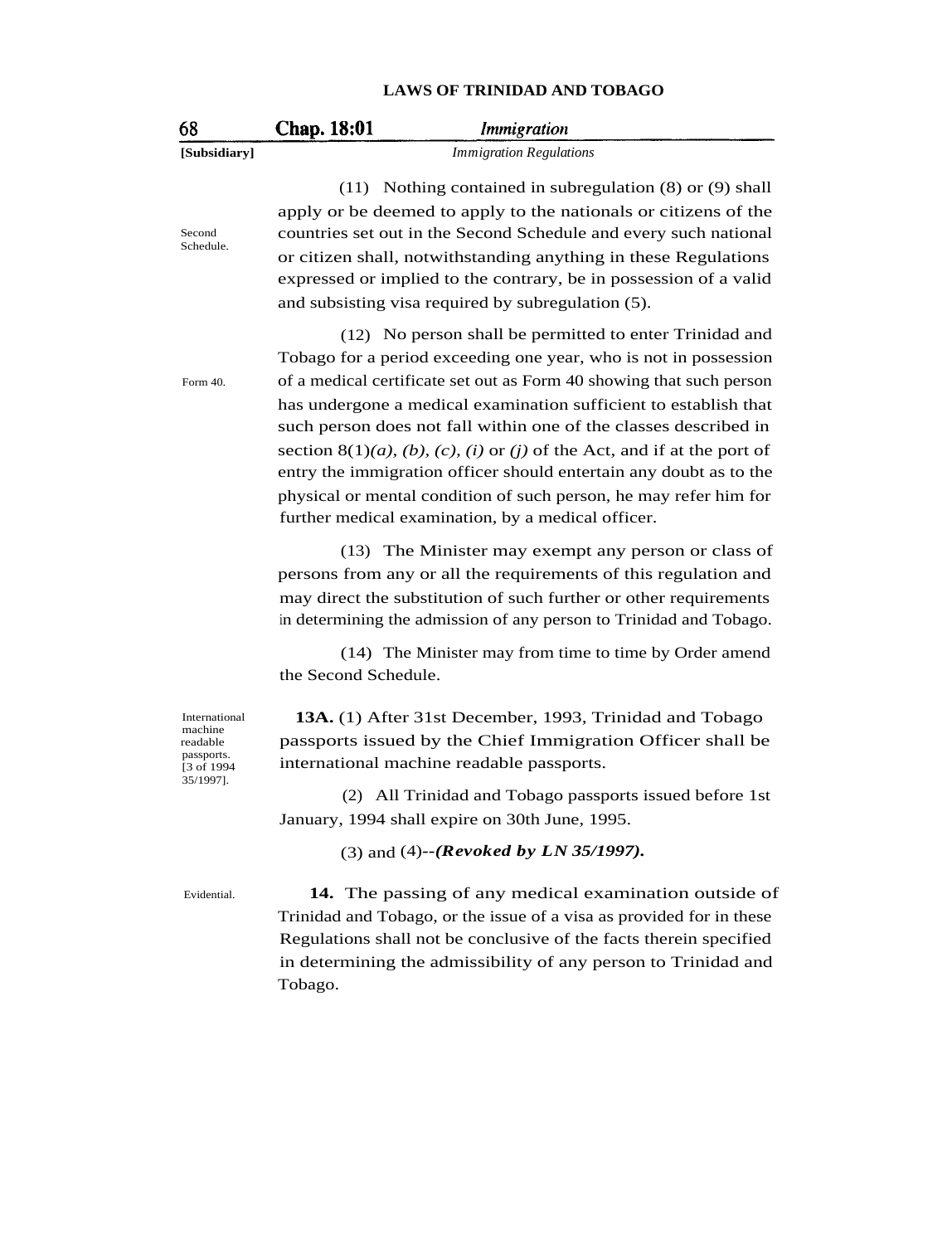| Immigration                    | Chap. 18:01 | 69           |
|--------------------------------|-------------|--------------|
| <i>Immigration Regulations</i> |             | [Subsidiary] |

### **DESIGNATION OF PORTS OF ENTRY AND FACILITIES FOR DETENTION FOR THE PURPOSES OF THIS ACT**

**15.** (1) The places named in the Sixth Schedule are designated ports of entry for the purposes of section 44 *(k)* of the Act.

(2) The Minister may from time to time by Order amend the Sixth Schedule. Sixth Schedule.

**16.** Subject to regulation 28, when any person is detained for any purpose under these Regulations, the Chief Immigration Officer shall on the direction of the Minister make arrangements for that person's detention, and any expenses incurred as a result of such arrangements shall be defrayed by the transportation company that brought the person so detained to Trinidad and Tobago.

### **CONDITIONS APPLICABLE TO THE GRANT OF PERMISSION TO ACQUIRE RESIDENT STATUS AND THE MANNER OF MAKING APPLICATION THEREFOR**

**17.** (1) A permitted entrant who falls within one of the classes set Form of out in section 6 of the Act and who seeks permission to become a resident status of shall make application in triplicate in the form set out as Form 6.

(2) The application referred to in subregulation (1) shall be addressed to the Permanent Secretary.

18. Where an application for the status of resident has been Refusal of refused the applicant may re-apply not earlier than one year from the date of the receipt of such refusal or at such other time as directed by the Minister.

### **REGISTRATION OF PERSONS WHO ACQUIRE THE STATUS OF A RESIDENT BY VIRTUE OF SECTION 5 OF THE ACT AND THE REGISTRATION AND RECORDING ON TRAVEL DOCUMENTS OF THE STATUS OF A PERSON RESIDENT BY VIRTUE OF SECTION 5(1)**

**19.** (1) The Permanent Secretary shall cause to be kept, a Register of register to be known as the Register of Residents with regard to- $\frac{residents}{[112/1978]}$ 

Ports o£ entry. [112/1978].

Arrangements for detainees.

application for resident. [112/1978]. Form 6.

application. Time within which to re \_apply.

[112/1978].

<sup>(</sup>a) permitted entrants who have been granted permission to become residents under section  $6(1)(a)$  of the Act;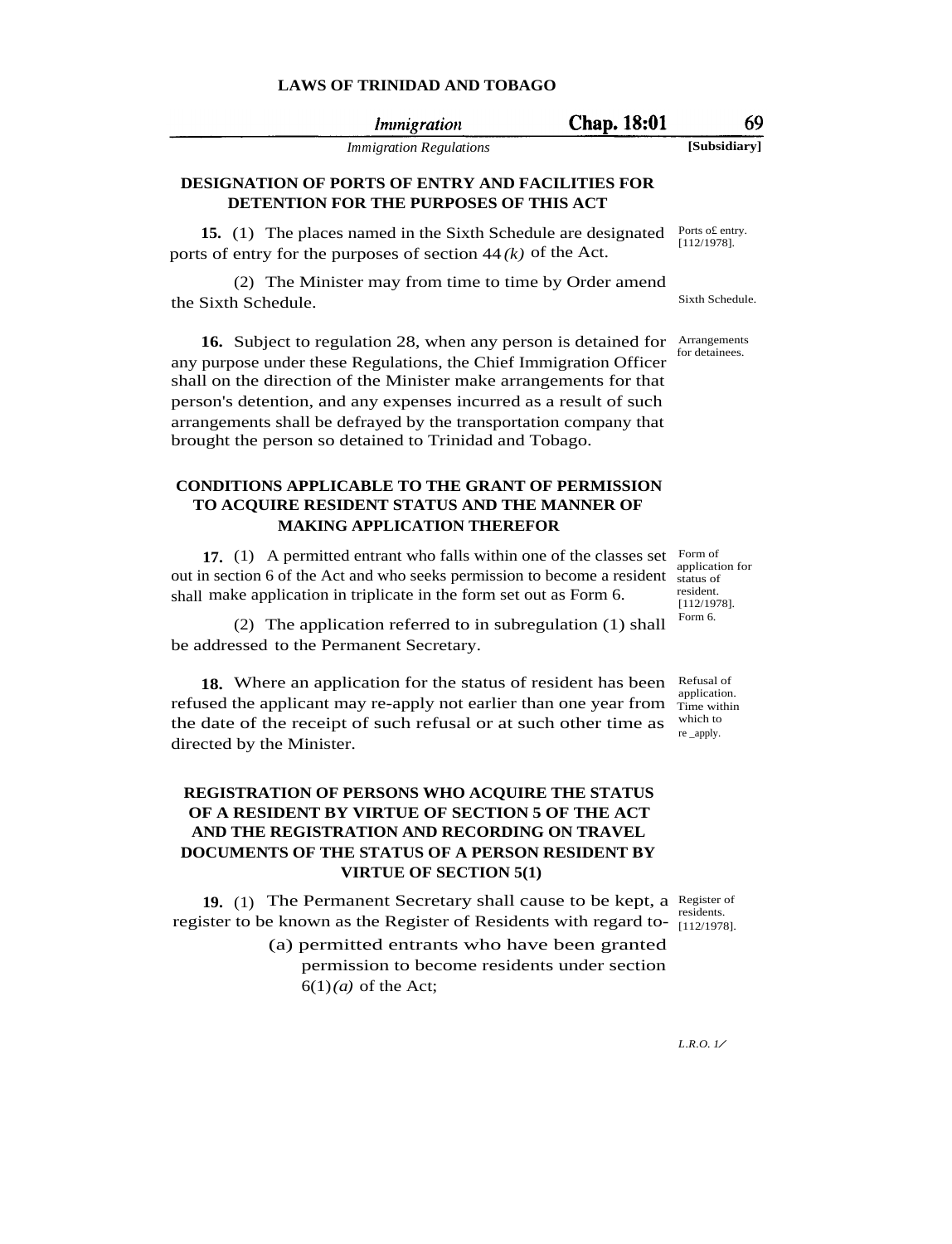|                                                                                      |                     | LAWS OF TRINIDAD AND TOBAGO                                                                                                                                                                                                                                                                                                                                                                           |
|--------------------------------------------------------------------------------------|---------------------|-------------------------------------------------------------------------------------------------------------------------------------------------------------------------------------------------------------------------------------------------------------------------------------------------------------------------------------------------------------------------------------------------------|
| 70                                                                                   | Chap. 18:01         | <i>Immigration</i>                                                                                                                                                                                                                                                                                                                                                                                    |
| [Subsidiary]                                                                         |                     |                                                                                                                                                                                                                                                                                                                                                                                                       |
|                                                                                      |                     | $(b)$ parents or grandparents who have been granted<br>permission to become residents under section<br>$6(1)(b)$ of the Act; and                                                                                                                                                                                                                                                                      |
|                                                                                      |                     | $(c)$ persons who have been granted permission to<br>become residents by virtue of sections $6(1)(c)$ and<br>(d) and $50(1)$ of the Act.                                                                                                                                                                                                                                                              |
|                                                                                      | (2)<br>particulars: | In such register there shall be entered the following                                                                                                                                                                                                                                                                                                                                                 |
|                                                                                      |                     | $(a)$ the full name, address and marital status of the<br>residents;                                                                                                                                                                                                                                                                                                                                  |
|                                                                                      |                     | $(b)$ the date on which the application for the status<br>of resident was granted and the provisions under<br>which the application was granted.                                                                                                                                                                                                                                                      |
|                                                                                      |                     | (3) A person to whom the status of resident has been<br>granted shall notify the Permanent Secretary of any change in his<br>marital status and the Permanent Secretary shall cause the necessary<br>alteration to be made in the register of residents.                                                                                                                                              |
| Removal from<br>register of<br>names of<br>persons losing<br>status of<br>residents. |                     | 20. The name of any resident who loses his status under the<br>provisions of the Act shall be removed from the register of<br>residents, and the Permanent Secretary shall cause to be 'entered<br>opposite the entry relating to such person the reason for the loss of<br>the status of resident; and such entry shall be prima facie evidence<br>that such person has lost the status of resident. |
| Application of<br>persons to<br>become<br>residents under<br>section 50 of the       |                     | 21. A person who is entitled by virtue of section $50(1)$ of the<br>Act to apply to the Minister for permission to become a resident<br>shall, within the time specified in that section for so doing, present                                                                                                                                                                                        |

Form of application for resident status under section G( I) of the Act. Form G. [112/1978].

Act. Form 6. his application in person in the form set out as Form 6 to the Permanent Secretary, who shall, if he is satisfied that such person is so entitled, submit the application to the Minister. **22.** A person who is entitled by virtue of section 6(1) of the Act to apply to the Minister for permission to become a resident

shall make application to the Permanent Secretary, in the form set out as Form *6,* and the Permanent Secretary shall, if he is satisfied that such person is so entitled, submit the application to the Minister.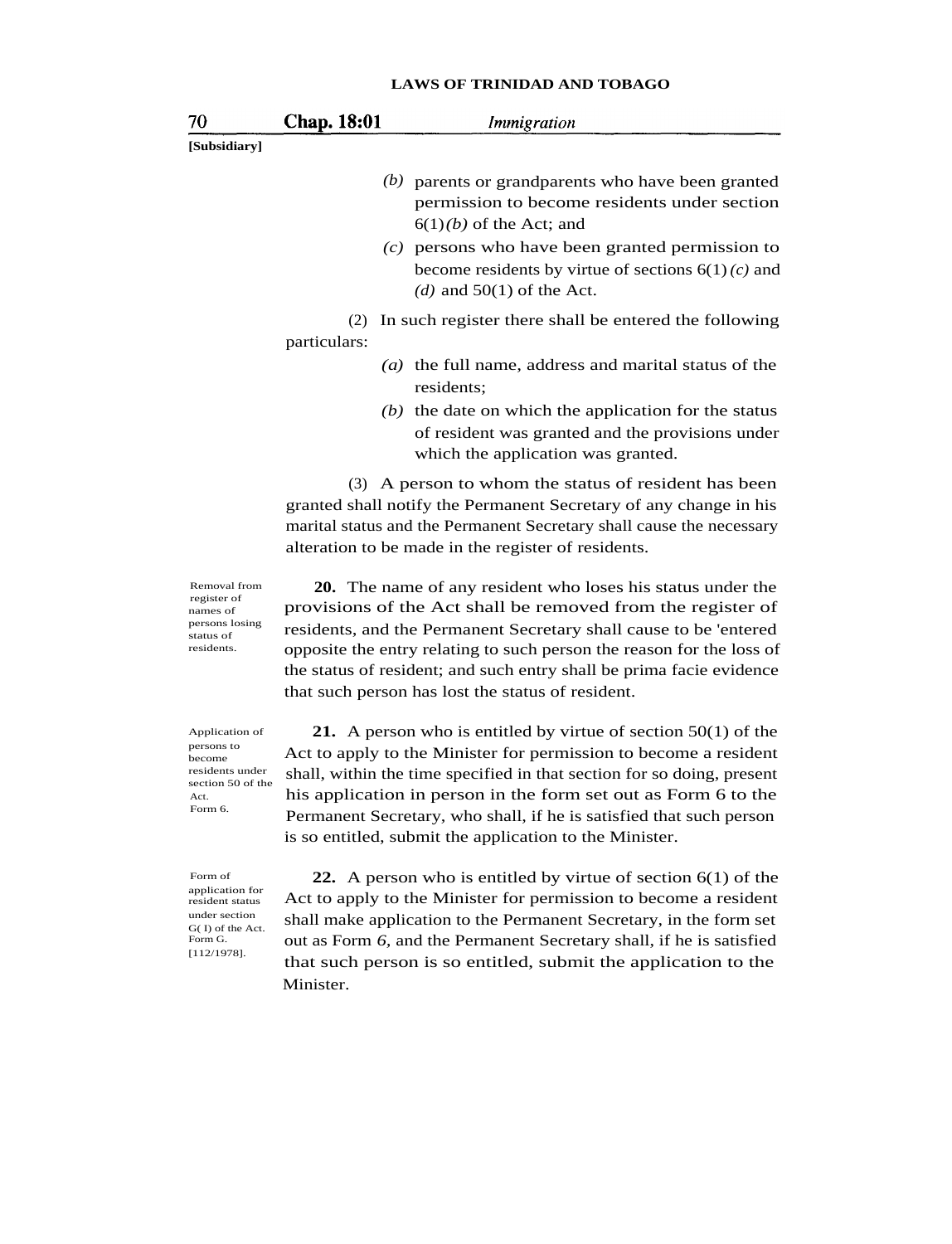| Immigration                    | <b>Chap. 18:01</b> |              |
|--------------------------------|--------------------|--------------|
| <i>Immigration Regulations</i> |                    | [Subsidiary] |

**23.** The Permanent Secretary shall on the registration of any Certificate of person as a resident under regulation 19 deliver to such person resident. either personally or by registered post a certificate under his hand in the form set out as Form 7 and such certificate shall be sufficient Form 7. proof that such person is a resident.

**24.** (1) There shall be recorded in a conspicuous place on any passport or other travel document issued to or held by all residents a statement to the effect that such person is a resident and the ground [112/1978]. on which he has acquired such status.

(2) For the purposes of subregulation (1) where a person claims to be a resident by virtue of section  $5(1)(a)$ ,  $(c)$ ,  $(e)$  or  $(f)$  of the Act the Chief Immigration Officer shall-

- *(a)* satisfy himself as to the genuineness of the claim; and
- *(b)* keep a register of such persons.

### **THE PROCEDURE TO BE FOLLOWED UPON INQUIRIES BY SPECIAL INQUIRY OFFICERS AND APPEALS TO THE MINISTER UNDER THE ACT AND THE DUTIES AND OBLIGATIONS OF IMMIGRATION OFFICERS AND THE METHODS AND PROCEDURE FOR CARRYING OUT SUCH DUTIES AND OBLIGATIONS**

25. (1) An inquiry shall be conducted in the presence of the Inquiries. person concerned whenever practicable.

(2) At the commencement of an inquiry where the person concerned is present and is not represented by a solicitor or counsel, or by a relative or friend, the presiding officer shall-

- *(a)* inform the person concerned of his right to retain, instruct and be represented by a solicitor or counsel or by a relative or friend at the inquiry at no expense to the Government of Trinidad and Tobago; and
- *(b)* upon request of the person concerned adjourn the <sup>i</sup> nquiry for such period as in the opinion of the presiding officer is required to permit the said person to retain and instruct solicitor or counsel or to obtain the services of a relative or friend.

status of

Record on passport.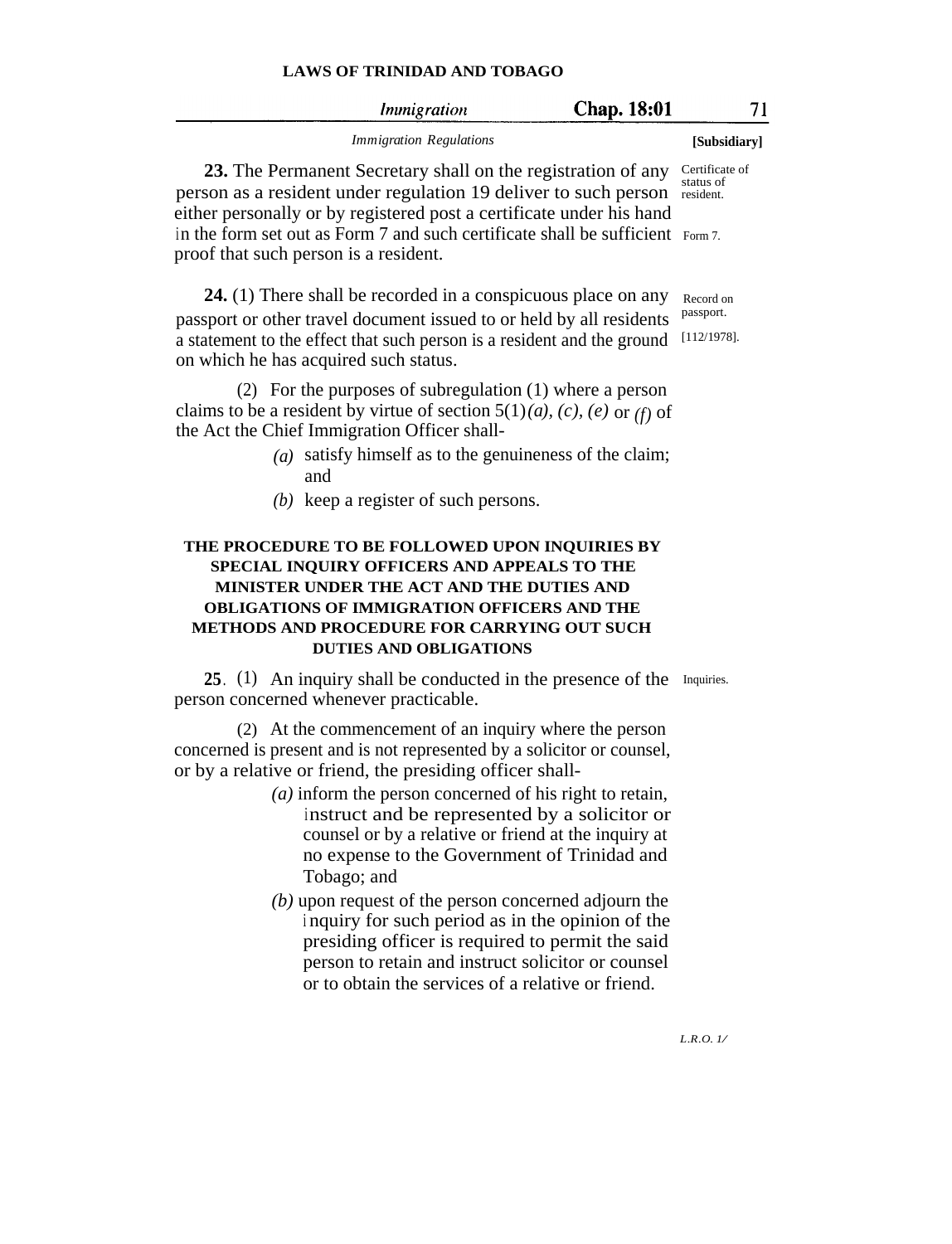| 72                             | <b>Chap. 18:01</b><br><i>Immigration</i>                                                                                                                                                                                                                                                                                                                                                                                                                                                                                                       |
|--------------------------------|------------------------------------------------------------------------------------------------------------------------------------------------------------------------------------------------------------------------------------------------------------------------------------------------------------------------------------------------------------------------------------------------------------------------------------------------------------------------------------------------------------------------------------------------|
| [Subsidiary]                   | <b>Immigration Regulations</b>                                                                                                                                                                                                                                                                                                                                                                                                                                                                                                                 |
|                                | (3) Where a person being examined at an inquiry does<br>not understand or speak the language in which such proceedings<br>are being held, the presiding officer may in his discretion adjourn<br>the hearing and wherever possible obtain an interpreter for the<br>assistance of the said person.                                                                                                                                                                                                                                             |
|                                | $(4)$ The interpreter referred to in subregulation $(3)$ shall<br>be an individual who is conversant with a language understood by<br>the person being examined at the inquiry and shall be provided<br>without charge to such person.                                                                                                                                                                                                                                                                                                         |
| Form 8.                        | (5) Where an immigration officer has caused a person<br>seeking admission into Trinidad and Tobago to be detained and<br>has reported him to a Special Inquiry Officer pursuant to section<br>18 or 21 of the Act, the report so made shall be in the form set out<br>as Form 8.                                                                                                                                                                                                                                                               |
|                                | (6) For the purpose of satisfying the provisions of section<br>$22(1)(g)$ of the Act with regard to Government institutions, every<br>public officer in charge of any prison, reformatory, hospital or any<br>other institution operated or maintained by public funds, shall<br>forward to the Chief Immigration Officer, the name, date of birth,<br>and other pertinent information in connection with any person who<br>enters the institution at the expense of the Government of Trinidad<br>and Tobago and is a charge on public funds. |
| Direction.                     | (7) Where upon receipt of a report in respect of a person<br>pursuant to section 22 of the Act, the Chief Immigration Officer<br>causes an inquiry to be held concerning that person by a Special<br>Inquiry Officer under section $22(2)$ of the Act, the direction causing<br>the inquiry shall be in writing and shall set out the provisions of<br>the Act or of these Regulations that have occasioned the Chief<br>Immigration Officer to cause an inquiry to be held.                                                                   |
| Notice re:<br>special inquiry. | (8) When the Chief Immigration Officer or an<br>immigration officer refers a case to a Special Inquiry Officer to<br>determine whether a person contravenes the Act or these<br>Regulations, the Special Inquiry Officer shall cause reasonable<br>notice to be given to the person concerned in the form set out as                                                                                                                                                                                                                           |
| Form 26.                       | Form 26.                                                                                                                                                                                                                                                                                                                                                                                                                                                                                                                                       |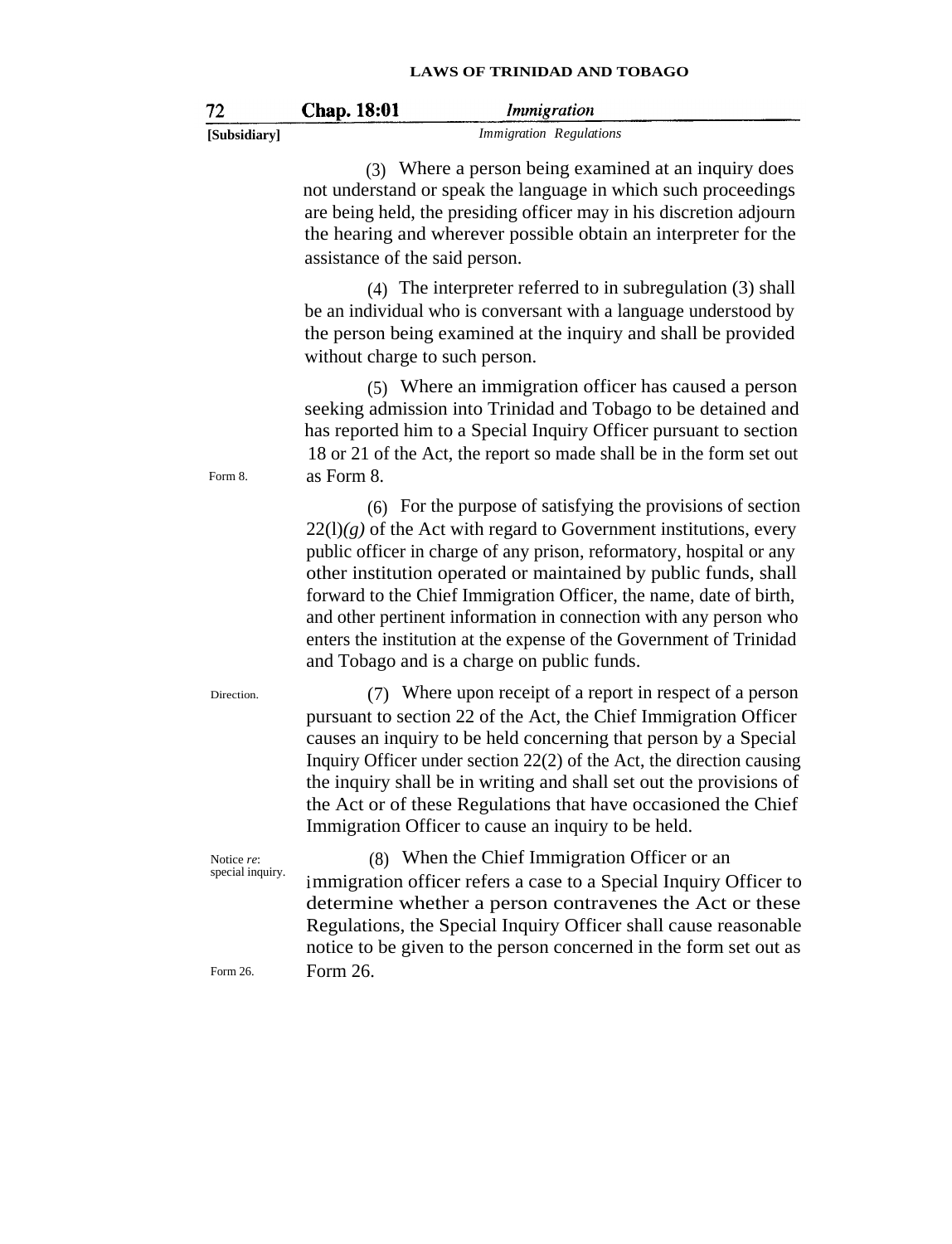|                               | <i>Immigration</i>                                                                                                                                                                                                                                                                                                                                   | <b>Chap.</b> 18:01 | 73           |
|-------------------------------|------------------------------------------------------------------------------------------------------------------------------------------------------------------------------------------------------------------------------------------------------------------------------------------------------------------------------------------------------|--------------------|--------------|
|                               | <b>Immigration Regulations</b>                                                                                                                                                                                                                                                                                                                       |                    | [Subsidiary] |
| $applicable -$                | $(9)$ At the commencement of an inquiry where                                                                                                                                                                                                                                                                                                        |                    |              |
|                               | ( <i>a</i> ) the written report referred to in subregulation $(5)$<br>made in respect of the person; or                                                                                                                                                                                                                                              |                    |              |
|                               | (b) the direction referred to in subregulation $(7)$<br>causing the inquiry to be held,                                                                                                                                                                                                                                                              |                    |              |
| shall be filed as an exhibit. |                                                                                                                                                                                                                                                                                                                                                      |                    |              |
| officer shall $-$             | (10) At the commencement of an inquiry the presiding                                                                                                                                                                                                                                                                                                 |                    |              |
|                               | ( $a$ ) read the report and the directions referred to in<br>subregulation (9) where applicable; and                                                                                                                                                                                                                                                 |                    |              |
|                               | $(b)$ inform the person concerned that the purpose of<br>the inquiry is to determine whether he is a person<br>who may be permitted to enter or remain in<br>Trinidad and Tobago and that in the event a<br>decision is made at the inquiry that he is not such<br>a person, an order shall be made for his<br>deportation from Trinidad and Tobago. |                    |              |
|                               | (11) The presiding officer may from time to time adjourn                                                                                                                                                                                                                                                                                             |                    |              |

the inquiry-

- *(a*) at the request of the person concerned or his solicitor, counsel, relative or friend;
- *(b)* for any other reason the presiding officer considers sufficient.

(12) A full written report shall be made of the evidence at the inquiry and shall be signed and certified by the presiding officer and the stenographer.

(13) The presiding officer who makes the deportation order in respect of a person shall forthwith upon making such order-

- *(a)* inform the person as to the provision of the Act or Regulations pursuant to which the Order was made; and
- *(b)* inform the person as to his rights of appeal under the Act, if any.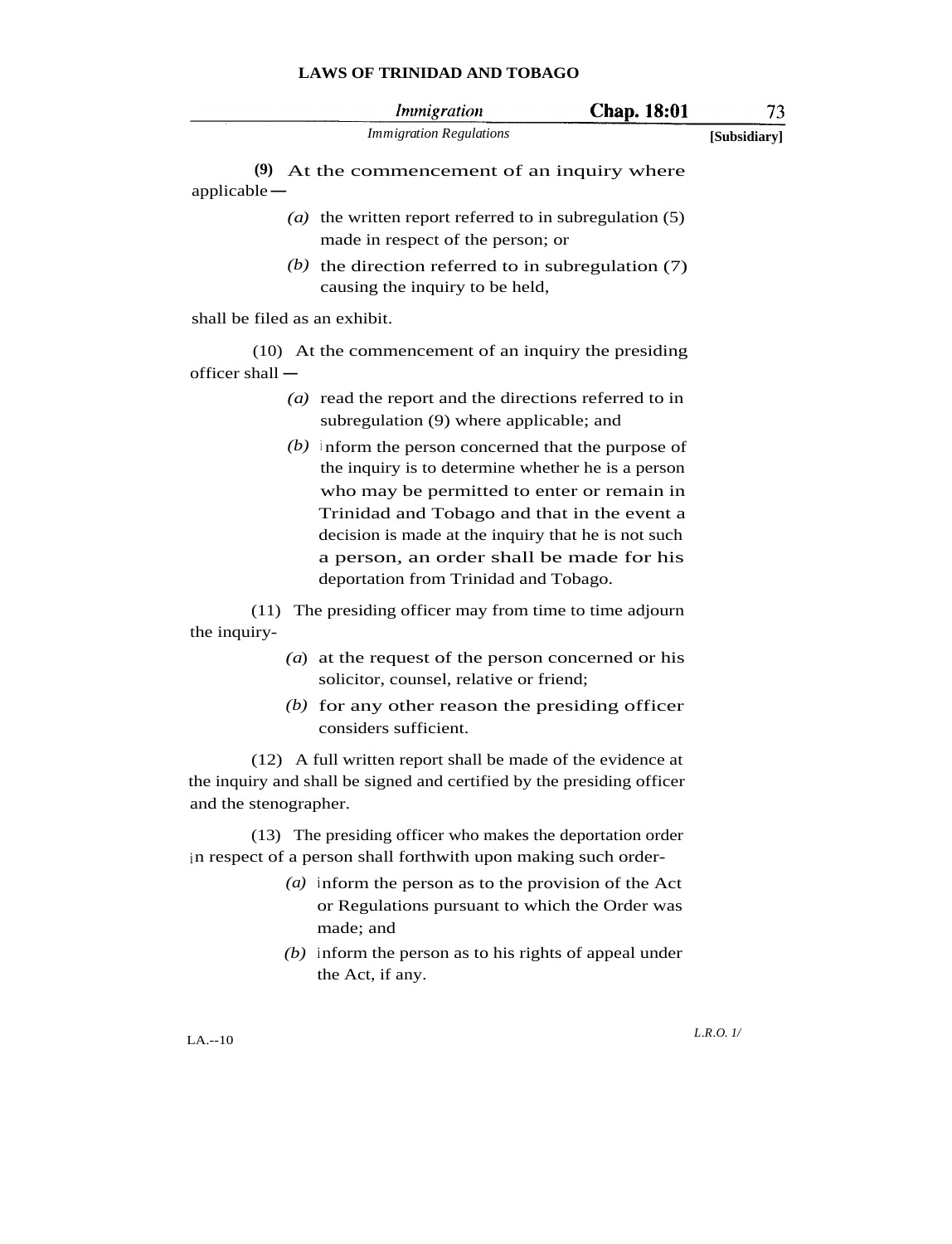| -74          | <b>Chap. 18:01</b> | Immigration                    |
|--------------|--------------------|--------------------------------|
| [Subsidiary] |                    | <i>Immigration Regulations</i> |

(14) In this regulation, "presiding officer" means the Special Inquiry Officer conducting the inquiry.

Determination of inquiry and procedure on appeal. [112/1978 47 of <sup>1</sup> 980]. Form 9B. **26.** (1) A Special Inquiry Officer, having notified a person of his decision in accordance with section 25 of the Act, and having been informed by such person that it is his intention to appeal to the Minister, shall supply such person for completion by him in triplicate with a notice of appeal in the form set out as Form 9A. Form 9B. **(2)** A notice of appeal provided for in section 21(2) of the Act shall be in the form set out as Form 9B. Form 28. **(3)** On the receipt of such completed notice of appeal the Special Inquiry Officer shall arrange for the reception of the appellant at the detention depot or at such other place as may be approved by the Minister for his accommodation, pending the determination of his appeal, or should the appellant so request and on his giving security in the manner provided under these Regulations, the Chief Immigration Officer may issue an order of supervision in the form set out as Form 28 allowing him to remain in Trinidad and Tobago and release him from detention under the terms and conditions prescribed in the order pending the hearing of his appeal. (4) The Special Inquiry Officer shall place before the Minister a statement of the grounds upon which he has found the appellant ineligible to enter or remain in Trinidad and Tobago and the Minister shall render his decision accordingly. Disposition of appeal. Form 32. **(5)** The Minister may dispose of an appeal in the form set out as Form 32 by--- *(a)* allowing it; *(b)* dismissing it; or *(c)* quashing the decision of a Special Inquiry Officer that has the effect of bringing a person <sup>i</sup> nto a prohibited class, and substituting his opinion for it. Re-opening of hearing and additional evidence. **27.** The Minister may order an inquiry re-opened before the Special Inquiry Officer who presided at the inquiry or before some other Special Inquiry Officer for the receiving of any additional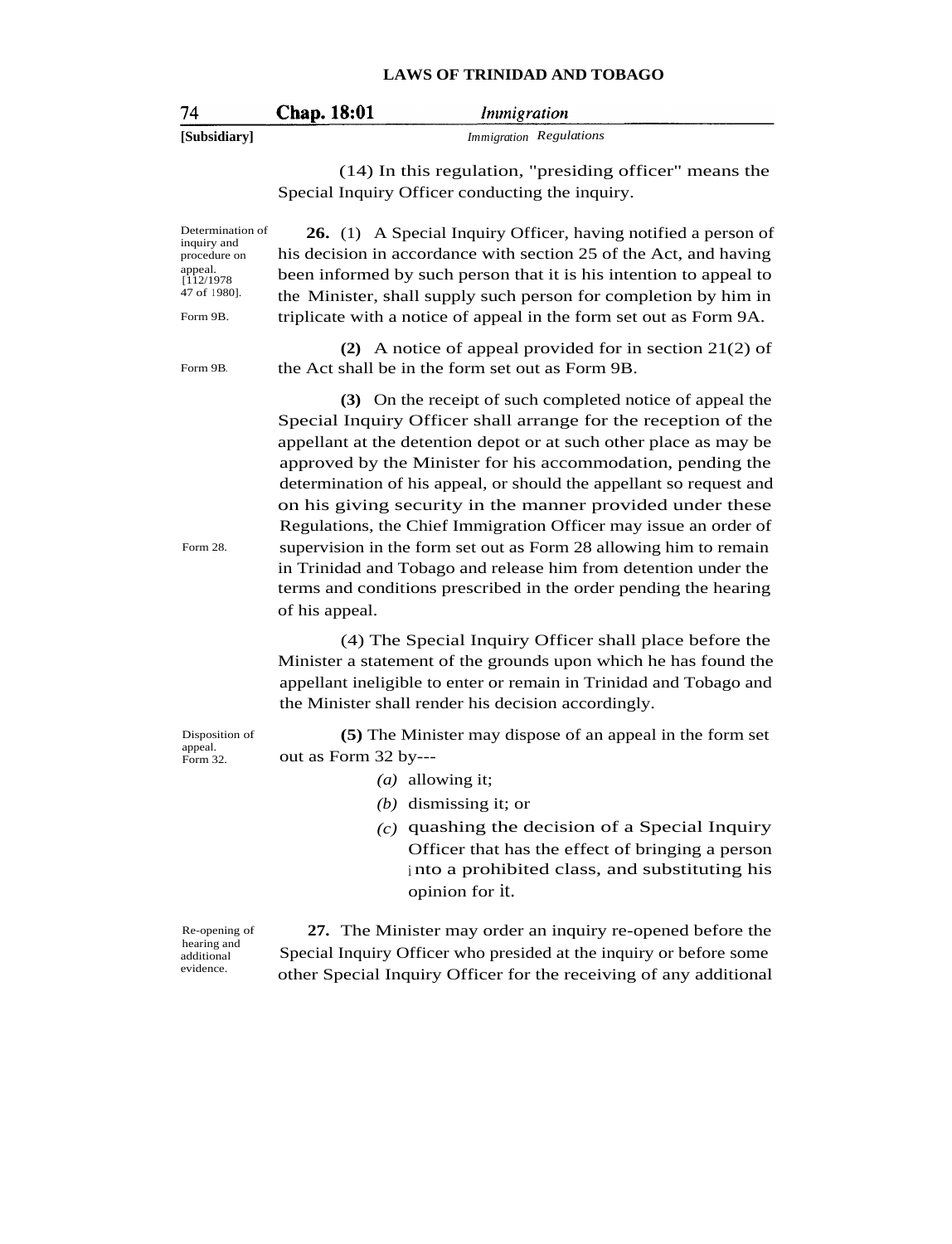|                          | Immigration                                                                                                                                                                                                                                                                                                                                | <b>Chap.</b> 18:01 | 75                             |
|--------------------------|--------------------------------------------------------------------------------------------------------------------------------------------------------------------------------------------------------------------------------------------------------------------------------------------------------------------------------------------|--------------------|--------------------------------|
|                          | <b>Immigration Regulations</b>                                                                                                                                                                                                                                                                                                             |                    | [Subsidiary]                   |
| disposing of the appeal. | evidence or testimony, and the Special Inquiry Officer who presides<br>at the re-opened hearing shall file a copy of the minutes of the<br>reopened hearing, together with his assessment of such additional<br>evidence or testimony, with the Minister for his consideration in                                                          |                    |                                |
| that-                    | <b>28.</b> (1) Where the Minister dismisses an appeal against a<br>deportation order pursuant to any provision of the Act, he shall<br>direct that the order be executed as soon as practicable, except                                                                                                                                    |                    | Execution of<br>order.         |
|                          | (a) in the case of a person who has lost the status of a<br>resident before the making of the deportation<br>order, having regard to all the circumstances of<br>the case; or                                                                                                                                                              |                    |                                |
|                          | $(b)$ in the case of any other person who was not a<br>resident at the time of the making of the order of<br>deportation, having regard to-                                                                                                                                                                                                |                    |                                |
|                          | (i) the existence of reasonable grounds for<br>believing that if execution of the order is<br>carried out the person concerned will be<br>punished for activities of a political                                                                                                                                                           |                    |                                |
|                          | character or will suffer unusual hardship;<br><b>or</b>                                                                                                                                                                                                                                                                                    |                    |                                |
|                          | (ii) the existence of compassionate or<br>humanitarian considerations that in the<br>opinion of the Minister warrant the granting<br>of special relief,                                                                                                                                                                                    |                    |                                |
|                          | the Minister may direct that the execution of the<br>deportation order be stayed, or may quash the<br>order and direct the entry of the person against<br>whom the order was made.                                                                                                                                                         |                    |                                |
| necessary or advisable   | (2) Where, pursuant to subregulation $(1)(a)$ or $(b)$ the<br>Minister directs that execution of a deportation order be stayed, he<br>shall allow the person concerned to come into or remain in Trinidad<br>and Tobago under such terms and conditions as he may prescribe<br>and shall review the case from time to time as he considers |                    | Terms of stay of<br>execution. |

*L. R. O. I/*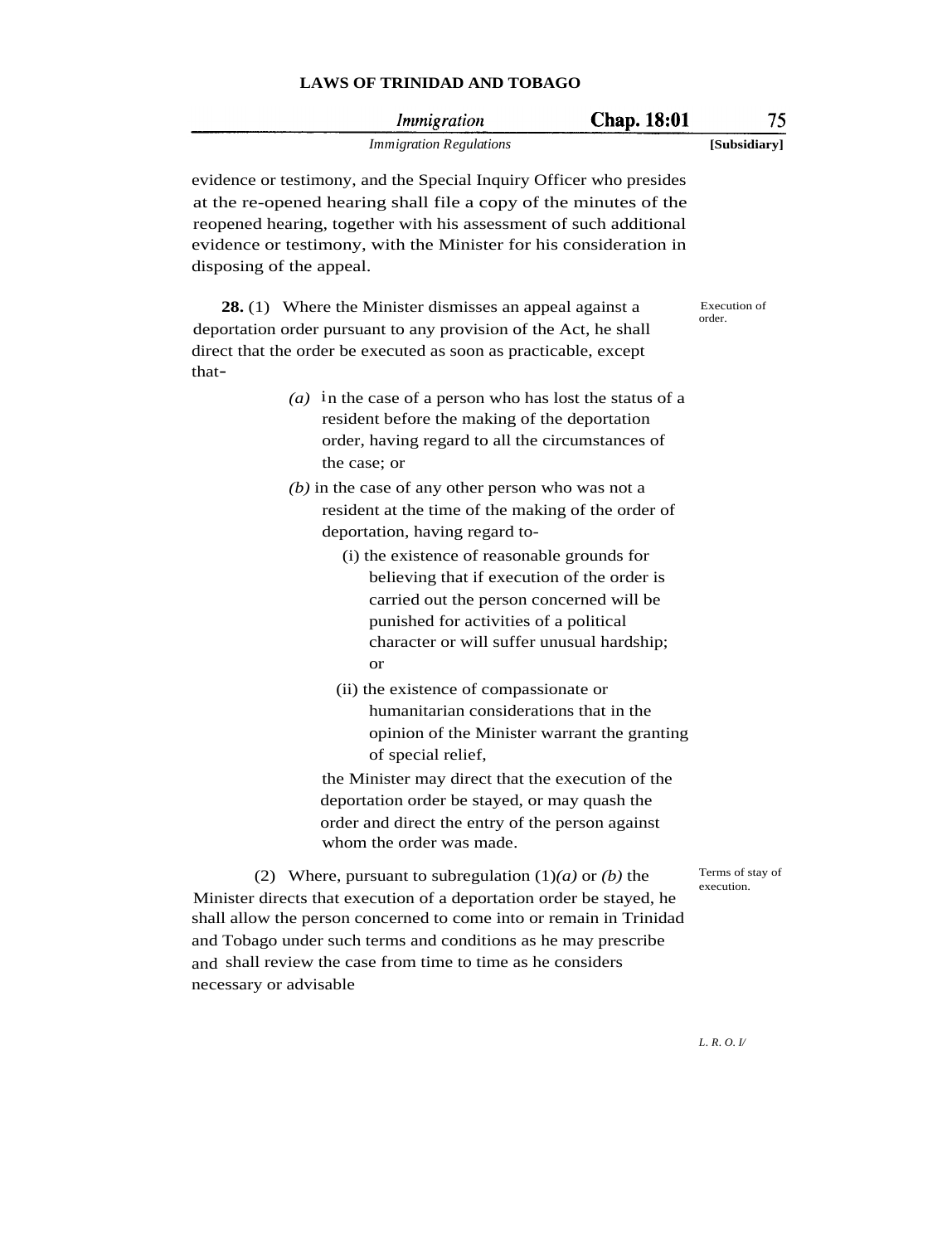| 76                                                              | Chap. 18:01                | Immigration                                                                                                                                                                                                                                                                     |
|-----------------------------------------------------------------|----------------------------|---------------------------------------------------------------------------------------------------------------------------------------------------------------------------------------------------------------------------------------------------------------------------------|
| (Subsidiary)                                                    |                            | <b>Immigration Regulations</b>                                                                                                                                                                                                                                                  |
|                                                                 |                            | (3) The Minister may at any time-                                                                                                                                                                                                                                               |
|                                                                 |                            | $(a)$ amend the terms and conditions prescribed under<br>subregulation (2) or impose new terms and<br>conditions; or                                                                                                                                                            |
|                                                                 |                            | $(b)$ cancel his direction staying the execution of a<br>deportation order and direct that the order be<br>executed as soon as practicable.                                                                                                                                     |
| Quashing of<br>deportation<br>order after stay<br>of execution. | whom the order was made.   | (4) Where the execution of a deportation order has been<br>stayed pursuant to subregulation (1) the Minister may at any time<br>thereafter quash the order and direct the entry of the person against                                                                           |
| Order of release.<br>$[112/1978]$ .                             |                            | <b>29.</b> (1) A person who is being detained pending the hearing<br>and disposition of an appeal under the Act may apply to the Chief<br>Immigration Officer for his release and the Chief Immigration<br>Officer may, notwithstanding anything in the Act, order his release. |
| Form 33.                                                        |                            | (2) A person may be released under subregulation $(1)$ -<br>( $a$ ) upon entering into a recognisance before the<br>Chief Immigration Officer in the form set out as<br>Form 33 and with sufficient sureties in such<br>amount as the Chief Immigration Officer directs;        |
|                                                                 |                            | $(b)$ upon depositing with the Comptroller of Accounts<br>such sum of money as the Chief Immigration<br>Officer directs; or                                                                                                                                                     |
| Form 28.                                                        |                            | $(c)$ upon entering into his own recognisance before<br>the Chief Immigration Officer in such amount as<br>the Chief Immigration Officer directs in the form<br>set out as Form 28,                                                                                             |
|                                                                 | Chief Immigration Officer. | and the recognisance shall prescribe such conditions of release as<br>the Chief Immigration Officer considers advisable, including the<br>time and place at which the person released shall report to the                                                                       |
| Cancellation of<br>order, etc.                                  |                            | (3) The Minister may at any time-<br>$(a)$ cancel on order of release under subragulation $(2)$                                                                                                                                                                                 |

*(a)* cancel an order of release under subregulation (2) and direct that the person concerned be returned to custody;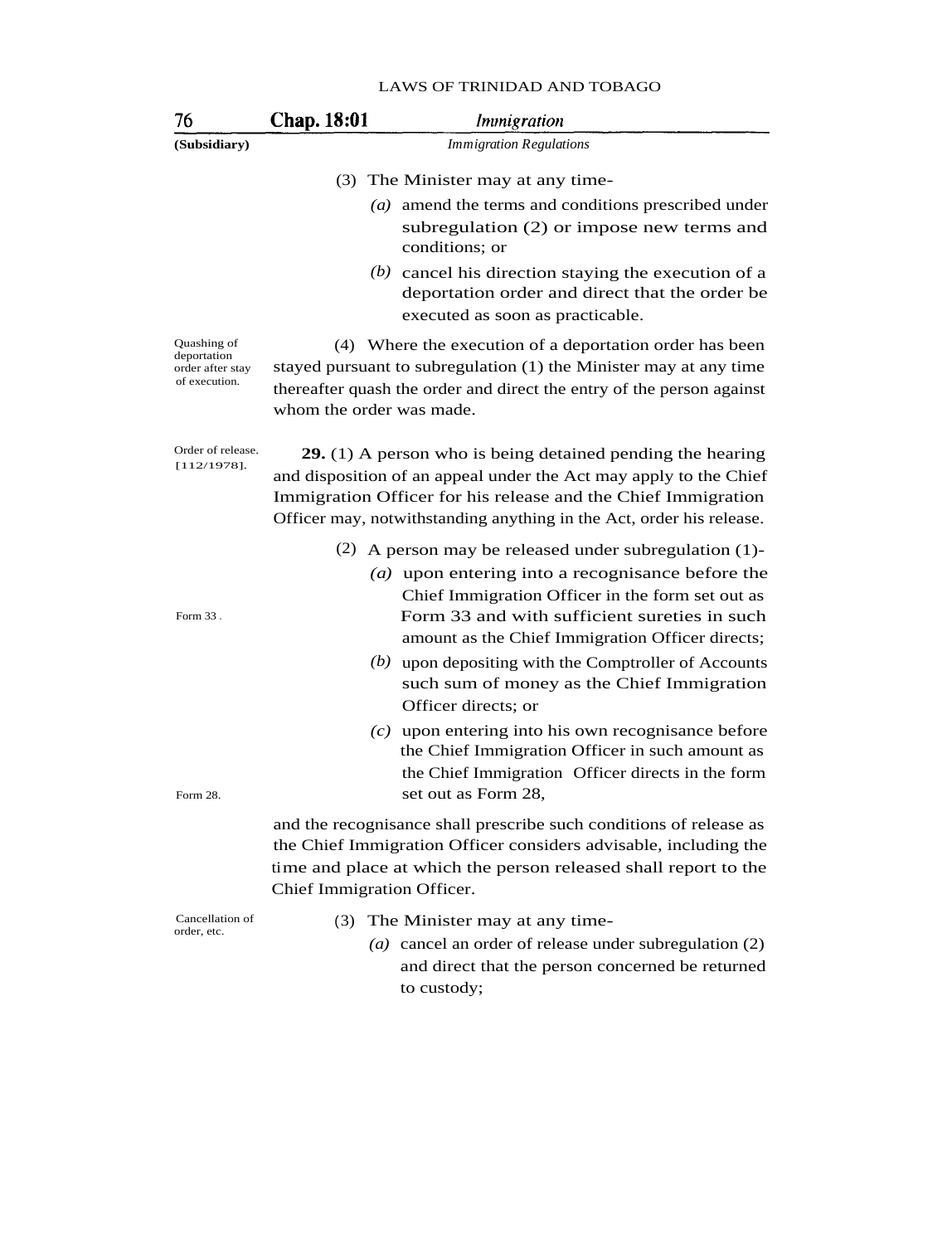|     | Immigration                                                                                         | <b>Chap.</b> 18:01 |              |
|-----|-----------------------------------------------------------------------------------------------------|--------------------|--------------|
|     | <i><b>Immigration Regulations</b></i>                                                               |                    | [Subsidiary] |
| (c) | $(b)$ vary the amount of recognisance or deposit; or<br>vary the conditions of any release ordered. |                    |              |

(4) Where a person released under subregulation (2) fails to comply with any of the conditions under which he was released, the Minister may make an order, for the arrest and detention of such person and the Minister, in the form set out as Form 54 in the Form 54. First Schedule, may order the forfeiture of the amount of the recognisance or deposit given or made by him. First Schedule.

**(5)** Where the Minister orders any forfeiture under sub-Debt to State. regulation (4) the principal and his sureties become debtors of the State, each in the amount he has pledged himself to pay and the debt is, subject to subregulation (6), recoverable as a debt due to the State.

**(6)** Where a deposit has been made by a person against Delivery of whom an order of forfeiture has been made under subregulation (4), the amount of the deposit shall be paid to the Comptroller of Accounts.

**(7)** The provisions of this regulation shall be read subject to Rules of Court relating to appeals under the Act.

### **NOTICE AND HEARING**

**30.** (1) Where an appeal to the Minister lies against a deportation order under the Act the appeal shall be instituted by  $\frac{^{60}}{^{60}}$  and proced serving a notice of appeal upon the immigration officer, or upon the person who serves the deportation order under section 27(2) of the Act in the form set out as Form 9A.

**(2)** The notice of appeal referred to in subregulation (1) shall be served within twenty-four hours of service of the deportation order.

(3) The immigration officer or the person who serves the deportation order, upon being served with a notice of appeal from a deportation order pursuant to the Act or these Regulations, shall forthwith cause the notice of appeal together with the record of the proceedings resulting in the deportation order to be transmitted to the Minister.

deposit.

Notice of appeal and procedure

Form 9A.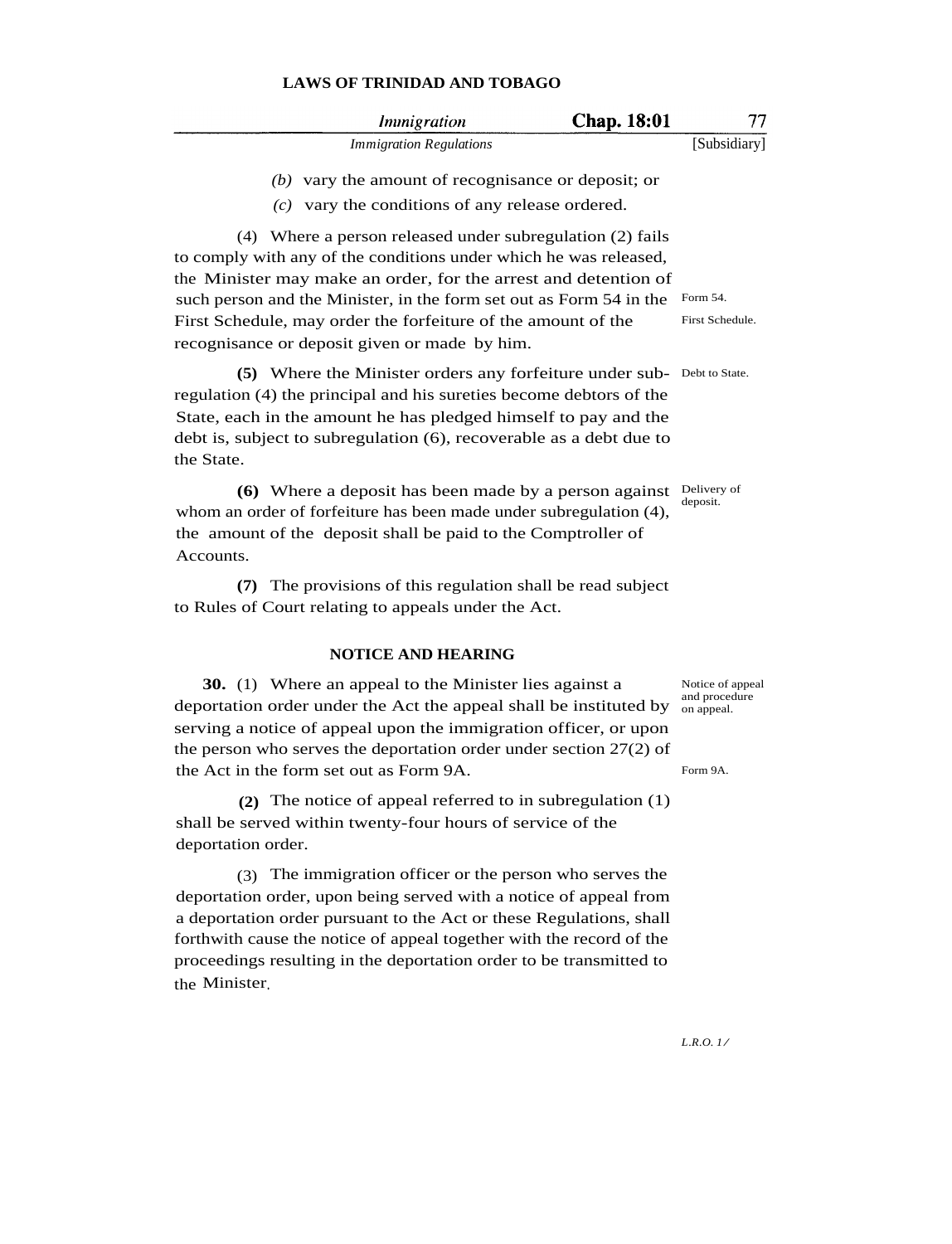| 78                         | <b>Chap. 18:01</b>           | <i>Immigration</i>                                                                                                                                                                                                                                                                                                                                                                                                                                                                    |
|----------------------------|------------------------------|---------------------------------------------------------------------------------------------------------------------------------------------------------------------------------------------------------------------------------------------------------------------------------------------------------------------------------------------------------------------------------------------------------------------------------------------------------------------------------------|
| [Subsidiary]               |                              | <b>Immigration Regulations</b>                                                                                                                                                                                                                                                                                                                                                                                                                                                        |
|                            |                              | (4) Every notice of appeal shall-                                                                                                                                                                                                                                                                                                                                                                                                                                                     |
|                            |                              | (a) contain an address to which all notices and papers<br>in connection with the appeal may be sent to the<br>appellant; and                                                                                                                                                                                                                                                                                                                                                          |
|                            |                              | $(b)$ indicate whether the appellant wishes to make<br>any representation.                                                                                                                                                                                                                                                                                                                                                                                                            |
|                            |                              | $(5)$ (a) The appellant may on appeal to the Minister<br>submit written representations within seven days<br>of the service of the notice of appeal.                                                                                                                                                                                                                                                                                                                                  |
|                            |                              | $(b)$ The Minister may require that any representations<br>made be verified by affidavit.                                                                                                                                                                                                                                                                                                                                                                                             |
|                            | (6)                          | The Minister may $-$                                                                                                                                                                                                                                                                                                                                                                                                                                                                  |
|                            |                              | (a) allow amendments to be made to any written<br>representations; and                                                                                                                                                                                                                                                                                                                                                                                                                |
|                            |                              | $(b)$ do all other things necessary to provide for the<br>proper disposition of an appeal.                                                                                                                                                                                                                                                                                                                                                                                            |
| Where appeal<br>dismissed. | appellant or his dependants. | 31. (1) If the appeal is dismissed the appellant shall remain<br>in or surrender to the custody of the immigration officer who shall<br>forthwith take such steps as may be required either for his removal<br>from Trinidad and Tobago or for such temporary or conditional<br>residence within Trinidad and Tobago as may be permitted under<br>the Act. Any deposit shall be applied in indemnifying public funds<br>for all costs, charges and expenses incurred in regard to the |
| Where appeal<br>allowed.   |                              | (2) If the appeal is allowed the appellant shall be<br>discharged from custody and shall be relieved from the conditions<br>of any temporary permit issued to him and any moneys posted as<br>security shall be refunded or other security cancelled.                                                                                                                                                                                                                                 |
|                            |                              | MANIFESTS, BILLS OF HEALTH, OR OTHER RECORDS OR<br>DOCUMENTS CONCERNING PERSONS CARRIED BY VESSELS<br>TO OR FROM TRINIDAD AND TOBAGO                                                                                                                                                                                                                                                                                                                                                  |

Contents of manifest, Bills of Health, etc. [112/1978].

of-

**32.** (1) The manifest referred to in this regulation shall consist

(a) a list of all passengers;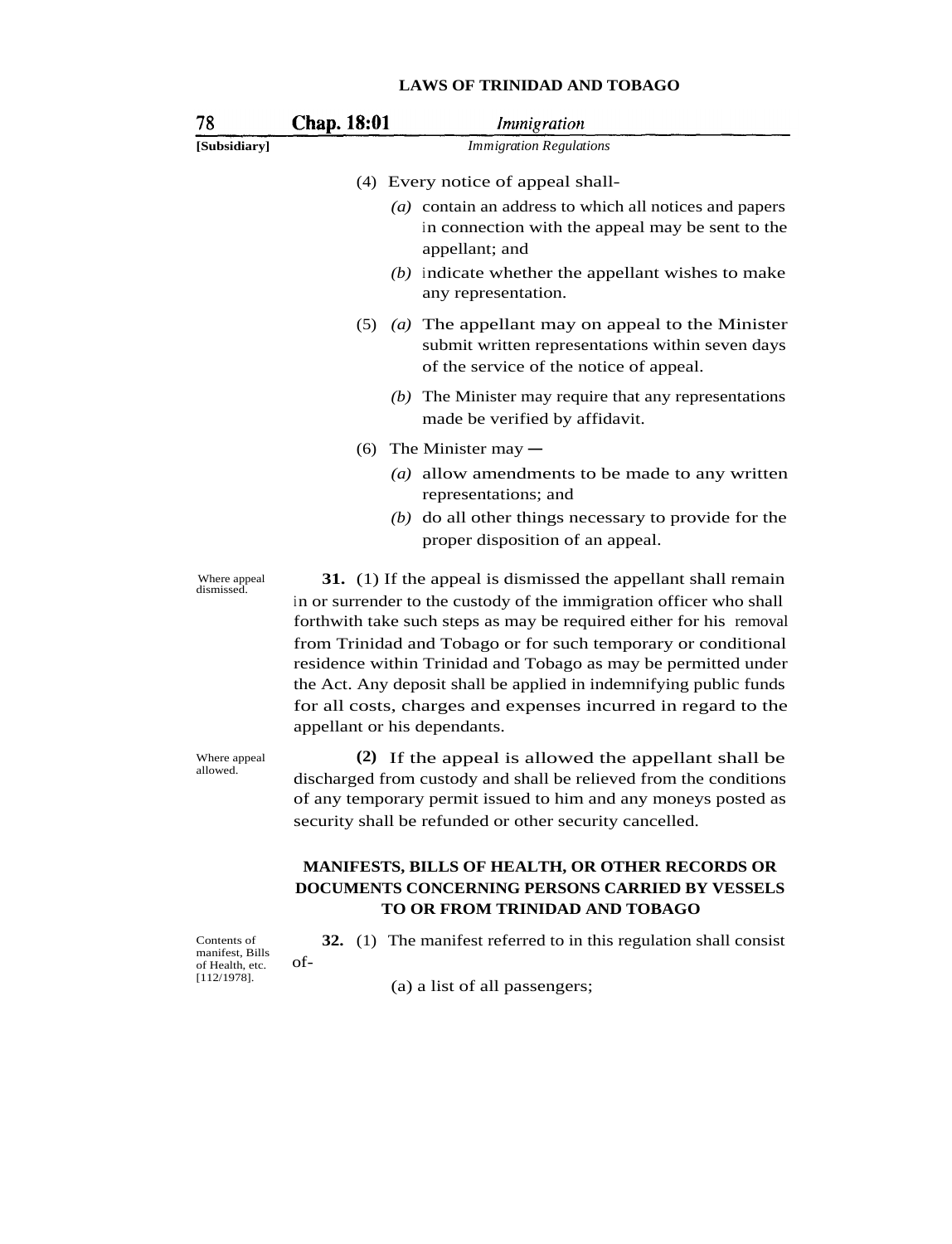|                   | <i>Immigration</i>                                                                                                                                                                                                                                                            | <b>Chap. 18:01</b> | 79           |
|-------------------|-------------------------------------------------------------------------------------------------------------------------------------------------------------------------------------------------------------------------------------------------------------------------------|--------------------|--------------|
|                   | <b>Immigration Regulations</b>                                                                                                                                                                                                                                                |                    | [Subsidiary] |
|                   | $(b)$ cards containing such information with respect<br>to each passenger as may be required in these<br>Regulations; or                                                                                                                                                      |                    |              |
|                   | $(c)$ both the list and the cards whenever both are<br>required to be set out in the manifest under these<br>Regulations.                                                                                                                                                     |                    |              |
| (2)               | The master of every ship arriving at any port of entry<br>in Trinidad and Tobago from any foreign port shall forthwith after<br>the arrival of the ship and before examination of the persons deliver<br>to the immigration officer in charge the following documents:        |                    |              |
| $\left( a\right)$ | a General Declaration (Arrival Report) in<br>quadruplicate in the form set out as Form 10;                                                                                                                                                                                    |                    | Form 10.     |
|                   | $(b)$ a crew list in duplicate including supernumeraries<br>in the form set out as Form 11;                                                                                                                                                                                   |                    | Form 11.     |
|                   | $(c)$ a stowaways list in duplicate in the form set out<br>as Form 12;                                                                                                                                                                                                        |                    | Form 12      |
|                   | $(d)$ a passenger list in duplicate showing ports of<br>embarkation in the form set out as Form 13;                                                                                                                                                                           |                    | Form 13.     |
| (e)               | an intransit passenger list in duplicate showing<br>ports of embarkation and disembarkation in the<br>form set out as Form 13.                                                                                                                                                |                    | Form 13.     |
|                   | (3) The manifest referred to in subregulation (1) shall be<br>verified by the master who shall affix his signature thereto at the<br>port of entry and the certificate of the master shall affirm to the<br>correctness of the information given therein and the signature or |                    |              |

certificate of the medical officer of the ship (if any) sailing therewith taken in like manner stating the professional qualifications and attesting to the correctness, in so far as he can determine by his personal examination all the information given therein with respect to the physical and mental condition of each person named therein.

(4) The master shall ensure that each passenger whose name appears on the ship's manifest is in possession of his passport or other valid and unexpired travel document in accordance with these Regulations and that each such passenger delivers to the immigration officer a completed card in the form set out as Form 1. Form I.

*L.R.O. I/*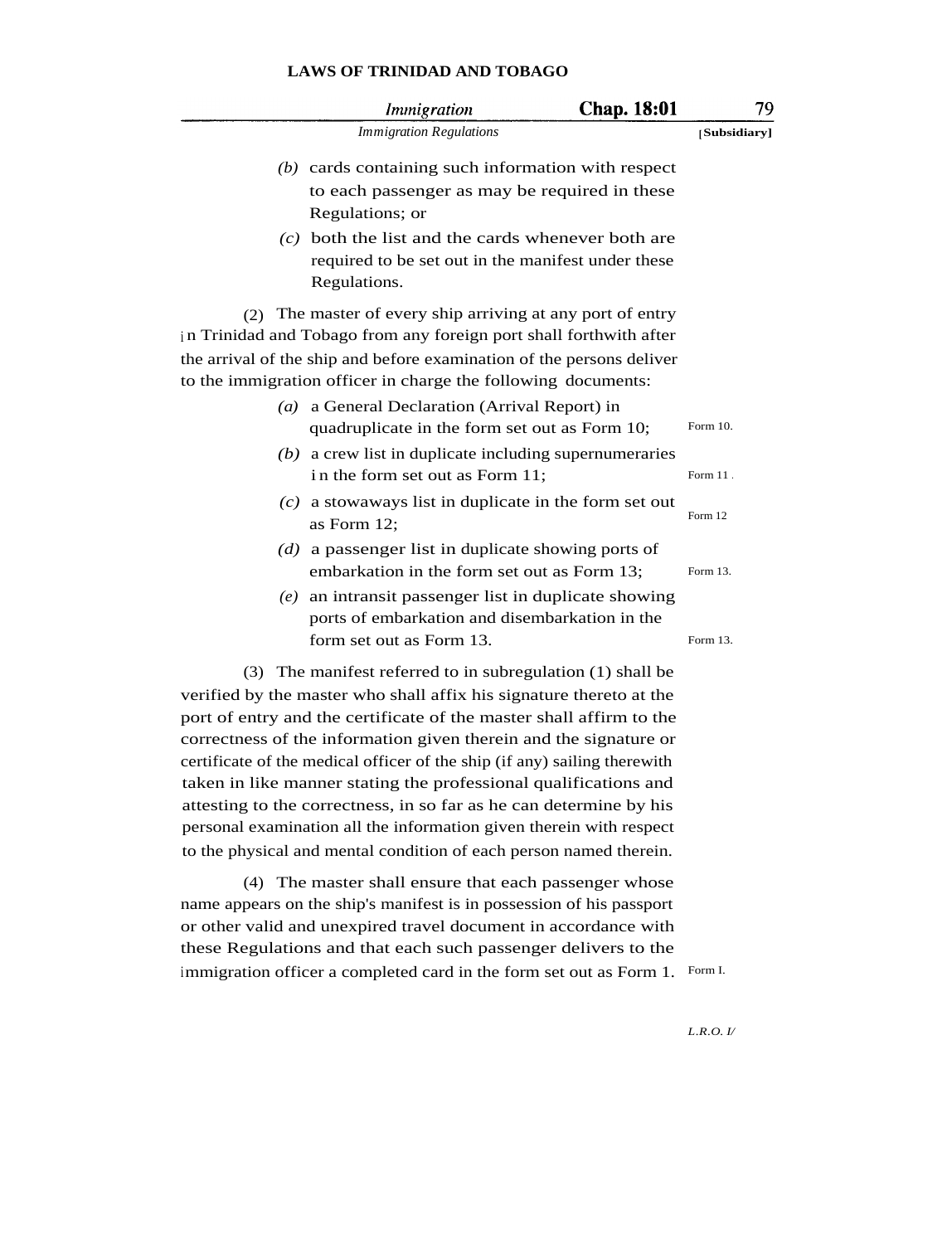| 80           | Chap. 18:01                    | Immigration                                                                                                                                                                                                                                                           |  |
|--------------|--------------------------------|-----------------------------------------------------------------------------------------------------------------------------------------------------------------------------------------------------------------------------------------------------------------------|--|
| [Subsidiary] | <b>Immigration Regulations</b> |                                                                                                                                                                                                                                                                       |  |
|              |                                | (5) The master of an aircraft arriving at a Trinidad and                                                                                                                                                                                                              |  |
|              |                                | Tobago airport from a foreign airport shall-                                                                                                                                                                                                                          |  |
| Form 1.      |                                | ( $a$ ) ensure that each passenger is in possession of his<br>passport or other valid or unexpired document in<br>accordance with these Regulations and that each<br>passenger delivers to the immigration officer a<br>completed card in the form set out as Form 1; |  |
|              |                                | $(b)$ deliver to the immigration officer a list of all the<br>passengers on the flight; and                                                                                                                                                                           |  |
| Form 14.     |                                | $(c)$ deliver to the immigration officer a General<br>Declaration in the form set out as Form 14.                                                                                                                                                                     |  |
|              |                                | (6) It shall be the responsibility of every transportation<br>company to ensure that each of its passengers seeking to enter and<br>remain in Trinidad and Tobago is-                                                                                                 |  |
|              |                                | (a) outside the prohibited classes; and                                                                                                                                                                                                                               |  |
|              |                                | $(b)$ in possession of the proper medical and travel<br>documents.                                                                                                                                                                                                    |  |

(7) The transportation company, master or passenger who fails to comply with the provisions of subregulations (4), (5) and (6) is guilty of an offence.

(8) Where any vessel arrives in Trinidad and Tobago carrying any person from outside Trinidad and Tobago whose destination is also outside Trinidad and Tobago, but who fails to continue his journey in such vessel in circumstances from which it may reasonably be inferred that such person has remained in Trinidad and Tobago without the consent of an immigration officer, the master of such vessel or agent, as the case may be, shall as soon as practicable, notify the nearest immigration officer of the failure of such person to continue his journey, and shall deposit with the Chief Immigration Officer if required by him to do so, such sum of money as may be determined by the Chief Immigration Officer to be used in defraying the costs of the detention and deportation of such person.

(9) The master or agent who fails to comply with the provisions of subregulation (8) is guilty of an offence.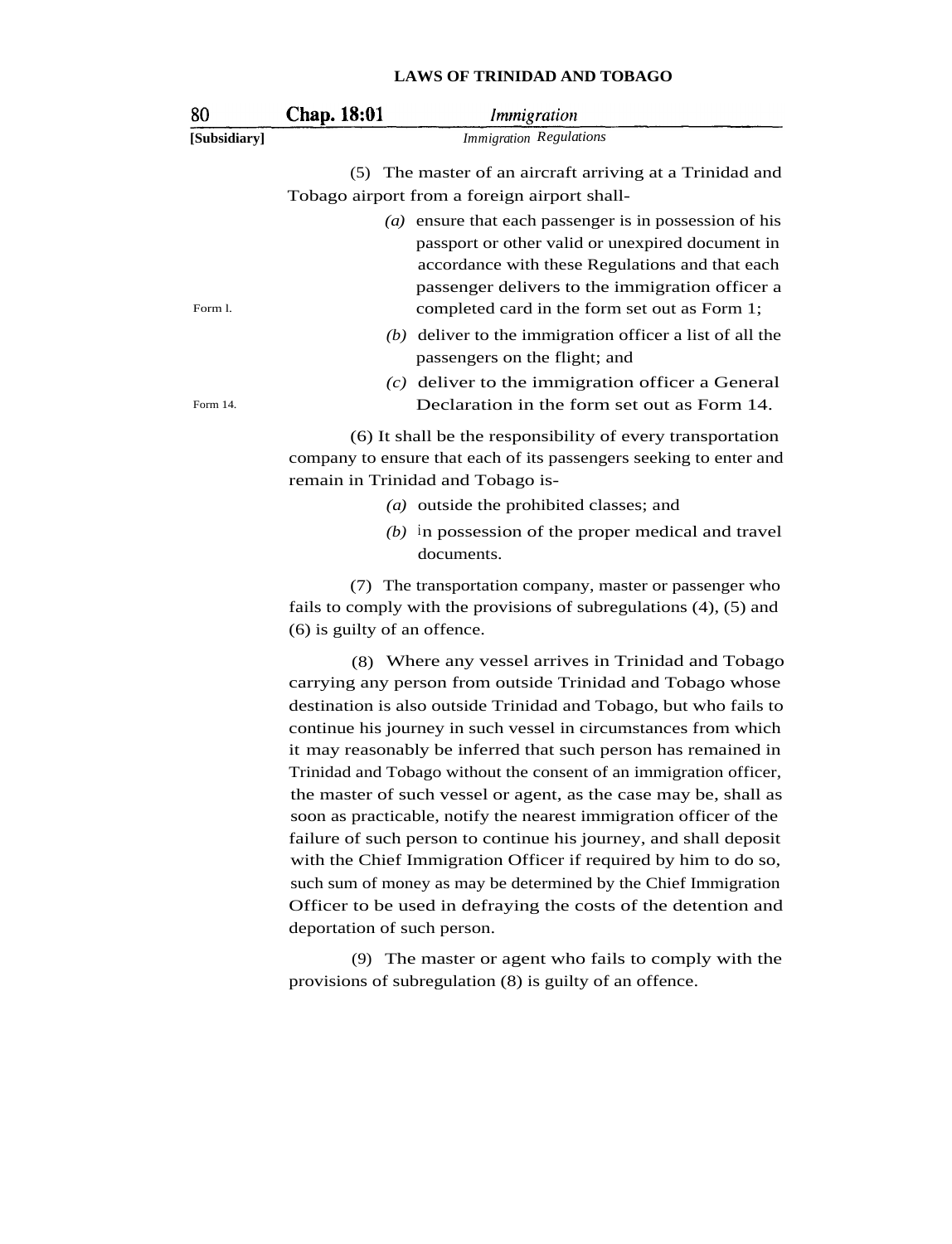|                          | Immigration                                                                                                                                                                                                                                                                                                                                                                                                                                                                                                                                        | Chap. 18:01 | 81                                                                  |
|--------------------------|----------------------------------------------------------------------------------------------------------------------------------------------------------------------------------------------------------------------------------------------------------------------------------------------------------------------------------------------------------------------------------------------------------------------------------------------------------------------------------------------------------------------------------------------------|-------------|---------------------------------------------------------------------|
|                          | <b>Immigration Regulations</b>                                                                                                                                                                                                                                                                                                                                                                                                                                                                                                                     |             | [Subsidiary]                                                        |
| departure.               | 33. (1) The local representative or master of any vessel<br>leaving Trinidad and Tobago for any other country shall apply for<br>a clearance certificate and shall deliver to the immigration officer<br>before departure, a manifest of all passengers in the form set out<br>as Form 13; but the Chief Immigration Officer may in his discretion<br>allow the manifest to be transmitted by a specific date following                                                                                                                            |             | Clearance<br>certificate and<br>manifest.[112/1978].<br>Form $13$ , |
| following documents:     | (2) The local representative or master of any vessel<br>leaving Trinidad and Tobago may be required to furnish the                                                                                                                                                                                                                                                                                                                                                                                                                                 |             |                                                                     |
|                          | (a) General Declaration (Departure Report) in<br>quadruplicate in the form set out as Form 5; or<br>General Declaration (Outward/Inward) in                                                                                                                                                                                                                                                                                                                                                                                                        |             | Form 5.                                                             |
|                          | duplicate in the form set out as Form 14;<br>$(b)$ manifest of intransit passengers in duplicate in                                                                                                                                                                                                                                                                                                                                                                                                                                                |             | Form 14.                                                            |
|                          | the form set out as Form 13;<br>$(c)$ a declaration in the form set out as Form 1 for<br>each passenger embarking.                                                                                                                                                                                                                                                                                                                                                                                                                                 |             | Form 13.<br>Form I.                                                 |
| required for inspection- | (3) The local representative or master of any vessel<br>departing from Trinidad and Tobago shall, if so required by the<br>immigration officer in charge at the port of departure give the<br>approximate time that the passengers and crew will be on board<br>and also the approximate time of departure of the vessel in the<br>form set out as Form 16 and cause the crew and passengers to Form 16.<br>present themselves on the vessel or at a place to be determined by<br>the immigration officer with their passports and other documents |             |                                                                     |
| following instances:     | (4) The immigration officer may prohibit departure in the                                                                                                                                                                                                                                                                                                                                                                                                                                                                                          |             |                                                                     |
|                          | (a) by order of the Minister; or<br>$(b)$ if any of the travel documents are not valid for<br>travel; or<br>$(c)$ if there is to the knowledge of the immigration<br>officer a warrant of arrest in force relating to that<br>person.                                                                                                                                                                                                                                                                                                              |             |                                                                     |

LA.-11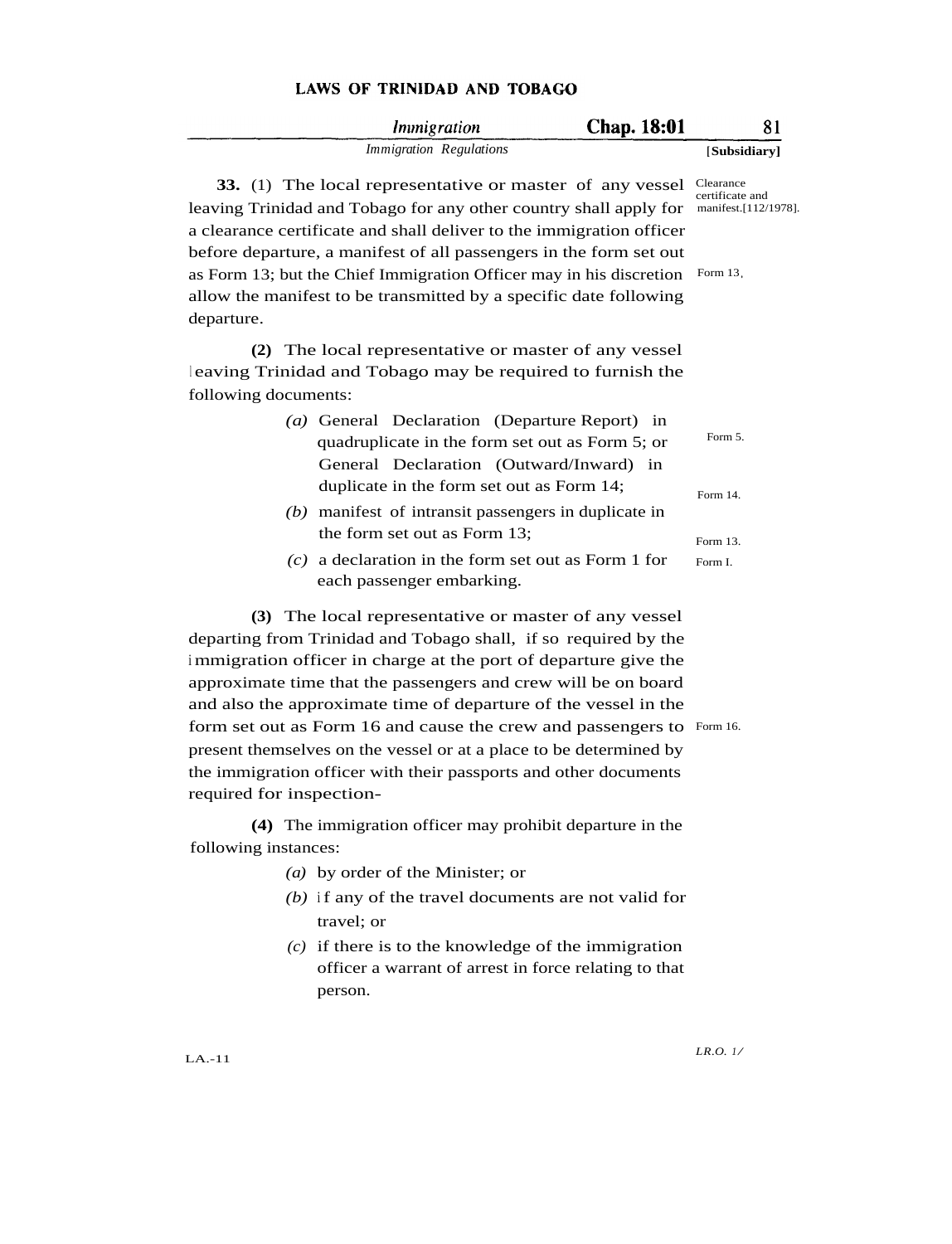### **[Subsidiary]** *Immigration Regulations*

(5) Any master or representative who fails to comply with any of the requirements duly made under this regulation is guilty of an offence.

(6) Every person intending to disembark in or embark from Trinidad and Tobago, as the case may be, shall if required to do so by an immigration officer, produce for inspection his passport, visa, document evidencing permission to enter any country or other document of a like nature in his possession.

(7) The master or the medical officer of any vessel or other person referred to in this regulation who-

- *(a)* fails to deliver a manifest or other document required by this regulation; or
- *(b)* fails to state in such document all the information required; or
- *(c)* makes any false statement in such document; or
- *(d)* fails to account for every person whose name appears on such document,

 is guilty of an offence with respect to each person to whom any such omission occurs or any such false statement is made.

 Notice of intention of ship to call.

Form 15.

 **34.** (1) The owner, agent or charterer of a ship intending to come to Trinidad and Tobago from a foreign port shall as early as possible give notice in writing in duplicate to the Chief Immigration Officer in the form set out as Form 15, of the expected date and time of arrival of such ship and shall give particulars in so far as is practicable of all other details required.

 Vessel to proceed to designated anchorage or place ordered by the immigration officer.

 (2) Subregulation (1) shall not apply to any of the State's ships of war or to any ship of war belonging to a friendly foreign nation, orto any pleasure yacht or aircraft or any inter-island sailing vessel provided that it goes to the designated anchorage for such craft.

 (3) The Minister may, by Notification declare any place within the limits of any port to be a designated anchorage, either for vessels generally or for vessels of a class specified in the Notification, and the master of a vessel which arrives at a port where a designated anchorage, either for vessels generally or for vessels of a class to which such vessels belong, has been declared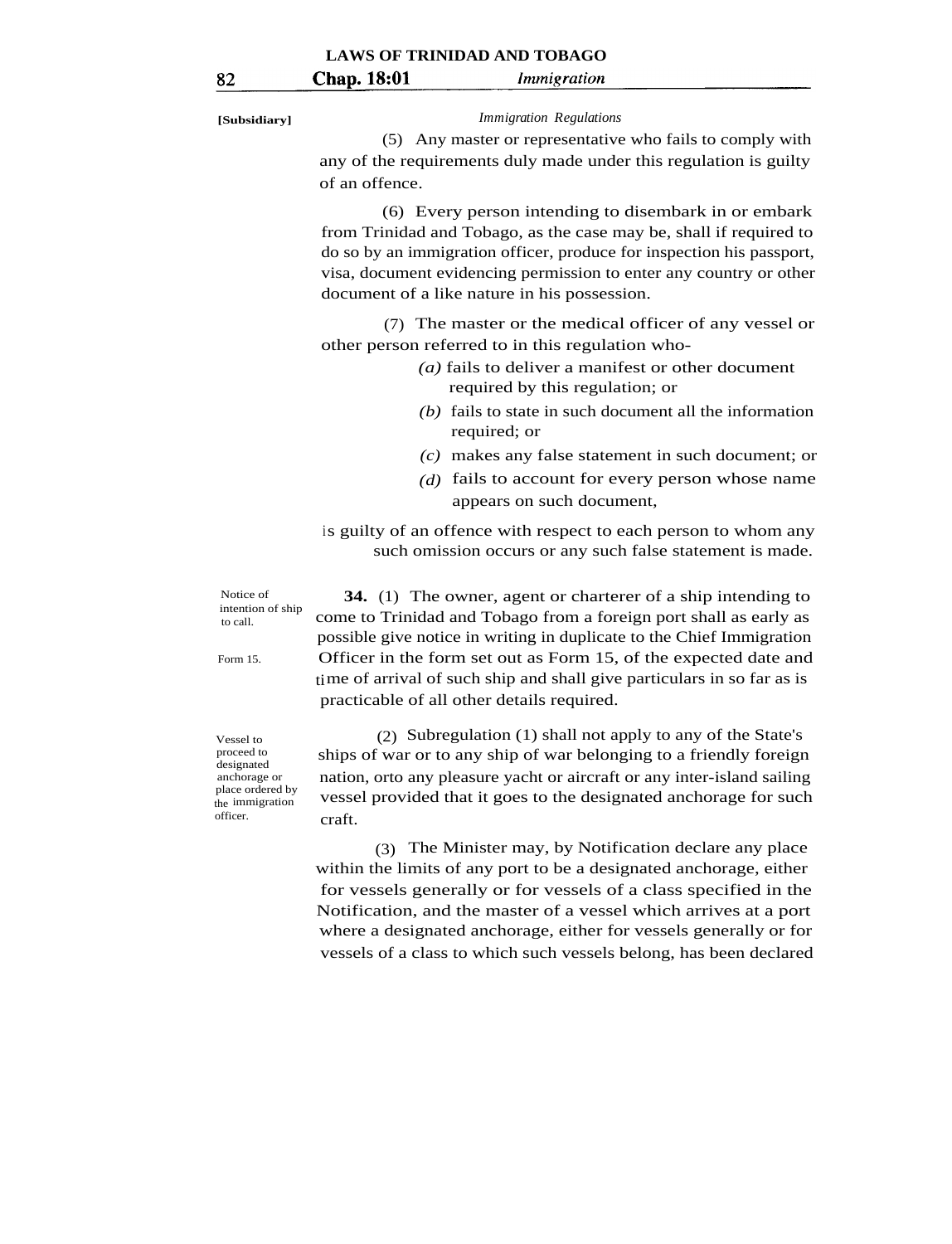| Immigration                    | Chap. 18:01 | 83           |
|--------------------------------|-------------|--------------|
| <i>Immigration Regulations</i> |             | [Subsidiary] |

shall, subject to any directions given under subregulation (5), forthwith navigate his vessel to such designated anchorage and shall remain there until an immigration officer gives him permission to leave.

(4) No vessel other than a vessel which plies solely between ports in Trinidad and Tobago, shall proceed to any place in Trinidad and Tobago other than a port of entry.

(5) The master of every vessel which arrives in Trinidad and Tobago shall, if so ordered by an immigration officer, anchor or tie up his vessel at such place as may be ordered and shall remain there until an immigration officer gives him permission to leave.

(6) The master of any vessel who, without reasonable cause contravenes any of the foregoing provisions of this regulation or any order made or direction given thereunder is guilty of an offence.

(7) Where a person contravenes a provision of this regulation, that person commits an offence whether or not such contravention is elsewhere expressly declared to constitute an offence.

(8) The Minister may exempt the master of any vessel coming to Trinidad and Tobago or the transportation company operating such vessel from any or all of the requirements of this regulation and may direct such further or other requirements or documents to be taken in their stead as he considers proper.

**35.** (1) A transportation company is responsible for safeguarding all persons ordered to be delivered to it or to the master of one of its vessels from the time of such delivery.

**(2)** The Minister may cause to be served on a transportation company that is not liable under the Act for the cost of deportation, the master, charterer or agent thereof a notice in the form set out as Form 35 requiring such company to carry a Form 35. person ordered to be deported, and upon the service of such notice such company shall become liable for all detention and deportation  $costs$ --

> *(a)* if it refuses to take on board or carry a person ordered to be deported following a proper written direction given by the Chief Immigration Officer;

Responsibility of transportation company.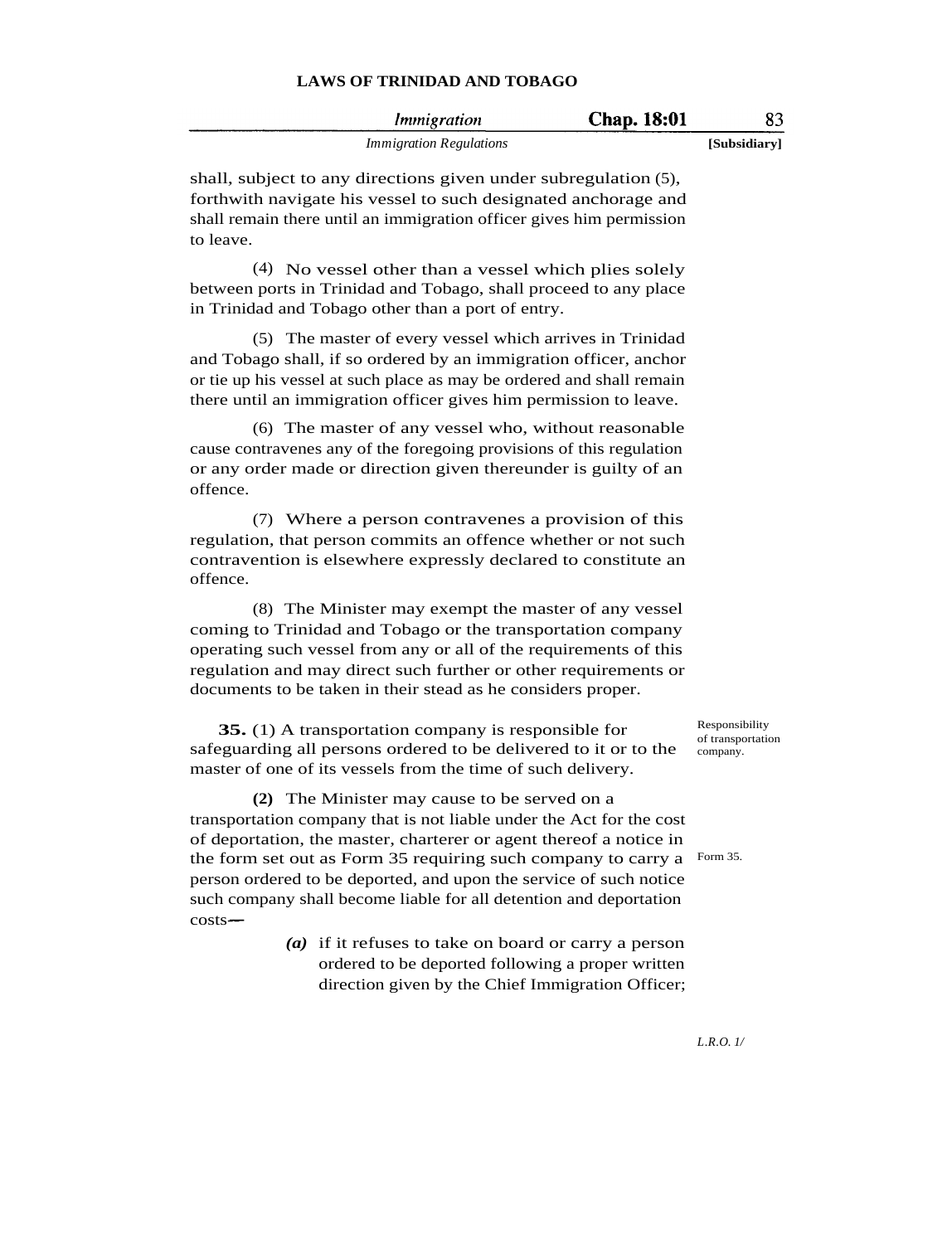| 84                                               | Chap. 18:01 | <i>Immigration</i>                                                                                                                                                                                                                                                                                                                                                                                              |
|--------------------------------------------------|-------------|-----------------------------------------------------------------------------------------------------------------------------------------------------------------------------------------------------------------------------------------------------------------------------------------------------------------------------------------------------------------------------------------------------------------|
| [Subsidiary]                                     |             | <b>Immigration Regulations</b>                                                                                                                                                                                                                                                                                                                                                                                  |
|                                                  |             | $(b)$ if it fails to guard safely any such person on board<br>its vessels or at such other place where such<br>person may have been detained, until he can be<br>placed on board the vessel on which he is to be<br>deported;                                                                                                                                                                                   |
|                                                  |             | $(c)$ if it does not report forthwith the escape from<br>custody of any person ordered to be deported; or                                                                                                                                                                                                                                                                                                       |
|                                                  |             | $(d)$ if it fails to carry the person ordered to be deported<br>to the place in the country of destination of such<br>person designated on the order of deportation or<br>on the written direction of the Chief Immigration<br>Officer.                                                                                                                                                                         |
| Deportees to be<br>received on<br>board vessels. |             | (3) The master, owner, agent or charterer of a vessel shall,<br>on being required in writing by the Chief Immigration Officer so<br>to do, receive a deportee on board for conveyance to a place<br>specified in the requirement, being a place to which the vessel is<br>bound, and also receive on board, for such time as is required by<br>the Chief Immigration Officer, a person charged with the custody |

(4) For the services specified in subregulation (3) there shall be paid such reasonable passage money and other charges as are demanded by the master, owner, agent or charterer, as the case may be.

(5) The Chief Immigration Officer shall not make a requirement under subregulation (3) unless he is satisfied on reasonable grounds that the deportee will be permitted to land at the place specified in the requirement, and it is a defence to a prosecution for a contravention of that subregulation if the defendant proves that, if the requirement had been complied with, the deportee would not have been permitted to land at the place specified in the requirement.

Master to produce deportee if requested.

of the deportee.

(6) Where a person has been placed on board a vessel for the purpose of deportation from Trinidad and Tobago, the Chief Immigration Officer, or an immigration officer, may at any time before the vessel's departure from its last port of call in Trinidad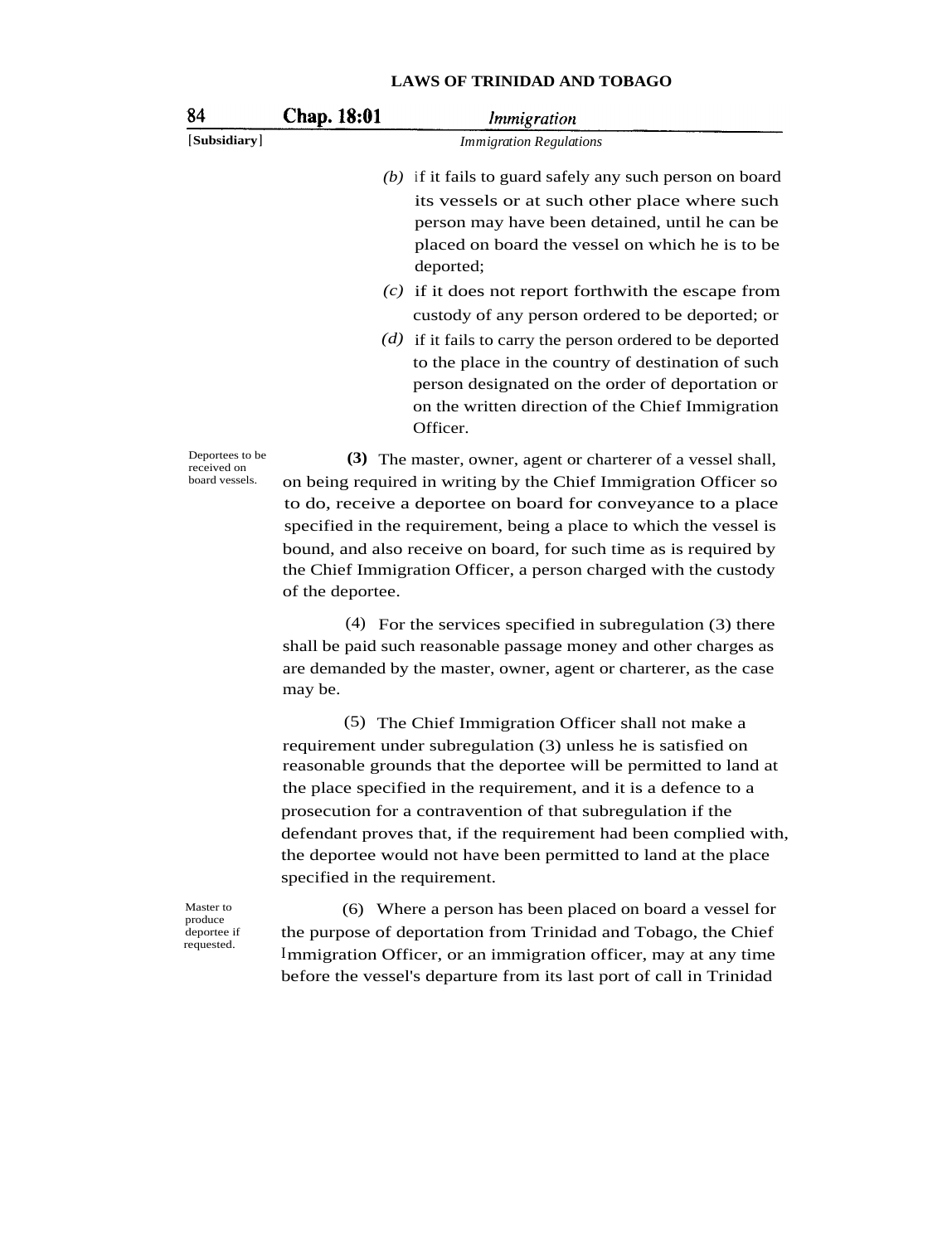| <i>Immigration</i>             | Chap. 18:01 |              |
|--------------------------------|-------------|--------------|
| <i>Immigration Regulations</i> |             | [Subsidiary] |

and Tobago, require the master to produce to him the deportee, and the master shall not, without reasonable excuse, fail to comply with the requirement.

# **THE REPORTING, DETENTION, CUSTODY AND RETURN OF STOWAWAYS OR OTHER PERSONS WHO HAVE SECRETED THEMSELVES IN OR UPON A VESSEL COMING TO TRINIDAD AND TOBAGO**

**36.** (1) The master of any vessel arriving in Trinidad and Stowaways. Tobago from a foreign port shall report immediately on the arrival of the vessel to the immigration officer in charge, the presence of any stowaways on board.

(2) The master of such a vessel shall be responsible for holding any such stowaway on board pending the departure of the vessel from Trinidad and Tobago and shall not permit the stowaway to leave the vessel without the written permission of an immigration officer.

- (3) A master of a vessel-
	- *(a)* who permits any stowaway to leave such vessel without the written permission of an immigration officer; or
	- *(b)* from which a stowaway escapes,

is guilty of an offence with respect to each stowaway.

(4) The master of a vessel from which a stowaway escapes shall report the escape to the immigration officer immediately and such a master who fails so to do is, in addition to any other offence for which he may be liable, guilty of an offence under this paragraph.

(5) A transportation company owning or operating a vessel on which a stowaway is found shall bear the cost of the detention and deportation of such stowaway.

*L.R.O. 1/*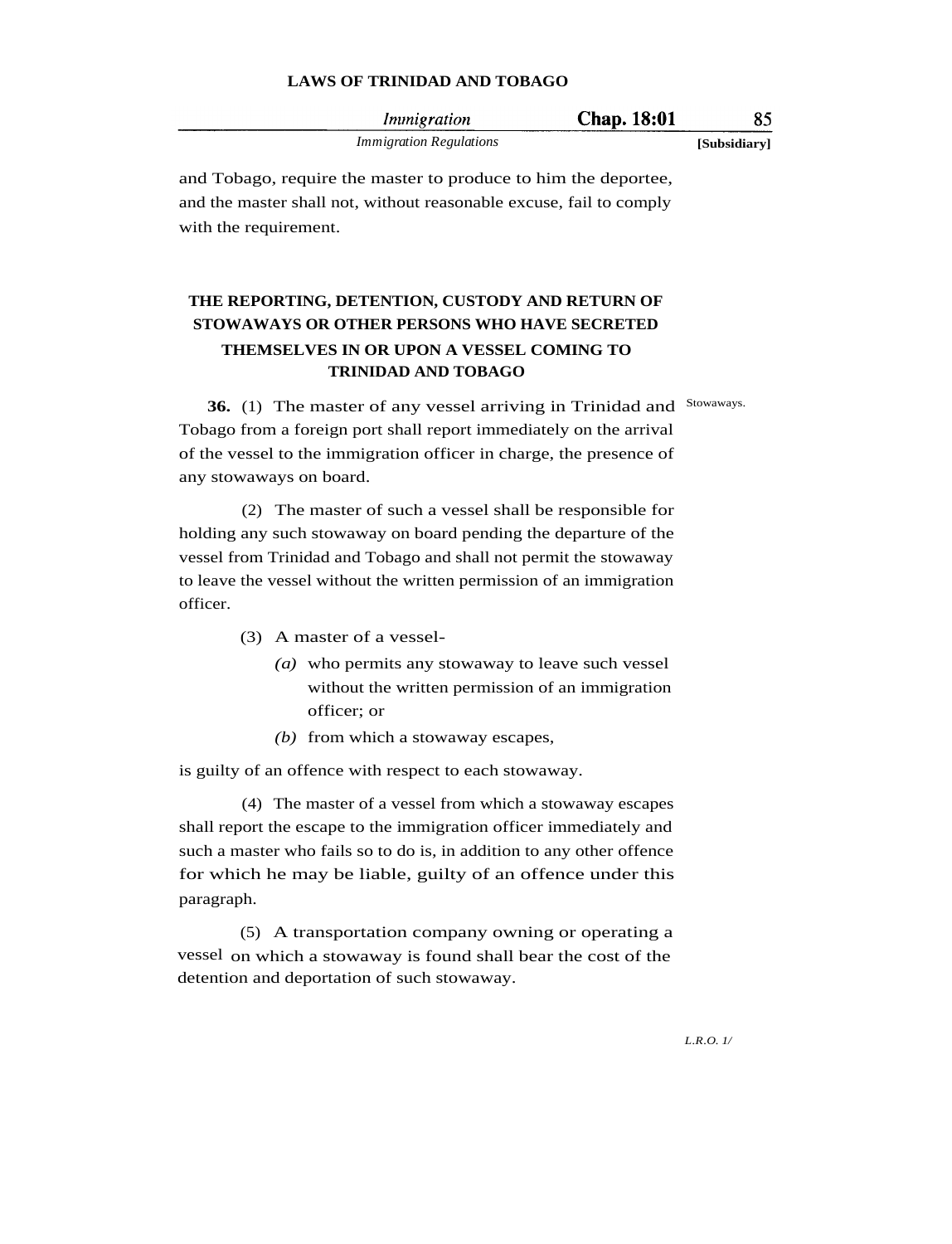| 86                                                                     | <b>Chap. 18:01</b><br><i>Immigration</i>                                                                                                                                                                                                                                     |  |  |  |
|------------------------------------------------------------------------|------------------------------------------------------------------------------------------------------------------------------------------------------------------------------------------------------------------------------------------------------------------------------|--|--|--|
| [Subsidiary]                                                           | Immigration Regulalions                                                                                                                                                                                                                                                      |  |  |  |
| Production of<br>identification<br>cards and<br>mustering the<br>crew. | 37. (1) The master or agent of a vessel, other than a vessel of<br>the regular armed forces of a government permitted to call by the<br>Government of Trinidad and Tobago, arriving in Trinidad and<br>$Tobago -$                                                            |  |  |  |
|                                                                        | shall, upon the arrival of the vessel at a port of<br>(a)<br>entry have in his possession the passport or<br>identification documents in respect of each<br>member of the crew who is on board the vessel;                                                                   |  |  |  |
|                                                                        | $(b)$ shall, upon the arrival of the vessel at a port of<br>entry if so required by an immigration officer,<br>muster the crew in the presence of the officer<br>and produce to the officer the passports or<br>i dentification documents referred to in<br>paragraph (a);   |  |  |  |
|                                                                        | $(c)$ shall, before the departure of the vessel from a<br>port of entry if so required by an immigration<br>officer, muster the crew in the presence of that<br>officer and produce to him the passports or<br>identification documents referred to in<br>paragraph (a); and |  |  |  |
|                                                                        | shall not, where required to muster the crew in<br>(d)<br>accordance with paragraph (c) depart with the<br>vessel from the port of entry unless he complies<br>with such requirement.                                                                                        |  |  |  |
| Master to report<br>absence.                                           | The master or agent of a vessel, other than a vessel of<br>(2)<br>the regular armed forces of a government permitted to call by the                                                                                                                                          |  |  |  |

the regular armed forces of a government permitted to cal Government of Trinidad and Tobago, arriving in Trinidad and Tobago from a foreign port shall, immediately before the departure of the vessel from Trinidad and Tobago, report in writing to an <sup>i</sup> mmigration officer the name of any member of the crew of the vessel who was on board the vessel at the time of its arrival and has deserted or is absent and shall deliver to the immigration officer any passport or identification documents of that member.

## **MEMBERS OF A CREW, LIST AND CONTROL**

Manifest of seamen, etc., to be delivered by master of ship to immigration officer in charge.

**38.** (1) Before the departure of any ship, the master or agent of such ship shall deliver to the immigration officer in charge at the port of departure a statement recording any change in crew,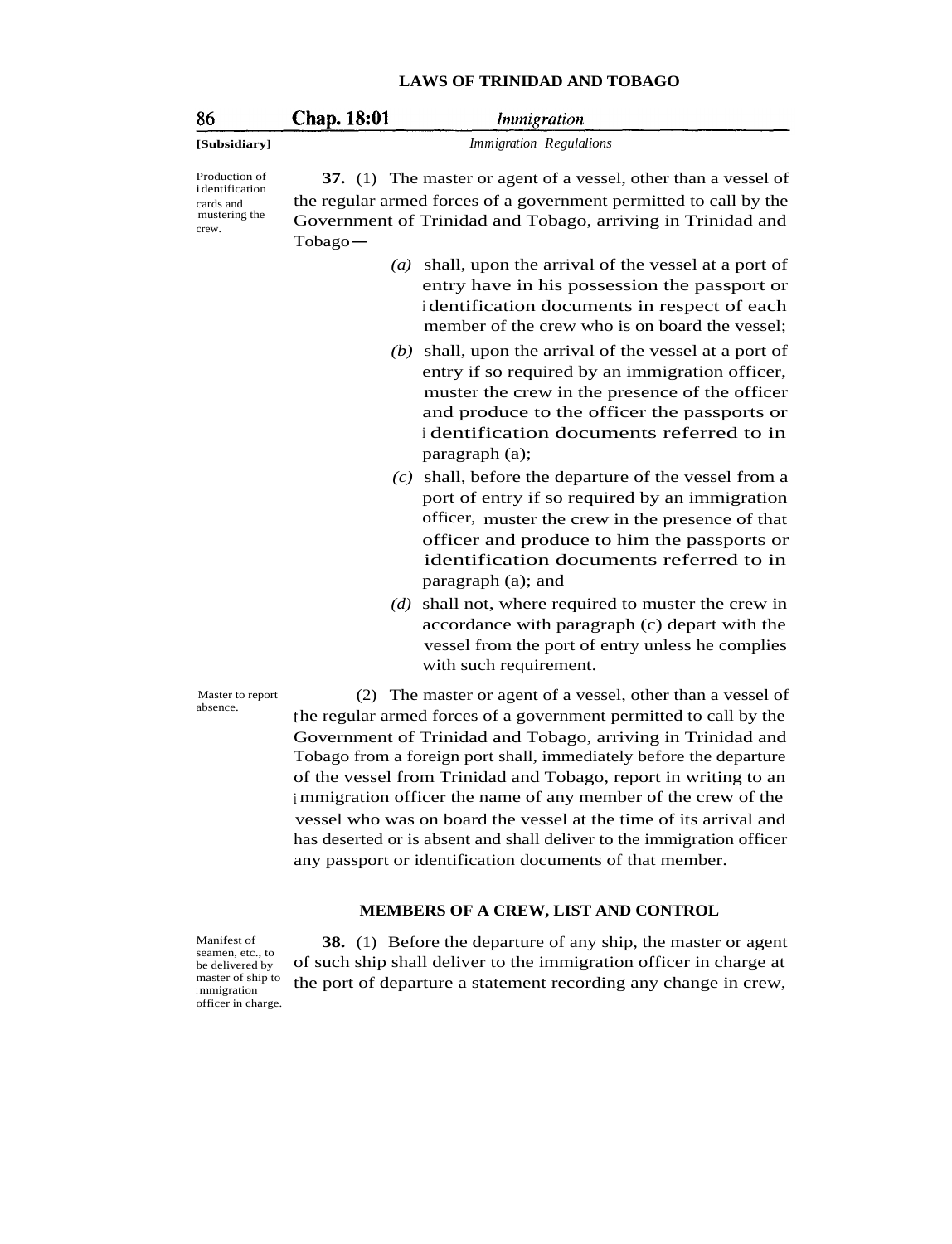| Immigration                    | Chap. 18:01 | 87           |
|--------------------------------|-------------|--------------|
| <i>Immigration Regulations</i> |             | [Subsidiary] |

prior to departure. The crew manifest shall contain a list of the names of all persons who are employed on such ship at the time of departure and also the names of those who have been paid off or discharged or who have been left ashore in hospital or who have died and of those who have deserted, and where there has been no such occurrence a notice shall be transmitted by such master or agent to the immigration officer in charge.

(2) Every statement required by this regulation shall be supported by a declaration as to its accuracy by the master of the vessel or by his duly authorised agent.

(3) A transportation company, the agent, the master of the vessel or his duly authorised agent is guilty of an offence-

- *(a)* in respect of each person for whom no report is made as required by this regulation; or
- *(b)* whenever such person fails to deliver any one of the statements required by this regulation or to furnish all the information required in every such statement.

(4) No person employed on board a vessel bringing persons to Trinidad and Tobago shall be discharged in Trinidad and Tobago without the consent of an immigration officer, and the master or agent who so discharges such a person is guilty of an offence.

(5) A transportation company, or the agent or master of a vessel arriving in Trinidad and Tobago from any port or place outside of Trinidad and Tobago, who knowingly signs on the articles of the vessel, or engages as an employee on board such vessel or brings to Trinidad and Tobago as a member of a crew, any person, with the intent to permit such person to enter Trinidad and Tobago contrary to the provisions of the Act and of these Regulations, or who represents orally or in a statement or report referred to in this regulation, to an immigration officer that any such person is a *bona fide* officer or member of the crew, is guilty of an offence.

(6) Before a member of a crew is permitted to enter Trinidad and Tobago for medical treatment or any other purpose, a transportation company employing such person shall make a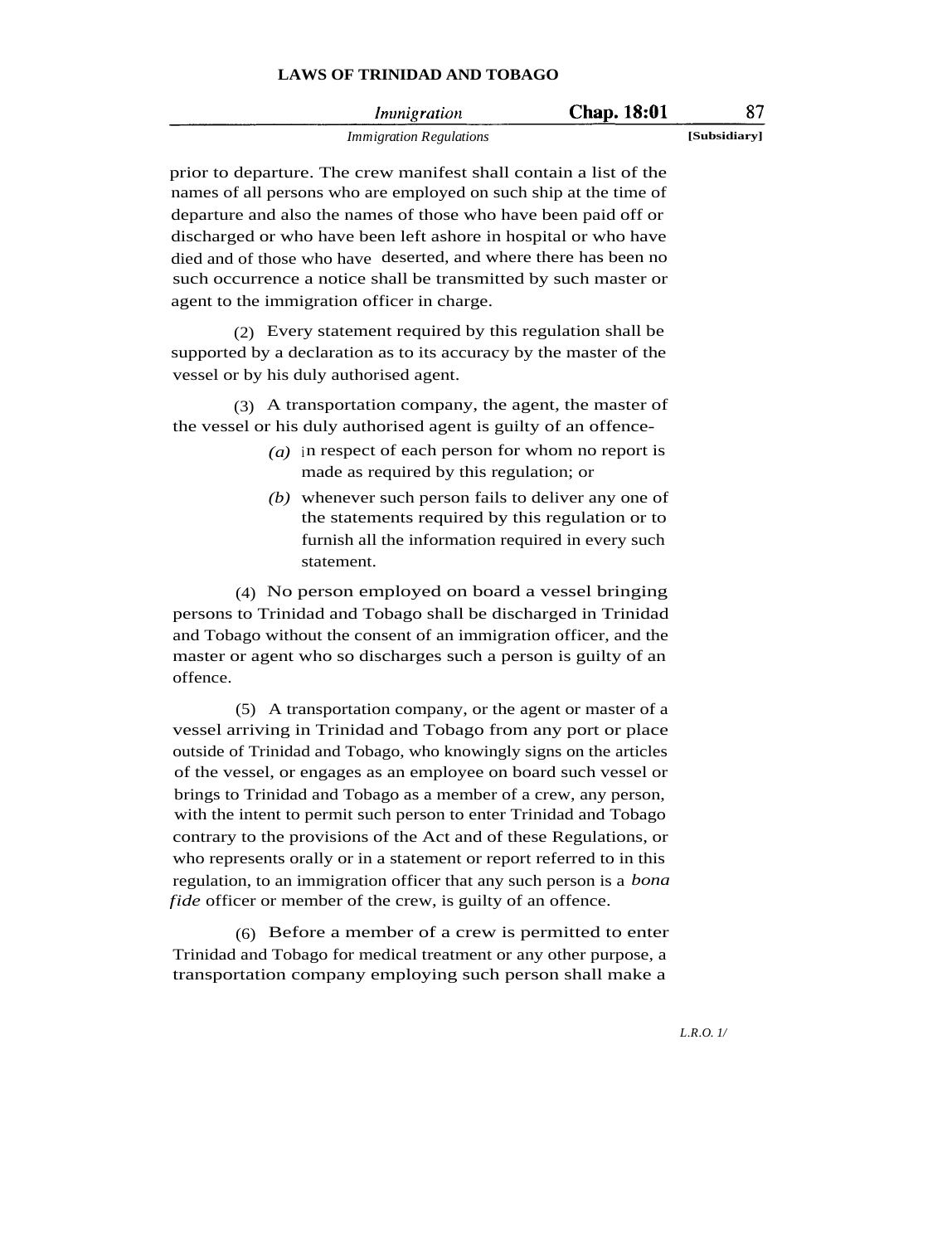| 88                                                                                 | Chap. 18:01                                                                                                                                                                                                                                                                                                                 | Immigration                                                                                                                                                                                         |  |  |
|------------------------------------------------------------------------------------|-----------------------------------------------------------------------------------------------------------------------------------------------------------------------------------------------------------------------------------------------------------------------------------------------------------------------------|-----------------------------------------------------------------------------------------------------------------------------------------------------------------------------------------------------|--|--|
| [Subsidiary]                                                                       | <b>Immigration Regulations</b>                                                                                                                                                                                                                                                                                              |                                                                                                                                                                                                     |  |  |
| Form 2.<br><b>First Schedule.</b>                                                  | deposit or enter into a bond in the form set out as Form 2 in the<br>First Schedule in favour of the Comptroller of Accounts, as may<br>be required by the immigration officer in charge, in such amount<br>as may be considered by such officer sufficient to cover the<br>expenses then foreseeable.                      |                                                                                                                                                                                                     |  |  |
| Form 23,                                                                           | Form 23.                                                                                                                                                                                                                                                                                                                    | (7) A receipt for each person shall be given by the master<br>of a vessel taking on board persons ordered to be deported to the<br>immigration officer. The receipt shall be in the form set out as |  |  |
|                                                                                    |                                                                                                                                                                                                                                                                                                                             | FORMS, NOTICES, ETC.                                                                                                                                                                                |  |  |
| Deportation<br>orders, form and<br>method of<br>execution.<br>Form 19A and<br>19B. | 39. (1) A deportation order in the form set out as Form 19A<br>or 19B shall be made in triplicate and one copy shall be served<br>upon the person ordered deported by delivering such copy to him<br>personally whenever practicable, and in other instances by sending<br>it by registered mail to his last known address. |                                                                                                                                                                                                     |  |  |

Notice of deportation.

Form 20.

**(2)** A copy of the deportation order shall be sent to the transportation company that is obliged to remove or to pay the costs of deportation of the person ordered deported and such copy may form part of a notice in the form set out as Form 20.,

(3) A transportation company may request once only in each case that deportation be made to a country other than that designated in the deportation order or other order made by the Minister, the Chief Immigration Officer or a Special Inquiry Officer.

**40.** (1) The application for exemption from the provisions of subsection (1) of section 7(1) of the Act shall be in the form set out as Form 56.

Certificate under

**(2)** The certificate referred to in section 7(1) of the Act shall be in the form set out as Form 21.

**(3)** The declaration issued by the Minister under section 9(4) of the Act that a person has ceased to be a permitted entrant shall be in the form set out as Form 54.

under section 7(1).  $[112/1978]$ . Form 56.

Application

section 7(l). Form 21.

**Declaration** under section 9(4).

Form 54.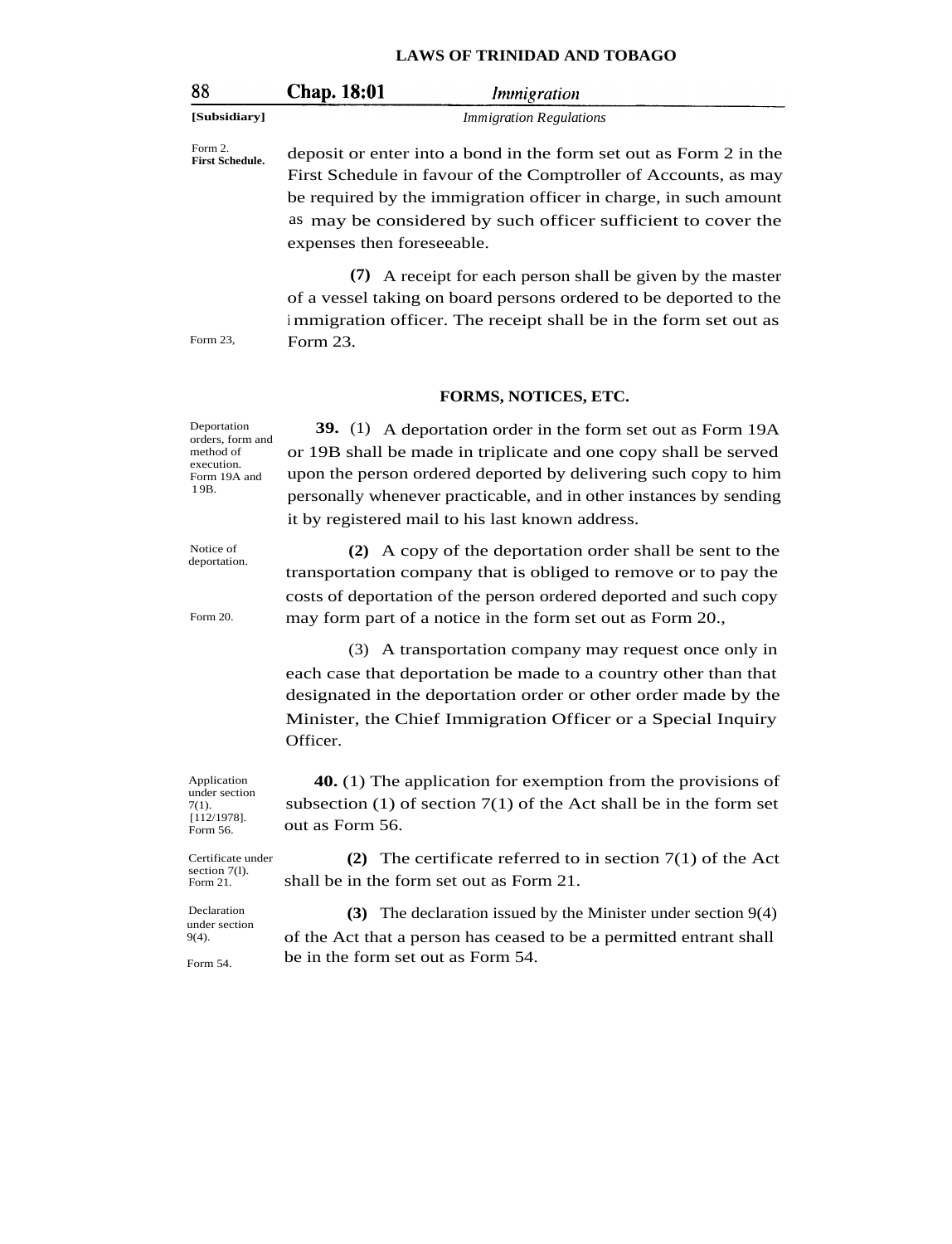|                          | <i>Immigration</i>                                                                                                                                                                                                                                                | <b>Chap. 18:01</b> | 89                                                                                                      |  |  |
|--------------------------|-------------------------------------------------------------------------------------------------------------------------------------------------------------------------------------------------------------------------------------------------------------------|--------------------|---------------------------------------------------------------------------------------------------------|--|--|
|                          | <b>Immigration Regulations</b>                                                                                                                                                                                                                                    |                    | [Subsidiary]                                                                                            |  |  |
|                          | 41. The certificate referred to in section $9(2)$ of the Act shall<br>be applied by a rubber stamp in the form set out as Form 22, and<br>may be varied in the form set out as Form 30.                                                                           |                    | Form of<br>certificate to be<br>issued to<br>permitted<br>entrant.<br>Forms 22 and 30.<br>[47 of 19801] |  |  |
| form set out as Form 9A. | 42. The form in which a person aggrieved by the decision of a<br>Special Inquiry officer may appeal to the Minister shall be in the                                                                                                                               |                    | Form of notice<br>of Appeal to<br>Minister.<br>Form 9A.                                                 |  |  |
|                          | 43. The warrant for the arrest under section $14(1)$ of the Act<br>of any person in respect of whom an examination or enquiry is to<br>be held or a deportation order has been made shall be in the form                                                          |                    | Form of warrant<br>of arrest.                                                                           |  |  |
| set out as Form 57.      | set out as Form 24, and the order for release shall be in the form                                                                                                                                                                                                |                    | Form 24.<br>Form 57.                                                                                    |  |  |
|                          | 44. The order for detention and the order for release provided<br>for by sections $14(1)$ and (2) and 15 of the Act shall be in the<br>forms set out as Forms 25 and 57, respectively.                                                                            |                    | Order for<br>detention and<br>release.<br>$[112/1978]$ .<br>Forms 25 and 57.                            |  |  |
|                          | <b>45.</b> An order for the detention and delivery of an inmate of a<br>reformatory or a prison issued to the Commissioner of Prisons or<br>other authority in charge of such person under section $14(3)$ of the<br>Act shall be in the form set out as Form 41. |                    | Order of the<br>Minister to<br>Commissioner<br>of Prisons, etc.<br>Form $41$ .                          |  |  |
|                          | <b>46.</b> The permit issued by the Minister under section $10(1)$ of<br>the Act shall be in the form set out as Form 17.                                                                                                                                         |                    | Form of permit<br>to be issued by<br>the Minister<br>under section<br>$10(1)$ of the Act.<br>Form 17.   |  |  |
| form set out as Form 29. | $47.$ (1) A rejection order made by an examining immigration<br>officer under sections 20(1) or $21(1)(a)$ of the Act shall be in the                                                                                                                             |                    | Form of<br>rejection order<br>under section<br>$(200)$ or $21(1)(a)$<br>of the Act.<br>Form 29.         |  |  |
| (2)<br>out as Form 43.   | The approval of an application from a student for a<br>student's permit under regulation $9(6)(b)$ shall be in the form set                                                                                                                                       |                    | Form 43.                                                                                                |  |  |
| <b>MISCELLANEOUS</b>     |                                                                                                                                                                                                                                                                   |                    |                                                                                                         |  |  |
| and 45, respectively.    | 48. The notice to an applicant for admission, detained for<br>hearing before a Special Inquiry Officer, and the summons to any<br>witness at such hearing shall be in the forms set out as Forms 44                                                               |                    | Hearing before a<br>Special Inquiry<br>Officer.<br>Form 44 and<br>Form 45.                              |  |  |
|                          |                                                                                                                                                                                                                                                                   |                    |                                                                                                         |  |  |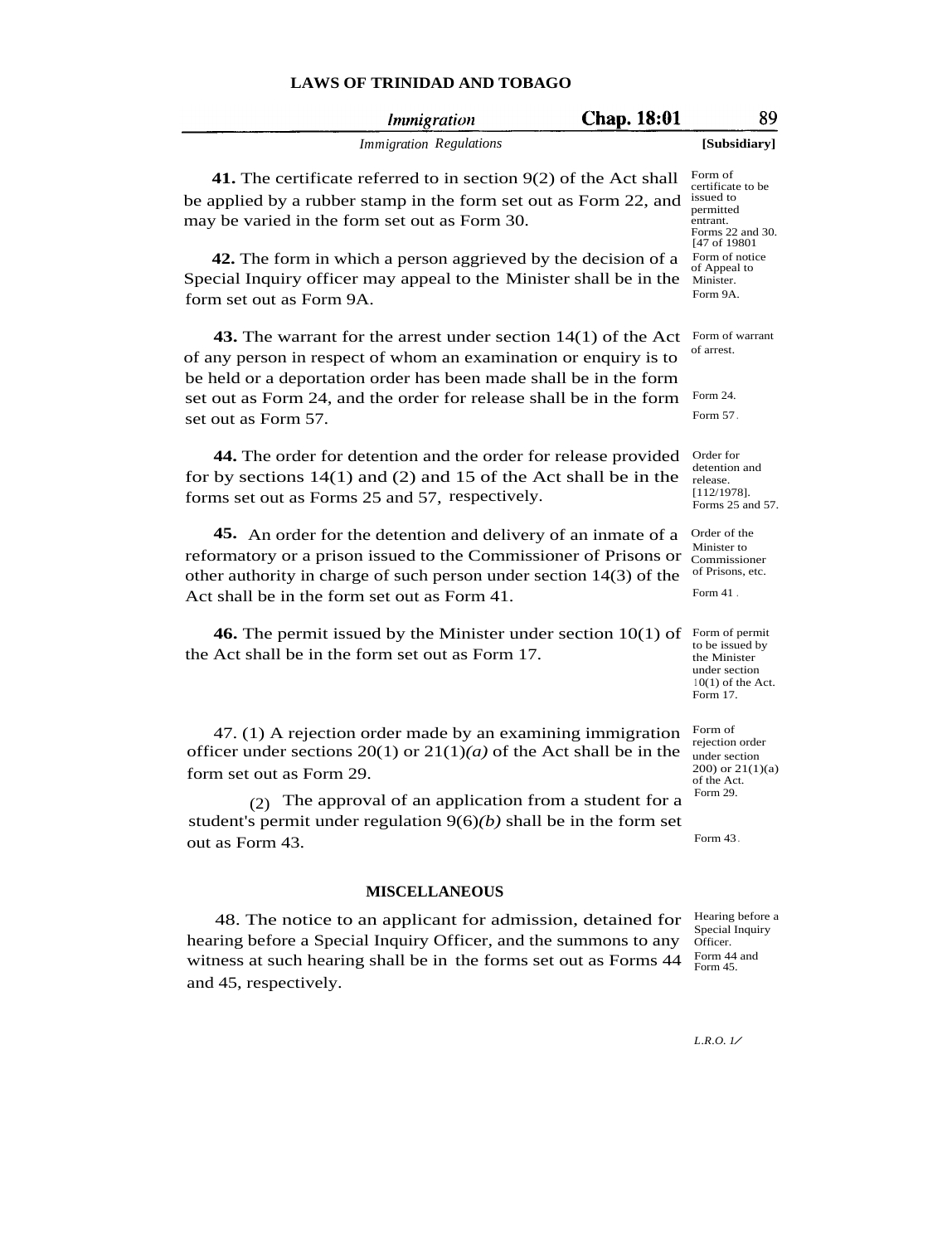**[Subsidiary]**

90

Decision of Special Inquiry Officer. Form 46.

Uniforms. [112/1978]. *Immigration Regulations*

**49.** The decision of a Special Inquiry Officer in a deportation matter to which section 24(5) of the Act applies, shall be in the form set out as Form 46.

**50.** (1) All immigration officers are required while on immigration duty to be properly attired in the official uniform approved by the Minister.

(2) The Chief Immigration Officer, the Deputy Chief Immigration Officer and the Assistant Chief Immigration Officer are exempt from the provisions of subregulation (1).

(3) The Chief Immigration Officer, the Deputy Chief Immigration Officer, the Assistant Chief Immigration Officer, the Immigration Officer IV and the Immigration Officers in charge of shifts are responsible for exercising supervision in respect of this regulation and for ensuring that it is complied with.

**51.** (1) Subject to regulation 34(8) the immigration officer shall visit immediately on arrival all ships arriving within a port of entry from any place outside Trinidad and Tobago between the hours of 8.00 a.m. and 4.00 p.m. on week days (except Saturdays). If requested by the master or the ship's agent the immigration officer shall visit ships at any time outside of the above prescribed hours, and on Saturdays, Sundays and public holidays upon payment to the Comptroller of Accounts in accordance with the

(2) Where an officer is required to perform any services

(3) Where an immigration officer is satisfied with regard

afloat, involving the use of a Government launch and outside normal working hours, fees shall be charged with respect to the crew at the prevailing rates in addition to the officers overtime

to any vessel which has arrived in Trinidad and Tobago that the transportation company operating it or the owner or master thereof does not fall within the provisions of section 38 of the Act, he shall grant clearance by issuing or causing to be issued to the master of the vessel the clearance certificate set out as Form 27, and such

charges and shall be paid to the Comptroller of Accounts.

certificate shall be valid for a period of twenty-four hours.

scale shown in the Third Schedule.

Fees for visiting officers.

Third Schedule.

and clearing of ships by immigration

[112/1978].

Form *27.*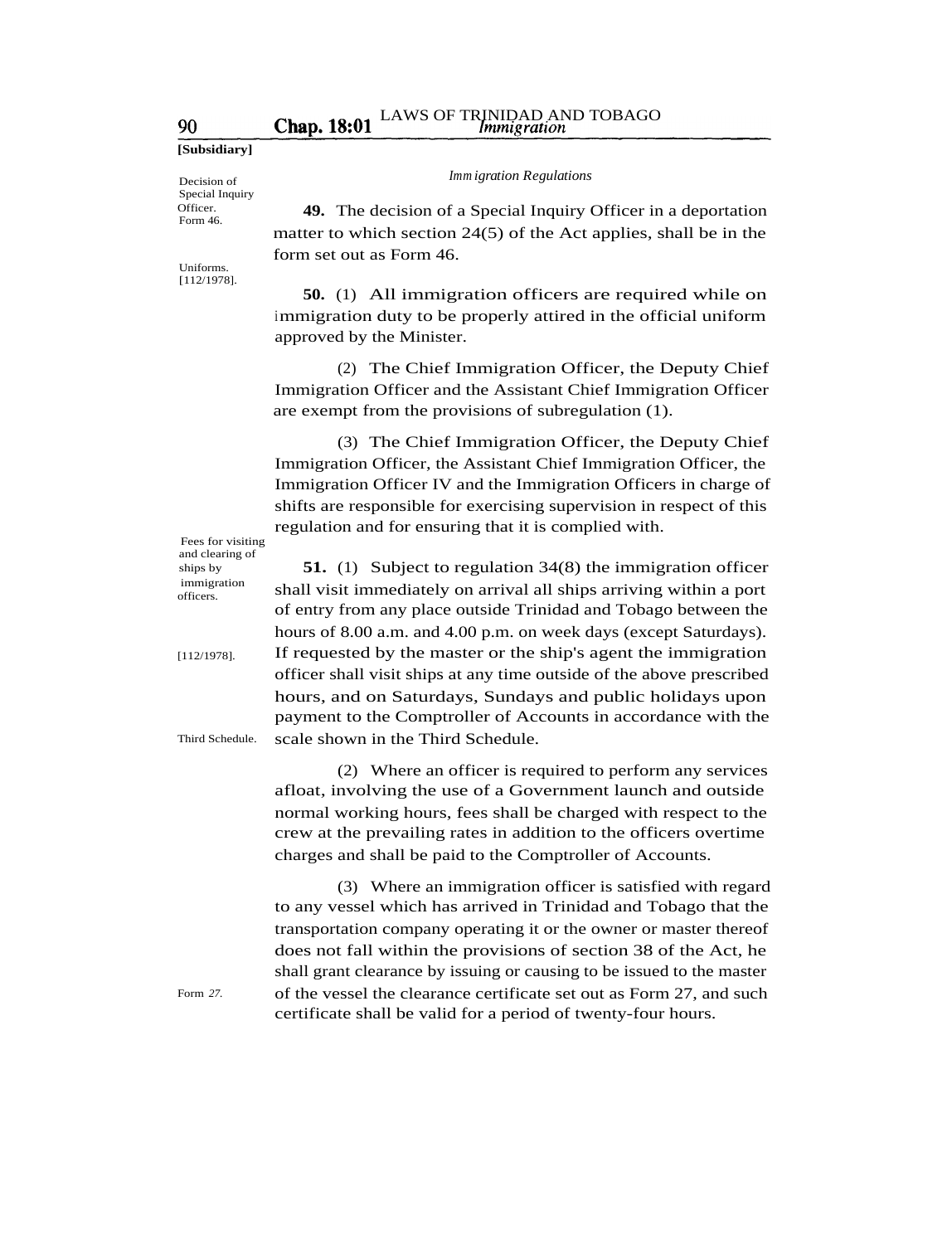| Chap. 18:01<br><i>Immigration</i>                                                                                                                                                                                                                                                                                                    | 91                                                                         |
|--------------------------------------------------------------------------------------------------------------------------------------------------------------------------------------------------------------------------------------------------------------------------------------------------------------------------------------|----------------------------------------------------------------------------|
| <b>Immigration Regulations</b>                                                                                                                                                                                                                                                                                                       | [Subsidiary]                                                               |
| (4) Where a vessel leaves Trinidad and Tobago without                                                                                                                                                                                                                                                                                |                                                                            |
| having applied for and been granted clearance in the manner<br>provided in subregulation $(3)$ and regulation 33 $(1)$ , the<br>transportation company operating the vessel or the agent of that<br>transportation company is guilty of an offence.                                                                                  |                                                                            |
| <b>52.</b> Any change in the agency or ownership of a ship shall be<br>reported in writing to the Chief Immigration Officer immediately<br>such change takes place, and in the absence of such report the<br>previous owners shall be held responsible for all charges and any<br>other matters relating thereto.                    | Change of<br>ownership, etc<br>of ships.                                   |
| <b>53.</b> (1) Fees as shown in the Fourth Schedule in respect of Fees in repect of<br>the issue of permits and certificates shall be paid to the Comptroller<br>of Accounts.                                                                                                                                                        | the issue of<br>miscellaneous<br>permits and<br>certificates.              |
| The fee paid on application for the grant of a work<br>(2)<br>permit shall in no circumstances be refunded.                                                                                                                                                                                                                          | Fourth Schedule.                                                           |
| <b>53A.</b> Fees as shown in the Seventh Schedule in respect of the Fees in respect<br>issue of passports and other travel or entry documents shall be<br>collected by the Chief Immigration Officer.                                                                                                                                | of the issue of<br>passports and<br>other travel<br>documents.<br>[4/1985] |
| 54. The Immigration examination signal shall be—                                                                                                                                                                                                                                                                                     | 17 of 1985].<br>Immigration                                                |
| (a) by day, the letter "Q" shown by means of a signal<br>flag; and                                                                                                                                                                                                                                                                   | examination<br>$\frac{1}{1}$ [ $\frac{1}{2}$ ] [1978].                     |
| (b) by night, two lights coloured Red over White in a<br>vertical line one over the other spaced not more<br>than six feet apart and visible from all parts of<br>the horizon at a distance of not less than one mile                                                                                                                |                                                                            |
| <b>55.</b> (1) Masters of vessels entering the limits of any harbour<br>in Trinidad and Tobago shall, when required by an immigration<br>officer, slow down or stop so as to enable the immigration officer<br>to come on board.                                                                                                     | Ships to stop for<br>immigration<br>officer.                               |
| (2) Subject to the provisions of subregulation (3), the<br>master of every vessel which arrives in Trinidad and Tobago shall<br>exhibit such signal until authorised by an immigration officer to<br>haul it down, and shall between the hours of sunset and sunrise<br>show such coloured lights as are indicated in regulation 54. | Procedure of<br>arrival in<br>Trinidad and<br>Tobago.                      |
|                                                                                                                                                                                                                                                                                                                                      | L.R.O. 1/                                                                  |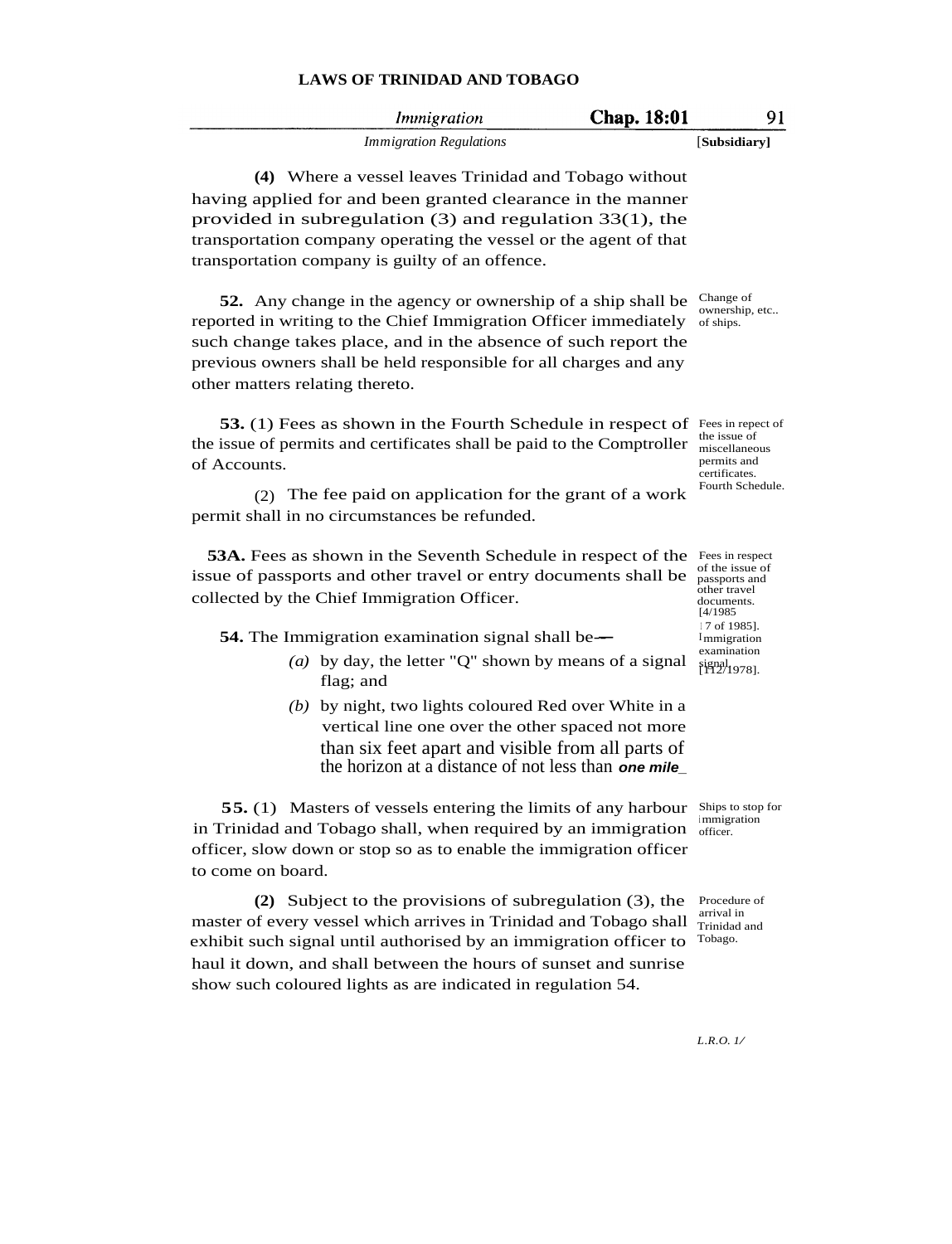| -92          | <b>Chap. 18:01</b> | <i>Immigration</i>             |
|--------------|--------------------|--------------------------------|
| [Subsidiary] |                    | <i>Immigration Regulations</i> |

**(3)** The provisions of this regulation shall not apply to any vessel which plies solely between ports in Trinidad and Tobago.

(4) The master of any vessel who contravenes any of the provisions of this regulation is guilty of an offence.

## **PROCEDURE WITH RESPECT TO PERSONS WHO ARE NOT CITIZENS OF TRINIDAD AND TOBAGO OR RESIDENTS**

Registration requirements. General.

Exemption.

**56.** (1) A person who is not a citizen of Trinidad and Tobago or a resident and who has attained the age of sixteen years shall-

- *(a)* furnish to the Minister such particulars (including photographs) within such time as the Minister may prescribe by Notification;
- *(b)* furnish to the Minister, within forty-eight hours of any occurrence affecting the accuracy of information already given, details of the change;
- *(c)* notify the Minister if he is about to change his residence and give details of the change within forty-eight hours of its occurrence;
- *(d)* report each address in Trinidad and Tobago where he stays to the Minister when he has no permanent address. However, where the name and address of a citizen of Trinidad and Tobago is given as guarantor, this condition may be relaxed by the Minister in his discretion;
- *(e)* on demand of the immigration officer, any police officer, or any other persons authorised by the Minister-
	- (i) produce a valid travel document; or
	- (ii) give a satisfactory explanation of the absence of this document.

(2) A person who is not a citizen of Trinidad and Tobago or a resident, and who fails to comply with the provisions of paragraph (i)*(e)* may be detained.

(3) The Minister may exempt any person or class of persons from the provisions of this regulation.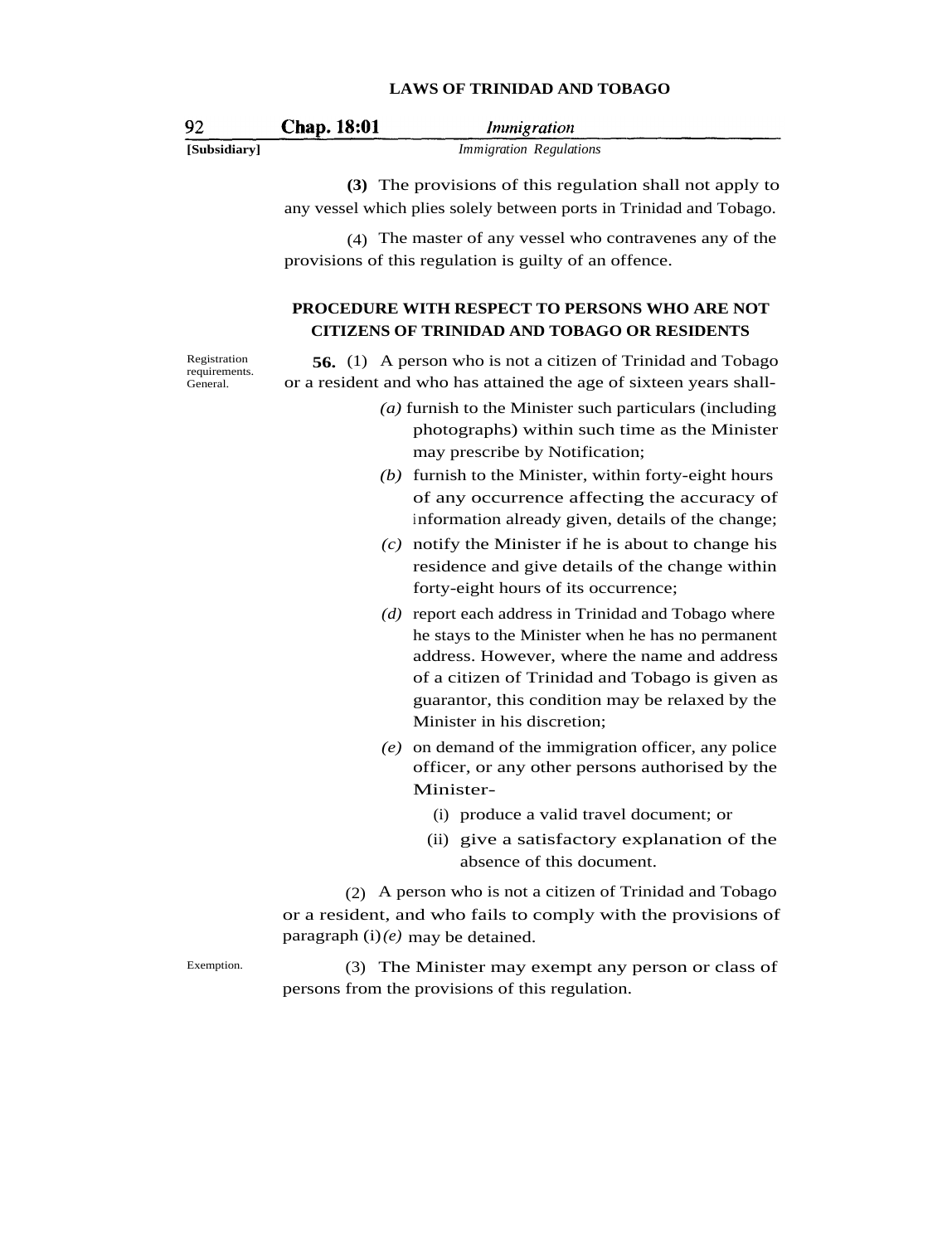#### Immigration

## Chap. 18:01

**[Subsidiary]**

**57.** (1) Every keeper of premises whether furnished or unfurnished where lodging or sleeping accommodation is provided for reward or otherwise, shall keep a record in such forms as may be prescribed by the Minister, of any person who is not a citizen of Trinidad and Tobago or a resident, staying at the premises and who has attained the age of sixteen years. The keeper of such premises shall furnish to the Minister such returns as he may prescribe.

(2) Every person who is not a citizen of Trinidad and Tobago or a resident, staying at any premises referred to in subregulation (1) shall sign a statement of his nationality when so required and shall furnish and sign a statement of such other particulars as may be prescribed by the Minister.

(3) All registrations kept under the provisions of this Inspection of regulation shall be available at all times for inspection by the Minister, an immigration officer, a police officer, or any other person authorised by the Minister.

(4) Where a person is living or is being accommodated in any other premises or institutions including private hospitals, private schools and other private institutions, whom the director, owner, proprietor, occupier or superintendent of the premises knows or has reasonable cause to believe is not a citizen of Trinidad and Tobago or a resident, the director, owner, proprietor, occupier or superintendent shall satisfy himself as far as he reasonably can that the provisions of this regulation with respect to the registration of and reporting of the movements of that person have been complied with, and if he is not so satisfied, he shall report the persons or that person to the nearest police station within fortyeight hours.

(5) For the purpose of this regulation "keeper" in relation to any premises, includes any person who for reward receives any other person to stay in the premises, whether on his own behalf or as a manager or otherwise on behalf of any other person; and "stay" means lodge or sleep for one night or more in accommodation provided for reward.

Duties of keepers of premises. .<br>Form 49.

records.

*LR.O. 1/*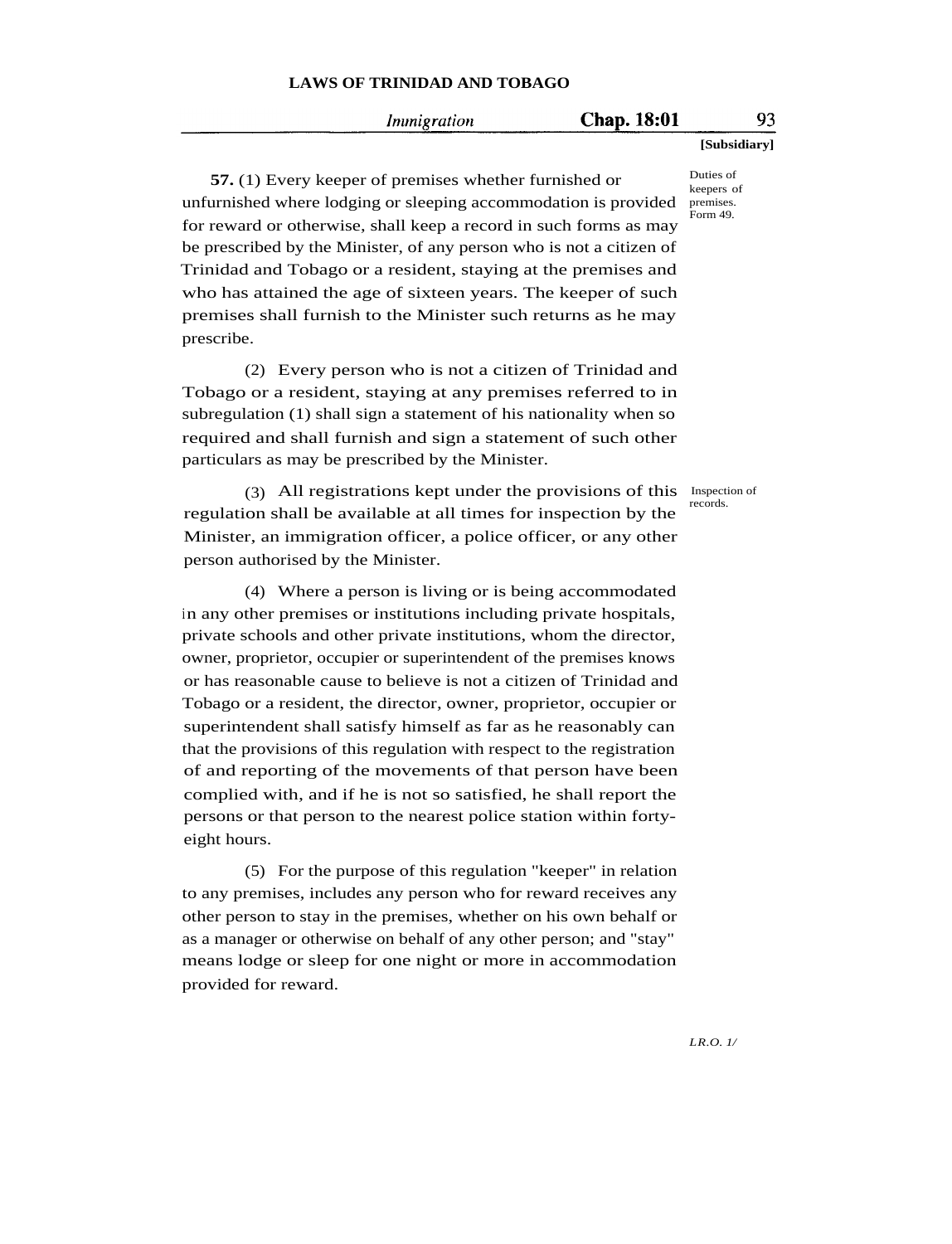| 94                                  | <b>Chap. 18:01</b><br><i>Immigration</i>                             |  |  |
|-------------------------------------|----------------------------------------------------------------------|--|--|
| [Subsidiary]                        | <b>Immigration Regulations</b>                                       |  |  |
| Admission of<br>breaches of Act.    | <b>58.</b> (1) The admission of a breach for the purposes of         |  |  |
| $[112/1978]$ .<br>Form 18.          | section $42(4)$ of the Act shall be in the form set out as Form 18.  |  |  |
|                                     | (2) Where a person who is charged with committing a                  |  |  |
|                                     | breach of the Act or of these Regulations is liable on summary       |  |  |
|                                     | conviction to a fine or to imprisonment, the complaint upon oath     |  |  |
| Form 55.                            | shall be in the form set out as Form 55.                             |  |  |
|                                     | (3) Where a person charged with committing a breach of               |  |  |
|                                     | these Regulations elects to have the matter heard by the Chief       |  |  |
|                                     | Immigration Officer, the complaint shall be in the form set out as   |  |  |
| Form 58.                            | Form 58.                                                             |  |  |
|                                     | (4) A notice of complaint against a person for committing            |  |  |
|                                     | a breach of these Regulations shall be in the form set out as        |  |  |
| Form 58.                            | Form 58.                                                             |  |  |
| Warrants,                           | <b>59.</b> The Warrants, Permits, Certificates or other documents to |  |  |
| Permits.<br>Certificates or         | be prescribed by the Act or these Regulations, or issued or used     |  |  |
| other documents<br>to be prescribed | for the purposes of this Act, are specified in the Forms set out in  |  |  |
| by the Act or<br>those.             | the First Schedule.                                                  |  |  |

by the Act or these Regulations. First Schedule.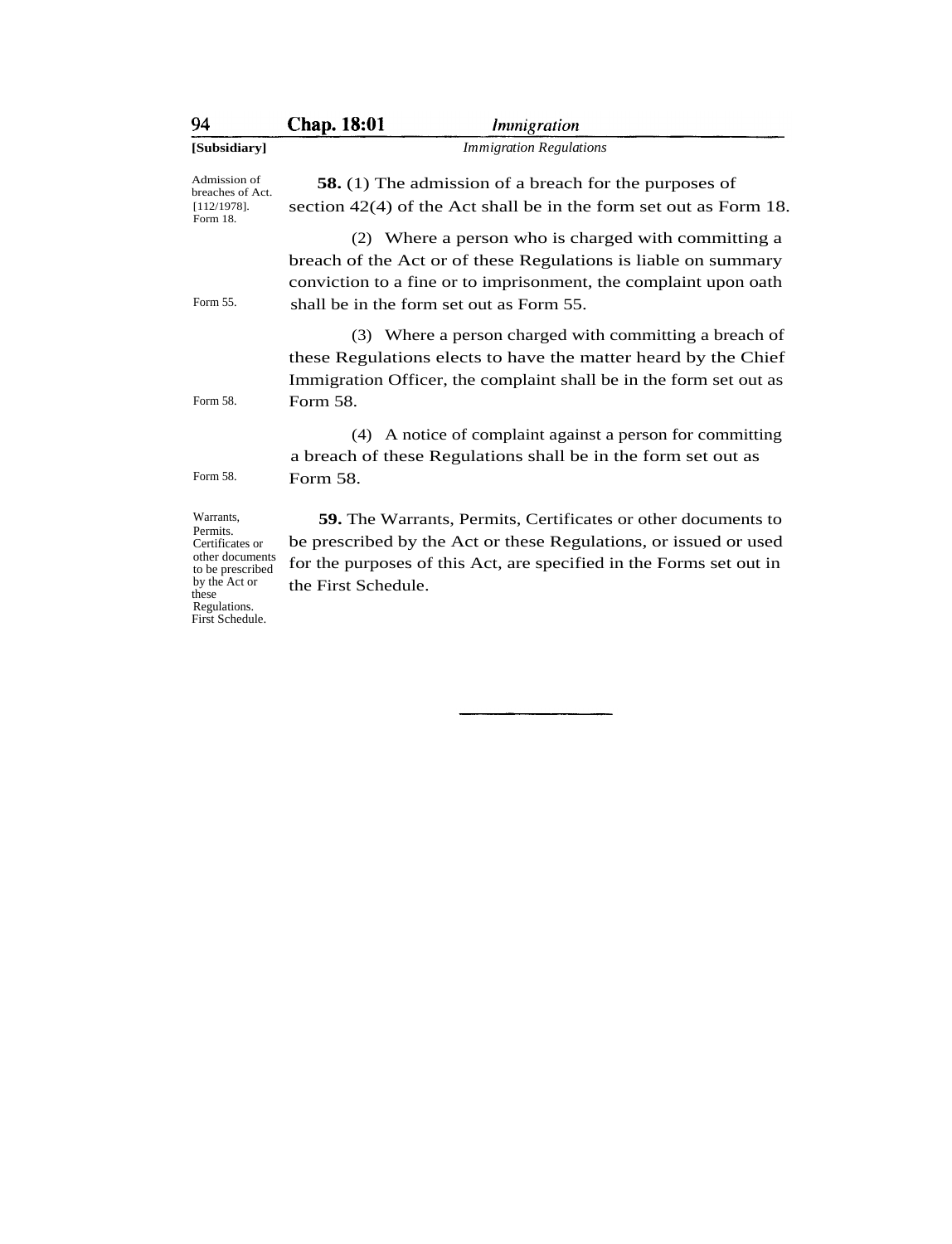|             |     | Immigration                                                                                                                   | Chap. 18:01 | 95               |
|-------------|-----|-------------------------------------------------------------------------------------------------------------------------------|-------------|------------------|
|             |     | <b>Immigration Regulations</b>                                                                                                |             | [Subsidiary]     |
|             |     | <b>FIRST SCHEDULE</b>                                                                                                         |             | (Regulation 60). |
|             |     | <b>PRESCRIBED FORMS</b>                                                                                                       |             | (Regulation 59). |
| <b>FORM</b> | 1   | -Passenger Declaration Form.                                                                                                  |             | $[81/1995]$ .    |
| <b>FORM</b> | 2   | -Security Bond.                                                                                                               |             |                  |
| <b>FORM</b> | 3   | -Application for a Work Permit or an Extension of a<br><b>Work Permit</b>                                                     |             |                  |
| <b>FORM</b> |     | 4 -Declaration of Health.                                                                                                     |             |                  |
| <b>FORM</b> | 5   | -General Declaration (Departure Report).                                                                                      |             |                  |
| <b>FORM</b> | 6   | -Form of Application for status of resident of Trinidad<br>and Tobago by a person under section $6$ or $50(1)$<br>of the Act. |             |                  |
| <b>FORM</b> | 7   | -Certificate of registration as a resident of Trinidad<br>and Tobago.                                                         |             |                  |
| <b>FORM</b> | 8   | -Report for Inquiry by Special Inquiry Officer.                                                                               |             |                  |
| <b>FORM</b> |     | 9A-Notice of Appeal to the Minister against decision of<br>Special Inquiry Officer.                                           |             |                  |
| <b>FORM</b> |     | 9B-Notice of Appeal against a Rejection Order.                                                                                |             |                  |
| <b>FORM</b> | 10  | -General Declaration Arrival Report.                                                                                          |             |                  |
| <b>FORM</b> | Н   | -Crew List.                                                                                                                   |             |                  |
| <b>FORM</b> | 12  | -Stowaways List.                                                                                                              |             |                  |
| <b>FORM</b> | 13  | -Manifest of Passengers Embarking/Disembarking/<br>In Transit.                                                                |             |                  |
| <b>FORM</b> | 14  | -General Declaration (Outward and Inward).                                                                                    |             |                  |
| <b>FORM</b> | 15  | -Notice of expected arrival of Ship and request for<br>Immigration Service.                                                   |             |                  |
| <b>FORM</b> | 16  | -Notice of Approximate time of Departure.                                                                                     |             |                  |
| <b>FORM</b> | 17  | -Permit issued by the Minister under section $10(1)$<br>of the Act.                                                           |             |                  |
| <b>FORM</b> | 18. | -Admission of breaches of Immigration Act and<br>Regulations in accordance with section $42(4)$ of<br>the Act.                |             |                  |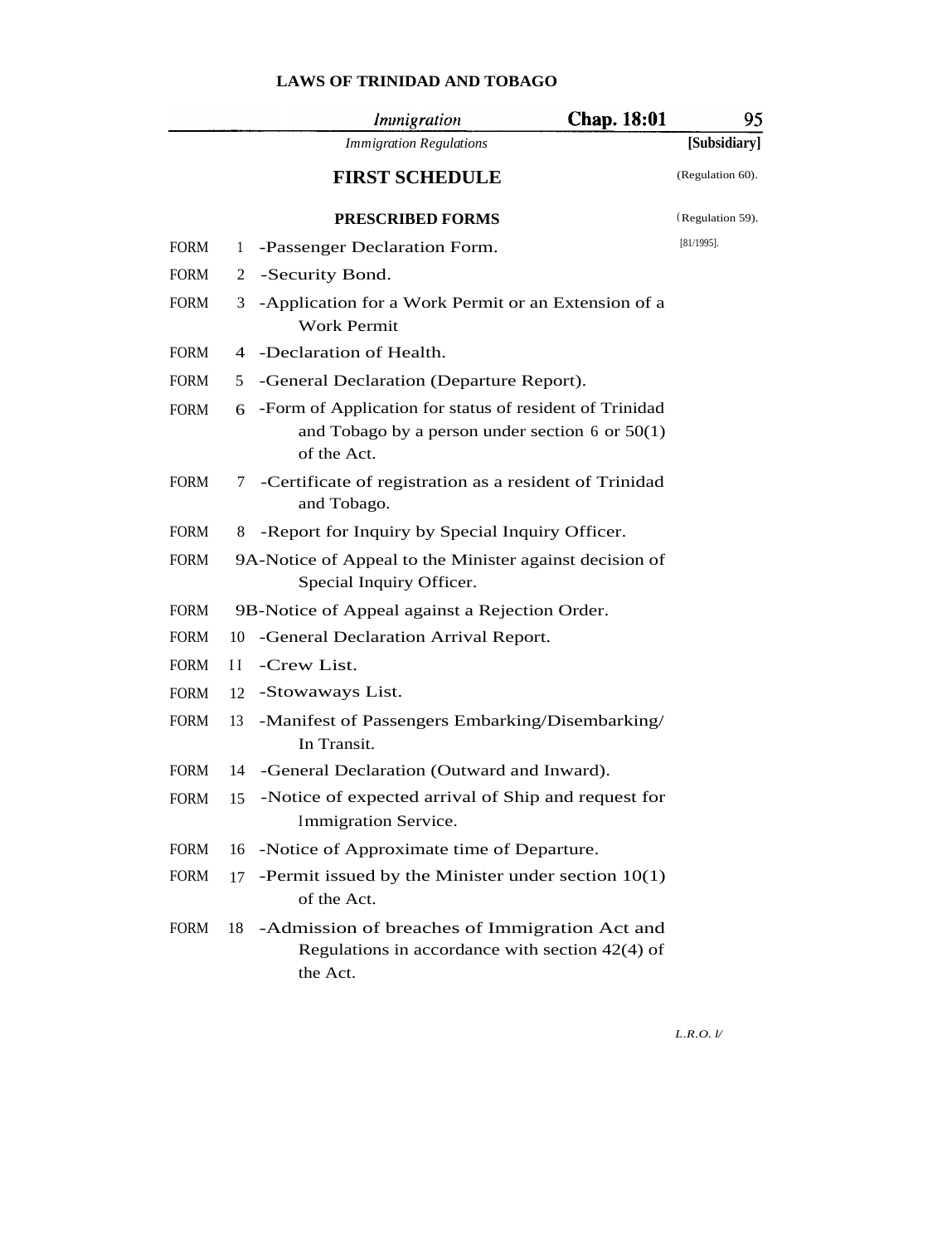| 96           | <b>Chap.</b> 18:01 |    | Immigration                                                                                                 |
|--------------|--------------------|----|-------------------------------------------------------------------------------------------------------------|
| [Subsidiary] |                    |    | <b>Immigration Regulations</b>                                                                              |
|              | <b>FORM</b>        |    | 19A-Deportation Order Against.                                                                              |
|              | <b>FORM</b>        |    | 1913-Deportation Order Against.                                                                             |
|              | <b>FORM</b>        | 20 | -Notice of Deportation.                                                                                     |
|              | <b>FORM</b>        | 21 | -Certificate issued under section $7(1)$ of the Act.                                                        |
|              | <b>FORM</b>        | 22 | -Certificate issued by an Immigration Officer under<br>section $9(2)$ of the Act.                           |
|              | <b>FORM</b>        | 23 | -Receipt from Master for Deportee.                                                                          |
|              | <b>FORM</b>        |    | 24 - Warrant of the Minister under section $14(1)$ of the<br>Act.                                           |
|              | <b>FORM</b>        |    | 25 -Order of Detention made by the Minister/Chief<br>Immigration Officer/Special Inquiry Officer.           |
|              | <b>FORM</b>        |    | 26 -Order to show cause and Notice of Hearing in<br>Deportation proceedings under section 22 of the<br>Act. |
|              | <b>FORM</b>        | 27 | -Grant of Clearance under section 38 of the Act.                                                            |
|              | <b>FORM</b>        | 28 | -Order of Supervision.                                                                                      |
|              | <b>FORM</b>        | 29 | -Rejection Order.                                                                                           |
|              | <b>FORM</b>        | 30 | -Variation of Immigration Officer's Certificate under<br>section $9(3)$ of the Act.                         |
|              | <b>FORM</b>        | 31 | -Application for In-transit Pass.                                                                           |
|              | <b>FORM</b>        | 32 | -Disposal of Appeal.                                                                                        |
|              | <b>FORM</b>        | 33 | -Bond for Conditional Release.                                                                              |
|              | <b>FORM</b>        | 34 | -Application for Student's Permit.                                                                          |
|              | <b>FORM</b>        | 35 | -Notice to Transportation Company.                                                                          |
|              | <b>FORM</b>        | 36 | -Work Permit-For Issue to Employers and<br>Employees.                                                       |
|              | <b>FORM</b>        | 37 | -Application for Overseas Missionaries' Permit.                                                             |
|              | <b>FORM</b>        | 38 | -In-transit Pass.                                                                                           |
|              | <b>FORM</b>        | 39 | -Cancellation of Work Permit.                                                                               |
|              | <b>FORM</b>        | 40 | -Medical Certificate.                                                                                       |
|              | <b>FORM</b>        | 41 | -Order of the Minister to Commissioner of Prisons,<br>etc.                                                  |
|              | FORM               | 42 | -Application for Waiver of Visa.                                                                            |
|              | <b>FORM</b>        | 43 | -Student's Permit.                                                                                          |